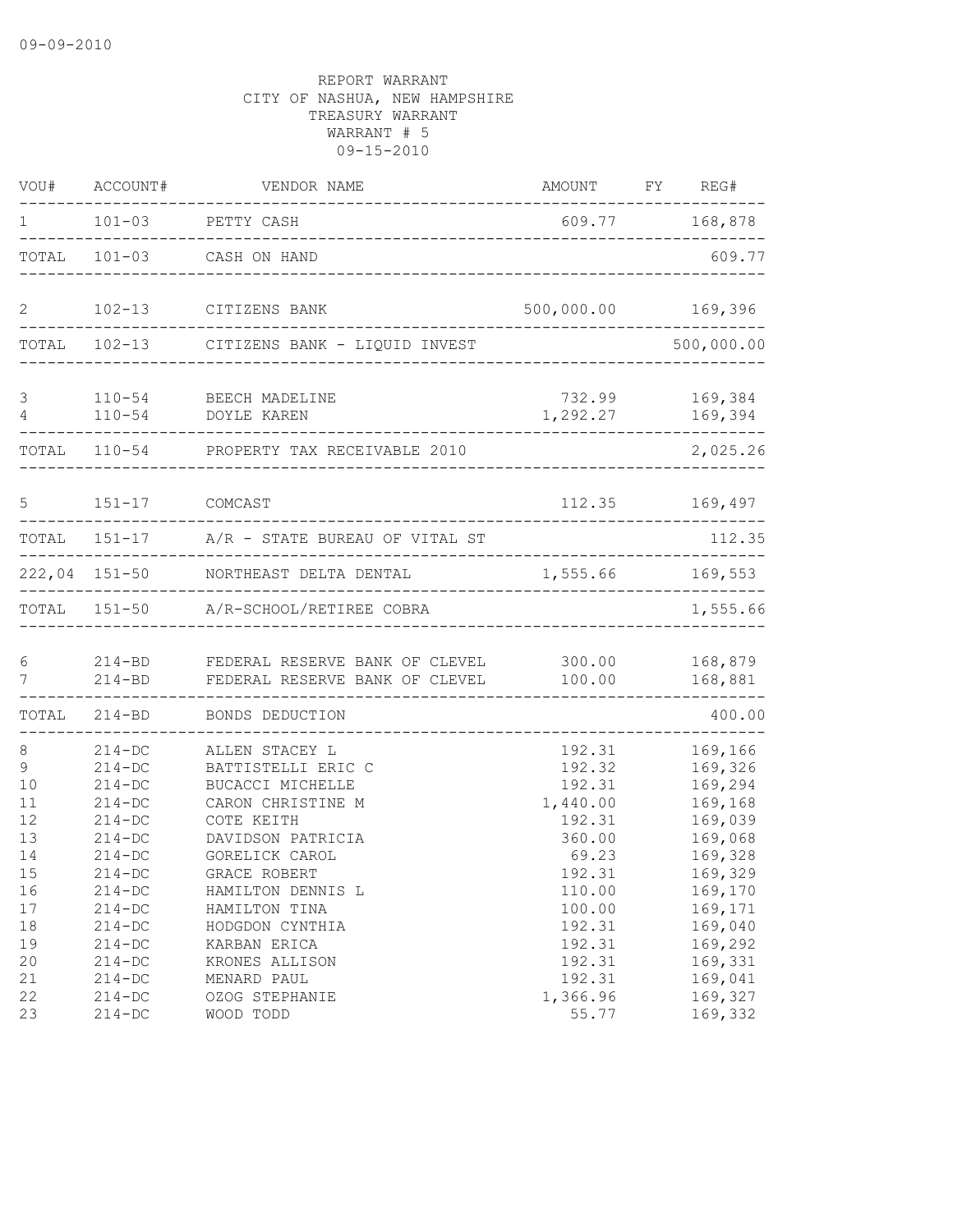|                                                    |                                                                                                                            | VOU# ACCOUNT# VENDOR NAME                                                                                                                                                                         | AMOUNT FY REG#                                                                                                     |                                                                                                           |
|----------------------------------------------------|----------------------------------------------------------------------------------------------------------------------------|---------------------------------------------------------------------------------------------------------------------------------------------------------------------------------------------------|--------------------------------------------------------------------------------------------------------------------|-----------------------------------------------------------------------------------------------------------|
|                                                    |                                                                                                                            | TOTAL 214-DC DEPENDENT CARE DEDUCTION                                                                                                                                                             |                                                                                                                    | 5,232.76                                                                                                  |
|                                                    |                                                                                                                            | 24 214-K PROTECTIVE LIFE INSURANCE COMP 49.20 12,115                                                                                                                                              |                                                                                                                    |                                                                                                           |
|                                                    |                                                                                                                            | TOTAL 214-K KEMPER TERM LIFE INSURANCE                                                                                                                                                            |                                                                                                                    | 49.20                                                                                                     |
|                                                    |                                                                                                                            | 25   214-W   BOSTON MUTUAL LIFE INSURANCE   10,556.06   12,116                                                                                                                                    |                                                                                                                    |                                                                                                           |
|                                                    |                                                                                                                            | TOTAL 214-W WHOLE LIFE DEDUCTION                                                                                                                                                                  |                                                                                                                    | 10,556.06                                                                                                 |
| 26<br>27<br>28<br>29<br>30<br>31<br>32<br>33<br>34 | $255 - 00$<br>$255 - 00$<br>$255 - 00$<br>$255 - 00$<br>$255 - 00$<br>$255 - 00$<br>$255 - 00$<br>$255 - 00$<br>$255 - 00$ | STATE OF NH-MV<br>STATE OF NH-MV<br>STATE OF NH-MV<br>STATE OF NH-MV<br>STATE OF NH-MV<br>STATE OF NH-MV<br>STATE OF NH-MV<br>STATE OF NH-MV<br>STATE OF NH-MV                                    | 32,799.87<br>25,489.62<br>19,284.38<br>34,561.73<br>34,712.13<br>43,018.47<br>29,884.40<br>22, 327.98<br>17,706.05 | 12,102<br>12,103<br>12,104<br>12,106<br>12,109<br>12,112<br>12,113<br>12,117<br>12,122                    |
|                                                    |                                                                                                                            | TOTAL 255-00 STATE MVR                                                                                                                                                                            |                                                                                                                    | . _ _ _ _ _ _ _ _ _ _ _ _ _ _<br>259,784.63                                                               |
|                                                    |                                                                                                                            | 35 255-05 STATE OF NH                                                                                                                                                                             | 77.00 169,510                                                                                                      |                                                                                                           |
|                                                    |                                                                                                                            | TOTAL 255-05 STATE OF NH-FBI FINGERPRNT FEE                                                                                                                                                       |                                                                                                                    | 77.00                                                                                                     |
| 36<br>37<br>38<br>39<br>40<br>41<br>42<br>43<br>44 | $257 - 00$<br>$257 - 00$<br>$257 - 00$<br>$257 - 00$<br>$257 - 00$<br>$257 - 00$<br>$257 - 00$<br>$257 - 00$<br>$257 - 00$ | BASNET KEDAR<br>BOYLE NICHOLE<br>FORTIN KAREN<br>FREEMAN MARK<br>KORRAPATY UMAKANT<br>NE HANDPIECE REPAIR INC<br>SHRESTHA SHIV<br>STECKLER DONNA<br>WARD DANIEL<br>TOTAL 257-00 MV REFUND PENDING | 9.00<br>11.00<br>10.00<br>25.00<br>142.20<br>10.00<br>10.00<br>20.00<br>10.00                                      | 169,366<br>169,361<br>169,367<br>169,364<br>169,369<br>169,362<br>169,360<br>169,363<br>169,365<br>247.20 |
|                                                    |                                                                                                                            |                                                                                                                                                                                                   |                                                                                                                    |                                                                                                           |
|                                                    |                                                                                                                            | 45 258-00 TRAFFIC VIOLATIONS BUREAU                                                                                                                                                               |                                                                                                                    | 20.00 169,431                                                                                             |
|                                                    |                                                                                                                            | TOTAL 258-00 TVB REFUND PENDING                                                                                                                                                                   |                                                                                                                    | 20.00                                                                                                     |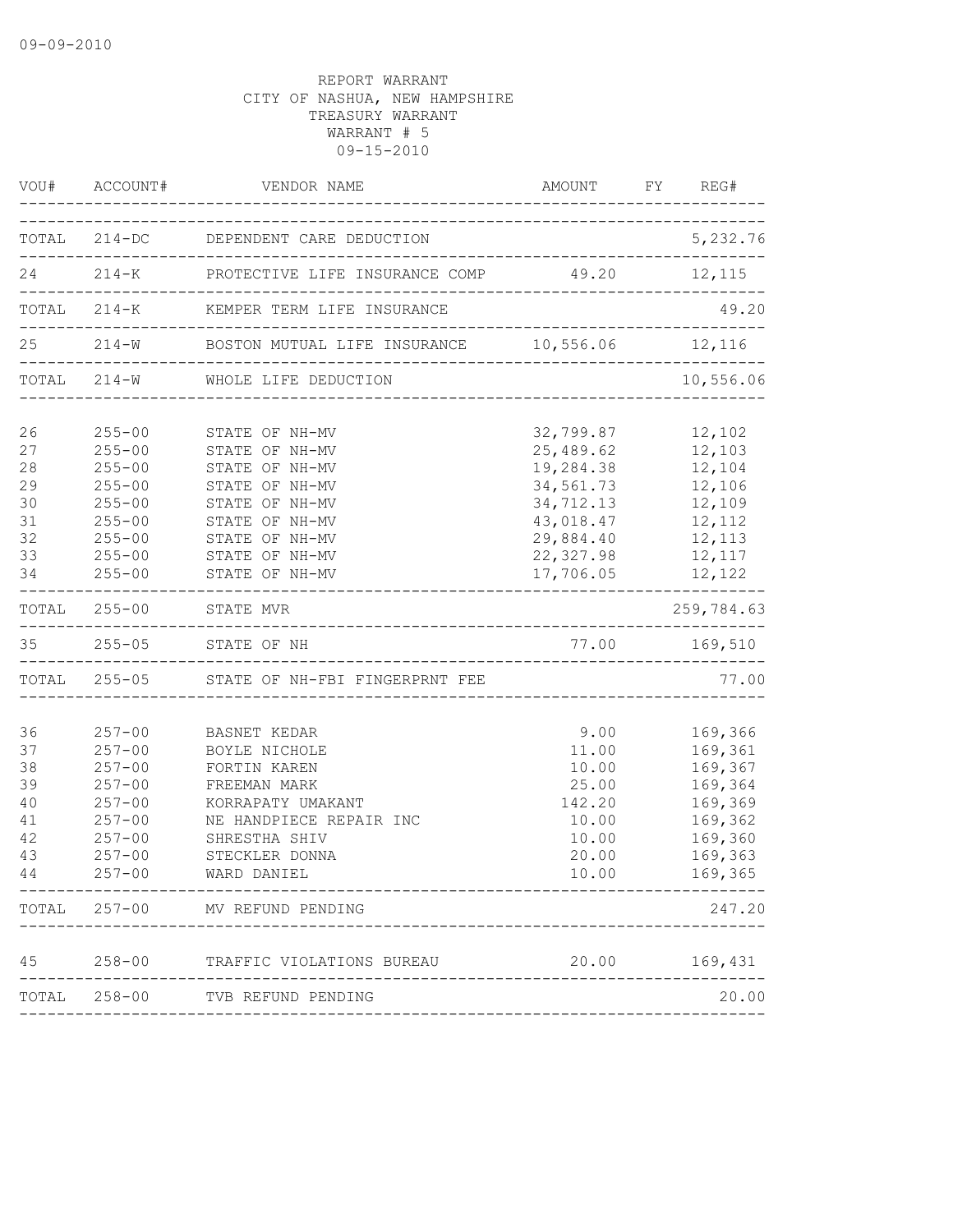| 46<br>305-32005<br>275.66<br>169,545<br>PUBLIC SERVICE OF NEW HAMPSHIR<br>47<br>305-59100<br>50.00<br>169,074<br>COLLINS JOHN<br>$4\,8$<br>305-59100<br>100.00<br>169,173<br><b>JEYNES MIKE</b><br>49<br>305-59100<br>100.00<br>169,046<br>MCLEAN JIM<br>50<br>305-59100<br>20.97<br>169,485<br>NEXTEL COMMUNICATIONS<br>51<br>305-59100<br>O'NEIL TIM<br>162.50<br>169,048<br>52<br>305-59100<br>200.00<br>168,946<br>WALLENT FRANK J<br>100.00<br>12,105<br>305-95010<br>CITIZENS BANK<br>54<br>305-96900<br>BARBIZON LIGHT O NEW ENGLAND I 13,184.83<br>169,343<br>14,193.96<br>305<br>SRF - CIVIC & COMM ACTIVITIES<br>55<br>33.14<br>169,485<br>308-31050<br>NEXTEL COMMUNICATIONS<br>56<br>6,657.54<br>308-59400<br>12,118<br>NORTHEAST DELTA<br>3,730.02<br>12,118<br>56<br>308-59402<br>NORTHEAST DELTA<br>57<br>308-83010<br>ANTHEM BLUE CROSS BLUE SHIELD<br>9,361.93<br>12,111<br>12,120<br>58<br>308-83010<br>64,651.26<br>ANTHEM BLUE CROSS BLUE SHIELD<br>59<br>308-83011<br>304.11<br>12,111<br>ANTHEM BLUE CROSS BLUE SHIELD<br>60<br>308-83011<br>ANTHEM BLUE CROSS BLUE SHIELD<br>591.97<br>12,120<br>ANTHEM BLUE CROSS BLUE SHIELD<br>186, 414.65<br>12,111<br>61<br>308-83012<br>62<br>ANTHEM BLUE CROSS BLUE SHIELD<br>182, 347.57<br>12,120<br>308-83012<br>63<br>308-83012<br>620.00<br>169,383<br>FISHER MARTHA<br>64<br>252,827.75<br>308-83013<br>12,111<br>ANTHEM BLUE CROSS BLUE SHIELD<br>238,528.70<br>65<br>308-83013<br>ANTHEM BLUE CROSS BLUE SHIELD<br>12,120<br>66<br>12,119<br>41,627.09<br>308-83016<br>HARVARD PILGRIM HEALTH CARE<br>12,119<br>66<br>109,847.51<br>308-83017<br>HARVARD PILGRIM HEALTH CARE<br>67<br>308-83018<br>29,510.00<br>12,111<br>ANTHEM BLUE CROSS BLUE SHIELD<br>12,120<br>68<br>308-83018<br>ANTHEM BLUE CROSS BLUE SHIELD<br>47,899.86<br>69<br>308-83019<br>ANTHEM BLUE CROSS BLUE SHIELD<br>26,037.79<br>12,111<br>70<br>308-83019<br>ANTHEM BLUE CROSS BLUE SHIELD<br>53,018.57<br>12,120<br>71<br>18,506.45<br>12,108<br>308-83020<br>NORTHEAST DELTA<br>72<br>308-83020<br>NORTHEAST DELTA<br>14,722.41<br>12,118<br>52.77<br>73<br>308-83020<br>169,189<br>ST GERMAIN IRENE<br>6,246.15<br>308-83021<br>12,108<br>NORTHEAST DELTA<br>12,118<br>308-83021<br>NORTHEAST DELTA<br>13,075.44<br>FRED C CHURCH INSURANCE<br>6,062.00<br>12,121<br>308-83025<br>77<br>308-83026<br>NORTHERN NEW ENGLAND BENEFIT T<br>35, 357.30<br>12,110<br>308-83030<br>15,335.90<br>12,107<br>78<br>ITT HARTFORD<br>78<br>12,107<br>308-83031<br>18, 454.35<br>ITT HARTFORD<br>79<br>246.00<br>308-83040<br>169,505<br>CONNECTICUT UNDERWRITERS INC<br>80<br>308-83053<br>713.00<br>168,934<br>APPLE SERVICES NASHUA<br>169,075<br>81<br>308-83053<br>ASSOCIATED RADIOLOGISTS PA<br>31.00<br>W/<br>169,121<br>82<br>308-83053<br>5.00<br>BRENNAN PAUL<br>169,078<br>83<br>308-83053<br>1,017.35<br>ELLIOT HOSPITAL<br>308-83053<br>516.00<br>169,103<br>84<br>FOUR SEASONS ORTHOPAEDIC CTR<br>85<br>308-83053<br>NASHUA ANESTHESIA PARTNERS<br>1,500.00<br>169,104<br>W<br>168,883<br>86<br>308-83053<br>SJ PHYSICIAN SERVICES<br>110.00 | VOU#  | ACCOUNT# | VENDOR NAME | AMOUNT | FY | REG# |
|-----------------------------------------------------------------------------------------------------------------------------------------------------------------------------------------------------------------------------------------------------------------------------------------------------------------------------------------------------------------------------------------------------------------------------------------------------------------------------------------------------------------------------------------------------------------------------------------------------------------------------------------------------------------------------------------------------------------------------------------------------------------------------------------------------------------------------------------------------------------------------------------------------------------------------------------------------------------------------------------------------------------------------------------------------------------------------------------------------------------------------------------------------------------------------------------------------------------------------------------------------------------------------------------------------------------------------------------------------------------------------------------------------------------------------------------------------------------------------------------------------------------------------------------------------------------------------------------------------------------------------------------------------------------------------------------------------------------------------------------------------------------------------------------------------------------------------------------------------------------------------------------------------------------------------------------------------------------------------------------------------------------------------------------------------------------------------------------------------------------------------------------------------------------------------------------------------------------------------------------------------------------------------------------------------------------------------------------------------------------------------------------------------------------------------------------------------------------------------------------------------------------------------------------------------------------------------------------------------------------------------------------------------------------------------------------------------------------------------------------------------------------------------------------------------------------------------------------------------------------------------------------------------------------------------------------------------------------------------------------------------------------------------------------------------------------------------------------------|-------|----------|-------------|--------|----|------|
|                                                                                                                                                                                                                                                                                                                                                                                                                                                                                                                                                                                                                                                                                                                                                                                                                                                                                                                                                                                                                                                                                                                                                                                                                                                                                                                                                                                                                                                                                                                                                                                                                                                                                                                                                                                                                                                                                                                                                                                                                                                                                                                                                                                                                                                                                                                                                                                                                                                                                                                                                                                                                                                                                                                                                                                                                                                                                                                                                                                                                                                                                               |       |          |             |        |    |      |
|                                                                                                                                                                                                                                                                                                                                                                                                                                                                                                                                                                                                                                                                                                                                                                                                                                                                                                                                                                                                                                                                                                                                                                                                                                                                                                                                                                                                                                                                                                                                                                                                                                                                                                                                                                                                                                                                                                                                                                                                                                                                                                                                                                                                                                                                                                                                                                                                                                                                                                                                                                                                                                                                                                                                                                                                                                                                                                                                                                                                                                                                                               |       |          |             |        |    |      |
|                                                                                                                                                                                                                                                                                                                                                                                                                                                                                                                                                                                                                                                                                                                                                                                                                                                                                                                                                                                                                                                                                                                                                                                                                                                                                                                                                                                                                                                                                                                                                                                                                                                                                                                                                                                                                                                                                                                                                                                                                                                                                                                                                                                                                                                                                                                                                                                                                                                                                                                                                                                                                                                                                                                                                                                                                                                                                                                                                                                                                                                                                               |       |          |             |        |    |      |
|                                                                                                                                                                                                                                                                                                                                                                                                                                                                                                                                                                                                                                                                                                                                                                                                                                                                                                                                                                                                                                                                                                                                                                                                                                                                                                                                                                                                                                                                                                                                                                                                                                                                                                                                                                                                                                                                                                                                                                                                                                                                                                                                                                                                                                                                                                                                                                                                                                                                                                                                                                                                                                                                                                                                                                                                                                                                                                                                                                                                                                                                                               |       |          |             |        |    |      |
|                                                                                                                                                                                                                                                                                                                                                                                                                                                                                                                                                                                                                                                                                                                                                                                                                                                                                                                                                                                                                                                                                                                                                                                                                                                                                                                                                                                                                                                                                                                                                                                                                                                                                                                                                                                                                                                                                                                                                                                                                                                                                                                                                                                                                                                                                                                                                                                                                                                                                                                                                                                                                                                                                                                                                                                                                                                                                                                                                                                                                                                                                               |       |          |             |        |    |      |
|                                                                                                                                                                                                                                                                                                                                                                                                                                                                                                                                                                                                                                                                                                                                                                                                                                                                                                                                                                                                                                                                                                                                                                                                                                                                                                                                                                                                                                                                                                                                                                                                                                                                                                                                                                                                                                                                                                                                                                                                                                                                                                                                                                                                                                                                                                                                                                                                                                                                                                                                                                                                                                                                                                                                                                                                                                                                                                                                                                                                                                                                                               |       |          |             |        |    |      |
|                                                                                                                                                                                                                                                                                                                                                                                                                                                                                                                                                                                                                                                                                                                                                                                                                                                                                                                                                                                                                                                                                                                                                                                                                                                                                                                                                                                                                                                                                                                                                                                                                                                                                                                                                                                                                                                                                                                                                                                                                                                                                                                                                                                                                                                                                                                                                                                                                                                                                                                                                                                                                                                                                                                                                                                                                                                                                                                                                                                                                                                                                               |       |          |             |        |    |      |
|                                                                                                                                                                                                                                                                                                                                                                                                                                                                                                                                                                                                                                                                                                                                                                                                                                                                                                                                                                                                                                                                                                                                                                                                                                                                                                                                                                                                                                                                                                                                                                                                                                                                                                                                                                                                                                                                                                                                                                                                                                                                                                                                                                                                                                                                                                                                                                                                                                                                                                                                                                                                                                                                                                                                                                                                                                                                                                                                                                                                                                                                                               | 53    |          |             |        |    |      |
|                                                                                                                                                                                                                                                                                                                                                                                                                                                                                                                                                                                                                                                                                                                                                                                                                                                                                                                                                                                                                                                                                                                                                                                                                                                                                                                                                                                                                                                                                                                                                                                                                                                                                                                                                                                                                                                                                                                                                                                                                                                                                                                                                                                                                                                                                                                                                                                                                                                                                                                                                                                                                                                                                                                                                                                                                                                                                                                                                                                                                                                                                               |       |          |             |        |    |      |
|                                                                                                                                                                                                                                                                                                                                                                                                                                                                                                                                                                                                                                                                                                                                                                                                                                                                                                                                                                                                                                                                                                                                                                                                                                                                                                                                                                                                                                                                                                                                                                                                                                                                                                                                                                                                                                                                                                                                                                                                                                                                                                                                                                                                                                                                                                                                                                                                                                                                                                                                                                                                                                                                                                                                                                                                                                                                                                                                                                                                                                                                                               | TOTAL |          |             |        |    |      |
|                                                                                                                                                                                                                                                                                                                                                                                                                                                                                                                                                                                                                                                                                                                                                                                                                                                                                                                                                                                                                                                                                                                                                                                                                                                                                                                                                                                                                                                                                                                                                                                                                                                                                                                                                                                                                                                                                                                                                                                                                                                                                                                                                                                                                                                                                                                                                                                                                                                                                                                                                                                                                                                                                                                                                                                                                                                                                                                                                                                                                                                                                               |       |          |             |        |    |      |
|                                                                                                                                                                                                                                                                                                                                                                                                                                                                                                                                                                                                                                                                                                                                                                                                                                                                                                                                                                                                                                                                                                                                                                                                                                                                                                                                                                                                                                                                                                                                                                                                                                                                                                                                                                                                                                                                                                                                                                                                                                                                                                                                                                                                                                                                                                                                                                                                                                                                                                                                                                                                                                                                                                                                                                                                                                                                                                                                                                                                                                                                                               |       |          |             |        |    |      |
|                                                                                                                                                                                                                                                                                                                                                                                                                                                                                                                                                                                                                                                                                                                                                                                                                                                                                                                                                                                                                                                                                                                                                                                                                                                                                                                                                                                                                                                                                                                                                                                                                                                                                                                                                                                                                                                                                                                                                                                                                                                                                                                                                                                                                                                                                                                                                                                                                                                                                                                                                                                                                                                                                                                                                                                                                                                                                                                                                                                                                                                                                               |       |          |             |        |    |      |
|                                                                                                                                                                                                                                                                                                                                                                                                                                                                                                                                                                                                                                                                                                                                                                                                                                                                                                                                                                                                                                                                                                                                                                                                                                                                                                                                                                                                                                                                                                                                                                                                                                                                                                                                                                                                                                                                                                                                                                                                                                                                                                                                                                                                                                                                                                                                                                                                                                                                                                                                                                                                                                                                                                                                                                                                                                                                                                                                                                                                                                                                                               |       |          |             |        |    |      |
|                                                                                                                                                                                                                                                                                                                                                                                                                                                                                                                                                                                                                                                                                                                                                                                                                                                                                                                                                                                                                                                                                                                                                                                                                                                                                                                                                                                                                                                                                                                                                                                                                                                                                                                                                                                                                                                                                                                                                                                                                                                                                                                                                                                                                                                                                                                                                                                                                                                                                                                                                                                                                                                                                                                                                                                                                                                                                                                                                                                                                                                                                               |       |          |             |        |    |      |
|                                                                                                                                                                                                                                                                                                                                                                                                                                                                                                                                                                                                                                                                                                                                                                                                                                                                                                                                                                                                                                                                                                                                                                                                                                                                                                                                                                                                                                                                                                                                                                                                                                                                                                                                                                                                                                                                                                                                                                                                                                                                                                                                                                                                                                                                                                                                                                                                                                                                                                                                                                                                                                                                                                                                                                                                                                                                                                                                                                                                                                                                                               |       |          |             |        |    |      |
|                                                                                                                                                                                                                                                                                                                                                                                                                                                                                                                                                                                                                                                                                                                                                                                                                                                                                                                                                                                                                                                                                                                                                                                                                                                                                                                                                                                                                                                                                                                                                                                                                                                                                                                                                                                                                                                                                                                                                                                                                                                                                                                                                                                                                                                                                                                                                                                                                                                                                                                                                                                                                                                                                                                                                                                                                                                                                                                                                                                                                                                                                               |       |          |             |        |    |      |
|                                                                                                                                                                                                                                                                                                                                                                                                                                                                                                                                                                                                                                                                                                                                                                                                                                                                                                                                                                                                                                                                                                                                                                                                                                                                                                                                                                                                                                                                                                                                                                                                                                                                                                                                                                                                                                                                                                                                                                                                                                                                                                                                                                                                                                                                                                                                                                                                                                                                                                                                                                                                                                                                                                                                                                                                                                                                                                                                                                                                                                                                                               |       |          |             |        |    |      |
|                                                                                                                                                                                                                                                                                                                                                                                                                                                                                                                                                                                                                                                                                                                                                                                                                                                                                                                                                                                                                                                                                                                                                                                                                                                                                                                                                                                                                                                                                                                                                                                                                                                                                                                                                                                                                                                                                                                                                                                                                                                                                                                                                                                                                                                                                                                                                                                                                                                                                                                                                                                                                                                                                                                                                                                                                                                                                                                                                                                                                                                                                               |       |          |             |        |    |      |
|                                                                                                                                                                                                                                                                                                                                                                                                                                                                                                                                                                                                                                                                                                                                                                                                                                                                                                                                                                                                                                                                                                                                                                                                                                                                                                                                                                                                                                                                                                                                                                                                                                                                                                                                                                                                                                                                                                                                                                                                                                                                                                                                                                                                                                                                                                                                                                                                                                                                                                                                                                                                                                                                                                                                                                                                                                                                                                                                                                                                                                                                                               |       |          |             |        |    |      |
|                                                                                                                                                                                                                                                                                                                                                                                                                                                                                                                                                                                                                                                                                                                                                                                                                                                                                                                                                                                                                                                                                                                                                                                                                                                                                                                                                                                                                                                                                                                                                                                                                                                                                                                                                                                                                                                                                                                                                                                                                                                                                                                                                                                                                                                                                                                                                                                                                                                                                                                                                                                                                                                                                                                                                                                                                                                                                                                                                                                                                                                                                               |       |          |             |        |    |      |
|                                                                                                                                                                                                                                                                                                                                                                                                                                                                                                                                                                                                                                                                                                                                                                                                                                                                                                                                                                                                                                                                                                                                                                                                                                                                                                                                                                                                                                                                                                                                                                                                                                                                                                                                                                                                                                                                                                                                                                                                                                                                                                                                                                                                                                                                                                                                                                                                                                                                                                                                                                                                                                                                                                                                                                                                                                                                                                                                                                                                                                                                                               |       |          |             |        |    |      |
|                                                                                                                                                                                                                                                                                                                                                                                                                                                                                                                                                                                                                                                                                                                                                                                                                                                                                                                                                                                                                                                                                                                                                                                                                                                                                                                                                                                                                                                                                                                                                                                                                                                                                                                                                                                                                                                                                                                                                                                                                                                                                                                                                                                                                                                                                                                                                                                                                                                                                                                                                                                                                                                                                                                                                                                                                                                                                                                                                                                                                                                                                               |       |          |             |        |    |      |
|                                                                                                                                                                                                                                                                                                                                                                                                                                                                                                                                                                                                                                                                                                                                                                                                                                                                                                                                                                                                                                                                                                                                                                                                                                                                                                                                                                                                                                                                                                                                                                                                                                                                                                                                                                                                                                                                                                                                                                                                                                                                                                                                                                                                                                                                                                                                                                                                                                                                                                                                                                                                                                                                                                                                                                                                                                                                                                                                                                                                                                                                                               |       |          |             |        |    |      |
|                                                                                                                                                                                                                                                                                                                                                                                                                                                                                                                                                                                                                                                                                                                                                                                                                                                                                                                                                                                                                                                                                                                                                                                                                                                                                                                                                                                                                                                                                                                                                                                                                                                                                                                                                                                                                                                                                                                                                                                                                                                                                                                                                                                                                                                                                                                                                                                                                                                                                                                                                                                                                                                                                                                                                                                                                                                                                                                                                                                                                                                                                               |       |          |             |        |    |      |
|                                                                                                                                                                                                                                                                                                                                                                                                                                                                                                                                                                                                                                                                                                                                                                                                                                                                                                                                                                                                                                                                                                                                                                                                                                                                                                                                                                                                                                                                                                                                                                                                                                                                                                                                                                                                                                                                                                                                                                                                                                                                                                                                                                                                                                                                                                                                                                                                                                                                                                                                                                                                                                                                                                                                                                                                                                                                                                                                                                                                                                                                                               |       |          |             |        |    |      |
|                                                                                                                                                                                                                                                                                                                                                                                                                                                                                                                                                                                                                                                                                                                                                                                                                                                                                                                                                                                                                                                                                                                                                                                                                                                                                                                                                                                                                                                                                                                                                                                                                                                                                                                                                                                                                                                                                                                                                                                                                                                                                                                                                                                                                                                                                                                                                                                                                                                                                                                                                                                                                                                                                                                                                                                                                                                                                                                                                                                                                                                                                               |       |          |             |        |    |      |
|                                                                                                                                                                                                                                                                                                                                                                                                                                                                                                                                                                                                                                                                                                                                                                                                                                                                                                                                                                                                                                                                                                                                                                                                                                                                                                                                                                                                                                                                                                                                                                                                                                                                                                                                                                                                                                                                                                                                                                                                                                                                                                                                                                                                                                                                                                                                                                                                                                                                                                                                                                                                                                                                                                                                                                                                                                                                                                                                                                                                                                                                                               |       |          |             |        |    |      |
|                                                                                                                                                                                                                                                                                                                                                                                                                                                                                                                                                                                                                                                                                                                                                                                                                                                                                                                                                                                                                                                                                                                                                                                                                                                                                                                                                                                                                                                                                                                                                                                                                                                                                                                                                                                                                                                                                                                                                                                                                                                                                                                                                                                                                                                                                                                                                                                                                                                                                                                                                                                                                                                                                                                                                                                                                                                                                                                                                                                                                                                                                               |       |          |             |        |    |      |
|                                                                                                                                                                                                                                                                                                                                                                                                                                                                                                                                                                                                                                                                                                                                                                                                                                                                                                                                                                                                                                                                                                                                                                                                                                                                                                                                                                                                                                                                                                                                                                                                                                                                                                                                                                                                                                                                                                                                                                                                                                                                                                                                                                                                                                                                                                                                                                                                                                                                                                                                                                                                                                                                                                                                                                                                                                                                                                                                                                                                                                                                                               |       |          |             |        |    |      |
|                                                                                                                                                                                                                                                                                                                                                                                                                                                                                                                                                                                                                                                                                                                                                                                                                                                                                                                                                                                                                                                                                                                                                                                                                                                                                                                                                                                                                                                                                                                                                                                                                                                                                                                                                                                                                                                                                                                                                                                                                                                                                                                                                                                                                                                                                                                                                                                                                                                                                                                                                                                                                                                                                                                                                                                                                                                                                                                                                                                                                                                                                               |       |          |             |        |    |      |
|                                                                                                                                                                                                                                                                                                                                                                                                                                                                                                                                                                                                                                                                                                                                                                                                                                                                                                                                                                                                                                                                                                                                                                                                                                                                                                                                                                                                                                                                                                                                                                                                                                                                                                                                                                                                                                                                                                                                                                                                                                                                                                                                                                                                                                                                                                                                                                                                                                                                                                                                                                                                                                                                                                                                                                                                                                                                                                                                                                                                                                                                                               |       |          |             |        |    |      |
|                                                                                                                                                                                                                                                                                                                                                                                                                                                                                                                                                                                                                                                                                                                                                                                                                                                                                                                                                                                                                                                                                                                                                                                                                                                                                                                                                                                                                                                                                                                                                                                                                                                                                                                                                                                                                                                                                                                                                                                                                                                                                                                                                                                                                                                                                                                                                                                                                                                                                                                                                                                                                                                                                                                                                                                                                                                                                                                                                                                                                                                                                               | 74    |          |             |        |    |      |
|                                                                                                                                                                                                                                                                                                                                                                                                                                                                                                                                                                                                                                                                                                                                                                                                                                                                                                                                                                                                                                                                                                                                                                                                                                                                                                                                                                                                                                                                                                                                                                                                                                                                                                                                                                                                                                                                                                                                                                                                                                                                                                                                                                                                                                                                                                                                                                                                                                                                                                                                                                                                                                                                                                                                                                                                                                                                                                                                                                                                                                                                                               | 75    |          |             |        |    |      |
|                                                                                                                                                                                                                                                                                                                                                                                                                                                                                                                                                                                                                                                                                                                                                                                                                                                                                                                                                                                                                                                                                                                                                                                                                                                                                                                                                                                                                                                                                                                                                                                                                                                                                                                                                                                                                                                                                                                                                                                                                                                                                                                                                                                                                                                                                                                                                                                                                                                                                                                                                                                                                                                                                                                                                                                                                                                                                                                                                                                                                                                                                               | 76    |          |             |        |    |      |
|                                                                                                                                                                                                                                                                                                                                                                                                                                                                                                                                                                                                                                                                                                                                                                                                                                                                                                                                                                                                                                                                                                                                                                                                                                                                                                                                                                                                                                                                                                                                                                                                                                                                                                                                                                                                                                                                                                                                                                                                                                                                                                                                                                                                                                                                                                                                                                                                                                                                                                                                                                                                                                                                                                                                                                                                                                                                                                                                                                                                                                                                                               |       |          |             |        |    |      |
|                                                                                                                                                                                                                                                                                                                                                                                                                                                                                                                                                                                                                                                                                                                                                                                                                                                                                                                                                                                                                                                                                                                                                                                                                                                                                                                                                                                                                                                                                                                                                                                                                                                                                                                                                                                                                                                                                                                                                                                                                                                                                                                                                                                                                                                                                                                                                                                                                                                                                                                                                                                                                                                                                                                                                                                                                                                                                                                                                                                                                                                                                               |       |          |             |        |    |      |
|                                                                                                                                                                                                                                                                                                                                                                                                                                                                                                                                                                                                                                                                                                                                                                                                                                                                                                                                                                                                                                                                                                                                                                                                                                                                                                                                                                                                                                                                                                                                                                                                                                                                                                                                                                                                                                                                                                                                                                                                                                                                                                                                                                                                                                                                                                                                                                                                                                                                                                                                                                                                                                                                                                                                                                                                                                                                                                                                                                                                                                                                                               |       |          |             |        |    |      |
|                                                                                                                                                                                                                                                                                                                                                                                                                                                                                                                                                                                                                                                                                                                                                                                                                                                                                                                                                                                                                                                                                                                                                                                                                                                                                                                                                                                                                                                                                                                                                                                                                                                                                                                                                                                                                                                                                                                                                                                                                                                                                                                                                                                                                                                                                                                                                                                                                                                                                                                                                                                                                                                                                                                                                                                                                                                                                                                                                                                                                                                                                               |       |          |             |        |    |      |
|                                                                                                                                                                                                                                                                                                                                                                                                                                                                                                                                                                                                                                                                                                                                                                                                                                                                                                                                                                                                                                                                                                                                                                                                                                                                                                                                                                                                                                                                                                                                                                                                                                                                                                                                                                                                                                                                                                                                                                                                                                                                                                                                                                                                                                                                                                                                                                                                                                                                                                                                                                                                                                                                                                                                                                                                                                                                                                                                                                                                                                                                                               |       |          |             |        |    |      |
|                                                                                                                                                                                                                                                                                                                                                                                                                                                                                                                                                                                                                                                                                                                                                                                                                                                                                                                                                                                                                                                                                                                                                                                                                                                                                                                                                                                                                                                                                                                                                                                                                                                                                                                                                                                                                                                                                                                                                                                                                                                                                                                                                                                                                                                                                                                                                                                                                                                                                                                                                                                                                                                                                                                                                                                                                                                                                                                                                                                                                                                                                               |       |          |             |        |    |      |
|                                                                                                                                                                                                                                                                                                                                                                                                                                                                                                                                                                                                                                                                                                                                                                                                                                                                                                                                                                                                                                                                                                                                                                                                                                                                                                                                                                                                                                                                                                                                                                                                                                                                                                                                                                                                                                                                                                                                                                                                                                                                                                                                                                                                                                                                                                                                                                                                                                                                                                                                                                                                                                                                                                                                                                                                                                                                                                                                                                                                                                                                                               |       |          |             |        |    |      |
|                                                                                                                                                                                                                                                                                                                                                                                                                                                                                                                                                                                                                                                                                                                                                                                                                                                                                                                                                                                                                                                                                                                                                                                                                                                                                                                                                                                                                                                                                                                                                                                                                                                                                                                                                                                                                                                                                                                                                                                                                                                                                                                                                                                                                                                                                                                                                                                                                                                                                                                                                                                                                                                                                                                                                                                                                                                                                                                                                                                                                                                                                               |       |          |             |        |    |      |
|                                                                                                                                                                                                                                                                                                                                                                                                                                                                                                                                                                                                                                                                                                                                                                                                                                                                                                                                                                                                                                                                                                                                                                                                                                                                                                                                                                                                                                                                                                                                                                                                                                                                                                                                                                                                                                                                                                                                                                                                                                                                                                                                                                                                                                                                                                                                                                                                                                                                                                                                                                                                                                                                                                                                                                                                                                                                                                                                                                                                                                                                                               |       |          |             |        |    |      |
|                                                                                                                                                                                                                                                                                                                                                                                                                                                                                                                                                                                                                                                                                                                                                                                                                                                                                                                                                                                                                                                                                                                                                                                                                                                                                                                                                                                                                                                                                                                                                                                                                                                                                                                                                                                                                                                                                                                                                                                                                                                                                                                                                                                                                                                                                                                                                                                                                                                                                                                                                                                                                                                                                                                                                                                                                                                                                                                                                                                                                                                                                               |       |          |             |        |    |      |
|                                                                                                                                                                                                                                                                                                                                                                                                                                                                                                                                                                                                                                                                                                                                                                                                                                                                                                                                                                                                                                                                                                                                                                                                                                                                                                                                                                                                                                                                                                                                                                                                                                                                                                                                                                                                                                                                                                                                                                                                                                                                                                                                                                                                                                                                                                                                                                                                                                                                                                                                                                                                                                                                                                                                                                                                                                                                                                                                                                                                                                                                                               |       |          |             |        |    |      |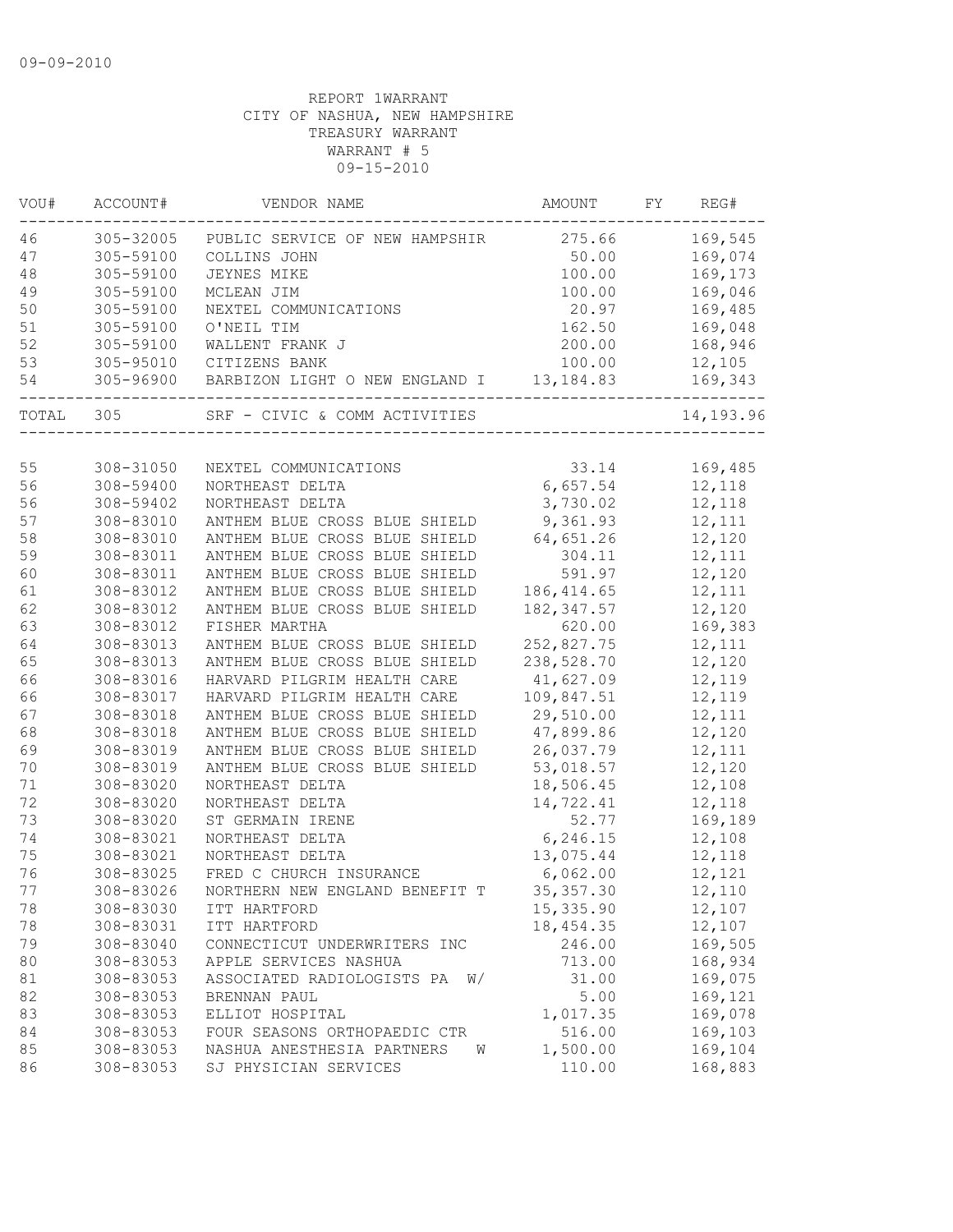| VOU#  | ACCOUNT#           | VENDOR NAME                    | AMOUNT    | FY | REG#         |
|-------|--------------------|--------------------------------|-----------|----|--------------|
| 87    | 308-83053          | SO NH REGIONAL MEDICAL CENTER  | 2,225.39  |    | 169,076      |
| 88    | 308-83053          | ST JOSEPH'S HOSPITAL           | 328.25    |    | 168,929      |
| 89    | 308-83054          | DARTMOUTH-HITCHCOCK CLINIC     | 154.00    |    | 169,116      |
| 90    | 308-83054          | EAR NOSE & THROAT PHYSICIANS   | 113.00    |    | 168,914      |
| 91    | 308-83054          | FOUR SEASONS ORTHOPAEDIC CTR   | 457.00    |    | 169,103      |
| 92    | 308-83054          | GREGOIRE JOSEPH                | 589.30    |    | 169,320      |
| 93    | 308-83054          | MASSACHUSETTS EYE AND EAR INFI | 853.00    |    | 169,295      |
| 94    | 308-83054          | OCCUPATIONAL HEALTH CTRS SOUTH | 266.87    |    | 169,002      |
| 95    | 308-83054          | PAIN SOLUTIONS PLLC            | 915.00    |    | 168,991      |
| 96    | 308-83054          | SJ PHYSICIAN SERVICES          | 340.00    |    | 168,883      |
| 97    | 308-83054          | ST JOSEPH BUSINESS & HEALTH    | 390.00    |    | 168,995      |
| 98    | 308-83055          | COMP-SIGMA LTD                 | 395.25    |    | 169,064      |
| 99    | 308-83055          | DOWNEAST INVESTIGATIONS INC    | 508.00    |    | 169,118      |
| 100   | 308-83055          | EAR NOSE & THROAT PHYSICIANS   | 25.00     |    | 168,914      |
| 101   | 308-83055          | TREASURER STATE OF NH          | 40,007.85 |    | 169,540      |
| 102   | 308-83058          | UPS FREIGHT                    | 35.00     |    | 169,518      |
| 103   | 308-83063          | MARVELL PLATE GLASS INC        | 159.00    |    | 169,098      |
| 104   | 308-83063          | VIKING ROOFING, INC.           | 21,386.00 |    | 169,236      |
| 105   | 308-83064          | BERNARD MICHAEL                | 986.40    |    | 169,358      |
| 106   | 308-83070          | TREASURER STATE OF NH          | 150.00    |    | 169,540      |
| 107   | 308-83075          | GALLAGHER CALLAHAN & GARTRELL  | 1,196.00  |    | 169,277      |
| 108   | 308-83077          | IRC INC                        | 63,150.88 |    | 12,114       |
| 109   | 308-83084          | FELICIANO SANDRA               | 8,644.00  |    | 168,868      |
| 110   | 308-83084          | STOWER-RICHARDS NANCY          | 4,999.00  |    | 168,869      |
| 111   | 308-83084          | UC BENEFIT CLEARING ACCOUNT    | 1,356.00  |    | 168,870      |
| 112   | 308-83199          | STANLEY ELEVATOR COMPANY INC   | 3,885.87  |    | 169,323      |
| 113   | 308-91005          | DUGAS ROSS                     | 20.00     |    | 169,432      |
| TOTAL | 308                | SRF - INSURANCE                |           |    | 1,539,496.64 |
|       |                    |                                |           |    |              |
|       | 222,048 3091-49075 | CENTRAL PAPER                  | 126.42    |    | 169,212      |
|       | 222,049 3091-49075 | COSTA FRUIT & PRODUCE CO INC   | 160.26    |    | 169,345      |
|       | 222,050 3091-49085 | M SAUNDERS INC                 | 2,868.29  |    | 169,220      |
| TOTAL | 309                | FY11 FRESH FRUIT & VEG GRANT   |           |    | 3, 154.97    |
|       |                    |                                |           |    |              |
|       | 222,051 3097-49075 | CENTRAL PAPER                  | 10,074.83 |    | 169,212      |
|       | 222,052 3097-49075 | CLEAN SOURCE                   | 914.15    |    | 169,265      |
|       | 222,053 3097-49085 | BERNARD FOOD INDUSTRIES INC    | 4,731.71  |    | 169,205      |
|       | 222,054 3097-49085 | BIMBO FOODS BAKERIES INC       | 2,091.10  |    | 169,303      |
|       | 222,055 3097-49085 | COCA-COLA BOTTLING COMPANY     | 2,493.00  |    | 169,190      |
|       | 222,056 3097-49085 | COSTA FRUIT & PRODUCE CO INC   | 13,003.34 |    | 169,345      |
|       | 222,056 3097-49085 | COSTA FRUIT & PRODUCE CO INC   | 21,894.25 |    | 169,346      |
|       | 222,057 3097-49085 | GARELICK FARMS-LYNN            | 5,090.74  |    | 169,066      |
|       | 222,058 3097-49085 | GILL'S PIZZA CO.               | 240.00    |    | 169,231      |
|       | 222,059 3097-49085 | M SAUNDERS INC                 | 3, 443.42 |    | 169,220      |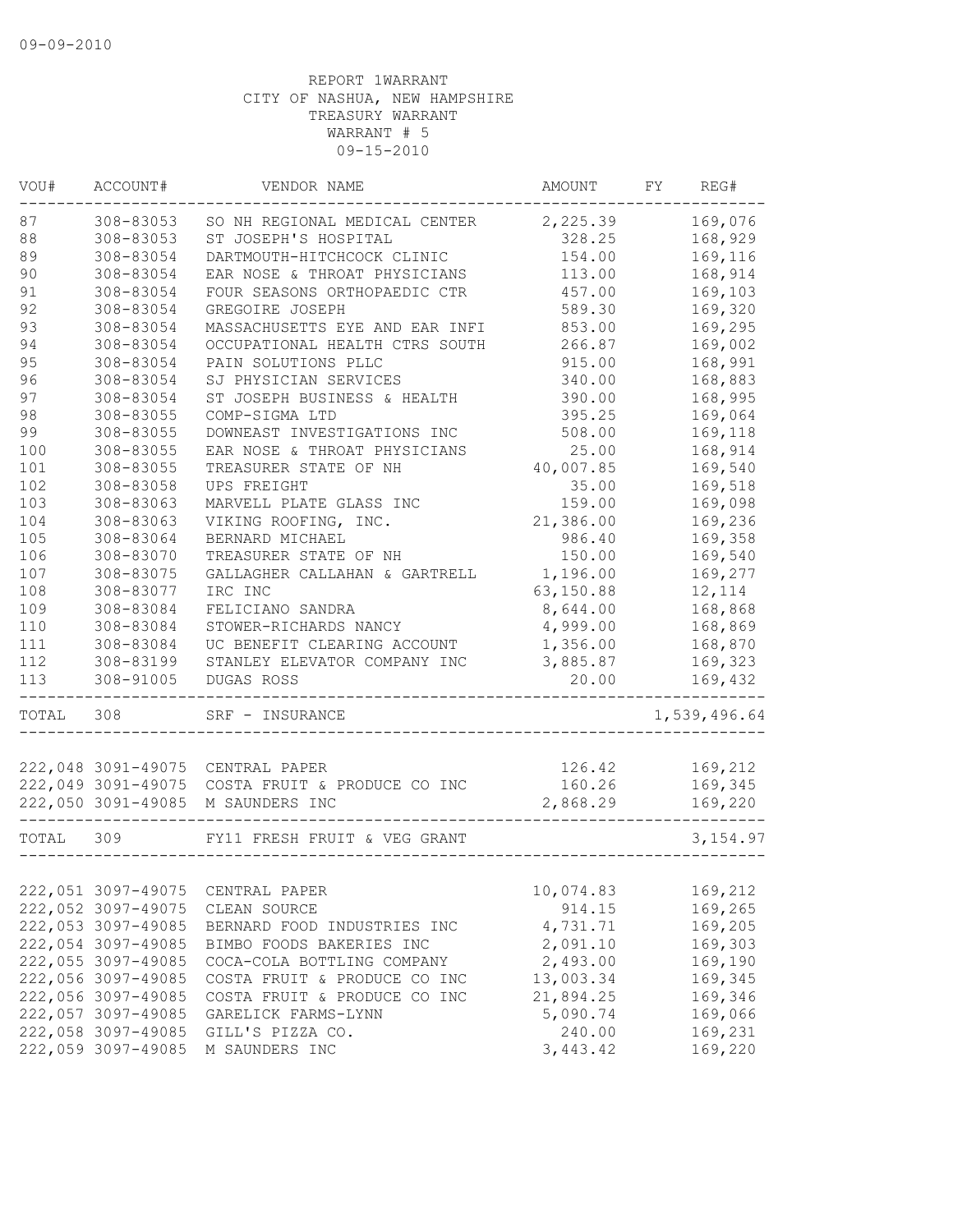| VOU#       | ACCOUNT#                             | VENDOR NAME                                            | AMOUNT          | FY | REG#               |
|------------|--------------------------------------|--------------------------------------------------------|-----------------|----|--------------------|
|            | 222,060 3097-49085                   | MCKEE FOODS CORP                                       | 570.08          |    | 169,005            |
|            | 222,061 3097-49085                   | NEW ENGLAND ICE CREAM                                  | 2,711.01        |    | 169,237            |
|            | 222,062 3097-49085                   | NUTRITION PLUS VENDING                                 | 213.42          |    | 169,404            |
|            | 222,063 3097-49085                   | OTIS SPUNKMEYER INC                                    | 1,393.86        |    | 169,185            |
|            | 222,064 3097-707                     | BURROWS JACQUI                                         | 113.65          |    | 169,426            |
|            | 222,065 3097-707                     | CUI FANG                                               | 5.00            |    | 169,425            |
|            | 222,066 3097-707<br>222,067 3097-707 | MEDEROS KATE                                           | 21.00<br>20.60  |    | 168,992<br>169,227 |
|            | 222,068 3097-707                     | PUGLIANO JAMES<br>RADIL SHAWN                          | 300.00          |    | 169,249            |
|            | 222,069 3097-74092                   | AFFILIATED HVAC SERVICES LLC                           | 104.00          |    | 169,207            |
|            | 222,070 3097-91005                   | KIMBELL JEANETTE                                       | 127.00          |    | 169,194            |
|            |                                      |                                                        |                 |    |                    |
| TOTAL 309  |                                      | SRF - FOOD SERVICES                                    |                 |    | 69,556.16          |
|            |                                      | 222,071 3100-49035 SOLUTION TREE INC                   | 3,040.58        |    | 169,563            |
|            |                                      | 3100-91040 CITIZENS BANK                               | 1,970.19        |    | 12,105             |
| TOTAL      | 310                                  | TITLE I MT PLEASNT FOLLOWCHILD                         |                 |    | 5,010.77           |
|            |                                      |                                                        |                 |    |                    |
|            |                                      | 222,072 3110-49075 STAPLES BUSINESS ADVANTAGE 1,198.07 |                 |    | 169,091            |
| TOTAL      | 311                                  | TITLE I LEDGE ST FOLLOW CHILD                          |                 |    | 1,198.07           |
|            |                                      |                                                        |                 |    |                    |
| 115<br>116 | $312 - 705$<br>$312 - 705$           | BLAIS CAROL<br>D & R TOWING INC                        | 10.00<br>170.00 |    | 169,371<br>169,301 |
| 117        | $312 - 705$                          | QUICK RESPONSE TOWING LLC                              | 475.00          |    | 169,099            |
| 118        | $312 - 705$                          | TILDEN AUTOMOTIVE & TRUCK CTRS                         | 320.00          |    | 169,057            |
| 119        | 312-74035                            | AVITAR ASSOCIATES OF NEW ENGLA                         | 6,000.00        |    | 169,520            |
| TOTAL      | 312                                  | SRF - FINANCIAL SERVICES                               |                 |    | 6,975.00           |
|            |                                      |                                                        |                 |    |                    |
|            |                                      | 222,073 3122-49075 WALMART COMMUNITY                   | 196.70          |    | 169,161            |
|            | 222,074 3122-54009                   | THE TELEGRAPH                                          | 1,250.00        |    | 169,503            |
| TOTAL      | 312                                  | ADULT ED/CONTINUING ED                                 |                 |    | 1,446.70           |
|            |                                      |                                                        |                 |    |                    |
| 120        | 331-01500                            | LAW REALTY CO INC                                      | 416.67          |    | 169,537            |
| 121        | 331-01500                            | RAPID REAL ESTATE LLC                                  | 1,650.00        |    | 169,495            |
| 122        | 331-01664                            | ADT SECURITY SERVICES INC                              | 2,875.00        |    | 169,113            |
| 123        | $331 - 309$                          | TEXAS ROADHOUSE HOLDINGS LLC                           | 53.00           |    | 169,528            |
| 124        | 331-64030                            | MHQ MUNICIPAL VEHICLES                                 | 4,920.00        |    | 169,050            |
| 125        | 331-64192                            | RAY ALLEN MANUFACTURING CO INC                         | 743.60          |    | 169,003            |
| 126        | 331-68045                            | NORTHEAST KUSTOM KREATIONS                             | 42,820.00       |    | 169,096            |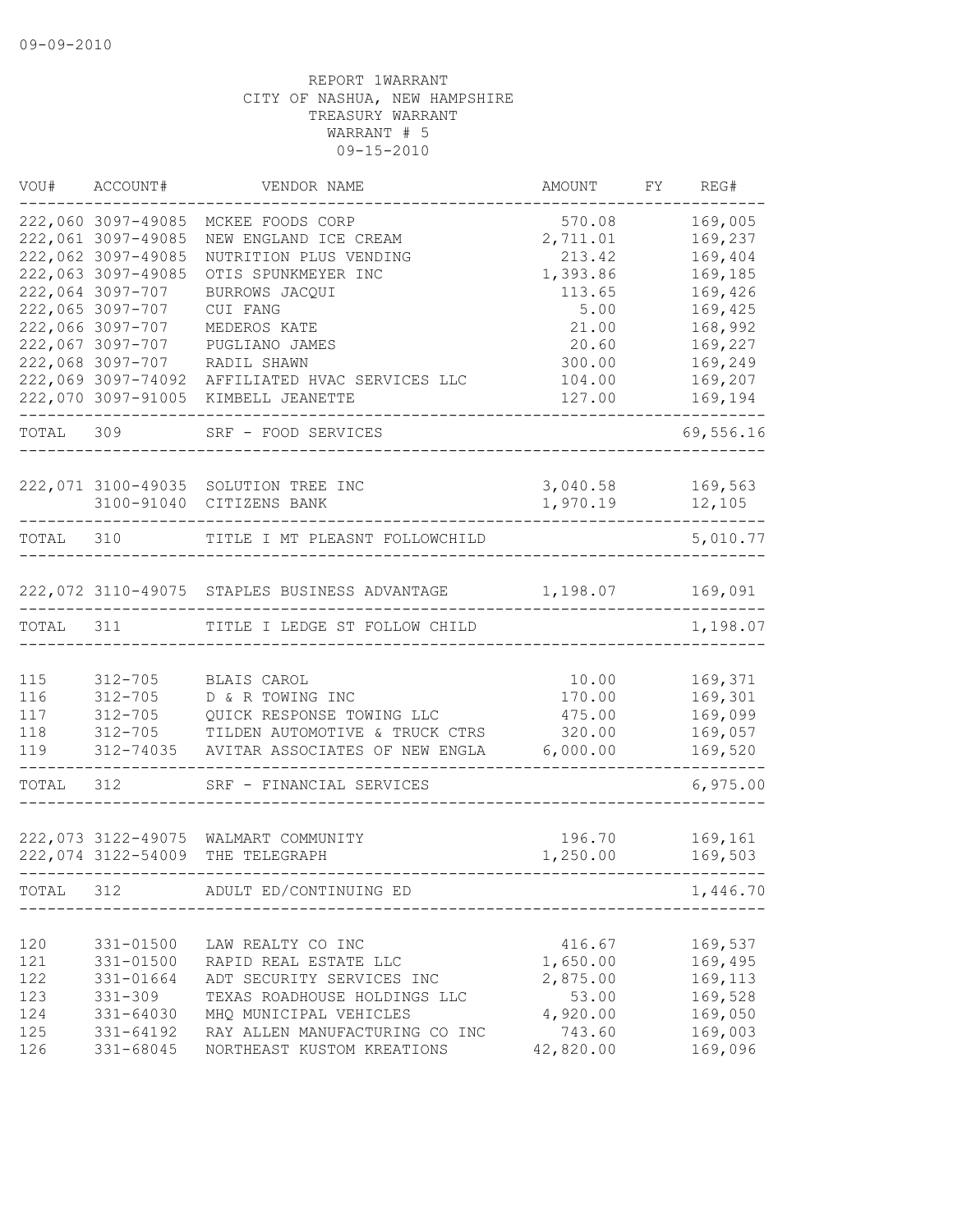| VOU#       | ACCOUNT#               | VENDOR NAME                                          | AMOUNT            | FY | REG#               |
|------------|------------------------|------------------------------------------------------|-------------------|----|--------------------|
| 127<br>128 | 331-78007<br>331-78007 | CARPARTS OF NASHUA<br>DAVE ILLG'S COLLISION REPAIR C | 50.69<br>268.63   |    | 168,891<br>169,338 |
| 129        | 331-78007              | ROBBINS AUTO PARTS                                   | 79.23             |    | 169,278            |
| 130        | 331-94005              | CITIZENS BANK                                        | 615.85            |    | 12,105             |
| 131        | 331-94005              | TOWN OF HUDSON                                       | 1,076.02          |    | 169,521            |
| TOTAL      | 331                    | SRF - POLICE DEPARTMENT                              |                   |    | 55,568.69          |
| 132<br>133 | 332-49075<br>332-64192 | JONES & BARTLETT LEARNING<br>WISE EL SANTO CO, INC   | 84.33<br>2,170.70 |    | 169,387<br>169,284 |
| TOTAL      | 332                    | SRF - FIRE DEPARTMENT                                |                   |    | 2,255.03           |
|            |                        |                                                      |                   |    |                    |
| 134        | 341-01962              | HARBOR HOMES INC                                     | 13,576.31         |    | 169,027            |
| 134        | 341-01968              | HARBOR HOMES INC                                     | 47,572.00         |    | 169,027            |
| 134        | 341-01969              | HARBOR HOMES INC                                     | 4,280.39          |    | 169,027            |
| 135        | 341-31045              | NEXTEL COMMUNICATIONS                                | 142.16            |    | 169,485            |
| 135        | 341-31050              | NEXTEL COMMUNICATIONS                                | 135.96            |    | 169,485            |
| 136        | 341-41015              | STAPLES ADVANTAGE                                    | 113.12            |    | 169,154            |
| 137        | 341-64030              | REP ENTERPRISES                                      | 12,841.00         |    | 169,293            |
| 138        | 341-91025              | CONLEY ASHLEY                                        | 268.80            |    | 169,160            |
| 139        | 341-91025              | CROOKER PATRICIA                                     | 158.40            |    | 169,142            |
| TOTAL      | 341                    | SRF - COMMUNITY SERVICES                             |                   |    | 79,088.14          |
|            |                        |                                                      |                   |    |                    |
| 140        | 342-01352              | MAGELLAN BIOSCIENCES                                 | 101.63            |    | 169,370            |
| 141        | 342-49070              | FISHER SCIENTIFIC                                    | 215.18            |    | 169,129            |
| 142        | 342-59100              | LOSIER NICOLE                                        | 6.99              |    | 169,132            |
| TOTAL      | 342                    | SRF - PUBLIC HEALTH                                  |                   |    | 323.80             |
|            |                        | 3461-49075 CITIZENS BANK                             | 360.00            |    | 12,105             |
|            |                        |                                                      |                   |    |                    |
| TOTAL      | 346                    | 21 ST CENTURY AFTER SCH MIDDLE                       |                   |    | 360.00             |
|            | 222,075 3468-49075     | STAPLES BUSINESS ADVANTAGE                           | 47.24             |    | 169,091            |
|            | 222,076 3468-49075     | WALMART COMMUNITY                                    | 56.10             |    | 169,161            |
|            | 222,077 3468-53102     | SCHOOL SCHEDULING ASSOCS LLC                         | 6,000.00          |    | 169,228            |
|            | 222,078 3468-91040     | <b>BRODEUR ESTHER</b>                                | 72.80             |    | 169,179            |
|            | 3468-91040             | CITIZENS BANK                                        | 4,052.22          |    | 12,105             |
|            | 222,079 3468-91040     | LESSER JACALYN                                       | 115.31            |    | 169,193            |
|            | 222,080 3468-91040     | VALIANTE ANDREA                                      | 199.00            |    | 169,422            |
|            |                        |                                                      |                   |    |                    |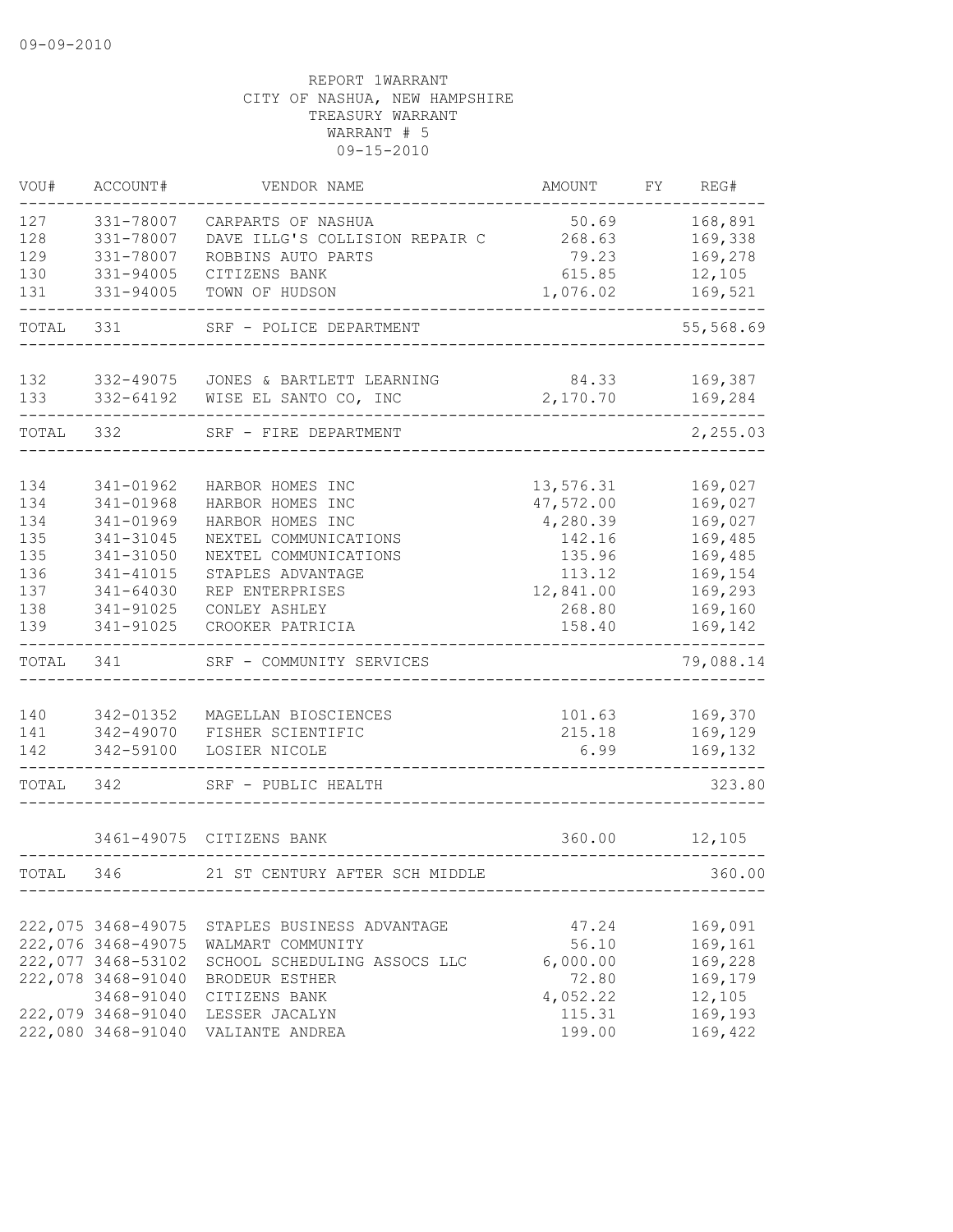|           |                          | VOU# ACCOUNT# VENDOR NAME AMOUNT                                   | AMOUNT FY REG#     |                                   |
|-----------|--------------------------|--------------------------------------------------------------------|--------------------|-----------------------------------|
|           |                          | TOTAL 346 SMALLER LEARNING COMMUNITY                               |                    | 10,542.67                         |
|           |                          |                                                                    | ------------------ |                                   |
|           |                          | 222,081 3500-49075 MARSHALL MICHAEL K.<br>$500.00$ 169,561         |                    |                                   |
|           |                          | 222,082 3500-91040 GREATER NASHUA CHAMBER OF COMM 1,000.00 169,115 |                    |                                   |
|           | 222,083 3500-91040 NHSAA |                                                                    | 1,500.00 169,554   | . _ _ _ _ _ _ _ _ _ _ _ _ _ _ _ _ |
| TOTAL 350 |                          | TITLE IIA HQT                                                      |                    | 3,000.00                          |
|           |                          |                                                                    |                    |                                   |
|           | 222,084 3509-49035 ASCD  |                                                                    | 218.60             | 169,261                           |
|           | 222,085 3509-49035       | SAGE PUBLICATIONS                                                  | 1,460.00           | 169,258                           |
|           | 222,086 3509-49035       | SOLUTION TREE INC                                                  | 266.65             | 169,298                           |
|           | 222,087 3509-49075       | BERROCALES ROSALYN                                                 | 155.30             | 169,268                           |
|           | 222,088 3509-49075       | GERARD T. MORRIS                                                   | 315.00             | 169,430                           |
|           | 222,089 3509-49075       | STAPLES BUSINESS ADVANTAGE                                         | 544.99             | 169,091                           |
|           | 222,090 3509-49075       | VIENNEAU DIANE                                                     | 159.16             | 169,184                           |
|           | 222,091 3509-53102       | COLLINS EDUCATION ASSOCIATES L                                     | 7,330.00           | 169,225                           |
|           | 222,092 3509-53102       | HENDRY EDWARD                                                      | 430.00             | 169,411                           |
|           | 222,093 3509-91040       | BACHELDER-GILES STACEY                                             | 523.61             | 169,215                           |
|           | 3509-91040               | CITIZENS BANK                                                      | 1,710.00           | 12,105                            |
|           | 222,094 3509-91040       | LANGUAGE LITERACY & LEARNING 2,625.00 169,401                      |                    |                                   |
|           | 222,095 3509-91040       | SLATER CRYSTAL                                                     | 573.96             | 169,281                           |
|           |                          | TOTAL 350 TITLE 11A TEACHER QUALITY                                |                    | 16, 312.27                        |
|           |                          |                                                                    |                    |                                   |
| 144       | 352-01340                | HUDSON MONUMENTS                                                   | 6,600.00           | 169,552                           |
| 145       | 352-01340                | LYNCH'S LANDSCAPING                                                | 3,045.00           | 169,388                           |
| 146       | 352-12147                | DELPIZZO ANTHONY                                                   | 240.00             | 169,287                           |
| 147       | 352-12147                | OSBORN DAVID                                                       | 780.00             | 168,935                           |
| 148       | $352 - 45290$            | PRO SALES                                                          | 275.00             | 169,238                           |
| 149       | $352 - 46005$            | CARAMBA SKILLS CAMP                                                | 314.50             | 168,973                           |
| 150       | 352-59055                | CARAMBA SKILLS CAMP                                                | 1,920.00           | 169,157                           |
| 151       | 352-59055                | MAD SCIENCE OF SOUTHERN NH & N                                     | 1,260.00           | 169,285                           |
| 152       | 352-59055                | SKYHAWKS SPORTS ACADEMY INC                                        | 1,423.00           | 168,959                           |
| 153       | $352 - 705$              | RABASCO ALEX                                                       | 90.00              | 169,058                           |
|           |                          | TOTAL 352 SRF - PARKS AND RECREATION                               |                    | 15,947.50                         |
|           |                          | 222,096 3657-49050 STAPLES BUSINESS ADVANTAGE                      |                    | 103.95 169,091                    |
|           |                          | TOTAL 365 NHS - PAW SHOP                                           |                    | 103.95                            |
|           |                          |                                                                    |                    |                                   |
|           |                          | 222,097 3687-49085 GARELICK FARMS-LYNN                             |                    | 806.63 169,066                    |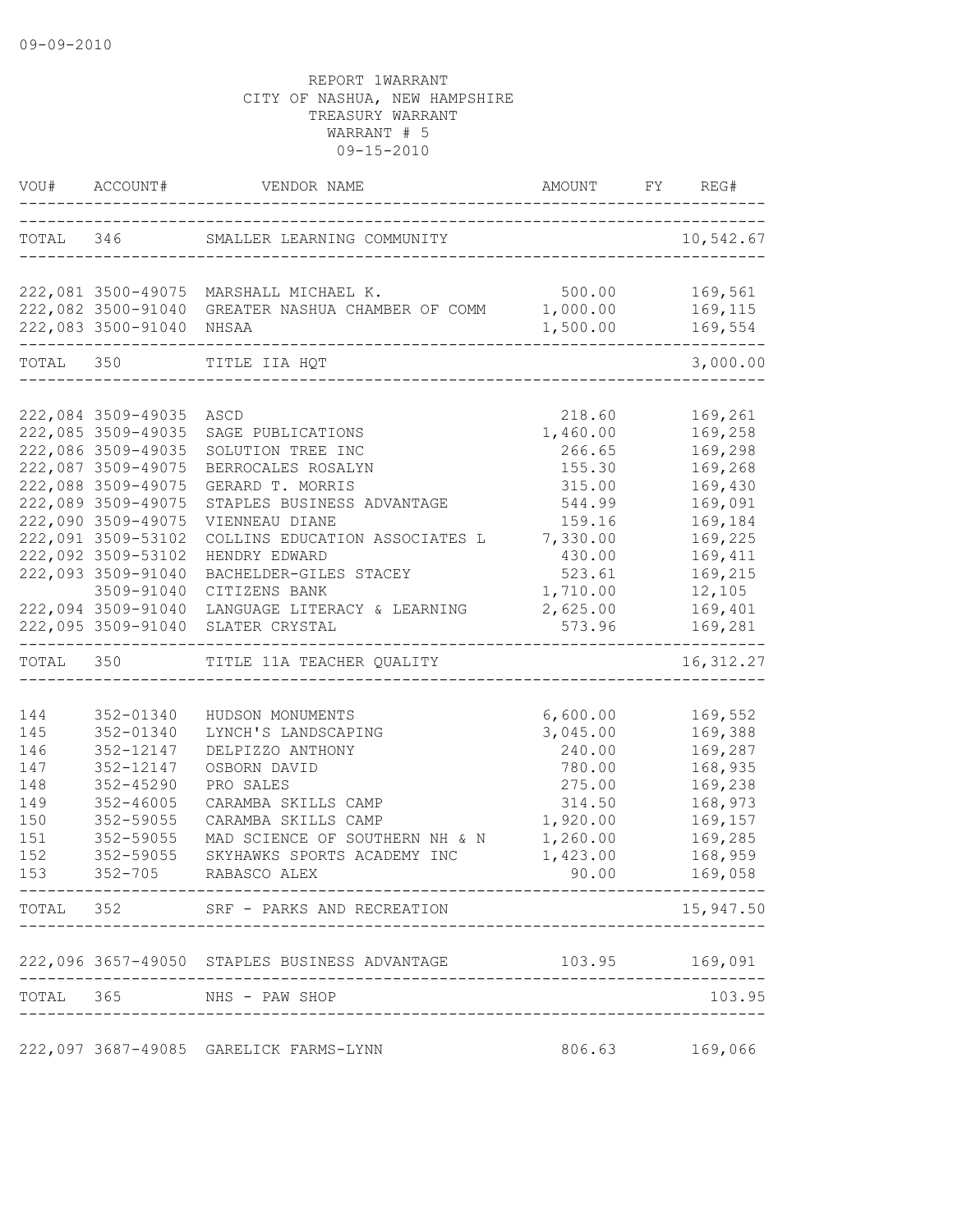| VOU#                                                                                                  | ACCOUNT#                                                                                                                                                                                        | VENDOR NAME                                                                                                                                                                                                                                                                                                                                                                                          | AMOUNT                                                                                                                                                             | FY REG#                                                                                                                                                           |
|-------------------------------------------------------------------------------------------------------|-------------------------------------------------------------------------------------------------------------------------------------------------------------------------------------------------|------------------------------------------------------------------------------------------------------------------------------------------------------------------------------------------------------------------------------------------------------------------------------------------------------------------------------------------------------------------------------------------------------|--------------------------------------------------------------------------------------------------------------------------------------------------------------------|-------------------------------------------------------------------------------------------------------------------------------------------------------------------|
|                                                                                                       |                                                                                                                                                                                                 | 222,098 3687-49085 GILL'S PIZZA CO.                                                                                                                                                                                                                                                                                                                                                                  | 75.00                                                                                                                                                              | 169,231                                                                                                                                                           |
| TOTAL                                                                                                 | 368                                                                                                                                                                                             | SUMMER FEEDING PROGRAM                                                                                                                                                                                                                                                                                                                                                                               |                                                                                                                                                                    | 881.63                                                                                                                                                            |
| 154                                                                                                   |                                                                                                                                                                                                 | 371-53100 GZA GEOENVIRONMENTAL INC                                                                                                                                                                                                                                                                                                                                                                   | 2,958.31                                                                                                                                                           | 169,200                                                                                                                                                           |
| TOTAL                                                                                                 | 371                                                                                                                                                                                             | SRF - COMMUNITY DEVELOPMENT                                                                                                                                                                                                                                                                                                                                                                          |                                                                                                                                                                    | 2,958.31                                                                                                                                                          |
| 155                                                                                                   | 373-53025                                                                                                                                                                                       | LOAN PACKAGING LLC                                                                                                                                                                                                                                                                                                                                                                                   | 600.00                                                                                                                                                             | 169,056                                                                                                                                                           |
| TOTAL                                                                                                 | 373                                                                                                                                                                                             | SRF - ECONOMIC DEVELOPMENT                                                                                                                                                                                                                                                                                                                                                                           |                                                                                                                                                                    | 600.00                                                                                                                                                            |
| 156<br>157<br>158<br>159<br>160<br>161<br>162<br>163<br>164<br>165<br>166<br>167<br>168<br>169<br>170 | 374-07030<br>374-07030<br>374-07340<br>374-07600<br>374-07600<br>374-07600<br>374-07620<br>374-07620<br>374-08237<br>374-45230<br>374-45230<br>374-53075<br>374-59188<br>374-59188<br>374-96300 | ATLI GUNSEL AND POWERCON ELECT<br>NATIONAL GRID<br>RICE ROBERT<br>DOLAN TIMOTHY J AND DAD'S ABAT<br>DUNSTABLE LEDGE REALTY LLC AND<br>O'CONNELL CALEY & SABRINA/DADS<br>MOTEL 6 - NASHUA #1062<br>SHEEHAN JO-ANN J<br>TOLAR MFG CO INC<br>CONWAY OFFICE PRODUCTS LLC<br>NEXTEL COMMUNICATIONS<br>TF MORAN INC<br>ASAP ENVIRONMENTAL INC<br>INSTITUTE FOR ENVIRONMENTAL ED<br>FLEGAL LAW OFFICE, P.A. | 11,402.00<br>900.00<br>100.00<br>17,050.00<br>765.00<br>1,975.00<br>717.30<br>400.00<br>9,545.00<br>918.00<br>39.99<br>1,322.50<br>1,670.00<br>940.00<br>63,376.40 | 169,434<br>169,438<br>168,907<br>169,437<br>169,433<br>169,436<br>169,289<br>169,435<br>169,148<br>168,990<br>169,485<br>169,340<br>169,151<br>169,133<br>168,877 |
| TOTAL                                                                                                 | 374                                                                                                                                                                                             | SRF - URBAN PROGRAMS                                                                                                                                                                                                                                                                                                                                                                                 |                                                                                                                                                                    | 111, 121.19                                                                                                                                                       |
| 171                                                                                                   | 375-64045 AMAZON                                                                                                                                                                                |                                                                                                                                                                                                                                                                                                                                                                                                      |                                                                                                                                                                    | 1, 113.97 169, 547                                                                                                                                                |
| TOTAL                                                                                                 | 375                                                                                                                                                                                             | SRF - PUBLIC LIBRARIES<br>---------------                                                                                                                                                                                                                                                                                                                                                            |                                                                                                                                                                    | 1, 113.97                                                                                                                                                         |
|                                                                                                       |                                                                                                                                                                                                 | 222,099 3750-53101 AHA! PROCESS, INC                                                                                                                                                                                                                                                                                                                                                                 | 9,083.42                                                                                                                                                           | 169,235                                                                                                                                                           |
| TOTAL                                                                                                 | 375                                                                                                                                                                                             | TITLE I ARRA GRANT                                                                                                                                                                                                                                                                                                                                                                                   |                                                                                                                                                                    | 9,083.42                                                                                                                                                          |
|                                                                                                       | 222,100 3751-49050<br>222,101 3751-53101                                                                                                                                                        | FRANKLIN COVEY<br>FRANKLIN COVEY                                                                                                                                                                                                                                                                                                                                                                     | 3,064.62<br>16, 347.63                                                                                                                                             | 169,429<br>169,428                                                                                                                                                |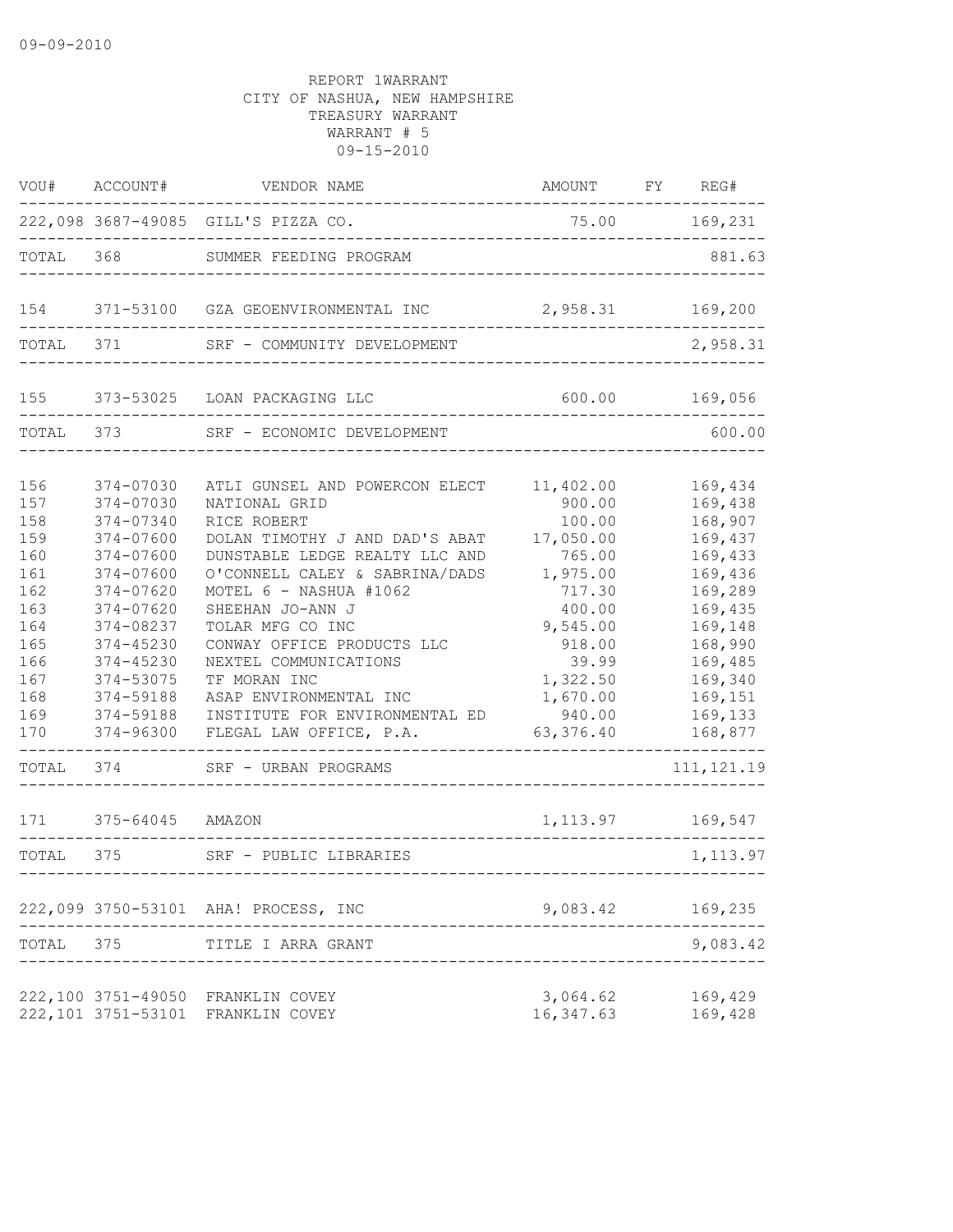|            | VOU# ACCOUNT#                            | VENDOR NAME                                                  | AMOUNT<br>-------------------------------------- | FY | REG#               |
|------------|------------------------------------------|--------------------------------------------------------------|--------------------------------------------------|----|--------------------|
| TOTAL 375  |                                          | TITLE I ARRA GRANT<br>____________________________________   |                                                  |    | 19, 412.25         |
|            |                                          | 222,102 3760-53101 JEAN C TUCKER & ASSOCIATES                | 750.00                                           |    | 169,282            |
|            |                                          | 3760-94030 CITIZENS BANK                                     | 2,071.90                                         |    | 12,105             |
|            |                                          | 222,103 3760-94030 GRASSO CHERYL                             | 32.90                                            |    | 169,217            |
|            |                                          | 222,104 3760-94030 LESLEY UNIVERSITY<br>____________________ | 7,500.00                                         |    | 169,175            |
| TOTAL 376  |                                          | TITLE I                                                      |                                                  |    | 10,354.80          |
|            |                                          |                                                              |                                                  |    |                    |
|            | 222,105 3761-49050                       | CROWDER LUCIE L                                              | 47.98                                            |    | 169,172            |
|            | 222,106 3761-49050                       | SCHOOL SPECIALTY INC                                         | 1,613.99                                         |    | 169,186            |
|            | 222,107 3761-49050<br>222,108 3761-49050 | SMILE MAKERS                                                 | 39.95<br>36.96                                   |    | 169,182<br>169,091 |
|            | 222,109 3761-49075                       | STAPLES BUSINESS ADVANTAGE<br>VANCE LAURIE                   | 159.75                                           |    | 169,210            |
|            | 222,110 3761-56020                       | FIRST CHURCH                                                 | 3,455.00                                         |    | 168,963            |
|            | 222, 111 3761-95010                      | EDUCATION WEEK                                               | 74.94                                            |    | 169,560            |
|            | 222, 112 3761-95010                      | LRP PUBLICATIONS                                             | 234.00                                           |    | 169,486            |
| TOTAL 376  |                                          | TITLE IA                                                     |                                                  |    | 5,662.57           |
|            |                                          |                                                              |                                                  |    |                    |
| 173        | 378-09023                                | NEW ENGLAND SIGN SUPPLY CO                                   | 295.00                                           |    | 169,380            |
| 174        | 378-09031                                | FAIRPOINT COMMUNICATIONS                                     | 50.00                                            |    | 169,513            |
| 175        | 378-09031                                | LOOMIS                                                       | 152.65                                           |    | 169,399            |
| 176        | 378-09061                                | ARAMARK UNIFORM SERVICES                                     | 143.76                                           |    | 168,976            |
| 177        | 378-09061                                | NEXTEL COMMUNICATIONS                                        | 546.21                                           |    | 169,485            |
| 178        | 378-09081                                | MICHELIN NORTH AMERICA INC                                   | 1,195.04                                         |    | 168,911            |
| 179        | 378-09091                                | AUTOMOTIVE RESOURCES INC                                     | 135.41                                           |    | 169,325            |
| 180        | 378-09091                                | CUMMINS NORTHEAST INC                                        | 36.84                                            |    | 169,119            |
| 181        | 378-09091                                | FASTENAL CO                                                  | 113.70                                           |    | 168,910            |
| 182        | 378-09091                                | FLEETWAY HEAVY DUTY PARTS INC                                | 137.70                                           |    | 168,947            |
| 183        | 378-09091                                | GILLIG LLC                                                   | 3,254.00                                         |    | 169,080            |
| 184        | 378-09091                                | HOME DEPOT CREDIT SERVICES                                   | 509.23                                           |    | 169,487            |
| 185        | 378-09091                                | NAPA AUTO PARTS                                              | 442.05                                           |    | 169,105            |
| 186        | 378-09091                                | RYDER FLEET PRODUCTS.COM INC                                 | 309.99                                           |    | 169,106            |
| 187        | 378-09091                                | STAPLES ADVANTAGE                                            | 281.44                                           |    | 169,154            |
| 188        | 378-09101                                | PSNH                                                         | 1,364.38                                         |    | 169,533            |
| 189        | 378-09102                                | PUBLIC SERVICE OF NEW HAMPSHIR                               | 1,019.94<br>42.43                                |    | 169,545            |
| 190        | 378-09114                                | NATIONAL GRID                                                |                                                  |    | 169,508            |
| 190        | 378-09115                                | NATIONAL GRID                                                | 42.98<br>204.74                                  |    | 169,508            |
| 191<br>192 | 378-09120<br>378-09133                   | PENNICHUCK WATER                                             |                                                  |    | 169,490<br>169,485 |
| 193        | 378-09230                                | NEXTEL COMMUNICATIONS<br>FIRST TRANSIT INC                   | 186.83<br>113,091.76                             |    | 169,482            |
| 194        | 378-09261                                | ADVANTAGE OPTICS INC                                         | 230.00                                           |    | 169,134            |
| 195        | 378-09261                                | CITIZENS BANK                                                | 139.00                                           |    | 12,105             |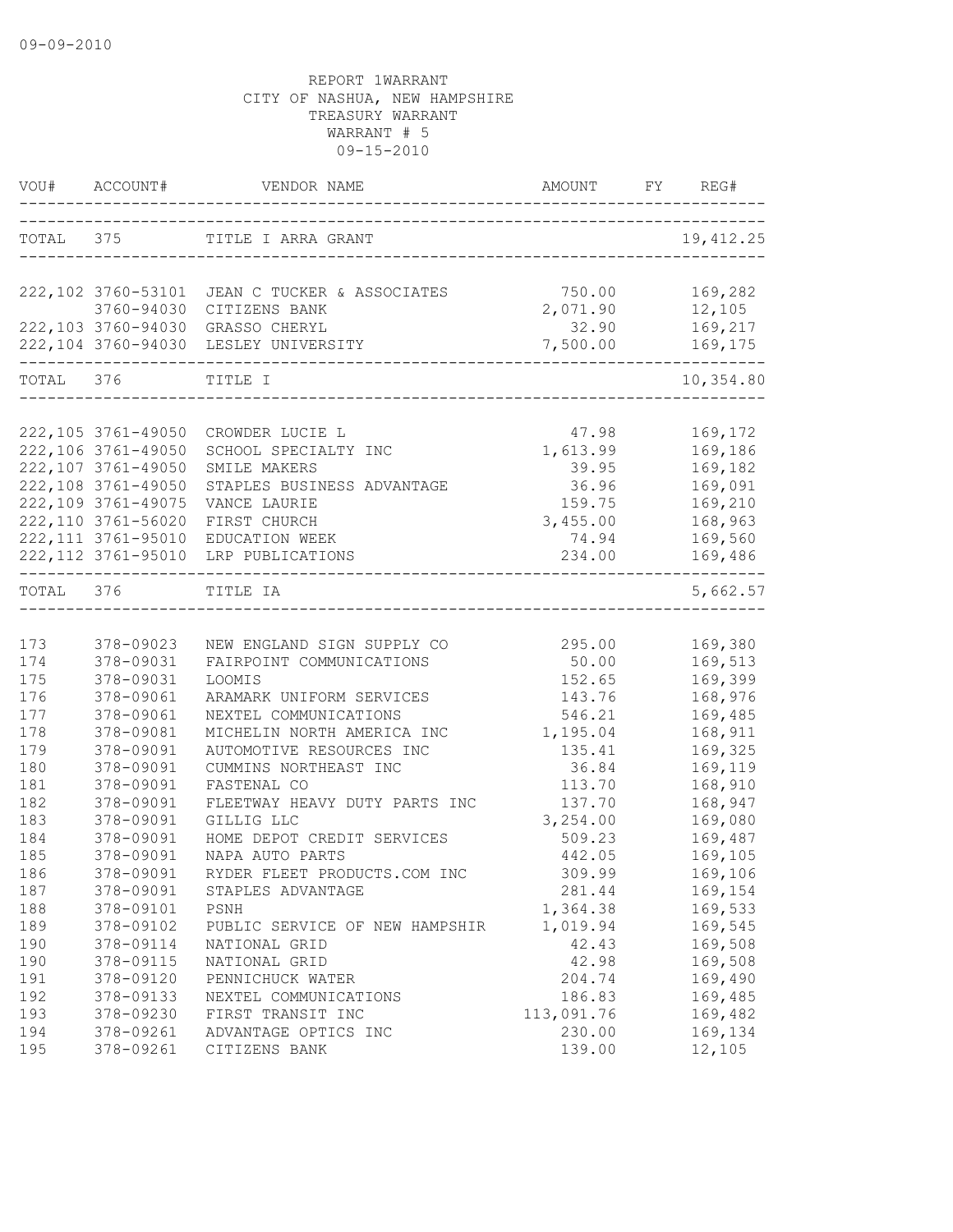| VOU#       | ACCOUNT#               | VENDOR NAME                                                    | AMOUNT                | FY. | REG#               |
|------------|------------------------|----------------------------------------------------------------|-----------------------|-----|--------------------|
| 196<br>197 | 378-09261<br>378-09261 | PC MALL GOV INC<br>PURE WATERS OF NEW ENGLAND LLC              | 510.00<br>31.50       |     | 169,195<br>169,065 |
| TOTAL      | 378                    | TRANSPORTATION                                                 |                       |     | 124,466.58         |
|            |                        |                                                                |                       |     |                    |
|            | 222, 113 3940-49035    | MCGRAW HILL COMPANIES<br>222,114 3940-53102 ICAT RESOURCES LLC | 2,900.88<br>50,000.00 |     | 168,997<br>169,286 |
| TOTAL      | 394                    | ARRA IDEA SPEC ED                                              |                       |     | 52,900.88          |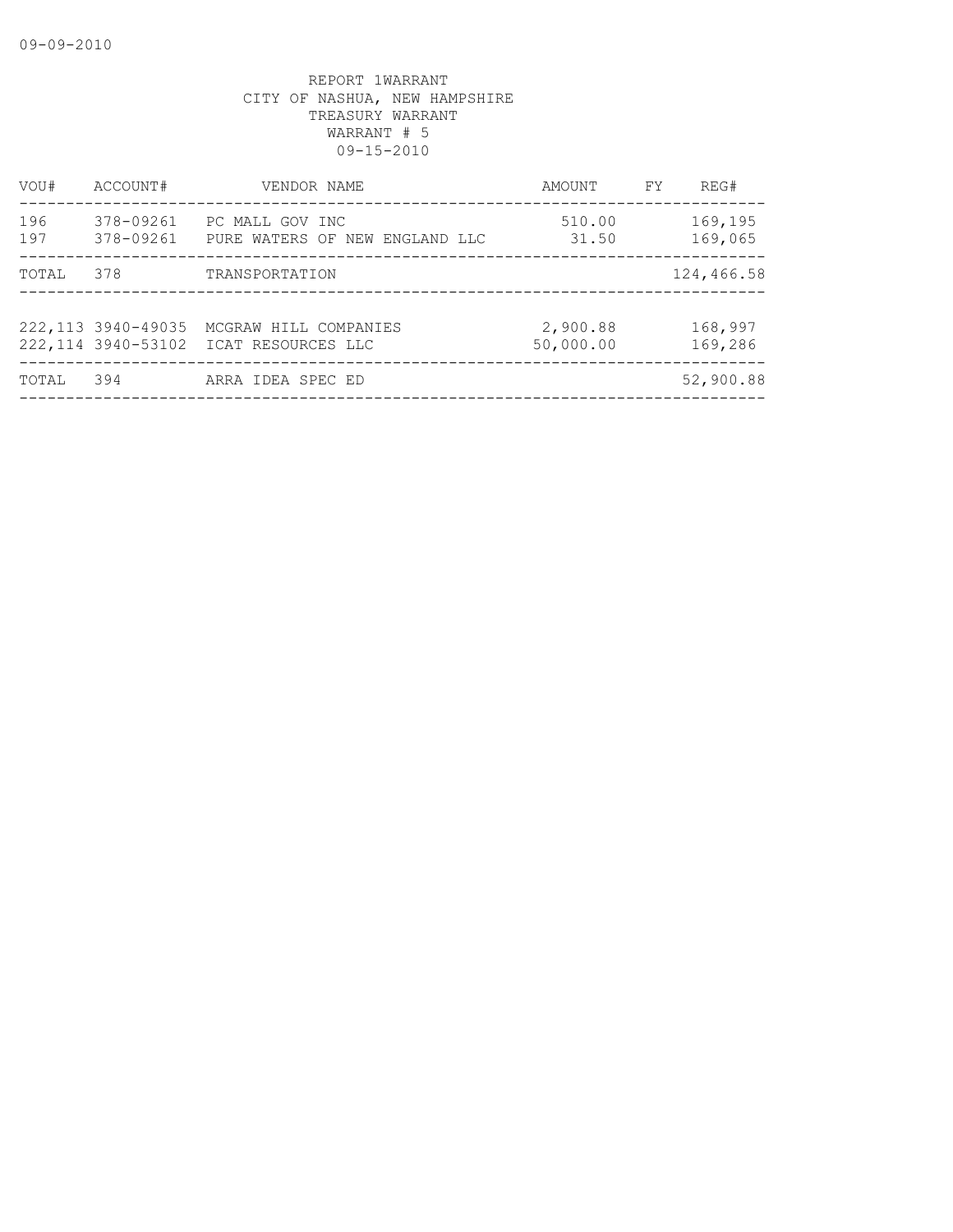| VOU#  | ACCOUNT#    | VENDOR NAME                                     | AMOUNT | FY | REG#    |
|-------|-------------|-------------------------------------------------|--------|----|---------|
| 198   | 412-162     | HILLSBOROUGH COUNTY TREASURER                   | 152.81 |    | 169,315 |
| TOTAL | $412 - 16$  | FINANCIAL SERVICES<br>INT & COST ON REDEMPTION  |        |    | 152.81  |
| 199   | $412 - 182$ | TROMBLY THOMAS                                  | 67.00  |    | 169,373 |
| TOTAL | $412 - 18$  | FINANCIAL SERVICES<br>MV-MAIL IN PROCESSING FEE |        |    | 67.00   |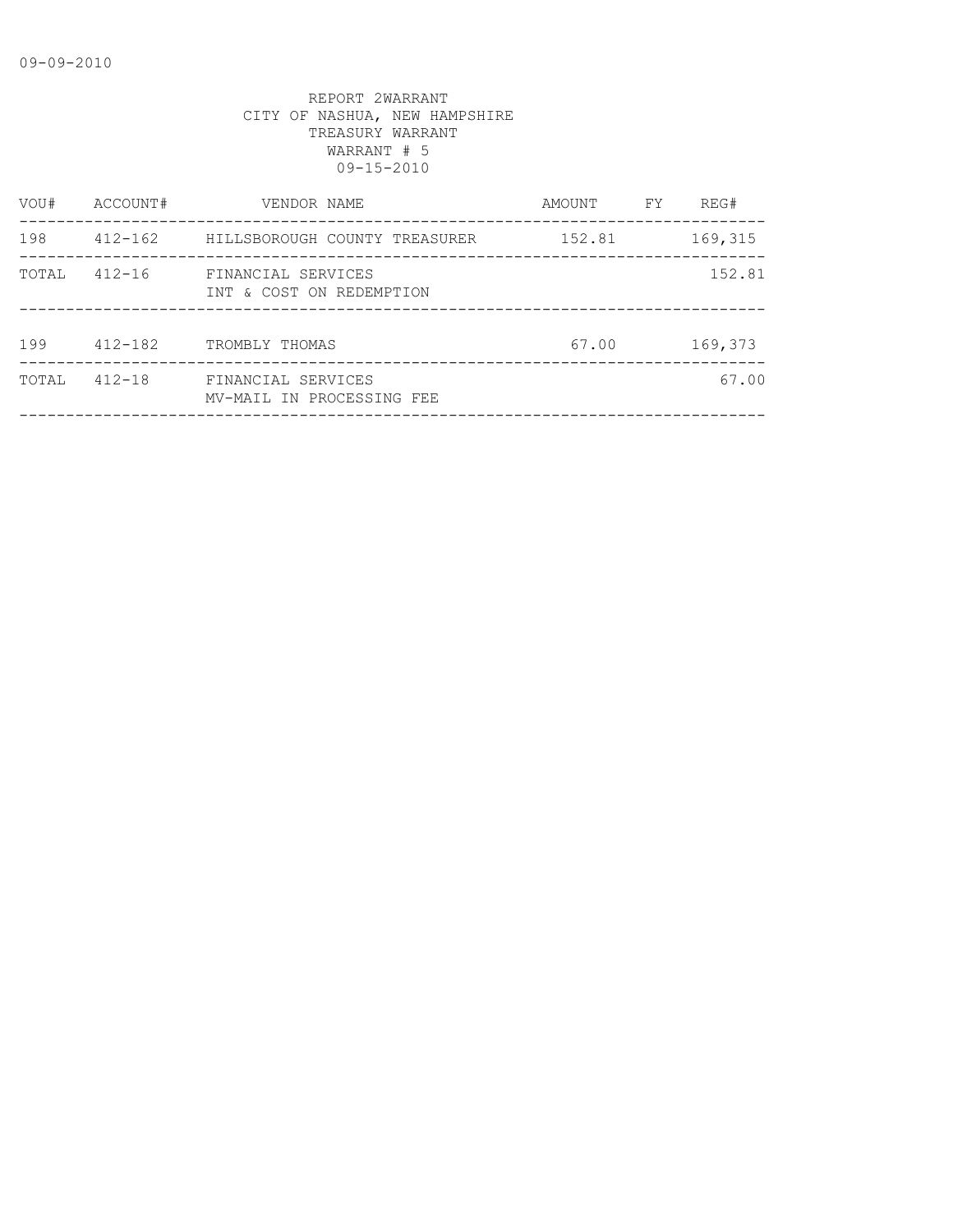| VOU#       | ACCOUNT#               | VENDOR NAME                                        | AMOUNT           | FΥ | REG#               |
|------------|------------------------|----------------------------------------------------|------------------|----|--------------------|
| 200        | 501-98015              | CITIZENS BANK                                      | 40.00            |    | 12,105             |
| 200        | 501-98029              | CITIZENS BANK                                      | 164.14           |    | 12,105             |
| 201        | 501-98015              | LOZEAU DONNALEE                                    | 90.00            |    | 169,439            |
| 201        | 501-98029              | LOZEAU DONNALEE                                    | 70.26            |    | 169,439            |
| TOTAL      | 501                    | MAYOR'S OFFICE                                     |                  |    | 364.40             |
| 202        | 502-94020              | CITIZENS BANK                                      | $-319.00$        |    | 12,105             |
| 203        | 502-51030              | FLEGAL LAW OFFICE                                  | 129.50           |    | 169,334            |
| 204        | $502 - 49025$          | MATTHEW BENDER & CO INC                            | 168.00           |    | 169,548            |
| 205        | $502 - 41015$          | STAPLES ADVANTAGE                                  | 91.93            |    | 169,154            |
| 206        | $502 - 31050$          | VERIZON WIRELESS                                   | 60.07            |    | 169,500            |
| TOTAL      | 502                    | LEGAL DEPARTMENT                                   |                  |    | 130.50             |
|            |                        |                                                    |                  |    |                    |
| 207        | 505-81020              | GREATER NASHUA MENTAL HEALTH C                     | 5,000.00         |    | 169,290            |
| 208        | 505-81039              | HUMANE SOCIETY OF NEW ENGLAND                      | 8,256.75         |    | 168,984            |
| 209        | 505-81128              | PARENT INFORMATION CENTER                          | 2,432.50         |    | 169,374            |
| 210        | 505-81007              | SUPERCOOP FUND                                     | 500.00           |    | 168,867            |
| 211        | 505-81129              | TOLLES STREET MISSION                              | 1,875.00         |    | 169,393            |
| TOTAL      | 505                    | CIVIC & COMM. ACTIVITIES                           |                  |    | 18,064.25          |
|            |                        |                                                    |                  |    |                    |
| 212        | 506-31005              | BAYRING COMMUNICATIONS                             | 2,265.13         |    | 169,511            |
| 213        | 506-31005              | FAIRPOINT COMMUNICATIONS                           | 532.68           |    | 169,513            |
| 214        | 506-31005              | LOVERING SUE                                       | 33.00            |    | 169,440            |
| 215<br>216 | 506-31005<br>506-31005 | NEXTEL COMMUNICATIONS<br>PAETEC COMMUNICATIONS INC | 6.96<br>6,256.34 |    | 169,485<br>169,479 |
|            |                        |                                                    |                  |    |                    |
| TOTAL      | 506                    | TELECOMMUNICATIONS                                 |                  |    | 9,094.11           |
| 217        | 508-83100              | STATE OF NH UC                                     | 3,142.05         |    | 169,542            |
| 217        | 508-83101              | STATE OF NH UC                                     | 13,443.02        |    | 169,542            |
| TOTAL      | 508                    | INSURANCE-EMPLOYEE BENEFITS                        |                  |    | 16,585.07          |
|            |                        |                                                    |                  |    |                    |
| 218        | 512-41005              | ADVANTAGE OFFICE SOLUTIONS INC                     | 94.50            |    | 169,124            |
| 219        | 512-59266              | CBCINNOVIS INC                                     | 12.25            |    | 169,037            |
| 220        | 512-91015              | FREDETTE DAVID                                     | 92.00            |    | 169,441            |
| 221        | 512-52010              | MELANSON HEATH & COMPANY PC                        | 12,500.00        |    | 169,000            |
| 222        | 512-95010              | NEW HAMPSHIRE BUSINESS REVIEW                      | 19.95            |    | 169,484            |
| 223        | 512-95005              | NH GOVERNMENT FINANCE OFFICERS                     | 140.00           |    | 169,539            |
| 224        | 512-94005              | NH TAX COLLECTORS ASSN                             | 167.58           |    | 168,875            |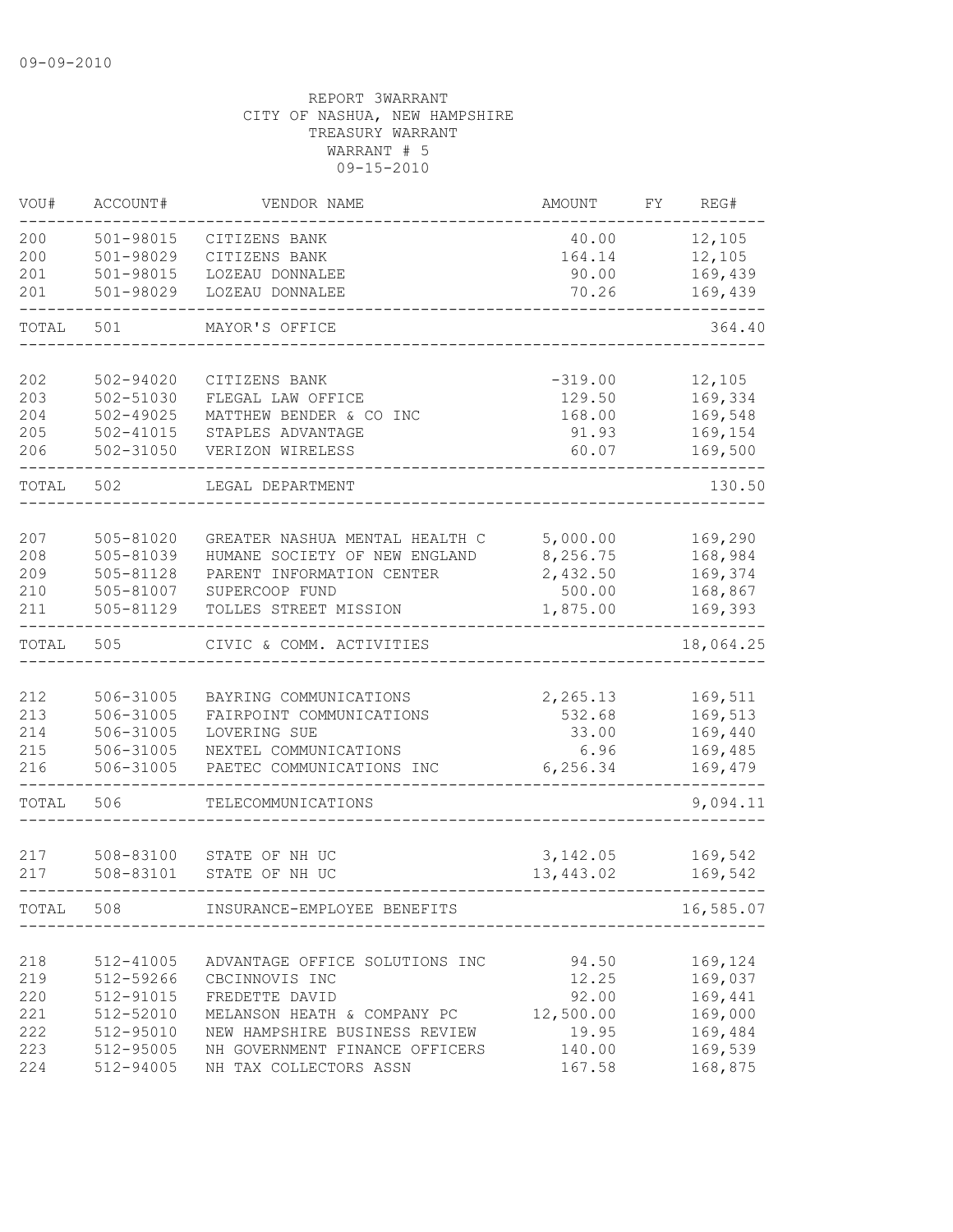| VOU#       | ACCOUNT#               | VENDOR NAME                                     | <b>AMOUNT</b>     | FY | REG#               |
|------------|------------------------|-------------------------------------------------|-------------------|----|--------------------|
| 225        | 512-94005              | NHTCA                                           | 70.00             |    | 168,876            |
| 226        | 512-41005              | STAPLES ADVANTAGE                               | 157.14            |    | 169,154            |
| 226        | 512-41015              | STAPLES ADVANTAGE                               | 78.77             |    | 169,154            |
| TOTAL      | 512                    | FINANCIAL SERVICES                              |                   |    | 13,332.19          |
|            |                        |                                                 |                   |    |                    |
| 227        | 513-91005              | BERGERON PAUL                                   | 366.00            |    | 169,442            |
| 228        | 513-43005              | LHS ASSOCIATES INC                              | 18.85             |    | 169,008            |
| 228        | 513-59115              | LHS ASSOCIATES INC                              | 3,237.00          |    | 169,008            |
| 229        | 513-94005              | NHCTCA                                          | 50.00             |    | 169,543            |
| 230        | 513-94005              | RED JACKET MOUNTAIN VIEW                        | 208.00            |    | 169,517            |
| 231        | $513 - 41005$          | STAPLES ADVANTAGE                               | 115.36            |    | 169,154            |
| 231        | 513-41015              | STAPLES ADVANTAGE                               | 80.96             |    | 169,154            |
| TOTAL      | 513                    | CITY CLERK'S OFFICE                             |                   |    | 4,076.17           |
|            |                        |                                                 |                   |    |                    |
| 232        | 515-59125              | <b>LGC</b>                                      | 4,631.25          |    | 169,025            |
| 233        |                        | 515-41005 STAPLES ADVANTAGE                     | 157.14            |    | 169,154            |
| 233        | 515-41015              | STAPLES ADVANTAGE                               | 74.33             |    | 169,154            |
| TOTAL      | 515                    | HUMAN RESOURCES                                 |                   |    | 4,862.72           |
| 234        | 516-54016              | UNION LEADER CORPORATION                        | 246.62            |    | 169,483            |
| TOTAL      | 516                    | PURCHASING DEPARTMENT                           |                   |    | 246.62             |
|            |                        |                                                 |                   |    |                    |
| 235        | 517-75160              | DRAIN-MEDIC/ROBERT SILVA                        | 125.00            |    | 169,062            |
| 236        | 517-75160              | HARRY W WELLS & SON INC                         | 198.00            |    | 169,216            |
| 237        | 517-75105<br>517-34015 | M & M ELECTRICAL SUPPLY CO INC<br>NATIONAL GRID | 107.96            |    | 169,299            |
| 238<br>239 | 517-31050              | NEXTEL COMMUNICATIONS                           | 269.59<br>69.36   |    | 169,508<br>169,485 |
| 240        |                        | PENNICHUCK WATER                                |                   |    | 169,490            |
| 241        | 517-33005<br>517-32005 | PSNH                                            | 18.18<br>3,212.99 |    | 169,533            |
| 242        | 517-75023              | STANLEY ELEVATOR COMPANY INC                    | 234.00            |    | 169,323            |
|            |                        | TOTAL 517 BUILDING MAINT - CITY ADMIN           |                   |    | 4,235.08           |
|            |                        |                                                 |                   |    |                    |
| 243        | 519-91005              | GAGNE ROBERT                                    | 88.40             |    | 169,443            |
| 244        | 519-94005              | <b>NHAAO</b>                                    | 550.00            |    | 169,523            |
| 245        | 519-95005              | NNEREN                                          | 27.00             |    | 169,519            |
| 246        | 519-64192              | SPILLER'S                                       | 497.55            |    | 169,101            |
|            |                        |                                                 |                   |    |                    |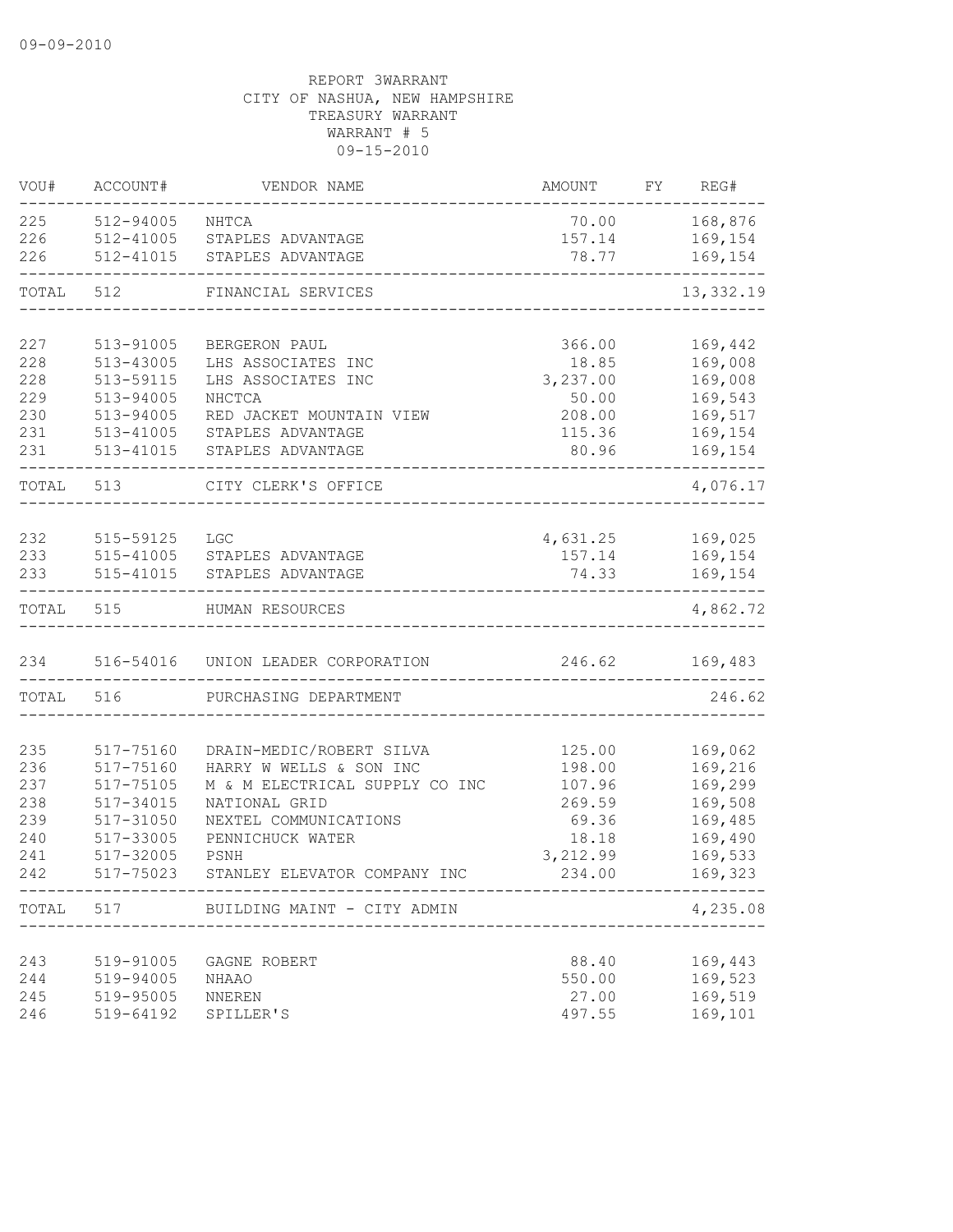| VOU#              | ACCOUNT#                                | VENDOR NAME                                                                 | AMOUNT                         | FY | REG#                          |
|-------------------|-----------------------------------------|-----------------------------------------------------------------------------|--------------------------------|----|-------------------------------|
| TOTAL             | 519                                     | ASSESSORS                                                                   |                                |    | 1,162.95                      |
| 247<br>248        | 520-59100<br>$520 - 34015$              | ERICKSON CLEANING SERVICES LLC<br>NATIONAL GRID                             | 171.00<br>39.45                |    | 168,994<br>169,508            |
| TOTAL             | 520                                     | HUNT BUILDING                                                               |                                |    | 210.45                        |
|                   |                                         |                                                                             |                                |    |                               |
| 249<br>249        | $522 - 64040$<br>522-94005              | CITIZENS BANK<br>CITIZENS BANK                                              | 131.45<br>82.21                |    | 12,105<br>12,105              |
| 249<br>250<br>251 | 522-94040<br>$522 - 74800$<br>522-74035 | CITIZENS BANK<br>CONWAY OFFICE PRODUCTS LLC<br>CSC FINANCIAL SERVICES GROUP | 2.00<br>3,486.87               |    | 12,105<br>168,990             |
| 252<br>253        | $522 - 64051$<br>522-31050              | NAMESCAPE<br>NEXTEL COMMUNICATIONS                                          | 19,673.89<br>1,804.00<br>99.57 |    | 168,900<br>169,379<br>169,485 |
| 254<br>255        | 522-78007<br>522-74035                  | SANEL AUTO PARTS CO<br>VERMONT SYSTEMS INC                                  | 51.97<br>1,884.00              |    | 169,012<br>168,908            |
| TOTAL             | 522                                     | INFORMATION TECHNOLOGY                                                      |                                |    | 27, 215.96                    |
| 256<br>256        | 523-64040<br>523-74035                  | SPILLER'S<br>SPILLER'S                                                      | 1,500.00<br>1,000.00           |    | 169,101<br>169,101            |
| TOTAL             | 523                                     | GIS                                                                         |                                |    | 2,500.00                      |
| 257               | $524 - 64045$                           | COMPUTER HUT OF N E INC                                                     | 46.95                          |    | 169,322                       |
| 258               | $524 - 64045$                           | CONWAY OFFICE PRODUCTS LLC                                                  | 106.00                         |    | 168,990                       |
| 259               | $524 - 64057$                           | DELL MARKETING LP                                                           | 1,903.19                       |    | 168,970                       |
| 260               | $524 - 64053$                           | GHA TECHNOLOGIES INC                                                        | 28.39                          |    | 168,979                       |
| TOTAL             | 524                                     | COMPUTERS - CITYWIDE                                                        |                                |    | 2,084.53                      |
| 261               |                                         |                                                                             |                                |    |                               |
| 262               | 531-45005<br>531-74070                  | AAA POLICE SUPPLY<br>ADVANCED INTERACTIVE SYSTEMS I                         | 367.00<br>438.77               |    | 169,094<br>168,982            |
| 263               | 531-47010                               | AIRGAS EAST                                                                 | 402.30                         |    | 168,937                       |
| 263               | 531-78007                               | AIRGAS EAST                                                                 | 25.34                          |    | 168,937                       |
| 264               | $531 - 46040$                           | ALBERT JOSHUA                                                               | 85.96                          |    | 169,448                       |
| 265               | $531 - 46040$                           | ALL SPORTS HEROES UNIFORMS,                                                 | 14.00                          |    | 168,975                       |
| 265               | $531 - 46045$                           | ALL SPORTS HEROES UNIFORMS,                                                 | 157.96                         |    | 168,975                       |
| 266               | 531-91025                               | ALLEN MATTHEW                                                               | 40.00                          |    | 169,455                       |
| 267               | $531 - 46040$                           | ANDERSON ADAM                                                               | 55.92                          |    | 169,452                       |
| 268               | 531-75023                               | B & S LOCKSMITH INC                                                         | 27.00                          |    | 169,051                       |
| 269               | 531-59100                               | BAER ALEXANDRA                                                              | 45.00                          |    | 169,028                       |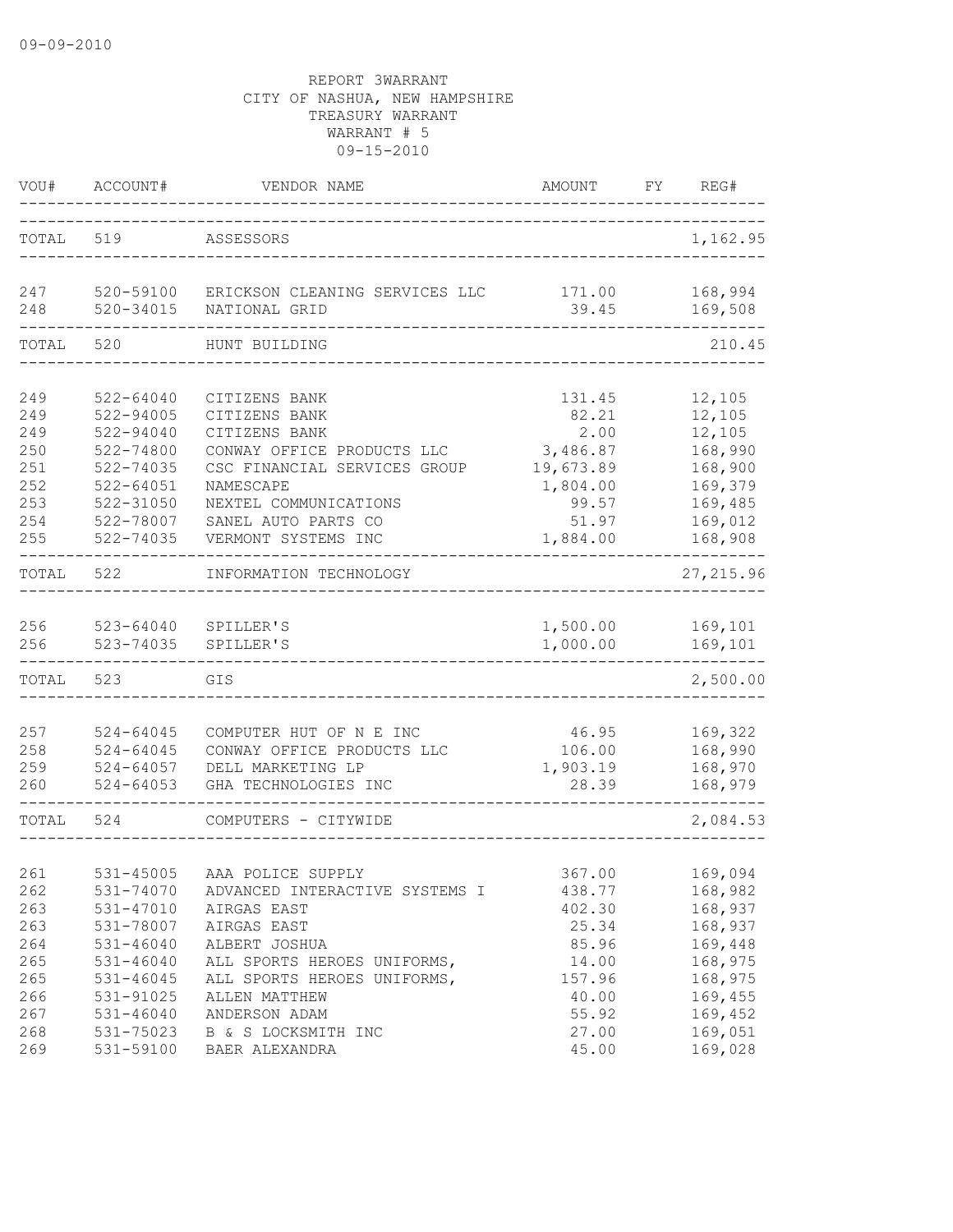| VOU# | ACCOUNT#      | VENDOR NAME                    | AMOUNT    | FY | REG#    |
|------|---------------|--------------------------------|-----------|----|---------|
| 270  | 531-75023     | BELLETETES INC                 | 45.00     |    | 169,010 |
| 271  | 531-46030     | BEN'S UNIFORMS                 | 125.00    |    | 169,324 |
| 271  | $531 - 46040$ | BEN'S UNIFORMS                 | 1,947.97  |    | 169,324 |
| 272  | 531-78007     | BEST FORD                      | 280.94    |    | 168,892 |
| 273  | $531 - 45005$ | BROWNELLS INC                  | 439.77    |    | 169,092 |
| 274  | 531-59100     | CANAL ART & FRAMING/SAMANTHA T | 94.00     |    | 169,232 |
| 275  | 531-94005     | CANINE TACTICAL OPERATIONS     | 450.00    |    | 169,529 |
| 276  | 531-78007     | CARPARTS OF NASHUA             | 169.62    |    | 168,891 |
| 277  | $531 - 46030$ | CENTER MASS INC                | 157.85    |    | 168,967 |
| 278  | 531-42000     | CENTRAL PAPER PRODUCTS CO      | 213.91    |    | 169,144 |
| 279  | 531-74092     | CITIZENS BANK                  | 42.63     |    | 12,105  |
| 279  | 531-91025     | CITIZENS BANK                  | 450.00    |    | 12,105  |
| 279  | $531 - 94005$ | CITIZENS BANK                  | 127.52    |    | 12,105  |
| 280  | $531 - 94005$ | CITY OF BOSTON-POLICE DEPT     | 1,000.00  |    | 169,515 |
| 281  | 531-31025     | COMCAST                        | 224.59    |    | 169,498 |
| 282  | 531-78007     | CREATIVE SIGNS LLC             | 490.00    |    | 169,085 |
| 283  | 531-31025     | FAIRPOINT COMMUNICATIONS       | 28.45     |    | 169,513 |
| 284  | 531-64015     | GEORGE WILEY CONSULTING GROUP  | 4,718.00  |    | 168,880 |
| 285  | $531 - 46040$ | GEORGE'S APPAREL               | 134.50    |    | 168,943 |
| 286  | 531-78007     | GRAPPONE AUTOMOTIVE GROUP      | $-100.00$ |    | 169,146 |
| 287  | $531 - 94005$ | HARVEY JOHN                    | 175.00    |    | 169,460 |
| 288  | 531-91025     | HODGES DANIEL                  | 40.00     |    | 169,447 |
| 289  | 531-42000     | HOME DEPOT CREDIT SERVICES     | 106.57    |    | 169,501 |
| 290  | 531-94005     | HOWE SCOTT                     | 1,825.00  |    | 169,456 |
| 291  | $531 - 45005$ | INTERSTATE ARMS CORP           | 245.29    |    | 168,928 |
| 292  | 531-75023     | JOHN DEERE LANDSCAPES/LESCO    | 177.38    |    | 169,201 |
| 293  | $531 - 94005$ | KENNEY BRIAN                   | 175.00    |    | 169,446 |
| 294  | 531-59100     | KERRY FIRE PROTECTION INC      | 205.00    |    | 169,017 |
| 295  | 531-94005     | L.E.A.D. CONSULTANTS           | 2,200.00  |    | 169,506 |
| 296  | 531-94005     | LAROCHE PETER                  | 375.00    |    | 169,445 |
| 297  | $531 - 46040$ | LEE DENNIS                     | 200.14    |    | 169,444 |
| 298  | $531 - 46040$ | LEVESQUE GLENN                 | 660.21    |    | 169,458 |
| 299  | 531-78007     | MAC MULKIN CHEVROLET INC       | 447.81    |    | 169,302 |
| 299  | 531-78100     | MAC MULKIN CHEVROLET INC       | 85.95     |    | 169,302 |
| 300  | 531-91025     | MAHER JEFFREY                  | 40.00     |    | 169,451 |
| 301  | $531 - 94005$ | MDATAI                         | 830.00    |    | 169,526 |
| 302  | 531-78007     | MHQ MUNICIPAL VEHICLES         | 752.40    |    | 169,050 |
| 303  | $531 - 46040$ | MOORE WILLIAM                  | 98.28     |    | 169,459 |
| 304  | 531-59100     | NASHUA MILLYARD ASSOCIATES, IN | 180.00    |    | 169,342 |
| 305  | 531-34015     | NATIONAL GRID                  | 570.71    |    | 169,508 |
| 306  | 531-31050     | NEXTEL COMMUNICATIONS          | 32.99     |    | 169,485 |
| 307  | $531 - 46040$ | NICHOLS FRED                   | 86.97     |    | 169,457 |
| 308  | 531-78007     | NORTHERN FOREIGN CAR PARTS INC | 66.82     |    | 169,348 |
| 309  | 531-78007     | NYTECH SUPPLY CO               | 34.90     |    | 168,913 |
| 310  | 531-53045     | OCCUPATIONAL DRUG TESTING LLC  | 240.00    |    | 169,069 |
| 311  | 531-31040     | PAETEC COMMUNICATIONS INC      | 261.65    |    | 169,479 |
| 312  | 531-49025     | <b>PDR</b>                     | 139.90    |    | 169,516 |
| 313  | 531-33005     | PENNICHUCK WATER               | 1,536.82  |    | 169,490 |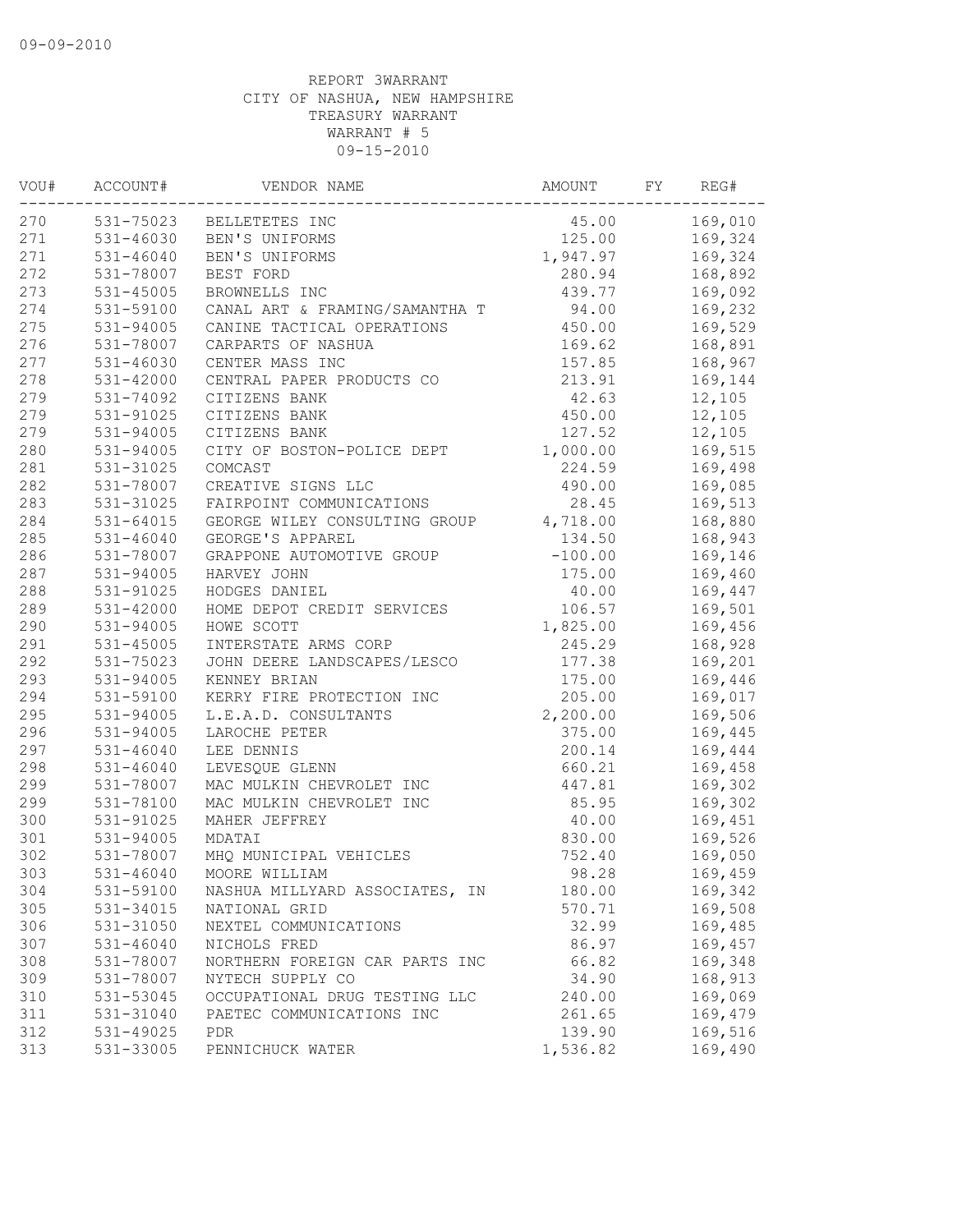| VOU#      | ACCOUNT#       | VENDOR NAME                                          | AMOUNT           | FY | REG#           |
|-----------|----------------|------------------------------------------------------|------------------|----|----------------|
| 314       | 531-32035 PSNH |                                                      | 41.32 169,533    |    |                |
| 315       |                | 531-53050 PSYCHOTHERAPY ASSOCIATES INC 10.00 169,198 |                  |    |                |
| 316       | 531-32005      | PUBLIC SERVICE OF NEW HAMPSHIR 19,723.17             |                  |    | 169,545        |
| 316       | 531-32035      | PUBLIC SERVICE OF NEW HAMPSHIR 468.62                |                  |    | 169,545        |
| 317       | 531-42000      | REXEL CLS                                            | 14.22            |    | 169,255        |
| 318       | $531 - 46040$  | RILEY'S SPORT SHOP INC                               | 106.75           |    | 168,886        |
| 319       | 531-78007      | ROBBINS AUTO PARTS                                   | 205.67           |    | 169,278        |
| 320       | 531-74035      | SALIENT STILLS, INC                                  | 2,400.00         |    | 169,150        |
| 321       | $531 - 45220$  | SAM'S CLUB DIRECT                                    | 497.50           |    | 169,494        |
| 322       | 531-69025      | SNAP ON TOOLS                                        | 126.88           |    | 168,921        |
| 323       | 531-45005      | SPS MARKETING INC                                    | 224.50           |    | 169,359        |
| 324       | 531-41005      | STAPLES ADVANTAGE                                    | 220.00           |    | 169,154        |
| 324       | 531-41015      | STAPLES ADVANTAGE                                    | 1,553.45         |    | 169,154        |
| 325       | 531-46030      | STAR PACKER BADGES                                   | 132.94           |    | 168,954        |
| 326       | 531-46040      | STONE JAMES                                          | 89.93            |    | 169,449        |
| 327       | 531-94005      | STUSSE BENNETT                                       | 40.00            |    | 169,453        |
| 328       | 531-78065      | SULLIVAN TIRE INC                                    | 507.00           |    | 168,902        |
| 329       | 531-75023      | THE METRO GROUP INC                                  | 165.00           |    | 169,060        |
| 330       | 531-42000      | THE WIPER CONNECTION                                 | 143.50           |    | 168,901        |
| 331       | 531-78007      | TOWERS MOTOR PARTS CORP                              | 215.83           |    | 169,107        |
| 332       | 531-94005      | TREFRY BRIAN                                         |                  |    | 175.00 169,450 |
| 333       |                | 531-91025 TREFRY JOSHUA                              | 40.00            |    | 169,454        |
| 334       |                | 531-46040 WORCESTER COUNTY POLICE EQUIPM             | 197.60           |    | 169,321        |
| TOTAL 531 |                | POLICE DEPARTMENT                                    |                  |    | 51,787.67      |
|           |                |                                                      |                  |    |                |
| 335       |                | 532-75130 AE MECHANICAL INC                          | 1,390.24 169,280 |    |                |
| 336       | 532-75023      | AIR CLEANING SPECIALISTS OF NE                       | 488.00 169,114   |    |                |
| 337       | 532-75901      | B & S LOCKSMITH INC                                  | 259.05           |    | 169,051        |
| 338       | 532-78100      | BATTERIES PLUS                                       | 697.94           |    | 169,128        |
| 338       | 532-79040      | BATTERIES PLUS                                       | 16.32            |    | 169,128        |
| 339       | 532-69025      | BELLETETES INC                                       | 8.27             |    | 169,010        |
| 339       | 532-78100      | BELLETETES INC                                       | 10.70            |    | 169,010        |
| 340       | 532-46030      | BERGERON PROTECTIVE CLOTHING                         | 105.13           |    | 169,149        |
| 341       | 532-75105      | BRIAN MASON ELECTRIC LLC                             | 485.00           |    | 169,071        |
| 342       | 532-78100      | C & M DISTRIBUTING CO                                | 106.00           |    | 169,211        |
| 343       | 532-62025      | CONWAY OFFICE PRODUCTS LLC                           | 3,053.00         |    | 168,990        |
| 344       | 532-94010      | CONWAY RICHARD                                       | 100.00           |    | 169,077        |
| 345       | 532-78020      | GRAPPONE AUTOMOTIVE GROUP                            | 456.80           |    | 169,146        |
| 346       | 532-59195      | GREATER NASHUA CHAMBER OF COMM                       | 1,000.00         |    | 169,115        |
| 347       | 532-46045      | HEBERT CYRUS                                         | 262.92           |    | 168,925        |
| 348       | 532-75023      | HOME DEPOT CREDIT SERVICES                           | 38.64            |    | 169,487        |
| 348       | 532-79045      | HOME DEPOT CREDIT SERVICES                           | 85.48            |    | 169,487        |
| 349       | 532-46040      | HUNTRESS UNIFORMS                                    | 443.05           |    | 168,969        |
| 350       | 532-94005      | INTERNATIONAL ASSOCATION OF AR                       | 150.00           |    | 169,527        |
| 351       | 532-59135      | J P PEST SERVICES                                    | 255.00           |    | 169,045        |
| 352       | 532-78007      | JACK YOUNG COMPANY, INC                              | 224.64           |    | 169,136        |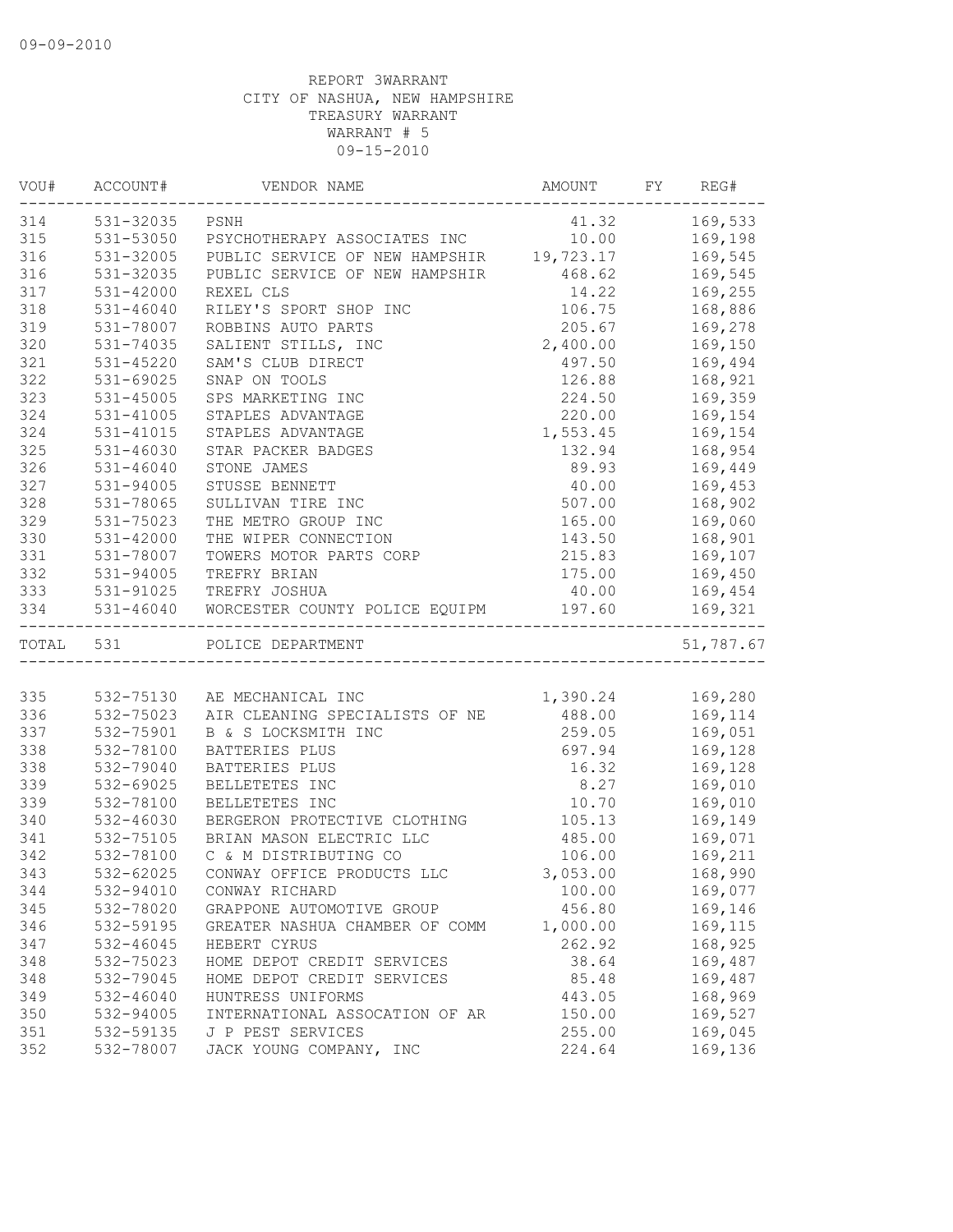| VOU#      | ACCOUNT#               | VENDOR NAME                                        | AMOUNT     | FY REG# |             |
|-----------|------------------------|----------------------------------------------------|------------|---------|-------------|
| 353       | 532-75105              | M & M ELECTRICAL SUPPLY CO INC 466.62              |            |         | 169,299     |
| 354       | 532-59100              | MAYNARD & LESIEUR INCORPORATED                     | 583.95     |         | 169,312     |
| 355       | 532-78075              | MIKE'S CUSTOM KANVAS                               | 150.00     |         | 168,895     |
| 356       | 532-78100              | MINUTEMAN TRUCKS INC                               | 1,226.77   |         | 169,043     |
| 357       | 532-94005              | NATIONAL ASSOC OF FIRE INVESTI                     | 170.00     |         | 169,522     |
| 358       | 532-34015              | NATIONAL GRID                                      | 399.57     |         | 169,508     |
| 359       | 532-42005              | NEW ENGLAND PAPER & SUPPLY                         | 246.52     |         | 169,032     |
| 359       | 532-42010              | NEW ENGLAND PAPER & SUPPLY                         | 150.69     |         | 169,032     |
| 359       | 532-42020              | NEW ENGLAND PAPER & SUPPLY                         | 262.96     |         | 169,032     |
| 360       | 532-63065              | NEW HAMPSHIRE FURNITURE DIRECT                     | 500.00     |         | 169,349     |
| 361       | 532-31040              | NEXTEL COMMUNICATIONS                              | 422.31     |         | 169,485     |
| 362       | 532-53045              | OCCUPATIONAL HEALTH CENTERS                        | 277.50     |         | 169,138     |
| 363       | 532-31040              | PAETEC COMMUNICATIONS INC                          | 31.31      |         | 169,479     |
| 364       | 532-33005              | PENNICHUCK WATER                                   | 258.73     |         | 169,490     |
| 365       | 532-79005              | POWER & TEL                                        | 281.00     |         | 169,296     |
| 366       | 532-32005              | PSNH                                               | 5,110.29   |         | 169,533     |
| 367       | 532-79045              | REXEL CLS                                          | 65.16      |         | 169,255     |
| 368       | 532-78007              | SANEL AUTO PARTS CO                                | 227.29     |         | 169,012     |
| 368       | 532-78100              | SANEL AUTO PARTS CO                                | 318.52     |         | 169,012     |
| 369       | 532-46045              | SILVA SCOTT                                        | 191.99     |         | 169,397     |
| 370       | 532-69035              | SNAP ON TOOLS                                      | 378.40     |         | 168,921     |
| 371       | 532-41005              | STAPLES ADVANTAGE                                  | 157.14     |         | 169,154     |
| 371       | 532-41015              | STAPLES ADVANTAGE                                  | 92.39      |         | 169,154     |
| 372       | 532-59100              | TRUE BLUE CLEANERS                                 | 163.85     |         | 169,042     |
| 373       | 532-78095              | WD PERKINS FIRE PUMP SPECIALIS                     | 726.59     |         | 169,084     |
| 374       | 532-78020              | YANKEE TRUCKS                                      | 95.48      |         | 168,905     |
| 374       | 532-78080              | YANKEE TRUCKS                                      | 83.22      |         | 168,905     |
| TOTAL 532 | ---------------------- | FIRE DEPARTMENT                                    |            |         | 22,674.43   |
|           | 375 533-33010          | PENNICHUCK WATER                                   | 191,227.53 | 169,490 |             |
| TOTAL 533 |                        | WATER SUPPLY (PUBLIC HYDRANTS)                     |            |         | 191, 227.53 |
|           |                        |                                                    |            |         |             |
| 376       | 534-64297              | PSNH                                               | 385.46     | 169,524 |             |
| 377       | 534-32020 PSNH         |                                                    | 77.72      | 169,533 |             |
| 378       |                        | 534-32020 PUBLIC SERVICE OF NEW HAMPSHIR 62,655.93 |            |         | 169,545     |
| TOTAL 534 |                        | STREET LIGHTING                                    |            |         | 63, 119. 11 |
|           |                        |                                                    |            |         |             |
| 379       | 536-74092              | CITIZENS BANK                                      | 43.18      |         | 12,105      |
| 380       | 536-74150              | DELMMAR COMMUNICATIONS                             | 275.00     |         | 169,390     |
| 381       | 536-32035              | PSNH                                               | 895.18     |         | 169,533     |
| 382       | 536-94005              | SHERMAN BRIAN                                      | 1,132.60   |         | 169,461     |
| 383       | 536-43005              | UNITED PARCEL SERVICE                              | 75.77      |         | 169,549     |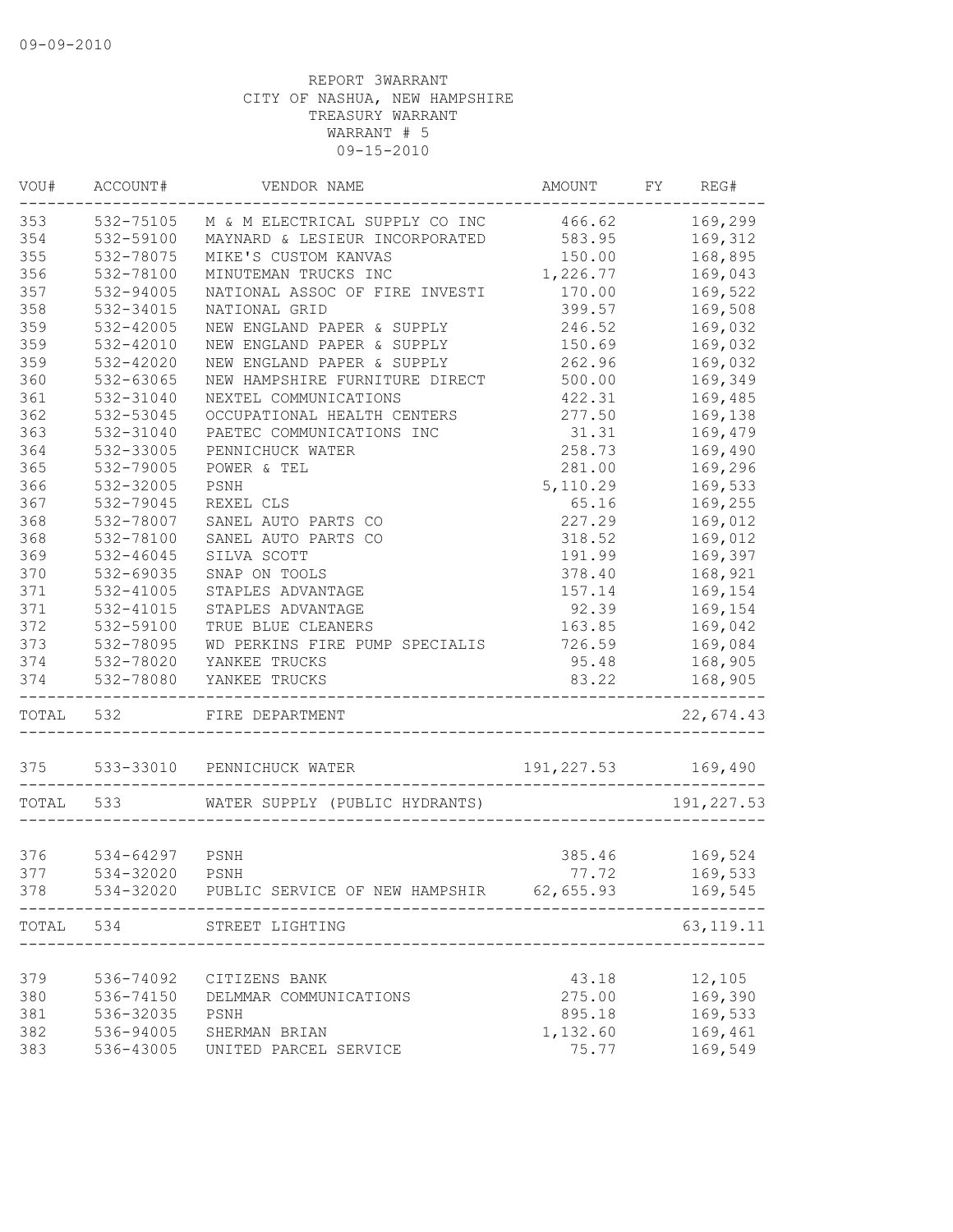|                          |                                                  | VOU# ACCOUNT# VENDOR NAME AMOUNT FY RE                                                              | AMOUNT FY REG#                           |                                          |
|--------------------------|--------------------------------------------------|-----------------------------------------------------------------------------------------------------|------------------------------------------|------------------------------------------|
|                          |                                                  | TOTAL 536 CITYWIDE COMMUNICATIONS                                                                   |                                          | 2,421.73                                 |
|                          |                                                  | 384 541-91015 VIGROUX KERRAN                                                                        | 72.00 169,137                            |                                          |
|                          |                                                  | TOTAL 541 COMMUNITY SERVICES DIVISION                                                               |                                          | 72.00                                    |
|                          |                                                  | 385 542-31050 NEXTEL COMMUNICATIONS                                                                 |                                          | 102.97 169,485                           |
|                          |                                                  | TOTAL 542 COMMUNITY HEALTH                                                                          |                                          | 102.97                                   |
| 385<br>386<br>387        | 87  543-49070  TA<br>--------------------        | 543-31050 NEXTEL COMMUNICATIONS<br>543-41015 STAPLES ADVANTAGE<br>543-49070 TAYLOR TECHNOLOGIES INC | 280.73 169,154                           | 12.82 169,485<br>54.44 169,082           |
|                          |                                                  | TOTAL 543 ENVIRONMENTAL HEALTH DEPT.                                                                |                                          | 347.99                                   |
|                          | 388 544-95005 NHLWAA                             |                                                                                                     |                                          | 50.00 169,546                            |
|                          |                                                  | TOTAL 544 WELFARE ADMINISTRATION                                                                    |                                          | 50.00                                    |
| 389<br>390<br>391        | 545-97020<br>545-97020<br>545-97020              | 108-110 ASH ST LLC<br>188 CONCORD ST LLC DBA LILLIAN<br>23-25 TEMPLE ST REALTY LLC                  | 335.00<br>549.00<br>560.00               | 168,904<br>169,072<br>169,079            |
| 392<br>393<br>394        | 545-97020<br>545-97020<br>545-97020              | BLANCHARD BLDG INVESTS/KENNETH<br>BONNETTE PETER<br>CENTRAL REALTY                                  | 407.05<br>900.00<br>782.00               | 168,956<br>168,896<br>169,029            |
| 395<br>396<br>397<br>398 | 545-97020<br>545-97020<br>545-97020<br>545-97020 | CONNOLLY FRANCIS X<br>CROWLEY PAUL<br>DAKIN TERRY<br>DREAM MAKERS INVESTMENT LLC                    | 515.12<br>693.98<br>680.00<br>1,150.00   | 168,898<br>168,978<br>169,093<br>169,164 |
| 399<br>400<br>401<br>402 | 545-97020<br>545-97020<br>545-97020<br>545-97020 | DROUIN ROBERT G<br>FAIR PATRICIA<br>FARWELL FUNERAL SERVICE INC<br>GAUTHIER REALTY/CONNIE GAUTHIE   | 1,050.00<br>695.00<br>750.00<br>3,226.86 | 169,081<br>169,162<br>168,885<br>169,141 |
| 403<br>404<br>405        | 545-97020<br>545-97020<br>545-97020              | GAUVIN GARY<br>HART BERNARD<br>HOSTETLER GREGORY                                                    | 608.31<br>890.00<br>856.09               | 169,054<br>168,916<br>169,159            |
| 406<br>407<br>408<br>409 | 545-97020<br>545-97020<br>545-97020<br>545-97020 | JMR CONSTRUCTION INC<br>KNOBEL REBECCA<br>L & G PROPERTIES LLC<br>LAVOIE HERVE E                    | 850.00<br>100.00<br>750.00<br>650.00     | 168,996<br>169,165<br>169,087<br>169,088 |
| 410                      | 545-97020                                        | LORDEN RAYMOND E SR                                                                                 | 450.00                                   | 168,955                                  |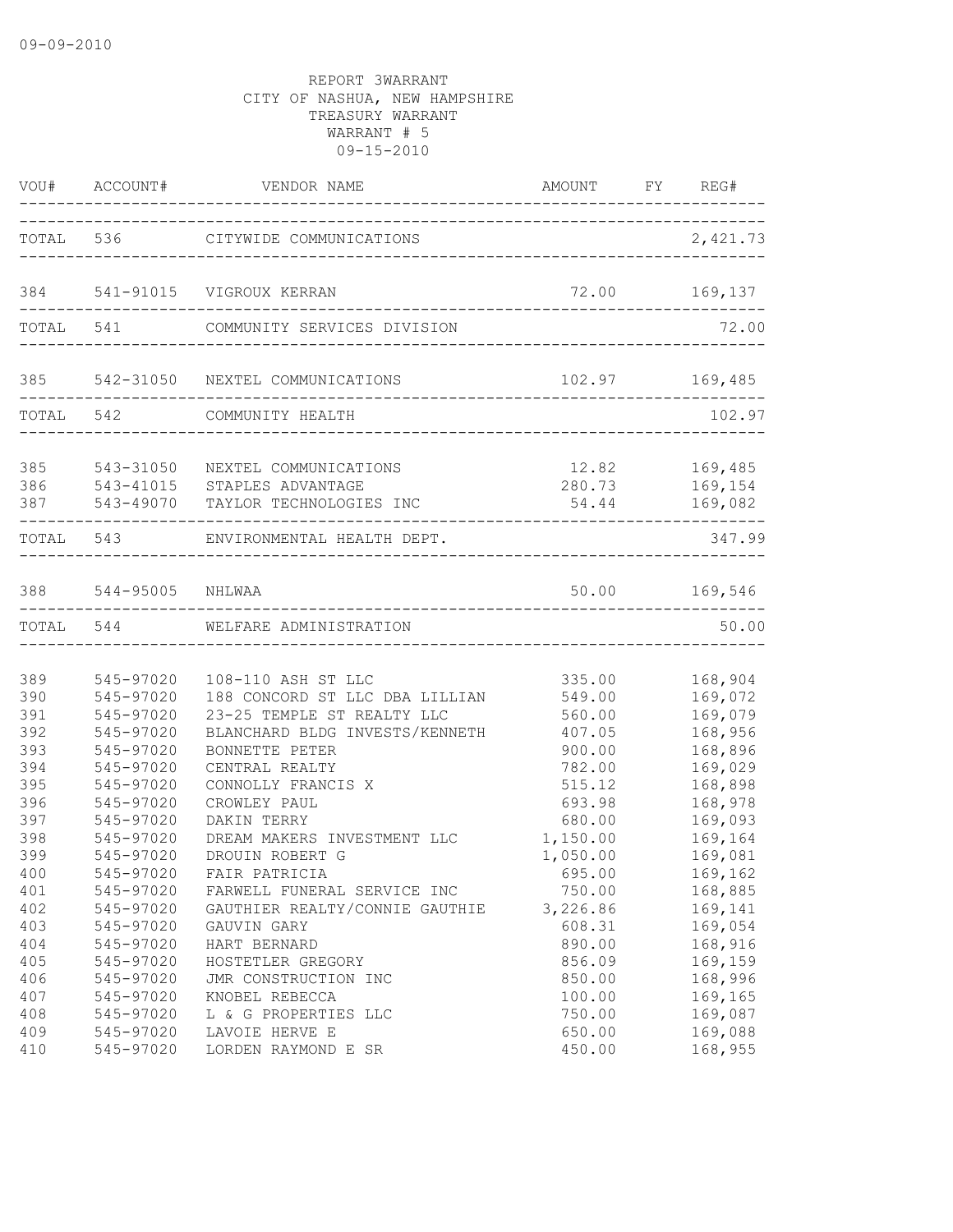| VOU#      | ACCOUNT#      | VENDOR NAME                                  | AMOUNT   | FY | REG#      |
|-----------|---------------|----------------------------------------------|----------|----|-----------|
| 411       | 545-97015     | NATIONAL GRID                                | 673.28   |    | 169,551   |
| 412       | 545-97020     | OH ASH STREET HOLDINGS LLC/DAN               | 500.00   |    | 169,073   |
| 413       | 545-97020     | OTD REALTY LLC                               | 759.61   |    | 168,932   |
| 414       | 545-97015     | PENNICHUCK WATER WORKS INC                   | 60.93    |    | 169,488   |
| 415       | 545-97020     | PINE HILL GARDENS ASSOCIATION                | 900.00   |    | 168,977   |
| 416       | 545-97020     | PSALEDAKIS WILLIAM                           | 800.00   |    | 168,912   |
| 417       | 545-97015     | PSNH                                         | 1,814.22 |    | 169,536   |
| 418       | 545-97020     | REGENT PARK ASSOCIATES                       | 863.59   |    | 168,974   |
| 419       | 545-97020     | RIVERVIEW GARDEN CO LLC                      | 1,040.00 |    | 168,923   |
| 420       | 545-97020     | ROSA JUSSARA                                 | 840.00   |    | 169,014   |
| 421       | 545-97020     | SILVA ANA                                    | 500.00   |    | 168,887   |
| 422       | 545-97020     | SNOWFLAKE REALTY                             | 545.14   |    | 168,888   |
| 423       | 545-97015     | ST JOSEPH PHARMACY                           | 226.55   |    | 168,917   |
| 424       | 545-97020     | THEILER JOHN                                 | 995.00   |    | 168,927   |
| 425       | 545-97020     | WRN REAL ESTATE LLC                          | 535.23   |    | 169,090   |
| 426       | 545-97020     | ZIMMERMAN ROBERT                             | 362.50   |    | 169,167   |
| TOTAL 545 |               | WELFARE COSTS<br>___________________________ |          |    | 28,864.46 |
|           |               |                                              |          |    |           |
| 427       | 551-46045     | GRAINGER                                     | 14.74    |    | 169,031   |
| 428       | 551-75023     | HOME DEPOT CREDIT SERVICES                   | 8.79     |    | 169,487   |
| 429       | 551-59100     | JAN-PRO CLEANING SYSTEMS NORTH               | 1,131.00 |    | 169,336   |
| 430       | 551-94005     | MENDOLA GIUSEPPE                             | 64.00    |    | 169,279   |
| 431       | 551-34015     | NATIONAL GRID                                | 39.44    |    | 169,508   |
| 432       | $551 - 41015$ | NEW ENGLAND PAPER & SUPPLY                   | 26.75    |    | 169,032   |
| 433       | $551 - 31050$ | NEXTEL COMMUNICATIONS                        | 303.18   |    | 169,485   |
| 434       | 551-94005     | NH LAND SURVEYORS ASSOCIATION                | 170.00   |    | 169,507   |
| 435       | 551-31040     | PAETEC COMMUNICATIONS INC                    | 5.83     |    | 169,479   |
| 436       | 551-33005     | PENNICHUCK WATER                             | 246.24   |    | 169,490   |
| 437       | 551-32005     | PUBLIC SERVICE OF NEW HAMPSHIR               | 992.37   |    | 169,545   |
| 438       | $551 - 41015$ | STAPLES ADVANTAGE                            | 92.85    |    | 169,154   |
| TOTAL     | 551           | PUBLIC WORKS DIV & ENGINEERING               |          |    | 3,095.19  |
|           |               |                                              |          |    |           |
| 439       |               | 552-75135 AFFILIATED HVAC SERVICES LLC       | 261.90   |    | 168,999   |
| 440       |               | 552-45250 AIRGAS EAST                        | 314.23   |    | 168,937   |
| 441       | 552-59140     | AMERICAN RED CROSS                           | 189.00   |    | 169,544   |
| 442       | 552-75022     | B & S LOCKSMITH INC                          | 2.00     |    | 169,051   |
| 442       | 552-75135     | B & S LOCKSMITH INC                          | 2.00     |    | 169,051   |
| 443       | 552-59015     | BEDFORD BIG BAND                             | 650.00   |    | 169,089   |
| 444       | 552-75022     | BELLETETES INC                               | 199.82   |    | 169,010   |
| 445       | 552-75021     | CAROLINA EASTERN-VAIL INC                    | 618.60   |    | 169,130   |
| 446       | 552-75135     | CARPARTS OF NASHUA                           | 5.36     |    | 168,891   |
| 446       | 552-78007     | CARPARTS OF NASHUA                           | 10.00    |    | 168,891   |
| 447       | 552-78007     | CASEY EQUIPMENT & RENTAL CORP                | 1,725.30 |    | 169,112   |
| 448       | 552-78007     | CHAPPEL TRACTOR SALES, INC                   | 30.25    |    | 169,386   |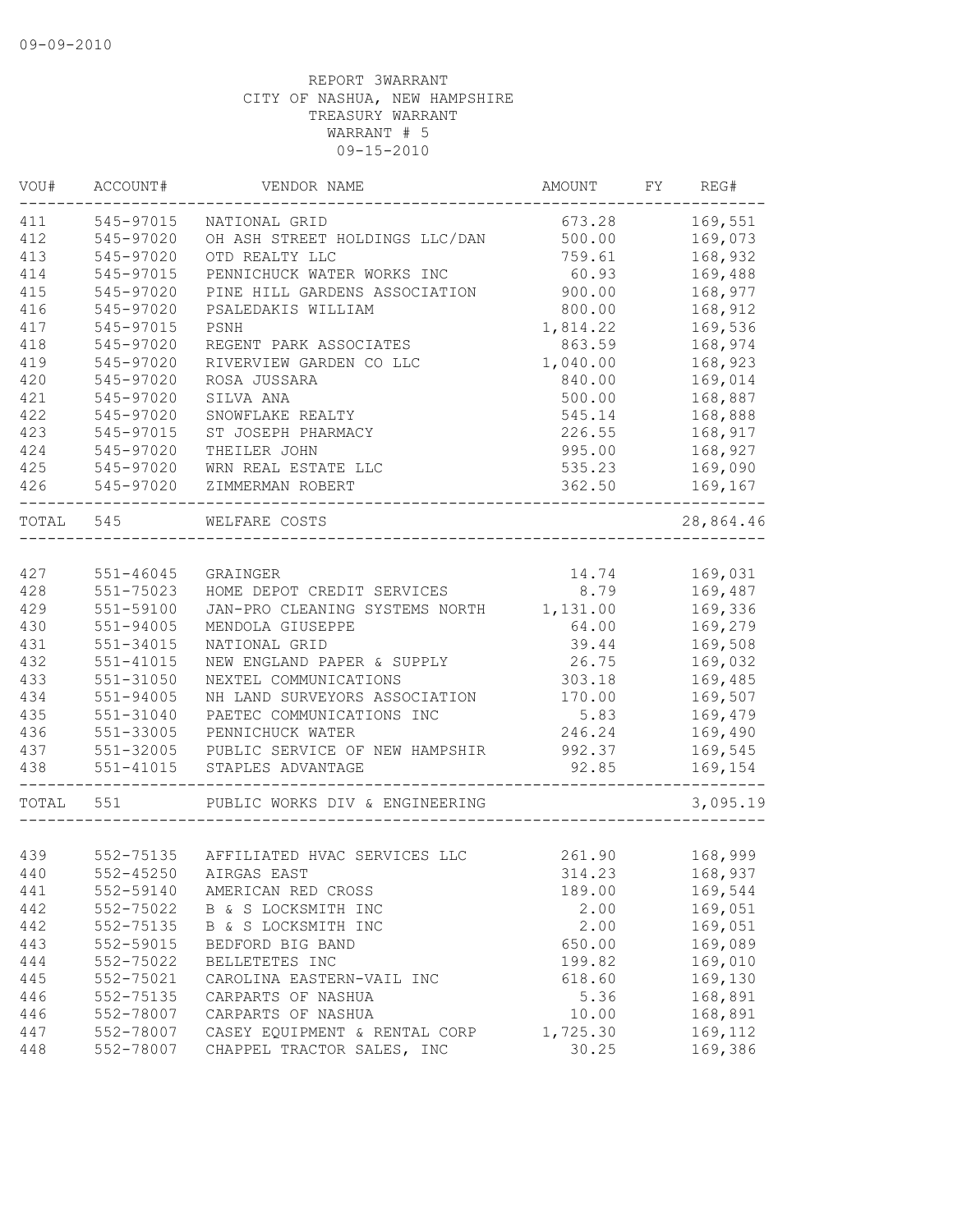| VOU# | ACCOUNT#      | VENDOR NAME                          | AMOUNT   | FY | REG#    |
|------|---------------|--------------------------------------|----------|----|---------|
| 449  |               | 552-78007 CHAPPELL TRACTOR SALES INC | 84.30    |    | 168,926 |
| 450  | 552-75022     | CORBETT CLEANING CO/STEPHEN CO       | 300.00   |    | 169,023 |
| 451  | 552-75021     | CORRIVEAU ROUTHIER INC               | 15.54    |    | 169,300 |
| 452  | 552-59050     | COYLE KEVIN                          | 60.00    |    | 168,931 |
| 453  | 552-78100     | D & R TOWING INC                     | 95.00    |    | 169,301 |
| 454  | 552-48015     | DENNIS K BURKE INC                   | 1,995.91 |    | 169,550 |
| 455  | 552-78100     | DONOVAN EQUIPMENT CO INC             | 241.20   |    | 168,919 |
| 456  | 552-59050     | DRESCHER STEPHEN                     | 60.00    |    | 169,033 |
| 457  | 552-78100     | EASTERN NE HYDRAULICS INC            | 240.00   |    | 169,152 |
| 458  | 552-75022     | F W WEBB COMPANY                     | 21.97    |    | 168,958 |
| 459  | 552-59050     | FERLAN ANTHONY                       | 60.00    |    | 169,351 |
| 460  | 552-59050     | FERLAN JOHN                          | 120.00   |    | 169,352 |
| 461  | 552-59050     | GADBOIS GERALD                       | 1,534.00 |    | 168,882 |
| 462  | 552-75021     | GATE CITY FENCE CO INC               | 180.00   |    | 168,993 |
| 463  | 552-59050     | GORSUCH JAMES                        | 60.00    |    | 168,933 |
| 464  | 552-75135     | GRANITE STATE GLASS                  | 495.00   |    | 169,070 |
| 465  | $552 - 42010$ | HOME DEPOT CREDIT SERVICES           | 2.53     |    | 169,487 |
| 465  | $552 - 46030$ | HOME DEPOT CREDIT SERVICES           | 30.91    |    | 169,487 |
| 465  | 552-75021     | HOME DEPOT CREDIT SERVICES           | 419.02   |    | 169,487 |
| 465  | 552-75022     | HOME DEPOT CREDIT SERVICES           | 138.22   |    | 169,487 |
| 465  | 552-75135     | HOME DEPOT CREDIT SERVICES           | 102.50   |    | 169,487 |
| 466  | $552 - 64192$ | HUDSON SMALL ENGINE                  | 312.00   |    | 169,004 |
| 466  | 552-75021     | HUDSON SMALL ENGINE                  | 26.00    |    | 169,004 |
| 467  | 552-75021     | JOHN DEERE LANDSCAPES/LESCO          | 1,156.22 |    | 169,201 |
| 468  | 552-75022     | JOHNSON'S ELECTRIC INC               | 384.41   |    | 168,962 |
| 468  | 552-75135     | JOHNSON'S ELECTRIC INC               | 1,510.42 |    | 168,962 |
| 469  | 552-75170     | KERRY'S POOL & SPA                   | 500.00   |    | 168,961 |
| 470  | 552-78100     | LIBERTY INTN'L TRUCKS OF NH LL       | 23.70    |    | 169,308 |
| 471  | 552-75165     | LOWE'S                               | 17.88    |    | 169,502 |
| 472  | 552-78007     | MAYNARD & LESIEUR INCORPORATED       | 150.00   |    | 169,312 |
| 472  | 552-78065     | MAYNARD & LESIEUR INCORPORATED       | 916.02   |    | 169,312 |
| 473  | 552-59050     | MICHAEL BARBARA                      | 40.00    |    | 169,398 |
| 474  | 552-78007     | NAPA AUTO PARTS                      | 259.27   |    | 169,105 |
| 475  | 552-75021     | NASHUA FARMERS EXCHANGE INC          | 353.47   |    |         |
| 476  | 552-74085     | NASHUA OUTDOOR POWER EQUIPMENT       | 69.21    |    | 169,318 |
|      | 552-75135     |                                      |          |    | 169,020 |
| 477  |               | NASHUA WALLPAPER & PAINT CO          | 403.23   |    | 169,022 |
| 478  | 552-34015     | NATIONAL GRID                        | 45.82    |    | 169,508 |
| 478  | 552-34045     | NATIONAL GRID                        | 56.71    |    | 169,508 |
| 479  | 552-95005     | NATIONAL RECREATION & PARK ASS       | 145.00   |    | 169,491 |
| 480  | 552-31050     | NEXTEL COMMUNICATIONS                | 214.57   |    | 169,485 |
| 480  | 552-59178     | NEXTEL COMMUNICATIONS                | 243.25   |    | 169,485 |
| 481  | 552-78007     | NUERA TRANSPORT                      | 220.48   |    | 169,381 |
| 482  | 552-31040     | PAETEC COMMUNICATIONS INC            | 21.49    |    | 169,479 |
| 483  | 552-75022     | PEABODY SUPPLY CO INC                | 2.84     |    | 169,410 |
| 483  | 552-75040     | PEABODY SUPPLY CO INC                | 143.41   |    | 169,410 |
| 483  | 552-75175     | PEABODY SUPPLY CO INC                | 17.36    |    | 169,410 |
| 484  | 552-33005     | PENNICHUCK WATER                     | 5,985.53 |    | 169,490 |
| 484  | 552-33040     | PENNICHUCK WATER                     | 471.41   |    | 169,490 |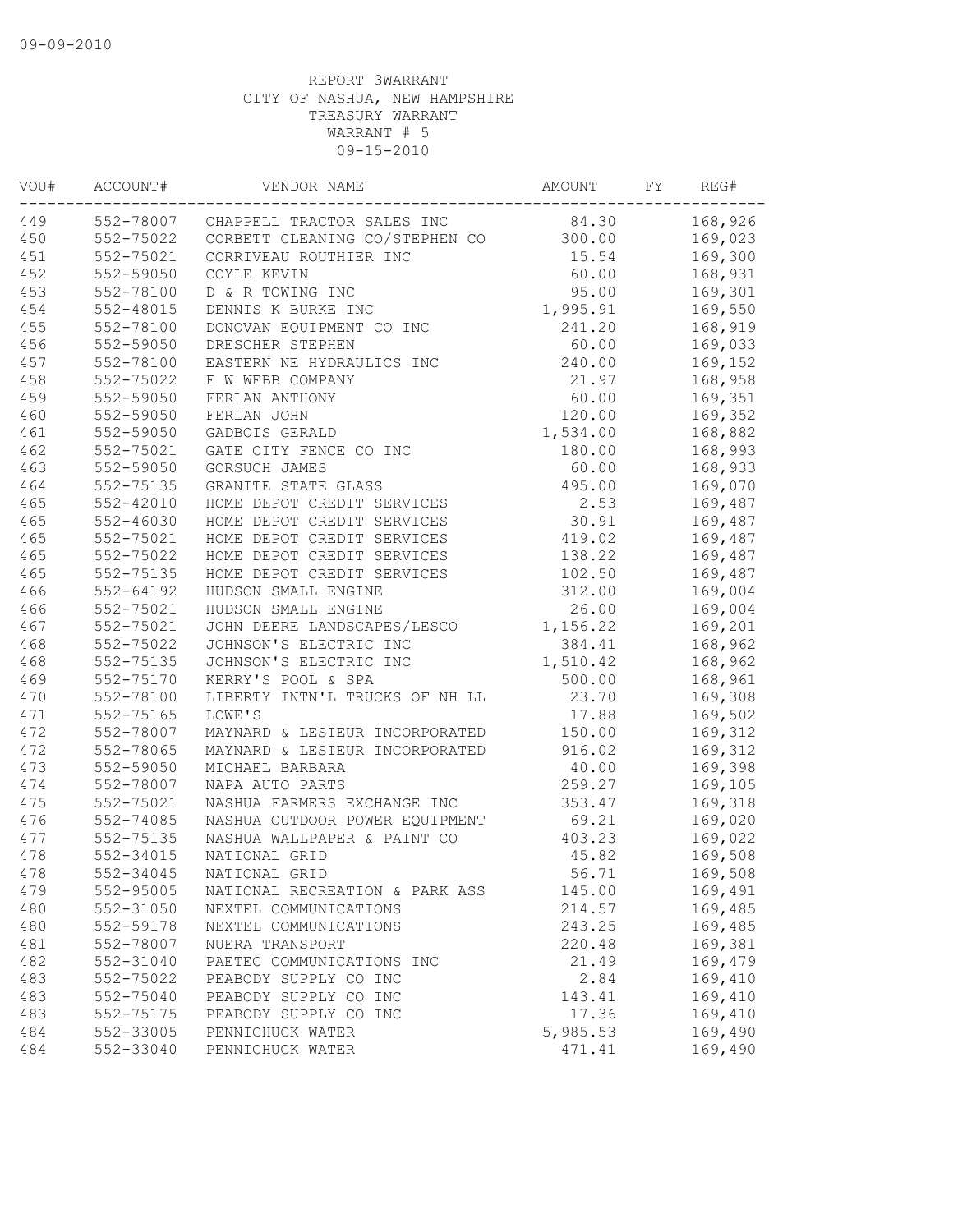| VOU#      | ACCOUNT#      | VENDOR NAME                    | AMOUNT    | FY. | REG#      |
|-----------|---------------|--------------------------------|-----------|-----|-----------|
| 485       | 552-75135     | PHILIP J LYNCH CO INC          | 279.82    |     | 169,026   |
| 486       | 552-32005     | PSNH                           | 4,158.34  |     | 169,533   |
| 486       | 552-32005     | PSNH                           | 3,692.55  |     | 169,534   |
| 486       | 552-32030     | PSNH                           | 2,998.93  |     | 169,533   |
| 486       | 552-32030     | PSNH                           | 2,278.00  |     | 169,534   |
| 487       | 552-32040     | PUBLIC SERVICE OF NEW HAMPSHIR | 3,589.02  |     | 169,545   |
| 488       | $552 - 46005$ | RED BRICK CLOTHING CO          | 84.00     |     | 169,047   |
| 489       | 552-59050     | REDDICK BARRY                  | 240.00    |     | 169,272   |
| 490       | 552-75022     | SAM'S CLUB DIRECT              | 151.56    |     | 169,494   |
| 490       | 552-95005     | SAM'S CLUB DIRECT              | 15.00     |     | 169,494   |
| 491       | 552-78007     | SANEL AUTO PARTS CO            | 103.07    |     | 169,012   |
| 492       | $552 - 45110$ | SEASONAL SPECIALTY STORES      | 24.99     |     | 169,125   |
| 492       | 552-75170     | SEASONAL SPECIALTY STORES      | 16.99     |     | 169,125   |
| 492       | 552-75175     | SEASONAL SPECIALTY STORES      | 43.96     |     | 169,125   |
| 493       | $552 - 45110$ | STREAMLINE AQUATICS LLC        | 3,450.00  |     | 169,276   |
| 494       | $552 - 45250$ | TELSTAR DISPLAY FIREWORKS      | 600.00    |     | 169,052   |
| 495       | 552-53075     | TRANSIT MUSIC GROUP            | 300.00    |     | 169,145   |
| 496       | 552-64192     | TURF PRODUCTS CORP             | 423.62    |     | 169,158   |
| 497       | 552-66000     | UNITED SITE SERVICES NORTHEAST | 1,374.25  |     | 169,514   |
| 497       | 552-75021     | UNITED SITE SERVICES NORTHEAST | 109.94    |     | 169,514   |
| TOTAL 552 |               | PARKS AND RECREATION           |           |     | 47,888.30 |
|           |               |                                |           |     |           |
| 498       | 553-45175     | ABCO WELDING & INDUSTRIAL SUPP | 283.86    |     | 169,372   |
| 499       | 553-45175     | ARCSOURCE INC                  | $-57.70$  |     | 169,015   |
| 500       | 553-47010     | BASS FIRST AID SERVICE COMPANY | 80.15     |     | 168,952   |
| 501       | 553-59150     | BCM CONTROLS CORPORATION       | 2,427.16  |     | 169,044   |
| 502       | 553-49075     | BELLETETES INC                 | 4.31      |     | 169,010   |
| 502       | 553-69025     | BELLETETES INC                 | 24.55     |     | 169,010   |
| 503       | 553-78100     | BEST FORD                      | 291.78    |     | 168,892   |
| 504       | 553-49075     | BOND AUTO PARTS                |           |     | 169,357   |
| 505       | 553-45025     | BROX INDUSTRIES INC            | 47.00     |     | 168,922   |
| 506       | 553-49075     | CCP INDUSTRIES INC             | 557.66    |     | 169,019   |
| 507       | 553-78100     | CHAPPEL TRACTOR SALES, INC     | 128.41    |     | 169,386   |
| 508       | 553-59100     | CONCRETE CORING CO             | 690.00    |     | 168,942   |
| 509       | 553-45060     | CORRIVEAU ROUTHIER INC         | 161.50    |     | 169,300   |
| 510       | 553-48015     | DENNIS K BURKE INC             | 28,651.89 |     | 169,550   |
| 511       | 553-78100     | DONOVAN EQUIPMENT CO INC       | 429.08    |     | 168,919   |
| 512       | 553-77020     | DONOVAN SPRING COMPANY INC     | 1,000.66  |     | 168,920   |
| 513       | 553-75023     | F W WEBB COMPANY               | 30.30     |     | 168,958   |
| 514       | 553-46045     | FASTENAL CO                    | 50.50     |     | 168,910   |
| 515       | 553-49075     | GRAINGER                       | 184.46    |     | 168,972   |
| 516       | 553-77020     | HOWARD P FAIRFIELD, LLC        | 192.86    |     | 169,250   |
| 516       | 553-78100     | HOWARD P FAIRFIELD, LLC        | 850.00    |     | 169,250   |
| 517       | 553-59135     | J P PEST SERVICES              | 65.00     |     | 169,045   |
| 518       | 553-59105     | JAN-PRO CLEANING SYSTEMS NORTH | 620.00    |     | 169,336   |
| 519       | 553-46045     | LEHIGH OUTFITTERS              | 316.46    |     | 168,998   |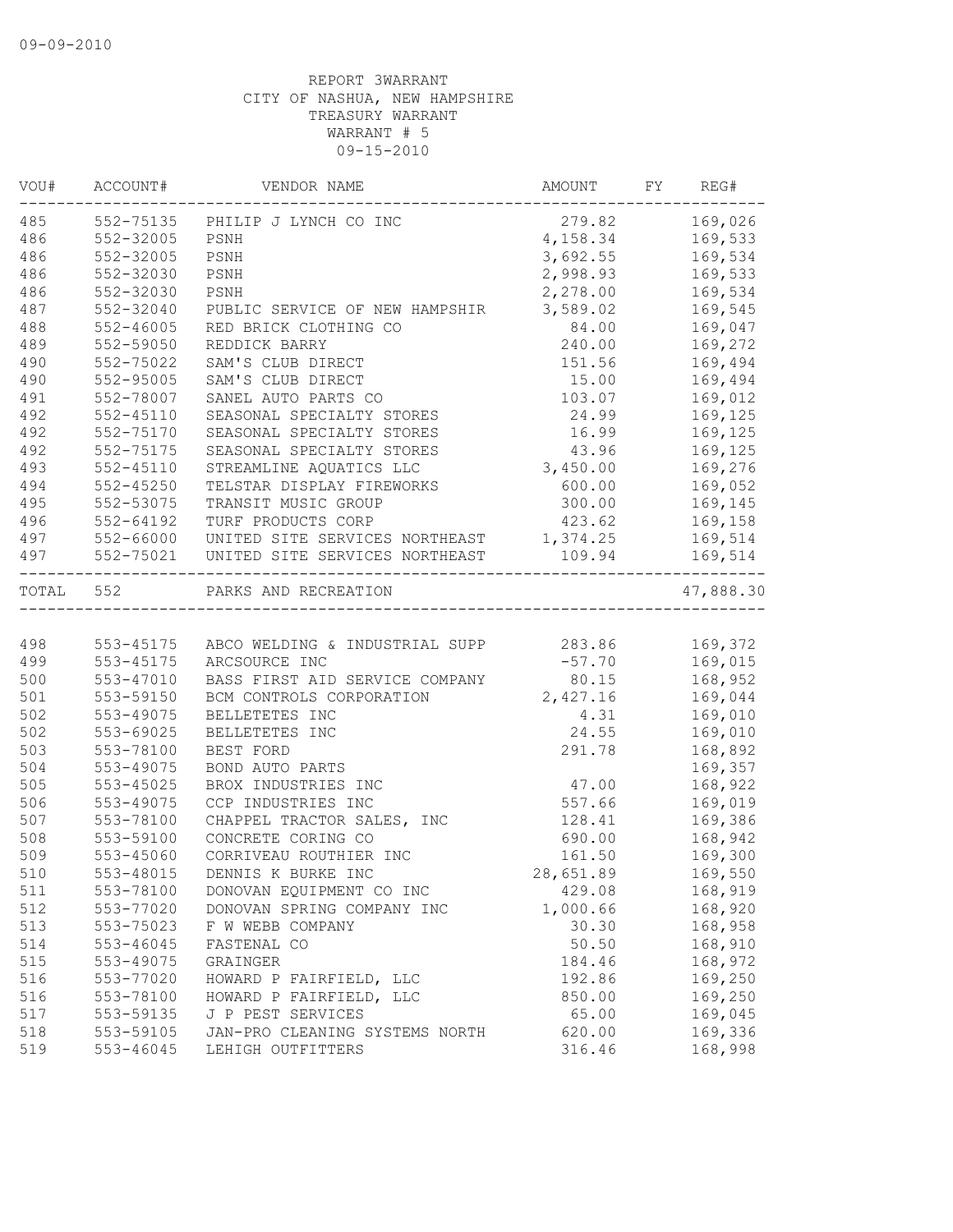| VOU#  | ACCOUNT#  | VENDOR NAME                    | AMOUNT    | FY | REG#       |
|-------|-----------|--------------------------------|-----------|----|------------|
| 520   | 553-49075 | LIBERTY INTN'L TRUCKS OF NH LL | 39.26     |    | 169,308    |
| 520   | 553-78100 | LIBERTY INTN'L TRUCKS OF NH LL | 609.21    |    | 169,308    |
| 521   | 553-59100 | M & B MACHINING AND WELDING    | 98.00     |    | 169,309    |
| 522   | 553-78065 | MAYNARD & LESIEUR INCORPORATED | 686.43    |    | 169,312    |
| 523   | 553-64192 | MSC INDUSTRIAL SUPPLY CO INC   | 1,224.30  |    | 169,196    |
| 524   | 553-49075 | NAPA AUTO PARTS                | 280.33    |    | 169,105    |
| 524   | 553-78100 | NAPA AUTO PARTS                | 192.00    |    | 169,105    |
| 525   | 553-49075 | NEW ENGLAND EQUIPMENT RENTALS  | 1,155.70  |    | 169,024    |
| 526   | 553-49075 | NEW G.H. BERLIN OIL COMPANY    | 699.00    |    | 169,035    |
| 526   | 553-78035 | NEW G.H. BERLIN OIL COMPANY    | 2,734.06  |    | 169,035    |
| 527   | 553-31050 | NEXTEL COMMUNICATIONS          | 198.65    |    | 169,485    |
| 527   | 553-59178 | NEXTEL COMMUNICATIONS          | 756.20    |    | 169,485    |
| 528   | 553-49075 | NH BRAGG & SONS INC            | $-39.60$  |    | 168,889    |
| 529   | 553-64192 | NUERA TRANSPORT                | 174.99    |    | 169,381    |
| 530   | 553-31040 | PAETEC COMMUNICATIONS INC      | 19.59     |    | 169,479    |
| 531   | 553-33005 | PENNICHUCK WATER               | 414.74    |    | 169,490    |
| 532   | 553-49075 | PINE MOTOR PARTS               | 12.79     |    | 169,313    |
| 532   | 553-78100 | PINE MOTOR PARTS               | 1,091.21  |    | 169,313    |
| 533   | 553-32005 | PUBLIC SERVICE OF NEW HAMPSHIR | 3,854.00  |    | 169,545    |
| 534   | 553-49075 | SANEL AUTO PARTS CO            | 66.17     |    | 169,012    |
| 534   | 553-78100 | SANEL AUTO PARTS CO            | 319.55    |    | 169,012    |
| 535   | 553-48005 | SHATTUCK MALONE OIL CO         | 12,782.40 |    | 169,478    |
| 536   | 553-69025 | SNAP ON TOOLS                  | 17.35     |    | 168,921    |
| 536   | 553-69030 | SNAP ON TOOLS                  | 25.75     |    | 168,921    |
| 537   | 553-69025 | SUNBELT RENTALS                | 131.88    |    | 169,038    |
| 538   | 553-78100 | TENNANT SALES & SERVICE COMPAN | 140.00    |    | 168,936    |
| 539   | 553-46045 | UNIFIRST CORPORATION           | 698.24    |    | 169,122    |
| 540   | 553-59100 | UNITED SITE SERVICES NORTHEAST | 7.85      |    | 169,514    |
| TOTAL | 553       | STREET DEPARTMENT              |           |    | 65, 419.94 |
|       |           |                                |           |    |            |
| 541   | 555-78140 | BOND AUTO PARTS                | 18.56     |    | 169,357    |
| 542   | 555-45285 | GRAINGER                       | 244.48    |    | 169,001    |
| 543   | 555-91005 | HUSBAND WAYNE                  | 25.00     |    | 169,462    |
| 544   | 555-91005 | KENNAMER JEAN MARIE            | 38.00     |    | 169,463    |
| 545   | 555-59170 | MARKINGS INC                   | 6,174.98  |    | 169,155    |
| 546   | 555-78140 | NAPA AUTO PARTS                | 442.68    |    | 169,105    |
| 547   | 555-31050 | NEXTEL COMMUNICATIONS          | 219.62    |    | 169,485    |
| 547   | 555-59178 | NEXTEL COMMUNICATIONS          | 25.87     |    | 169,485    |
| 548   | 555-78140 | NUERA TRANSPORT                | 174.99    |    | 169,381    |
| 549   | 555-31040 | PAETEC COMMUNICATIONS INC      | 19.60     |    | 169,479    |
| 550   | 555-32025 | PSNH                           | 1,593.98  |    | 169,534    |
| 550   | 555-32025 | PSNH                           | 141.67    |    | 169,535    |
| 551   | 555-78140 | SANEL AUTO PARTS CO            | 4.88      |    | 169,012    |
| 552   | 555-75023 | UNIFIRST CORPORATION           | 24.90     |    | 169,122    |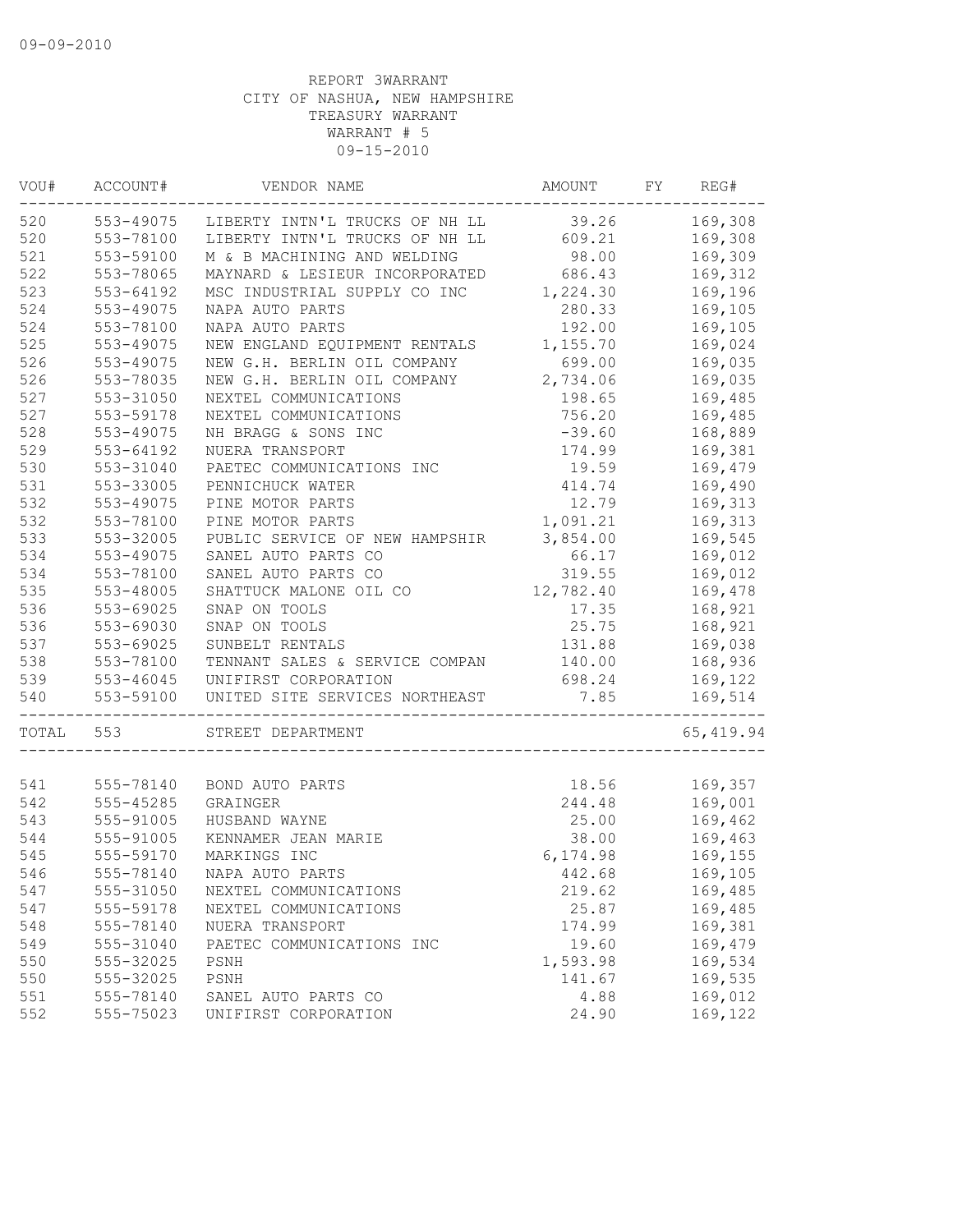| VOU#       | ACCOUNT#               | VENDOR NAME                                                  | <b>AMOUNT</b>   | FY. | REG#               |
|------------|------------------------|--------------------------------------------------------------|-----------------|-----|--------------------|
| TOTAL      | 555                    | TRAFFIC DEPARTMENT                                           |                 |     | 9,149.21           |
| 553        | 557-49075              | BLUE TARP FINANCIAL, INC                                     | 12.11           |     | 169,525            |
| 553        | 557-69025              | BLUE TARP FINANCIAL, INC                                     | 32.51           |     | 169,525            |
| 554        | 557-74105              | GAGNON ELECTRICAL SERVICES INC                               | 771.50          |     | 169,100            |
| 555        | 557-59100              | LOOMIS                                                       | 50.49           |     | 169,399            |
| 556        | 557-59178              | NEXTEL COMMUNICATIONS                                        | 6.96            |     | 169,485            |
| 557        | 557-31040              | PAETEC COMMUNICATIONS INC                                    | 7.14            |     | 169,479            |
| 558        | 557-32005              | PSNH                                                         | 285.26          |     | 169,535            |
| TOTAL      | 557                    | PARKING LOTS                                                 |                 |     | 1,165.97           |
|            |                        |                                                              |                 |     |                    |
| 559        | 561-48015              | DENNIS K BURKE INC                                           | 236.77          |     | 169,550            |
| 560<br>561 | 561-75023<br>561-75023 | F W WEBB COMPANY                                             | 520.40          |     | 168,958<br>169,117 |
| 562        | 561-75023              | FIMBEL PAUNET CORPORATION<br>HOME DEPOT CREDIT SERVICES      | 30.00<br>145.32 |     | 169,487            |
| 563        | 561-32005              | PSNH                                                         | 113.61          |     | 169,535            |
|            |                        |                                                              |                 |     |                    |
| TOTAL      | 561                    | EDGEWOOD CEMETERY                                            |                 |     | 1,046.10           |
|            |                        |                                                              |                 |     |                    |
| 564<br>565 | 563-75023<br>563-74092 | HOME DEPOT CREDIT SERVICES<br>MAYNARD & LESIEUR INCORPORATED | 19.97<br>55.10  |     | 169,487<br>169,312 |
| 566        | 563-74085              | NASHUA OUTDOOR POWER EQUIPMENT                               | 266.26          |     | 169,020            |
| 567        | 563-31040              | PAETEC COMMUNICATIONS INC                                    | 12.01           |     | 169,479            |
| 568        | 563-78007              | SANEL AUTO PARTS CO                                          | 25.24           |     | 169,012            |
| TOTAL      | 563                    | WOODLAWN CEMETERY                                            |                 |     | 378.58             |
|            |                        |                                                              |                 |     |                    |
| 569        | $571 - 41005$          | SPILLER'S                                                    | 75.06           |     | 169,101            |
| 569        | 571-72010              | SPILLER'S                                                    | 18.15           |     | 169,101            |
| 570        | 571-41015              | STAPLES ADVANTAGE                                            | 133.08          |     | 169,154            |
| TOTAL      | 571                    | COMMUNITY DEVELOPMENT                                        |                 |     | 226.29             |
| 571        | 572-31050              | NEXTEL COMMUNICATIONS                                        | 12.19           |     | 169,485            |
| TOTAL      | 572                    | PLANNING DEPARTMENT                                          |                 |     | 12.19              |
|            |                        |                                                              |                 |     |                    |
| 572        | 575-41015              | ALPHAGRAPHICS                                                | 13.80           |     | 169,016            |
| 573        | 575-45050 AMAZON       |                                                              | 158.10          |     | 169,547            |
| 574        | 575-75023              | B & S LOCKSMITH INC                                          | 10.00           |     | 169,051            |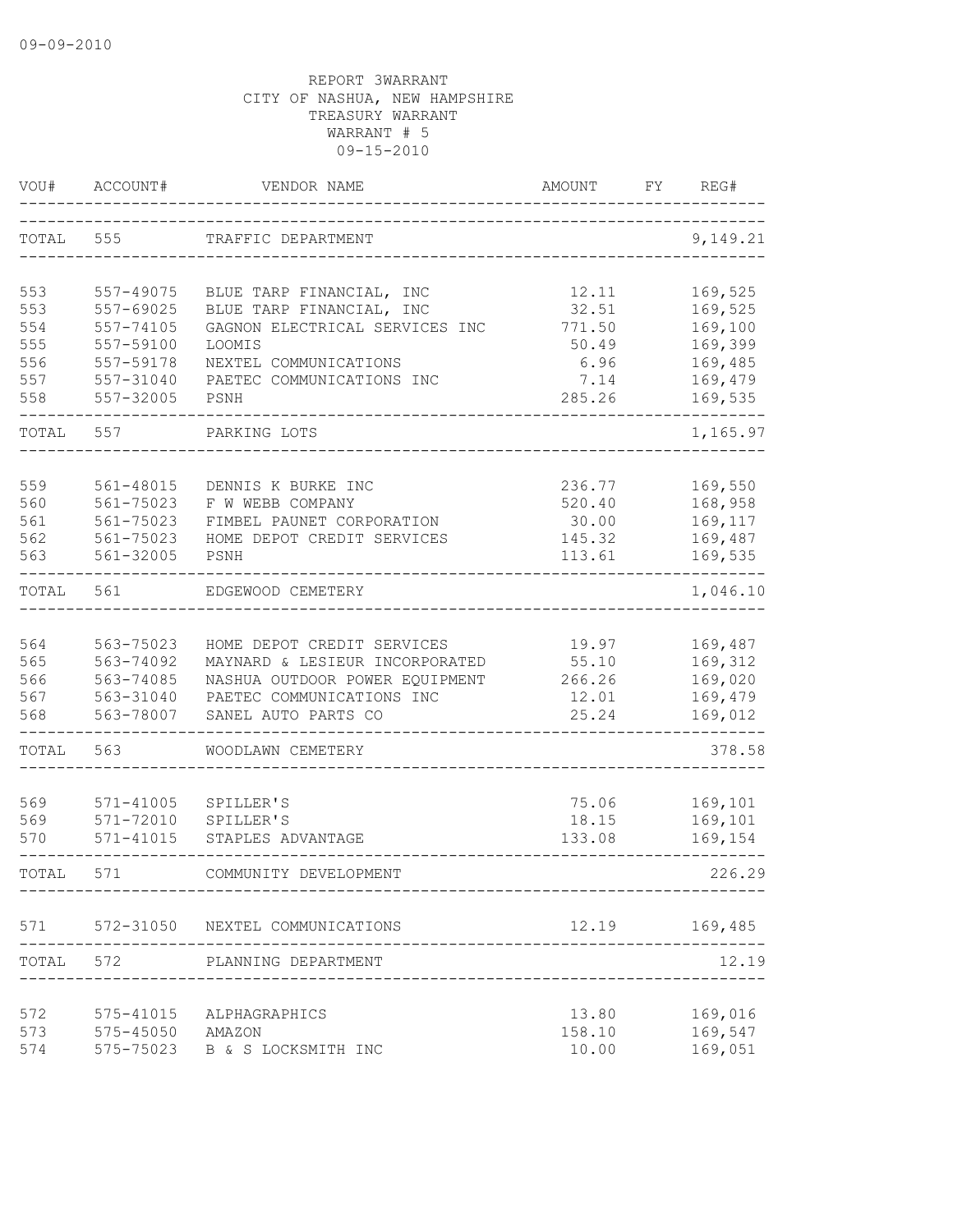| VOU#      | ACCOUNT#                   | VENDOR NAME                         | AMOUNT    | FY | REG#      |
|-----------|----------------------------|-------------------------------------|-----------|----|-----------|
| 575       | 575-45085                  | BAKER & TAYLOR ENTERTAINMENT        | 34.01     |    | 168,940   |
| 575       | 575-45315                  | BAKER & TAYLOR ENTERTAINMENT        | 794.83    |    | 168,940   |
| 576       | 575-45050                  | CATERING BY DESIGN BOOKS            | 33.20     |    | 169,532   |
| 577       | $575 - 45215$              | HERITAGE MICROFILM                  | 2,733.00  |    | 168,965   |
| 578       | $575 - 45050$              | MANUFACTURERS NEWS INC              | 142.45    |    | 168,981   |
| 579       | 575-45085                  | MICROMARKETING LLC                  | 38.99     |    | 169,009   |
| 580       | $575 - 45220$              | MONACO LLC                          | 149.57    |    | 169,097   |
| 581       | 575-57010                  | MV COMMUNICATIONS INC               | 141.00    |    | 168,890   |
| 582       | 575-34015                  | NATIONAL GRID                       | 120.24    |    | 169,508   |
| 583       | 575-42005                  | NEW ENGLAND PAPER & SUPPLY          | 63.55     |    | 169,032   |
| 583       | 575-42020                  | NEW ENGLAND PAPER & SUPPLY          | 534.57    |    | 169,032   |
| 584       | 575-31040                  | NEXTEL COMMUNICATIONS               | 63.82     |    | 169,485   |
| 585       | 575-31040                  | PAETEC COMMUNICATIONS INC           | 10.69     |    | 169,479   |
| 586       | 575-45050                  | PETERSON'S NELNET LLC               | 30.22     |    | 169,055   |
| 587       | 575-43005                  | PETTY CASH                          | 10.05     |    | 169,464   |
| 587       | 575-45090                  | PETTY CASH                          | 34.41     |    | 169,464   |
| 587       | 575-91005                  | PETTY CASH                          | 89.80     |    | 169,464   |
| 588       | 575-32005                  | PUBLIC SERVICE OF NEW HAMPSHIR      | 9,701.88  |    | 169,545   |
| 589       | 575-45085                  | RECORDED BOOKS LLC                  | 280.20    |    | 169,123   |
| 590       | 575-41005                  | RIS PAPER COMPANY INC               | 1,116.74  |    | 168,971   |
| 591       | 575-45090                  | SAM'S CLUB DIRECT                   | 159.60    |    | 169,494   |
| 592       | $575 - 45050$              | SIMON & SCHUSTER                    | 30.14     |    | 168,941   |
| 593       | 575-41015                  | STAPLES ADVANTAGE                   | 1,116.83  |    | 169,154   |
| 594       |                            |                                     |           |    |           |
|           | 575-45904                  | THE BOSTON GLOBE                    | 685.36    |    | 169,531   |
| 595       | $575 - 41005$              | WB MASON COMPANY INC                | 1,570.44  |    | 168,918   |
| 596       | 575-45904                  | WORLD JOURNAL                       | 200.00    |    | 169,489   |
| TOTAL     | 575                        | PUBLIC LIBRARIES                    |           |    | 20,067.49 |
|           |                            | 597 577-31050 NEXTEL COMMUNICATIONS | 43.73     |    | 169,485   |
| 597       | 577-31065                  | NEXTEL COMMUNICATIONS               | 79.98     |    | 169,485   |
|           |                            |                                     |           |    |           |
| TOTAL 577 |                            | CODE ENFORCEMENT                    |           |    | 123.71    |
|           |                            |                                     |           |    |           |
|           | 222,115 581-49050 AIA CORP |                                     | 508.00    |    | 169,156   |
|           | 222, 116 581-42110         | ALARMAX DISTRIBUTORS INC            | 15.00     |    | 169,174   |
|           | 222, 117 581-53100         | ALL STATE FIRE EQUIPMENT            | 14,367.00 |    | 169,240   |
|           | 222, 118 581-44005         | ALPHAGRAPHICS                       | 238.20    |    | 169,016   |
|           | 222, 119 581-72065         | ALTERNATIVE COMMUNICATIONS SER      | 100.00    |    | 169,102   |
|           | 222,120 581-53100          | AMERICAN SECURITY & FIRE PROTE      | 4,195.00  |    | 168,884   |
|           | 222, 121 581-49035         | APPLAUSE LEARNING RESOURCES IN      | 1,268.58  |    | 169,183   |
|           | 222, 122 581-49050         | APPLEBEE'S                          | 150.00    |    | 169,471   |
|           | 222, 123 581-59130         | AYOTTE JASON                        | 80.00     |    | 169,241   |
|           | 222, 124 581-75023         | B & S LOCKSMITH INC                 | 44.48     |    | 169,051   |
|           | 222, 125 581-91005         | BAGLEY MARCIA                       | 85.25     |    | 169,264   |
|           | 222, 126 581-49050         | BARNES & NOBLE                      | 150.00    |    | 169,469   |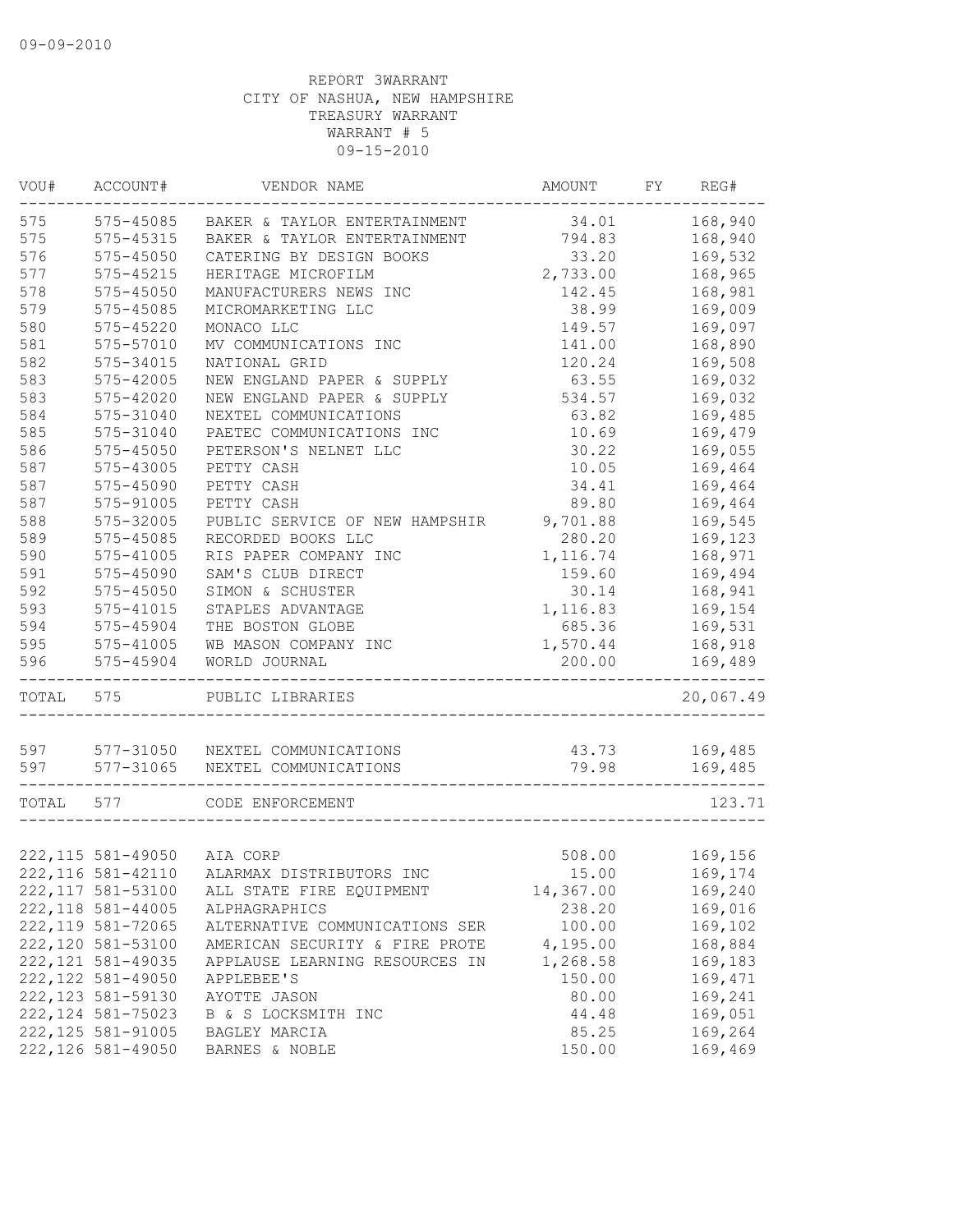| VOU# | ACCOUNT#           | VENDOR NAME                    | AMOUNT     | FY | REG#    |
|------|--------------------|--------------------------------|------------|----|---------|
|      | 222,127 581-42130  | BEARINGS SPECIALTY CO INC      | 21.68      |    | 169,344 |
|      | 222, 128 581-75023 | BELLETETES INC                 | 85.98      |    | 169,010 |
|      | 222, 129 581-59130 | BENSON WILLIAM                 | 120.00     |    | 169,252 |
|      | 222,130 581-49050  | BLICK ART MATERIALS            | 561.76     |    | 169,253 |
|      | 222, 131 581-49075 | BLUETARP FINANCIAL INC         | 466.26     |    | 169,408 |
|      | 222, 132 581-49910 | BROX INDUSTRIES INC            | 586.99     |    | 168,922 |
|      | 222, 133 581-55015 | CANFIELD BRAD                  | 1,100.00   |    | 169,218 |
|      | 222, 134 581-42130 | CAPP INC                       | 3,015.00   |    | 169,169 |
|      | 222, 135 581-49050 | CARD TECH ID                   | 1,260.96   |    | 169,353 |
|      | 222, 136 581-41015 | CARTRIDGE WORLD NASHUA         | 166.90     |    | 169,247 |
|      | 222,136 581-49050  | CARTRIDGE WORLD NASHUA         | 1,239.33   |    | 169,247 |
|      | 222, 137 581-64040 | CELT CORPORATION               | 28,000.00  |    | 169,409 |
|      | 222, 138 581-49035 | CENGAGE LEARNING               | 2,424.38   |    | 169,273 |
|      | 222, 139 581-42010 | CENTRAL PAPER PRODUCTS CO      | 993.79     |    | 169,317 |
|      | 222, 139 581-42020 | CENTRAL PAPER PRODUCTS CO      | 79.95      |    | 169,317 |
|      | 222,140 581-78007  | CHAPPELL TRACTOR SALES INC     | 526.67     |    | 168,926 |
| 598  | 581-49050          | CITIZENS BANK                  | 400.71     |    | 12,105  |
|      | 222, 141 581-91005 | COCHRANE DONALD                | 127.00     |    | 169,270 |
|      | 222, 142 581-74092 | COMPUTER HUT OF N E INC        | 4,430.28   |    | 169,322 |
|      | 222, 143 581-32005 | CONSTELLATION NEWENERGY INC    | 91,042.59  |    | 169,559 |
|      | 222, 144 581-44005 | COPY RITE PRINTING             | 96.00      |    | 169,256 |
|      | 222, 145 581-44005 | COPY SHOP                      | 7,139.92   |    | 168,986 |
|      | 222, 146 581-49910 | CORRIVEAU ROUTHIER INC         | 214.23     |    | 169,300 |
|      | 222, 147 581-49035 | CURRICULUM ASSOCIATES, INC     | 90.49      |    | 169,192 |
|      | 222, 147 581-49050 | CURRICULUM ASSOCIATES, INC     | 201.13     |    | 169,192 |
|      | 222, 148 581-64045 |                                | 6,930.44   |    | 169,139 |
|      | 222, 149 581-49030 | CUSTOM COMPUTER SPECIALIST INC |            |    |         |
|      |                    | DELANEY EDUCATIONAL INC        | 591.48     |    | 169,263 |
|      | 222,150 581-49050  | DELTA EDUCATION                | 225.67     |    | 169,202 |
|      | 222, 151 581-49050 | DEMCO INC                      | 185.94     |    | 168,945 |
|      | 222, 152 581-59130 | DEPINTO FRANK                  | 85.00      |    | 169,275 |
|      | 222, 153 581-91005 | DICHARD ALLAN                  | 145.88     |    | 169,405 |
|      | 222, 154 581-49050 | DIVINE LIGHTING LLC            | 53.64      |    | 169,419 |
|      | 222, 155 581-59130 | DOMINICI DAVID                 | 60.00      |    | 169,242 |
|      | 222, 156 581-91005 | DONOVAN DANIEL                 | 69.73      |    | 169,403 |
|      | 222, 157 581-59130 | DROWN JOYCE                    | 140.00     |    | 169,095 |
|      | 222, 158 581-53100 | DTS.COMMUNICATIONS LLC         | 1,575.67   |    | 169,415 |
|      | 222, 159 581-49050 | DUNKIN DONUTS                  | 150.00     |    | 169,472 |
|      | 222,160 581-45910  | EBSCO INFORMATION SERVICES     | 2,243.64   |    | 169,316 |
|      | 222,160 581-95010  | EBSCO INFORMATION SERVICES     | 343.68     |    | 169,316 |
|      | 222, 161 581-49050 | EPS/SCHOOL SPECIALTY INTERVENT | 135.71     |    | 169,407 |
|      | 222, 162 581-42130 | F W WEBB COMPANY               | 506.43     |    | 168,958 |
|      | 222, 163 581-34015 | FAIRPOINT COMMUNICATIONS INC   | 31.42      |    | 169,556 |
|      | 222, 164 581-34015 | FAIRPOINT COMMUNICATIONS INC   | 28.45      |    | 169,557 |
|      | 222, 165 581-31005 | FAIRPOINT COMMUNICATIONS INC   | 28.45      |    | 169,558 |
|      | 222,166 581-59130  | FARIA FILOMONO                 | 80.00      |    | 169,259 |
|      | 222, 167 581-49075 | FASTENAL COMPANY               | 101.43     |    | 169,063 |
|      | 222, 168 581-55015 | FIRST STUDENT INC              | 124,677.40 |    | 169,467 |
|      | 222, 168 581-55025 | FIRST STUDENT INC              | 202,600.67 |    | 169,467 |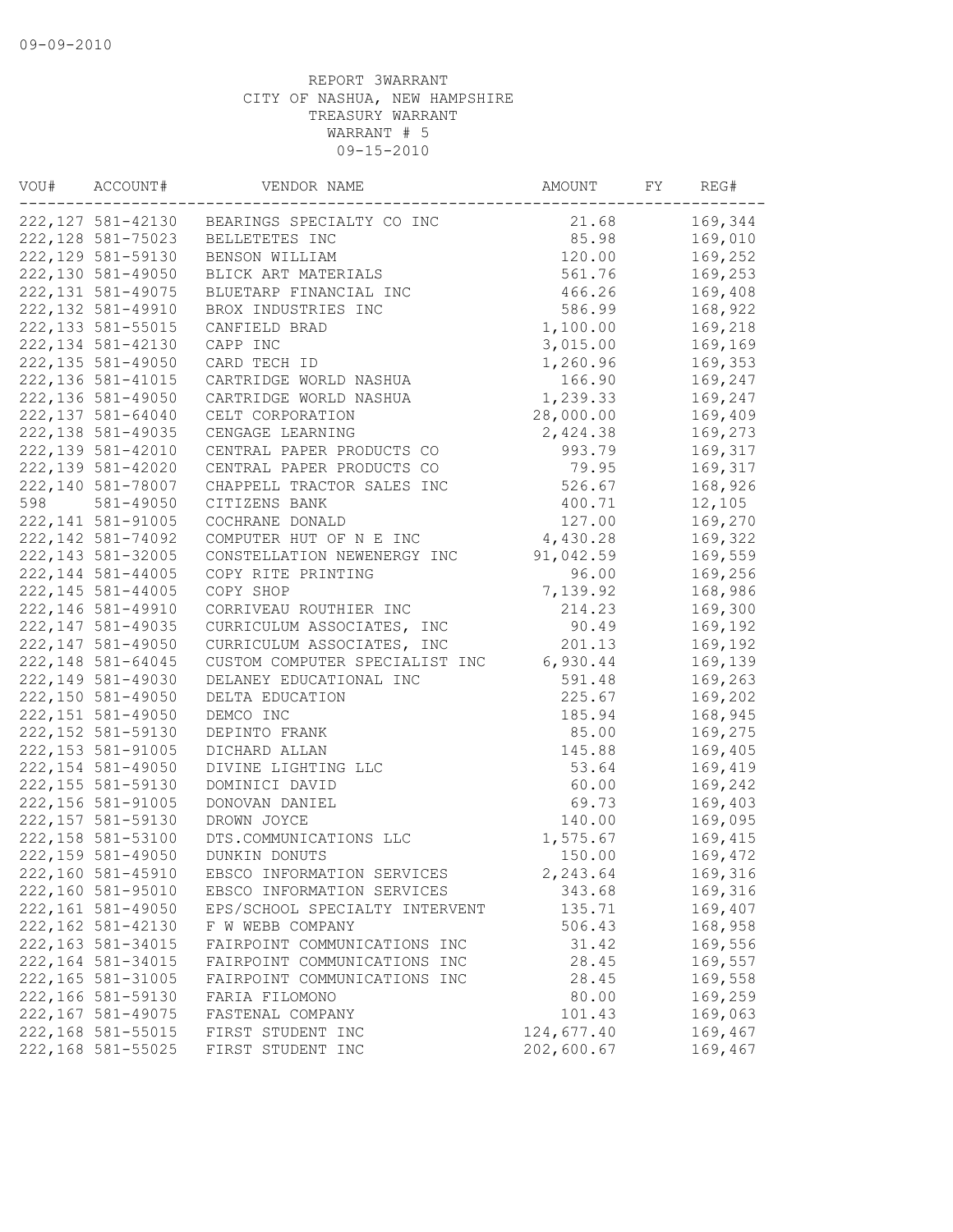| VOU# | ACCOUNT#           | VENDOR NAME                    | AMOUNT    | FY | REG#    |
|------|--------------------|--------------------------------|-----------|----|---------|
|      | 222,169 581-59130  | FOLEY RONALD                   | 120.00    |    | 169,271 |
|      | 222,170 581-49030  | FOLLETT LIBRARY RESOURCES      | 8,543.03  |    | 168,899 |
|      | 222,170 581-49055  | FOLLETT LIBRARY RESOURCES      | 925.43    |    | 168,899 |
|      | 222, 171 581-64040 | FOLLETT SOFTWARE COMPANY       | 26,085.48 |    | 169,333 |
|      | 222, 172 581-49910 | FRANKLIN PAINT CO INC          | 308.99    |    | 169,204 |
|      | 222, 173 581-49050 | FREESTYLE PHOTOGRAPHIC SUPPLIE | 977.70    |    | 168,966 |
|      | 222, 174 581-49050 | FREY SCIENTIFIC                | 161.61    |    | 168,987 |
|      | 222, 175 581-59130 | GALLEY-QUINN BARBARA           | 140.00    |    | 169,246 |
|      | 222, 176 581-42130 | GRAINGER                       | 561.23    |    | 168,972 |
|      | 222, 177 581-75023 | GRANITE STATE SEWER AND        | 1,100.00  |    | 169,177 |
|      | 222, 178 581-53100 | GRANITE STATE SHUTTLE SERVICE  | 24.00     |    | 169,283 |
|      | 222, 179 581-91005 | GREENBERG ELLEN                | 621.50    |    | 169,260 |
|      | 222,180 581-49050  | GROULX ASHLEY                  | 60.86     |    | 169,413 |
|      | 222,181 581-49050  | GUIDICI SUSAN                  | 99.94     |    | 169,417 |
|      | 222, 182 581-49050 | HAL LEONARD CORP               | 195.00    |    | 169,083 |
|      | 222, 183 581-74092 | HARRIS EQUIPMENT REPAIR SERVIC | 217.13    |    | 169,311 |
|      | 222,184 581-49050  | <b>HEINEMANN</b>               | 577.50    |    | 169,188 |
|      | 222, 185 581-49050 | HICKS NANCY                    | 51.95     |    | 169,269 |
|      | 222,186 581-49050  | HIGHSMITH INC                  | 5.39      |    | 169,314 |
|      | 222, 187 581-75023 | HILLYARD/MANCHESTER            | 69.25     |    | 169,418 |
|      | 222,188 581-49050  | HOME DEPOT CREDIT SERVICES     | 247.63    |    | 169,213 |
|      | 222, 189 581-91005 | HYNES STACY                    | 54.20     |    | 169,181 |
|      | 222,190 581-74092  | J SALLESE & SONS INC           | 527.25    |    | 169,219 |
|      | 222, 191 581-49075 | JENNINGS CHELSEA               | 137.50    |    | 169,423 |
|      | 222, 192 581-49910 | JOHN DEERE LANDSCAPES INC      | 136.16    |    | 168,957 |
|      | 222,193 581-84030  | JOHNSON JOANN                  | 1,515.50  |    | 169,427 |
|      | 222, 194 581-59130 | KELLEY SHAWN                   | 80.00     |    | 169,310 |
|      | 222, 195 581-59130 | KURTA JOSEPH                   | 60.00     |    | 168,980 |
|      | 222,196 581-49075  | LAMONDAY ASHLEY                | 120.00    |    | 169,424 |
|      | 222, 197 581-49075 | LOWE'S                         | 2,246.88  |    | 169,254 |
|      | 222, 198 581-42110 | M & M ELECTRICAL SUPPLY CO INC | 113.88    |    | 169,299 |
|      | 222,199 581-53100  | MARTIN KYLE                    | 500.00    |    | 169,305 |
|      | 222,200 581-78007  | MAYNARD & LESIEUR INCORPORATED | 73.92     |    | 169,312 |
|      | 222, 201 581-49035 |                                |           |    | 168,997 |
|      |                    | MCGRAW HILL COMPANIES          | 8,071.49  |    |         |
|      | 222, 201 581-49050 | MCGRAW HILL COMPANIES          | 29,972.84 |    | 168,997 |
|      | 222, 201 581-49095 | MCGRAW HILL COMPANIES          | 117.00    |    | 168,997 |
|      | 222, 202 581-59130 | MORGAN MICHAEL                 | 60.00     |    | 168,893 |
|      | 222, 203 581-53100 | MULTI-STATE BILLING SERVICES L | 6,791.67  |    | 169,262 |
|      | 222, 204 581-49910 | NASHUA OUTDOOR POWER EQUIPMENT | 22.34     |    | 169,020 |
|      | 222, 205 581-49075 | NASHUA WALLPAPER & PAINT CO    | 566.98    |    | 169,022 |
|      | 222, 206 581-34015 | NATIONAL GRID                  | 571.38    |    | 169,562 |
|      | 222, 207 581-49050 | NATIONAL SCIENCE TEACHERS' ASS | 260.09    |    | 169,208 |
|      | 222, 208 581-95005 | NEASC INC                      | 6,665.00  |    | 168,985 |
|      | 222,209 581-94030  | NHSTE                          | 25.00     |    | 169,239 |
|      | 222, 210 581-45910 | NOODLETOOLS INC                | 360.00    |    | 169,267 |
|      | 222, 211 581-83009 | NORTHEAST DELTA DENTAL         | 4,828.38  |    | 169,553 |
|      | 222, 212 581-59130 | ODIERNA ROBERT                 | 80.00     |    | 169,244 |
|      | 222, 213 581-49050 | ONLINESCIENCEMALL              | 101.30    |    | 169,414 |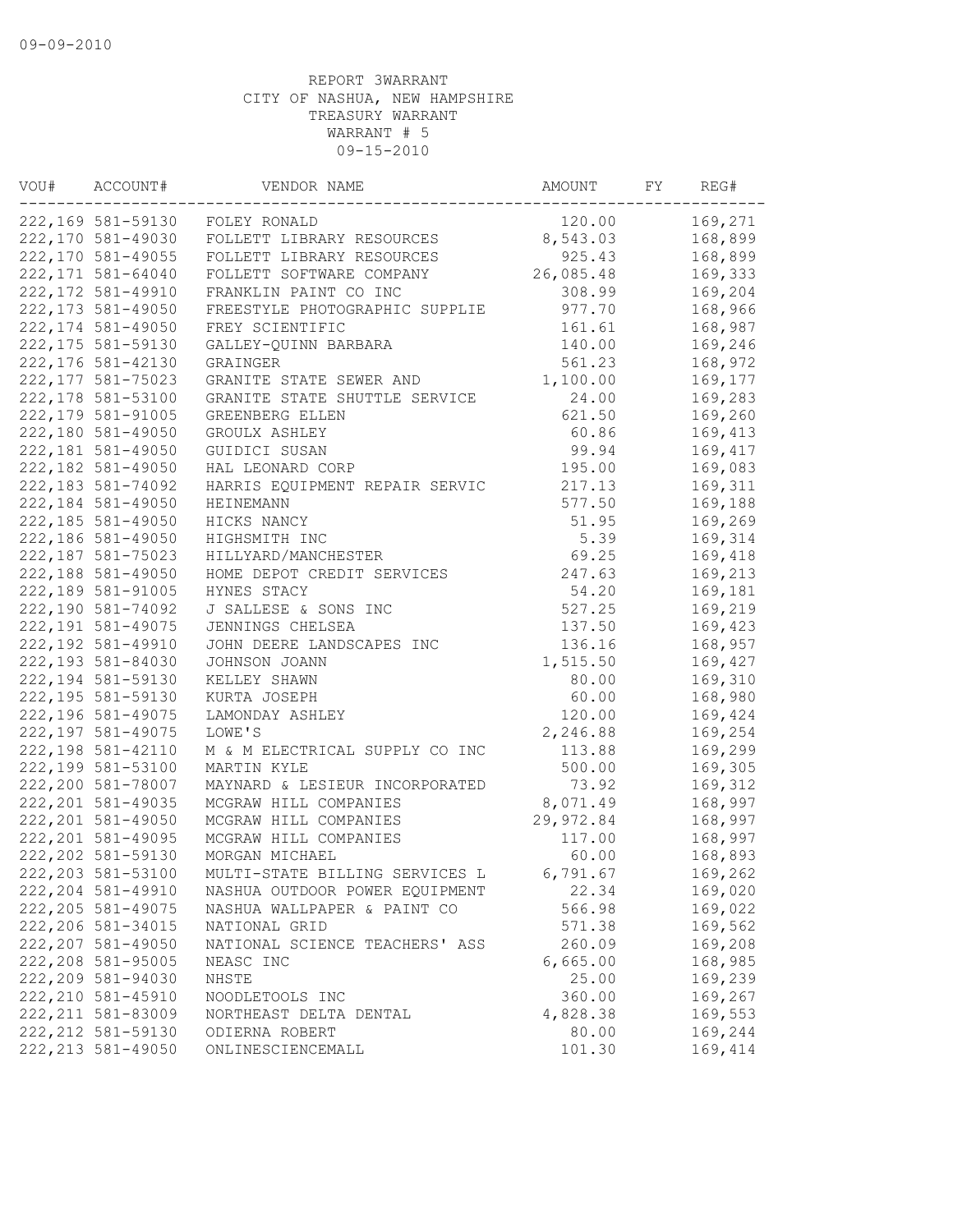| VOU# | ACCOUNT#           | VENDOR NAME                   | AMOUNT    | FY | REG#    |
|------|--------------------|-------------------------------|-----------|----|---------|
|      | 222, 214 581-59130 | OSBORNE BRIAN                 | 60.00     |    | 169,245 |
|      | 222, 215 581-91005 | OUELLETTE MARTHA              | 26.30     |    | 169,224 |
|      | 222, 216 581-31005 | PAETEC COMMUNICATIONS INC     | 17.64     |    | 169,222 |
|      | 222, 217 581-91005 | PARADISE LINDA                | 44.50     |    | 169,266 |
|      | 222, 218 581-49050 | PAXTON-PATTERSON              | 1,342.00  |    | 169,030 |
|      | 222, 219 581-42120 | PEABODY SUPPLY CO INC         | 2,506.03  |    | 169,410 |
|      | 222, 220 581-49025 | PEARSON EDUCATION             | 760.27    |    | 169,226 |
|      | 222, 220 581-49035 | PEARSON EDUCATION             | 2,429.30  |    | 169,226 |
|      | 222, 220 581-49050 | PEARSON EDUCATION             | 3,380.59  |    | 169,226 |
|      | 222, 221 581-49035 | PEARSON EDUCATION             | 87.03     |    | 169,229 |
|      | 222, 222 581-33005 | PENNICHUCK WATER WORKS INC    | 7,833.61  |    | 169,481 |
|      | 222, 223 581-49035 | PEOPLES EDUCATION             | 885.78    |    | 169,291 |
|      | 222, 224 581-53100 | PERFORMANCE REHAB INC.        | 5,266.40  |    | 169,223 |
|      | 222, 225 581-53100 | PETERSON CHRISTINA            | 500.00    |    | 169,400 |
|      | 222, 226 581-41015 | PETTY CASH                    | 26.98     |    | 169,466 |
|      | 222, 226 581-43005 | PETTY CASH                    | 73.56     |    | 169,466 |
|      | 222, 226 581-49050 | PETTY CASH                    | 46.35     |    | 169,466 |
|      | 222, 227 581-75023 | PIONEER TREE SERVICE LLC      | 2,450.00  |    | 169,199 |
|      | 222, 228 581-63085 | PRO AV SYSTEMS INC            | 2,497.00  |    | 169,248 |
|      | 222, 229 581-32005 | PSNH                          | 2,948.63  |    | 169,541 |
|      | 222, 230 581-32005 | PUBLIC SERVICE OF NH          | 9,526.12  |    | 169,538 |
|      | 222, 231 581-49050 | READING MANIPULATIVES         | 50.00     |    | 169,191 |
|      | 222, 232 581-49050 | REALLY GOOD STUFF INC         | 256.68    |    | 169,180 |
|      | 222, 233 581-46040 | RED BRICK CLOTHING CO         | 429.00    |    | 169,047 |
|      | 222, 234 581-49050 | RED HOT SPORTS PROMOTIONS     | 498.70    |    | 169,203 |
|      | 222, 235 581-42110 |                               | 41.04     |    | 169,255 |
|      | 222, 236 581-59130 | REXEL CLS                     |           |    | 169,209 |
|      | 222, 237 581-78007 | ROSENSTEIN HARRY              | 60.00     |    |         |
|      |                    | SANEL AUTO PARTS CO           | 602.63    |    | 169,013 |
|      | 222, 238 581-64092 | SARGENT-WELCH                 | 388.82    |    | 168,939 |
|      | 222, 239 581-56030 | SCHIAVI LEASING CORP          | 54,000.00 |    | 169,197 |
|      | 222, 240 581-49035 | SCHOLASTIC INCORPORATED       | 18.38     |    | 169,319 |
|      | 222, 240 581-49050 | SCHOLASTIC INCORPORATED       | 163.58    |    | 169,319 |
|      | 222, 241 581-45910 | SCHOLASTIC MAGAZINES          | 1,046.25  |    | 169,036 |
|      | 222, 242 581-47010 | SCHOOL HEALTH CORP            | 577.80    |    | 168,897 |
|      | 222, 243 581-47010 | SCHOOL NURSE SUPPLY INC       | 719.37    |    | 169,176 |
|      | 222, 244 581-49050 | SCHOOL SAVERS                 | 352.49    |    | 169,234 |
|      | 222, 245 581-41015 | SCHOOL SPECIALTY INC          | 55.09     |    | 169,187 |
|      | 222, 245 581-49050 | SCHOOL SPECIALTY INC          | 7,237.45  |    | 169,186 |
|      | 222, 245 581-49050 | SCHOOL SPECIALTY INC          | 4,819.15  |    | 169,187 |
|      | 222, 246 581-64040 | SCHOOLDUDE.COM INC            | 7,266.25  |    | 169,421 |
|      | 222, 247 581-49050 | SCIENCE KIT INC               | 54.50     |    | 169,412 |
|      | 222, 248 581-91005 | SHEAFF ALTHEA                 | 36.25     |    | 169,230 |
|      | 222, 249 581-49050 | SOLUTION TREE INC             | 30.95     |    | 169,298 |
|      | 222, 250 581-31005 | SPRINT                        | 12.66     |    | 169,555 |
|      | 222, 251 581-49050 | SPRINT SYSTEMS OF PHOTOGRAPHY | 701.65    |    | 169,306 |
|      | 222, 252 581-75023 | STANLEY STEAMER               | 375.00    |    | 169,110 |
|      | 222, 253 581-41015 | STAPLES BUSINESS ADVANTAGE    | 544.87    |    | 169,091 |
|      | 222, 253 581-47010 | STAPLES BUSINESS ADVANTAGE    | 7.08      |    | 169,091 |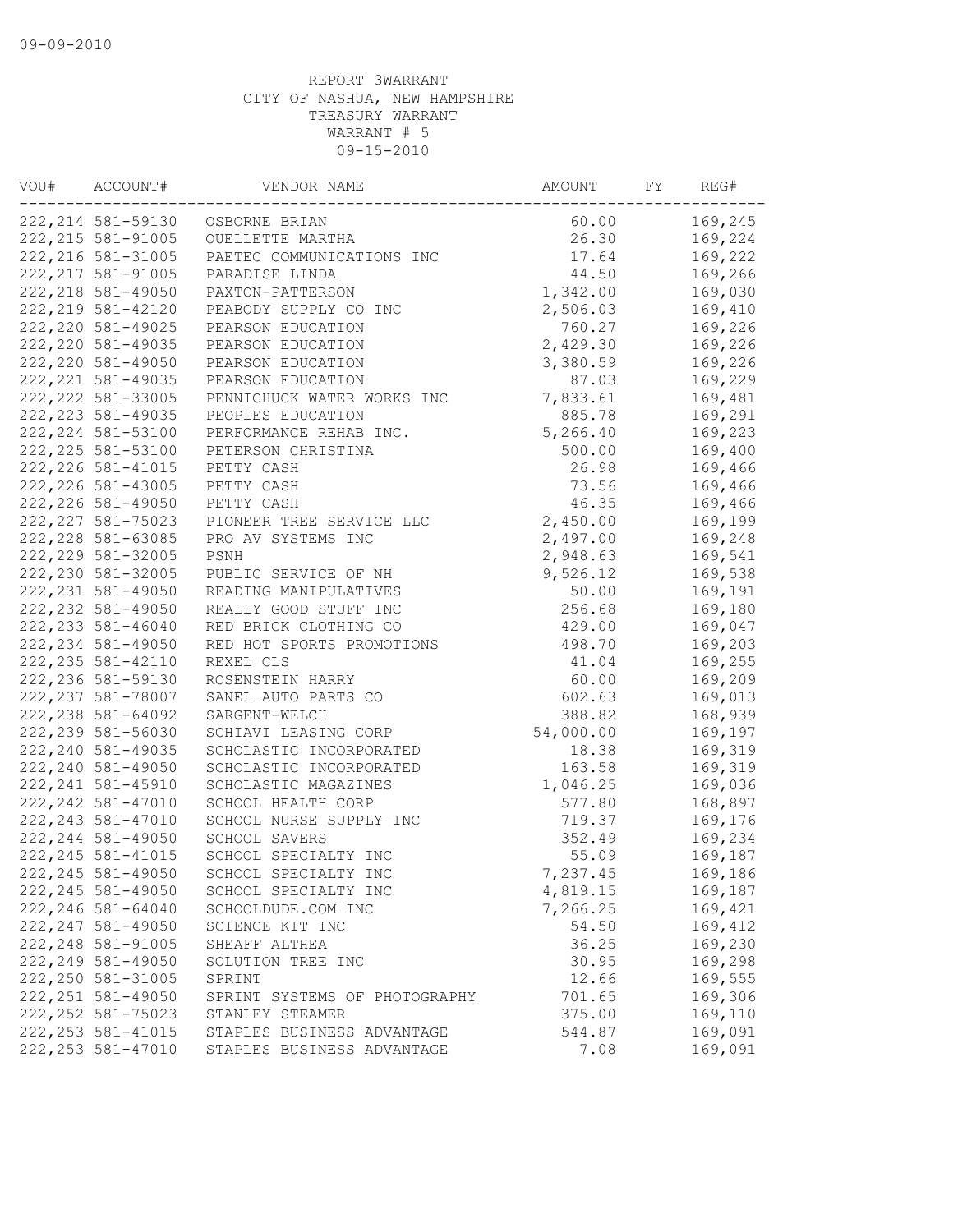| VOU#      | ACCOUNT#           | VENDOR NAME                            | AMOUNT    | FY | REG#        |
|-----------|--------------------|----------------------------------------|-----------|----|-------------|
|           | 222, 253 581-49050 | STAPLES BUSINESS ADVANTAGE             | 1,405.81  |    | 169,091     |
|           | 222, 254 581-53100 | STATE OF NH CRIMINAL RECORDS           | 1,447.50  |    | 169,468     |
|           | 222, 255 581-49050 | SUPER DUPER PUBLICATIONS               | 35.85     |    | 168,909     |
|           | 222, 256 581-53100 | SWIFT KARIE                            | 1,220.00  |    | 169,420     |
|           | 222, 257 581-91005 | SWINDELL LORNE                         | 64.10     |    | 169,206     |
|           | 222, 258 581-49050 | TARGET                                 | 150.00    |    | 169,470     |
|           | 222, 259 581-42120 | TOTAL AIR SUPPLY INC                   | 231.62    |    | 169,086     |
|           | 222, 260 581-64192 | TOUCHBOARDS.COM                        | 895.00    |    | 169,416     |
|           | 222, 261 581-78007 | TOWERS MOTOR PARTS CORP                | 34.50     |    | 169,107     |
|           | 222, 262 581-59130 | TREMBLAY PATRICK                       | 80.00     |    | 169,243     |
|           | 222, 263 581-49050 | UNO'S                                  | 150.00    |    | 169,465     |
|           | 222, 264 581-49050 | UPSTART                                | 94.61     |    | 169,493     |
|           | 222, 265 581-41015 | UTTERO DEBBRA                          | 195.00    |    | 169,274     |
|           | 222, 266 581-59130 | VALAVANE DANIEL                        | 80.00     |    | 169,108     |
|           | 222, 267 581-49050 | VERMONT CERAMIC SUPPLY CO              | 3,174.00  |    | 169,178     |
|           | 222, 268 581-49050 | WALMART COMMUNITY                      | 481.12    |    | 169,161     |
|           | 222, 269 581-59130 | WALSH GARY                             | 80.00     |    | 169,304     |
|           | 222, 270 581-59130 | WARD LINDSAY                           | 60.00     |    | 169,307     |
|           | 222, 271 581-41045 | WB MASON COMPANY INC                   | 1,374.00  |    | 168,918     |
|           | 222, 272 581-47010 | WILLIAM V. MACGILL & COMPANY           | 107.51    |    | 168,983     |
|           | 222, 273 581-59130 | WONG GARY                              | 85.00     |    | 169,402     |
|           | 222, 274 581-94030 | X2 DEVELOPMENT                         | 1,200.00  |    | 169,251     |
|           | 222, 275 581-53101 | YOUTH COUNCIL (THE)<br>_____________   | 4,512.50  |    | 169,214     |
| TOTAL 581 |                    | SCHOOL DEPARTMENT                      |           |    | 751,948.47  |
|           |                    |                                        |           |    |             |
| 599       | 590-23502          | RAUSEO & ASSOCIATES                    | 9,100.00  |    | 168,906     |
| 600       | 590-24501          | STRAY COMMUNICATIONS                   | 900.00    |    | 169,392     |
| 601       | 590-24522          | CBE TECHNOLOGIES                       | 15,309.00 |    | 169,297     |
| 602       | 590-24531          | MHQ MUNICIPAL VEHICLES                 | 4,860.00  |    | 169,050     |
| 603       | 590-24531          | RILEY'S SPORT SHOP INC                 | 43,271.80 |    | 168,886     |
| 604       | 590-24552          | BIO-SPRAY                              | 1,575.00  |    | 169,355     |
| 605       | 590-24552          | FREIGHTLINER OF NH INC                 | 52,609.00 |    | 169,120     |
| 606       | 590-24553          | BCM CONTROLS CORPORATION               | 1,213.58  |    | 169,044     |
| 607       | 590-24553          | ROUTESMART TECHNOLOGIES                | 5,000.00  |    | 169,354     |
|           | 222, 276 590-24581 | F W WEBB COMPANY                       | 179.73    |    | 168,958     |
|           | 222, 277 590-24581 | HILLYARD/MANCHESTER                    | 4,966.39  |    | 169,418     |
|           | 222, 278 590-24581 | MULTI SERVICE CORPORATION              | 269.82    |    | 169,406     |
|           | 222, 279 590-24581 | PEARSON EDUCATION                      | 1,162.50  |    | 169,229     |
|           | 222,280 590-24581  | PRO AV SYSTEMS INC                     | 2,500.00  |    | 169,248     |
|           | 222, 281 590-24581 | TRUGREEN<br>__________________________ | 500.00    |    | 169,126     |
| TOTAL 590 |                    | PRIOR YEAR OBLIGATIONS                 |           |    | 143, 416.82 |
| 608       | 592-85005          | FEDEX                                  | 31.87     |    | 169,480     |
|           |                    |                                        |           |    |             |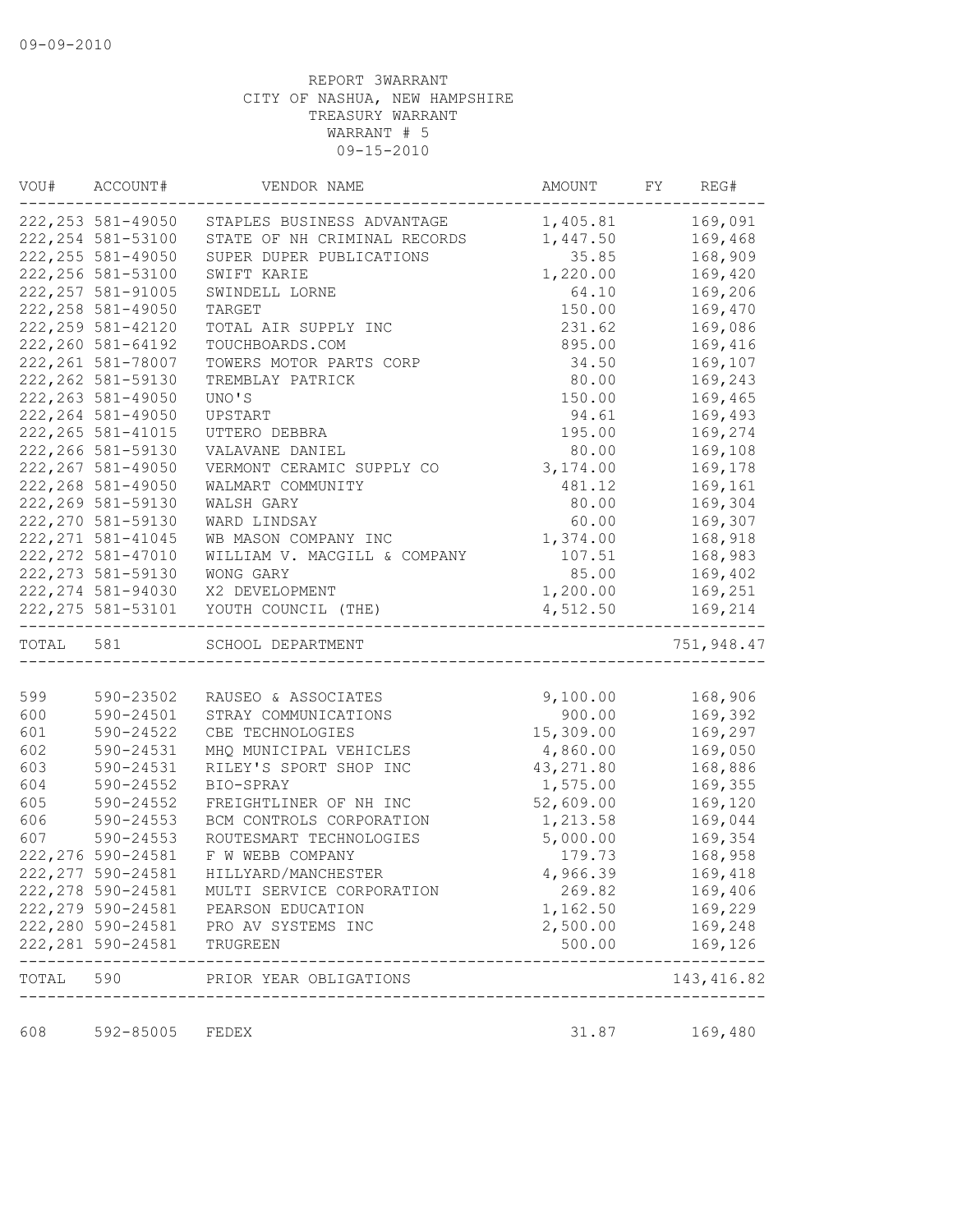| VOU#      | ACCOUNT#  | VENDOR NAME<br>----------------------- | AMOUNT    | FY | REG#      |
|-----------|-----------|----------------------------------------|-----------|----|-----------|
|           |           |                                        |           |    |           |
| TOTAL 592 |           | BONDED DEBT SERVICE                    |           |    | 31.87     |
|           |           |                                        |           |    |           |
| 609       | 595-22015 | 110 DW HIGHWAY ASSOC LLC               | 210.75    |    | 169,377   |
| 610       | 595-22015 | INDIAN HEAD EOUITY PARTNERS            | 3,058.53  |    | 169,375   |
| 611       | 595-22015 | MCDONALDS CORP                         | 128.80    |    | 169,376   |
| 612       | 595-22020 | 110 DW HIGHWAY ASSOC LLC               | 4,548.69  |    | 169,377   |
| 613       | 595-22020 | INDIAN HEAD EQUITY PARTNERS            | 69,157.93 |    | 169,375   |
| 614       | 595-22020 | MCDONALDS CORP                         | 2,788.67  |    | 169,376   |
| TOTAL     | 595       | OVERLAY                                |           |    | 79,893.37 |
|           |           |                                        |           |    |           |
| 615       | 599-68060 | FREIGHTLINER OF NH INC                 | 13,186.00 |    | 169,120   |
| TOTAL     | 599       | "CERF" - EQUIPMENT PURCHASES           |           |    | 13,186.00 |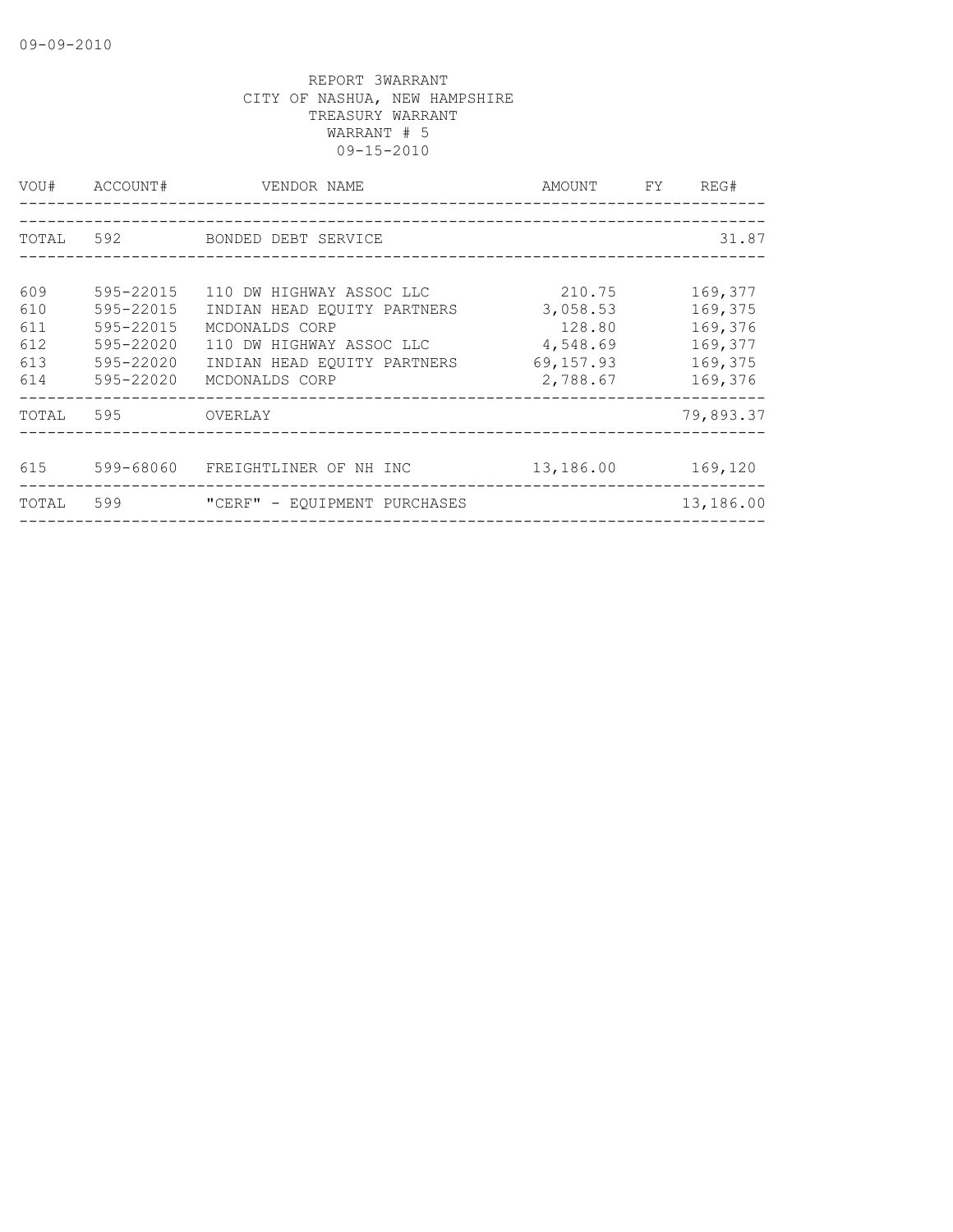|                          | VOU# ACCOUNT# | VENDOR NAME                                                                                            | AMOUNT FY REG#                               |                                          |
|--------------------------|---------------|--------------------------------------------------------------------------------------------------------|----------------------------------------------|------------------------------------------|
| 616<br>617<br>618        | 632-09        | 632-09 ANCTIL IRRIGATION SYSTEMS, LLC 400.00<br>BELLETETES INC<br>632-09 CLASSIC SIGNS INC             | 1,553.54<br>70.00                            | 169,067<br>169,010<br>168,894            |
| TOTAL                    |               | 632-09 CAP IMP - FIRE<br>DEFERRED BUILDING MAINT FY09                                                  |                                              | 2,023.54                                 |
|                          |               | 619 653-23 SUNSHINGE PAVING CORPORATION 119,187.64 169,356                                             |                                              |                                          |
|                          |               | TOTAL 653-23 CAP IMP - STREET DEPT<br>STREET PAVING PROGRAM FY10                                       |                                              | 119,187.64                               |
| 620<br>621<br>622<br>623 |               | 699-07 C W DOWNER & CO<br>699-07 GEOINSIGHT INC<br>699-07 PATENAUDE JOHN L<br>699-07 PECKAR & ABRAMSON | 25, 313.10<br>4,441.50<br>5,524.64<br>956.47 | 169,163<br>169,391<br>169,350<br>169,382 |
|                          |               | TOTAL 699-07 OTHER EXPENSES<br>WATER SUPPLY ACOUISITION                                                |                                              | 36, 235.71                               |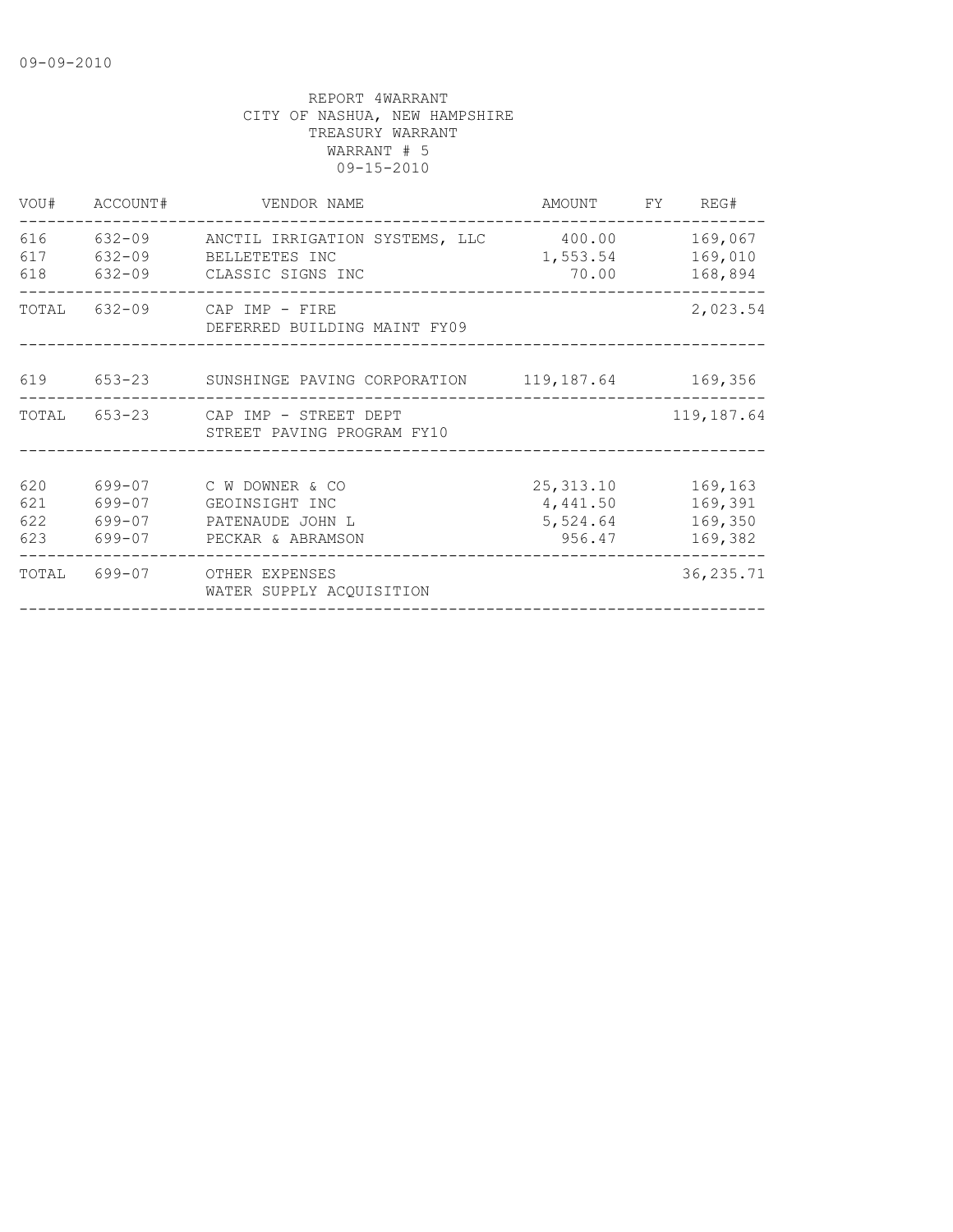| VOU#      |               | ACCOUNT# PROGRAM VENDOR NAME                                         |                    | AMOUNT FY REG#   |
|-----------|---------------|----------------------------------------------------------------------|--------------------|------------------|
|           |               | 624 720-53186 3738 CRAM & FERGUSON ARCHITECTS                        |                    | 5,000.00 169,368 |
| TOTAL     | 720           | CPF - HUNT BUILDING                                                  | 5,000.00           |                  |
|           |               |                                                                      |                    |                  |
| 625       | 722-53140     | 3735 BERRY DUNN MCNEIL & PARKER                                      | 21,568.00          | 169,221          |
| 626       | 722-53140     | 3735 CAREER CONNECTIONS                                              | 2,333.45           | 168,988          |
| 627       | 722-64040     | 3735 CITIZENS BANK                                                   | 540.00             | 12,105           |
| 628       | $722 - 64045$ | 3735 CONNECTIVITY                                                    | 7,218.03           | 169,147          |
| 629       | 722-96935     | 3735 F W WEBB COMPANY                                                | 2,329.32           | 168,958          |
| 630       | 722-96935     | 3735 M & M ELECTRICAL SUPPLY CO INC                                  | 2,135.33           | 169,299          |
| 631       |               | 722-96935 3735 WESTMINSTER FIBERS INC                                | 215.00             | 169,378          |
| 632       |               | 722-98033 3735 CITIZENS BANK                                         | 43.89              | 12,105           |
| TOTAL     | 722           | CPF-INFORMATION TECHNOLOGY                                           | 36,383.02          |                  |
|           |               |                                                                      |                    |                  |
| 633       |               | 753-33005 3740 PENNICHUCK WATER                                      |                    | 26.16 169,490    |
| TOTAL     | 753           | CPF-STREET DEPT                                                      | 26.16              |                  |
|           |               |                                                                      |                    |                  |
|           |               | 634 772-64315 3720 A D ELECTRIC INC                                  | 134,608.58 169,059 |                  |
| TOTAL 772 |               | CPF-PLANNING DEPT                                                    | 134,608.58         |                  |
|           |               |                                                                      |                    |                  |
|           |               | 222,282 781-53095 3775 TURNER BUILDING SCIENCE LLC 35,341.75 169,257 |                    |                  |
| TOTAL     | 781           | CPF-SCHOOL DEPARTMENT                                                | 35, 341.75         |                  |
|           |               |                                                                      |                    |                  |
| 635       |               | 792-53030 3746 FAY SPOFFORD & THORNDIKE LLC 4,425.02                 |                    | 168,903          |
| TOTAL     | 792           | CPF-WASTEWATER USER FUND                                             | 4,425.02           |                  |
|           |               |                                                                      |                    |                  |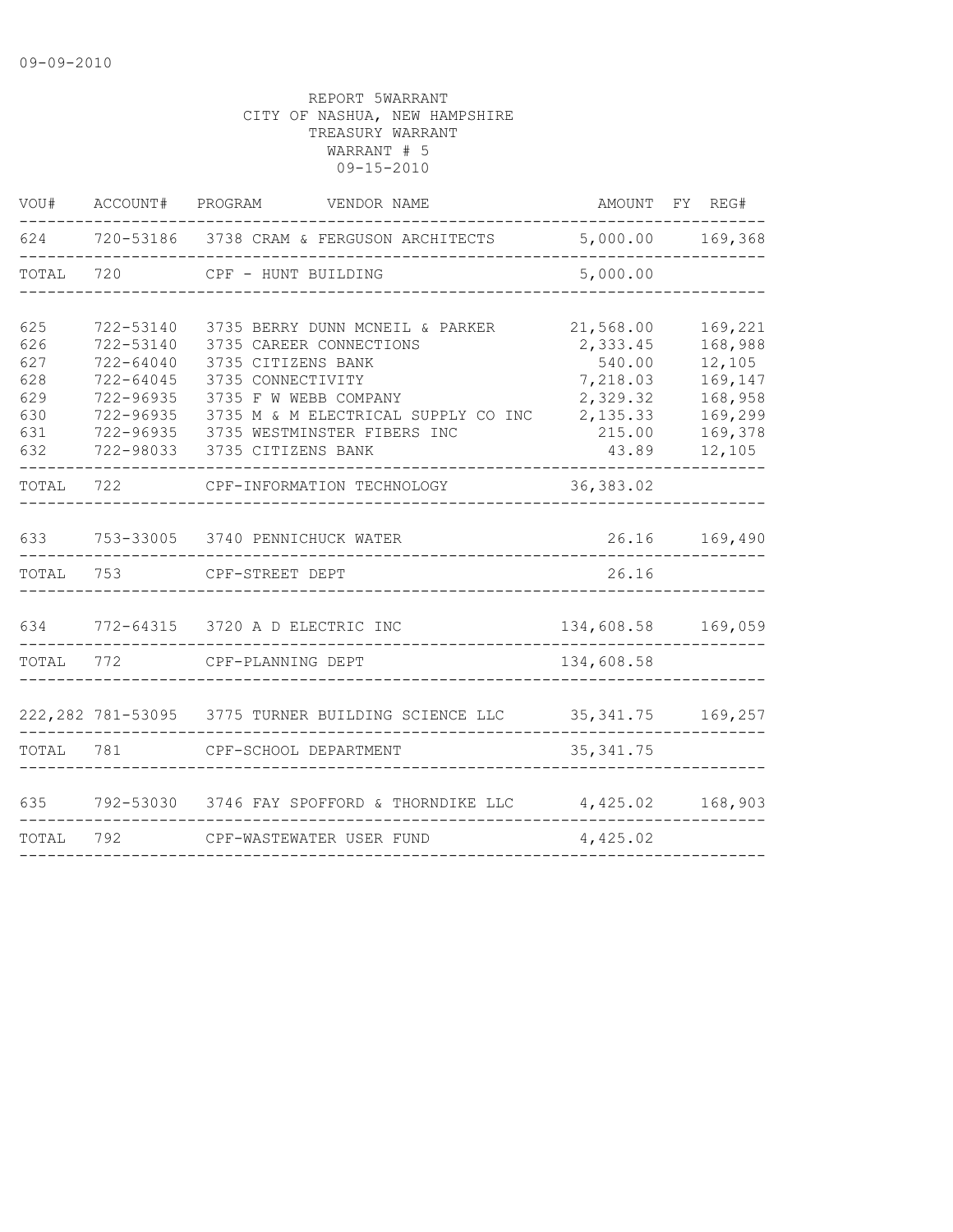| VOU#  | ACCOUNT#  | VENDOR NAME                             | AMOUNT    | FY | REG#      |
|-------|-----------|-----------------------------------------|-----------|----|-----------|
| 636   | 801-31005 | COMCAST                                 | 136.96    |    | 169,496   |
| 637   | 801-31040 | PAETEC COMMUNICATIONS INC               | 8.85      |    | 169,479   |
| 638   | 801-31050 | NEXTEL COMMUNICATIONS                   | 778.01    |    | 169,485   |
| 639   | 801-32005 | PSNH                                    | 281.09    |    | 169,535   |
| 640   | 801-32005 | PUBLIC SERVICE OF NEW HAMPSHIR          | 1,027.85  |    | 169,545   |
| 641   | 801-33005 | PENNICHUCK WATER                        | 326.45    |    | 169,490   |
| 642   | 801-41015 | STAPLES ADVANTAGE                       | 217.43    |    | 169,154   |
| 643   | 801-46030 | LEHIGH OUTFITTERS                       | 60.00     |    | 168,998   |
| 644   | 801-46045 | PINKHAM MICHAEL                         | 139.96    |    | 169,474   |
| 645   | 801-48005 | SHATTUCK MALONE OIL CO                  | 748.51    |    | 169,478   |
| 645   | 801-48005 | SHATTUCK MALONE OIL CO                  | 860.78    |    | 169,478   |
| 645   | 801-48005 | SHATTUCK MALONE OIL CO                  | 261.97    |    | 169,478   |
| 646   | 801-49040 | BCM CONTROLS CORPORATION                | 7,111.26  |    | 169,044   |
| 647   | 801-49040 | STAY SAFE TRAFFIC PRODUCTS INC          | 678.00    |    | 168,924   |
| 648   | 801-53075 | USDA APHIS                              | 5,441.67  |    | 169,492   |
| 649   | 801-59100 | ROUTESMART TECHNOLOGIES                 | 10,000.00 |    | 169,354   |
| 650   | 801-59100 | ROUTHIER & SONS INC                     | 1,106.82  |    | 169,018   |
| 651   | 801-59100 | UNIVERSAL RECYCLING TECH LLC            | 1,142.50  |    | 169,335   |
| 652   | 801-59105 | BILL'S WORLD CLASS CLEANING IN          | 780.00    |    | 169,288   |
| 653   | 801-59245 | D & R TOWING INC                        | 450.00    |    | 169,301   |
| 654   | 801-77020 | MCDEVITT TRUCKS INC                     | 124.66    |    | 169,131   |
| 655   | 801-78065 | MAYNARD & LESIEUR INCORPORATED 2,648.40 |           |    | 169,312   |
| 656   | 801-78100 | NAPA AUTO PARTS                         | 544.70    |    | 169,105   |
| 657   | 801-78100 | NEW G.H. BERLIN OIL COMPANY             | 1,418.68  |    | 169,035   |
| 658   | 801-78100 | SANEL AUTO PARTS CO                     | 148.37    |    | 169,013   |
| 659   | 801-94005 | CITIZENS BANK                           | 916.00    |    | 12,105    |
| 659   | 801-94005 | CITIZENS BANK                           | 560.00    |    | 12,105    |
| 660   | 801-94005 | CONVERSE KERRY                          | 75.00     |    | 169,473   |
| 660   | 801-94005 | CONVERSE KERRY                          | 46.00     |    | 169,473   |
| 661   | 801-94005 | TREASURER STATE OF NH                   | 50.00     |    | 169,509   |
| 662   | 801-94005 | UMASS LOWELL                            | 150.00    |    | 169,504   |
| 663   | 801-95005 | CONVERSE KERRY                          | 172.50    |    | 169,473   |
| 664   | 801-95010 | THE TELEGRAPH                           | 103.26    |    | 169,503   |
| TOTAL | 801       | SOLID WASTE DISPOSAL                    |           |    | 38,515.68 |
|       |           |                                         |           |    |           |
| 665   |           | 802-31005 BAYRING COMMUNICATIONS        | 60.42     |    | 169,511   |
| 666   | 802-31005 | FAIRPOINT COMMUNICATIONS                | 62.84     |    | 169,513   |
| 667   | 802-31005 | NEXTEL COMMUNICATIONS                   | 209.52    |    | 169,485   |
| 667   | 802-31005 | NEXTEL COMMUNICATIONS                   | 99.54     |    | 169,485   |
| 668   | 802-31040 | PAETEC COMMUNICATIONS INC               | 7.65      |    | 169,479   |
| 669   | 802-32005 | PSNH                                    | 821.69    |    | 169,535   |
| 670   | 802-33005 | PENNICHUCK WATER                        | 66.32     |    | 169,490   |
| 671   | 802-41015 | STAPLES ADVANTAGE                       | 423.69    |    | 169,154   |
| 672   | 802-45101 | BASF CORPORATION                        | 7,231.16  |    | 169,347   |
| 673   | 802-45103 | JCI JONES CHEMICALS INC                 | 3,160.31  |    | 169,330   |
| 674   | 802-45106 | KEMIRA WATER SOLUTIONS INC              | 2,941.96  |    | 169,034   |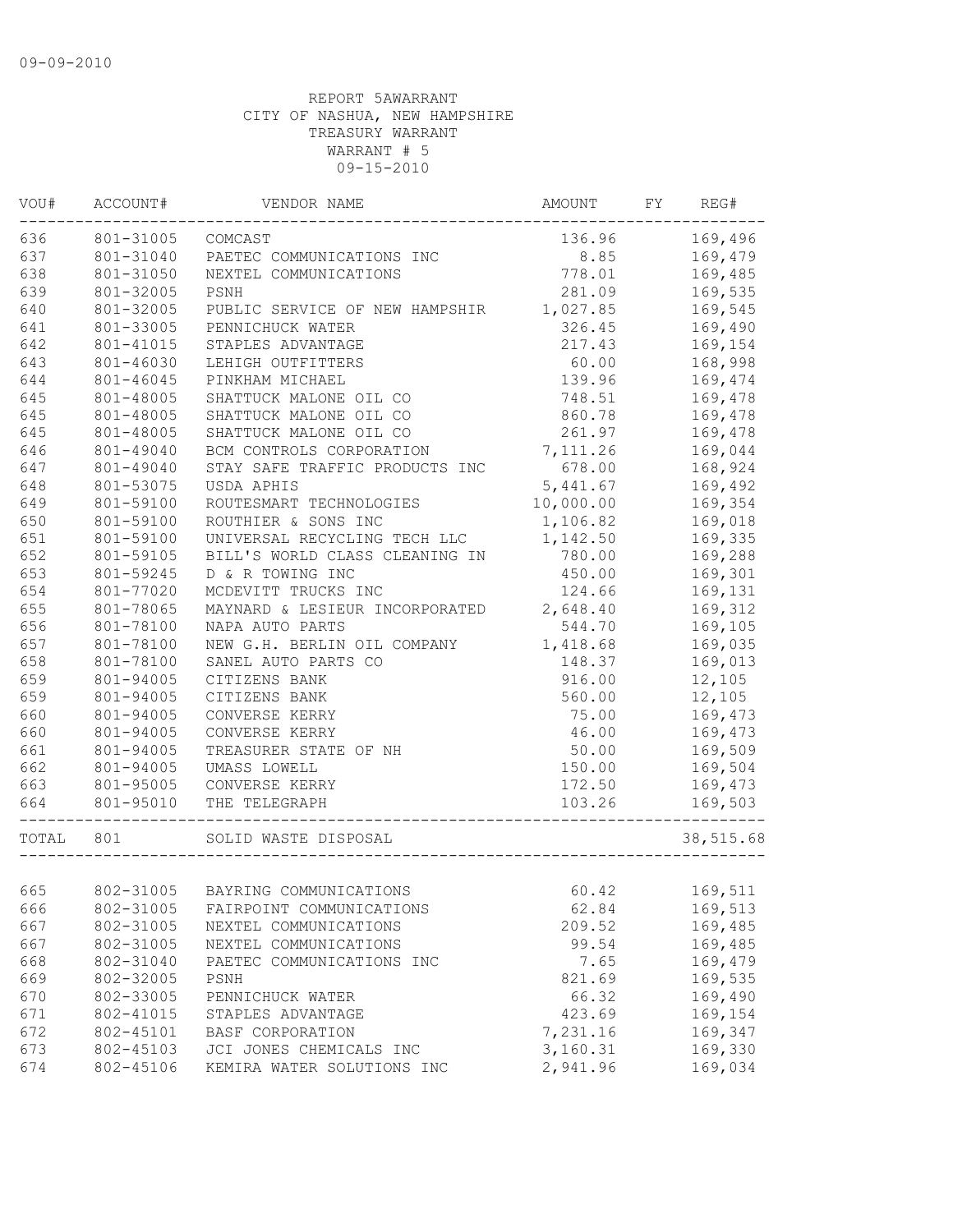| 76.00<br>169,015<br>802-45175<br>ARCSOURCE INC<br>82.00<br>169,127<br>802-46045<br>HOULE RAYNALD<br>802-46045<br>79.04<br>169,337<br>LEHIGH SAFETY SHOE CO<br>802-46045<br>94.40<br>UNIFIRST CORPORATION<br>169,122<br>802-46045<br>483.01<br>UNIFIRST CORPORATION<br>169,122<br>$802 - 467$<br>HILLSBOROUGH COUNTY TREASURER<br>56.64<br>169,315<br>802-49070<br>ENVIRONMENTAL RESOURCE ASSOCIA<br>442.00<br>168,930<br>805.49<br>169,111<br>802-49070<br>HACH COMPANY<br>802-49070<br>LAB SAFETY SUPPY INC<br>658.54<br>169,153<br>802-52010<br>MELANSON HEATH & COMPANY PC<br>7,500.00<br>169,000<br>802-53030<br>EASTERN ANALYTICAL INC<br>65.00<br>169,011<br>802-59100<br>70.00<br>169,049<br>ANSWERING SERVICES OF NH LLC<br>802-59105<br>850.00<br>169,061<br>GREENLEAF WILLIAM<br>902.30<br>802-59220<br>168,953<br>PRINTGRAPHICS OF MAINE<br>21,268.90<br>169,341<br>802-59225<br>RESOURCE MANAGEMENT INC<br>169,300<br>802-59230<br>CORRIVEAU ROUTHIER INC<br>100.95<br>802-59230<br>EVERETT J PRESCOTT INC<br>536.92<br>168,960<br>4,118.00<br>169,007<br>802-59230<br>NEW ENGLAND POSITIONING SYSTEM<br>802-59238<br>169,512<br>OFFICE EQUIPMENT FINANCE SERVI<br>79.65<br>802-59275<br>PENNICHUCK WATER<br>8,286.66<br>169,490<br>802-59320<br>CN WOOD CO INC<br>714.46<br>169,233<br>802-59320<br>LIBERTY INTN'L TRUCKS OF NH LL<br>898.66<br>169,308<br>286.70<br>802-59320<br>MAYNARD & LESIEUR INCORPORATED<br>169,312<br>802-64095<br>PINE MOTOR PARTS<br>39.65<br>169,313<br>551.94<br>802-64192<br>168,972<br>GRAINGER<br>802-64192<br>46.10<br>169,487<br>HOME DEPOT CREDIT SERVICES<br>524.34<br>802-64192<br>LAB SAFETY SUPPY INC<br>169,153<br>221.37<br>802-64192<br>NH BRAGG & SONS INC<br>168,889<br>802-64192<br>PEABODY SUPPLY COMPANY<br>2.79<br>169,389<br>802-64192<br>229.10<br>169,313<br>PINE MOTOR PARTS<br>802-77050<br>99.34<br>169,063<br>FASTENAL COMPANY<br>802-77050<br>18.60<br>HOME DEPOT CREDIT SERVICES<br>169,487<br>802-77050<br>M & M ELECTRICAL SUPPLY CO INC<br>329.36<br>169,299<br>211.58<br>802-77050<br>PEABODY SUPPLY COMPANY<br>169,389<br>802-77065<br>EASTERN BEARINGS INC<br>1,793.01<br>168,989<br>802-77065<br>PEABODY SUPPLY COMPANY<br>169,389<br>43.21<br>802-77066<br>M & M ELECTRICAL SUPPLY CO INC<br>226.18<br>169,299<br>55.01<br>802-77069<br>M & M ELECTRICAL SUPPLY CO INC<br>169,299<br>802-77069<br>20.99<br>169,006<br>MCMASTER-CARR SUPPLY CO<br>712<br>802-77070<br>858.83<br>168,944<br>WINDWARD PETROLEUM<br>802-77072<br>5,340.85<br>169,140<br>HIGHLAND POWER<br>802-77072<br>49.06<br>169,389<br>PEABODY SUPPLY COMPANY<br>802-91010<br>167.00<br>169,339<br>HABERMAN RICHARD W<br>169,499<br>802-94005<br>30.00<br>NHWPCA<br>169,499<br>716<br>802-94005<br>120.00<br>NHWPCA<br>AAA PUMP SERVICE INC | VOU# | ACCOUNT#  | VENDOR NAME | AMOUNT    | FY | REG#    |
|-------------------------------------------------------------------------------------------------------------------------------------------------------------------------------------------------------------------------------------------------------------------------------------------------------------------------------------------------------------------------------------------------------------------------------------------------------------------------------------------------------------------------------------------------------------------------------------------------------------------------------------------------------------------------------------------------------------------------------------------------------------------------------------------------------------------------------------------------------------------------------------------------------------------------------------------------------------------------------------------------------------------------------------------------------------------------------------------------------------------------------------------------------------------------------------------------------------------------------------------------------------------------------------------------------------------------------------------------------------------------------------------------------------------------------------------------------------------------------------------------------------------------------------------------------------------------------------------------------------------------------------------------------------------------------------------------------------------------------------------------------------------------------------------------------------------------------------------------------------------------------------------------------------------------------------------------------------------------------------------------------------------------------------------------------------------------------------------------------------------------------------------------------------------------------------------------------------------------------------------------------------------------------------------------------------------------------------------------------------------------------------------------------------------------------------------------------------------------------------------------------------------------------------------------------------------------------------------------------------------------------------------------------------------------------------------------------------------------------------------------------------------------------------------|------|-----------|-------------|-----------|----|---------|
|                                                                                                                                                                                                                                                                                                                                                                                                                                                                                                                                                                                                                                                                                                                                                                                                                                                                                                                                                                                                                                                                                                                                                                                                                                                                                                                                                                                                                                                                                                                                                                                                                                                                                                                                                                                                                                                                                                                                                                                                                                                                                                                                                                                                                                                                                                                                                                                                                                                                                                                                                                                                                                                                                                                                                                                           | 675  |           |             |           |    |         |
|                                                                                                                                                                                                                                                                                                                                                                                                                                                                                                                                                                                                                                                                                                                                                                                                                                                                                                                                                                                                                                                                                                                                                                                                                                                                                                                                                                                                                                                                                                                                                                                                                                                                                                                                                                                                                                                                                                                                                                                                                                                                                                                                                                                                                                                                                                                                                                                                                                                                                                                                                                                                                                                                                                                                                                                           | 676  |           |             |           |    |         |
|                                                                                                                                                                                                                                                                                                                                                                                                                                                                                                                                                                                                                                                                                                                                                                                                                                                                                                                                                                                                                                                                                                                                                                                                                                                                                                                                                                                                                                                                                                                                                                                                                                                                                                                                                                                                                                                                                                                                                                                                                                                                                                                                                                                                                                                                                                                                                                                                                                                                                                                                                                                                                                                                                                                                                                                           | 677  |           |             |           |    |         |
|                                                                                                                                                                                                                                                                                                                                                                                                                                                                                                                                                                                                                                                                                                                                                                                                                                                                                                                                                                                                                                                                                                                                                                                                                                                                                                                                                                                                                                                                                                                                                                                                                                                                                                                                                                                                                                                                                                                                                                                                                                                                                                                                                                                                                                                                                                                                                                                                                                                                                                                                                                                                                                                                                                                                                                                           | 678  |           |             |           |    |         |
|                                                                                                                                                                                                                                                                                                                                                                                                                                                                                                                                                                                                                                                                                                                                                                                                                                                                                                                                                                                                                                                                                                                                                                                                                                                                                                                                                                                                                                                                                                                                                                                                                                                                                                                                                                                                                                                                                                                                                                                                                                                                                                                                                                                                                                                                                                                                                                                                                                                                                                                                                                                                                                                                                                                                                                                           | 678  |           |             |           |    |         |
|                                                                                                                                                                                                                                                                                                                                                                                                                                                                                                                                                                                                                                                                                                                                                                                                                                                                                                                                                                                                                                                                                                                                                                                                                                                                                                                                                                                                                                                                                                                                                                                                                                                                                                                                                                                                                                                                                                                                                                                                                                                                                                                                                                                                                                                                                                                                                                                                                                                                                                                                                                                                                                                                                                                                                                                           | 679  |           |             |           |    |         |
|                                                                                                                                                                                                                                                                                                                                                                                                                                                                                                                                                                                                                                                                                                                                                                                                                                                                                                                                                                                                                                                                                                                                                                                                                                                                                                                                                                                                                                                                                                                                                                                                                                                                                                                                                                                                                                                                                                                                                                                                                                                                                                                                                                                                                                                                                                                                                                                                                                                                                                                                                                                                                                                                                                                                                                                           | 680  |           |             |           |    |         |
|                                                                                                                                                                                                                                                                                                                                                                                                                                                                                                                                                                                                                                                                                                                                                                                                                                                                                                                                                                                                                                                                                                                                                                                                                                                                                                                                                                                                                                                                                                                                                                                                                                                                                                                                                                                                                                                                                                                                                                                                                                                                                                                                                                                                                                                                                                                                                                                                                                                                                                                                                                                                                                                                                                                                                                                           | 681  |           |             |           |    |         |
|                                                                                                                                                                                                                                                                                                                                                                                                                                                                                                                                                                                                                                                                                                                                                                                                                                                                                                                                                                                                                                                                                                                                                                                                                                                                                                                                                                                                                                                                                                                                                                                                                                                                                                                                                                                                                                                                                                                                                                                                                                                                                                                                                                                                                                                                                                                                                                                                                                                                                                                                                                                                                                                                                                                                                                                           | 682  |           |             |           |    |         |
|                                                                                                                                                                                                                                                                                                                                                                                                                                                                                                                                                                                                                                                                                                                                                                                                                                                                                                                                                                                                                                                                                                                                                                                                                                                                                                                                                                                                                                                                                                                                                                                                                                                                                                                                                                                                                                                                                                                                                                                                                                                                                                                                                                                                                                                                                                                                                                                                                                                                                                                                                                                                                                                                                                                                                                                           | 683  |           |             |           |    |         |
|                                                                                                                                                                                                                                                                                                                                                                                                                                                                                                                                                                                                                                                                                                                                                                                                                                                                                                                                                                                                                                                                                                                                                                                                                                                                                                                                                                                                                                                                                                                                                                                                                                                                                                                                                                                                                                                                                                                                                                                                                                                                                                                                                                                                                                                                                                                                                                                                                                                                                                                                                                                                                                                                                                                                                                                           | 684  |           |             |           |    |         |
|                                                                                                                                                                                                                                                                                                                                                                                                                                                                                                                                                                                                                                                                                                                                                                                                                                                                                                                                                                                                                                                                                                                                                                                                                                                                                                                                                                                                                                                                                                                                                                                                                                                                                                                                                                                                                                                                                                                                                                                                                                                                                                                                                                                                                                                                                                                                                                                                                                                                                                                                                                                                                                                                                                                                                                                           | 685  |           |             |           |    |         |
|                                                                                                                                                                                                                                                                                                                                                                                                                                                                                                                                                                                                                                                                                                                                                                                                                                                                                                                                                                                                                                                                                                                                                                                                                                                                                                                                                                                                                                                                                                                                                                                                                                                                                                                                                                                                                                                                                                                                                                                                                                                                                                                                                                                                                                                                                                                                                                                                                                                                                                                                                                                                                                                                                                                                                                                           | 686  |           |             |           |    |         |
|                                                                                                                                                                                                                                                                                                                                                                                                                                                                                                                                                                                                                                                                                                                                                                                                                                                                                                                                                                                                                                                                                                                                                                                                                                                                                                                                                                                                                                                                                                                                                                                                                                                                                                                                                                                                                                                                                                                                                                                                                                                                                                                                                                                                                                                                                                                                                                                                                                                                                                                                                                                                                                                                                                                                                                                           | 687  |           |             |           |    |         |
|                                                                                                                                                                                                                                                                                                                                                                                                                                                                                                                                                                                                                                                                                                                                                                                                                                                                                                                                                                                                                                                                                                                                                                                                                                                                                                                                                                                                                                                                                                                                                                                                                                                                                                                                                                                                                                                                                                                                                                                                                                                                                                                                                                                                                                                                                                                                                                                                                                                                                                                                                                                                                                                                                                                                                                                           | 688  |           |             |           |    |         |
|                                                                                                                                                                                                                                                                                                                                                                                                                                                                                                                                                                                                                                                                                                                                                                                                                                                                                                                                                                                                                                                                                                                                                                                                                                                                                                                                                                                                                                                                                                                                                                                                                                                                                                                                                                                                                                                                                                                                                                                                                                                                                                                                                                                                                                                                                                                                                                                                                                                                                                                                                                                                                                                                                                                                                                                           | 689  |           |             |           |    |         |
|                                                                                                                                                                                                                                                                                                                                                                                                                                                                                                                                                                                                                                                                                                                                                                                                                                                                                                                                                                                                                                                                                                                                                                                                                                                                                                                                                                                                                                                                                                                                                                                                                                                                                                                                                                                                                                                                                                                                                                                                                                                                                                                                                                                                                                                                                                                                                                                                                                                                                                                                                                                                                                                                                                                                                                                           | 690  |           |             |           |    |         |
|                                                                                                                                                                                                                                                                                                                                                                                                                                                                                                                                                                                                                                                                                                                                                                                                                                                                                                                                                                                                                                                                                                                                                                                                                                                                                                                                                                                                                                                                                                                                                                                                                                                                                                                                                                                                                                                                                                                                                                                                                                                                                                                                                                                                                                                                                                                                                                                                                                                                                                                                                                                                                                                                                                                                                                                           | 691  |           |             |           |    |         |
|                                                                                                                                                                                                                                                                                                                                                                                                                                                                                                                                                                                                                                                                                                                                                                                                                                                                                                                                                                                                                                                                                                                                                                                                                                                                                                                                                                                                                                                                                                                                                                                                                                                                                                                                                                                                                                                                                                                                                                                                                                                                                                                                                                                                                                                                                                                                                                                                                                                                                                                                                                                                                                                                                                                                                                                           | 692  |           |             |           |    |         |
|                                                                                                                                                                                                                                                                                                                                                                                                                                                                                                                                                                                                                                                                                                                                                                                                                                                                                                                                                                                                                                                                                                                                                                                                                                                                                                                                                                                                                                                                                                                                                                                                                                                                                                                                                                                                                                                                                                                                                                                                                                                                                                                                                                                                                                                                                                                                                                                                                                                                                                                                                                                                                                                                                                                                                                                           | 693  |           |             |           |    |         |
|                                                                                                                                                                                                                                                                                                                                                                                                                                                                                                                                                                                                                                                                                                                                                                                                                                                                                                                                                                                                                                                                                                                                                                                                                                                                                                                                                                                                                                                                                                                                                                                                                                                                                                                                                                                                                                                                                                                                                                                                                                                                                                                                                                                                                                                                                                                                                                                                                                                                                                                                                                                                                                                                                                                                                                                           | 694  |           |             |           |    |         |
|                                                                                                                                                                                                                                                                                                                                                                                                                                                                                                                                                                                                                                                                                                                                                                                                                                                                                                                                                                                                                                                                                                                                                                                                                                                                                                                                                                                                                                                                                                                                                                                                                                                                                                                                                                                                                                                                                                                                                                                                                                                                                                                                                                                                                                                                                                                                                                                                                                                                                                                                                                                                                                                                                                                                                                                           | 695  |           |             |           |    |         |
|                                                                                                                                                                                                                                                                                                                                                                                                                                                                                                                                                                                                                                                                                                                                                                                                                                                                                                                                                                                                                                                                                                                                                                                                                                                                                                                                                                                                                                                                                                                                                                                                                                                                                                                                                                                                                                                                                                                                                                                                                                                                                                                                                                                                                                                                                                                                                                                                                                                                                                                                                                                                                                                                                                                                                                                           | 696  |           |             |           |    |         |
|                                                                                                                                                                                                                                                                                                                                                                                                                                                                                                                                                                                                                                                                                                                                                                                                                                                                                                                                                                                                                                                                                                                                                                                                                                                                                                                                                                                                                                                                                                                                                                                                                                                                                                                                                                                                                                                                                                                                                                                                                                                                                                                                                                                                                                                                                                                                                                                                                                                                                                                                                                                                                                                                                                                                                                                           | 697  |           |             |           |    |         |
|                                                                                                                                                                                                                                                                                                                                                                                                                                                                                                                                                                                                                                                                                                                                                                                                                                                                                                                                                                                                                                                                                                                                                                                                                                                                                                                                                                                                                                                                                                                                                                                                                                                                                                                                                                                                                                                                                                                                                                                                                                                                                                                                                                                                                                                                                                                                                                                                                                                                                                                                                                                                                                                                                                                                                                                           | 698  |           |             |           |    |         |
|                                                                                                                                                                                                                                                                                                                                                                                                                                                                                                                                                                                                                                                                                                                                                                                                                                                                                                                                                                                                                                                                                                                                                                                                                                                                                                                                                                                                                                                                                                                                                                                                                                                                                                                                                                                                                                                                                                                                                                                                                                                                                                                                                                                                                                                                                                                                                                                                                                                                                                                                                                                                                                                                                                                                                                                           | 699  |           |             |           |    |         |
|                                                                                                                                                                                                                                                                                                                                                                                                                                                                                                                                                                                                                                                                                                                                                                                                                                                                                                                                                                                                                                                                                                                                                                                                                                                                                                                                                                                                                                                                                                                                                                                                                                                                                                                                                                                                                                                                                                                                                                                                                                                                                                                                                                                                                                                                                                                                                                                                                                                                                                                                                                                                                                                                                                                                                                                           | 700  |           |             |           |    |         |
|                                                                                                                                                                                                                                                                                                                                                                                                                                                                                                                                                                                                                                                                                                                                                                                                                                                                                                                                                                                                                                                                                                                                                                                                                                                                                                                                                                                                                                                                                                                                                                                                                                                                                                                                                                                                                                                                                                                                                                                                                                                                                                                                                                                                                                                                                                                                                                                                                                                                                                                                                                                                                                                                                                                                                                                           | 701  |           |             |           |    |         |
|                                                                                                                                                                                                                                                                                                                                                                                                                                                                                                                                                                                                                                                                                                                                                                                                                                                                                                                                                                                                                                                                                                                                                                                                                                                                                                                                                                                                                                                                                                                                                                                                                                                                                                                                                                                                                                                                                                                                                                                                                                                                                                                                                                                                                                                                                                                                                                                                                                                                                                                                                                                                                                                                                                                                                                                           | 702  |           |             |           |    |         |
|                                                                                                                                                                                                                                                                                                                                                                                                                                                                                                                                                                                                                                                                                                                                                                                                                                                                                                                                                                                                                                                                                                                                                                                                                                                                                                                                                                                                                                                                                                                                                                                                                                                                                                                                                                                                                                                                                                                                                                                                                                                                                                                                                                                                                                                                                                                                                                                                                                                                                                                                                                                                                                                                                                                                                                                           | 703  |           |             |           |    |         |
|                                                                                                                                                                                                                                                                                                                                                                                                                                                                                                                                                                                                                                                                                                                                                                                                                                                                                                                                                                                                                                                                                                                                                                                                                                                                                                                                                                                                                                                                                                                                                                                                                                                                                                                                                                                                                                                                                                                                                                                                                                                                                                                                                                                                                                                                                                                                                                                                                                                                                                                                                                                                                                                                                                                                                                                           | 704  |           |             |           |    |         |
|                                                                                                                                                                                                                                                                                                                                                                                                                                                                                                                                                                                                                                                                                                                                                                                                                                                                                                                                                                                                                                                                                                                                                                                                                                                                                                                                                                                                                                                                                                                                                                                                                                                                                                                                                                                                                                                                                                                                                                                                                                                                                                                                                                                                                                                                                                                                                                                                                                                                                                                                                                                                                                                                                                                                                                                           | 705  |           |             |           |    |         |
|                                                                                                                                                                                                                                                                                                                                                                                                                                                                                                                                                                                                                                                                                                                                                                                                                                                                                                                                                                                                                                                                                                                                                                                                                                                                                                                                                                                                                                                                                                                                                                                                                                                                                                                                                                                                                                                                                                                                                                                                                                                                                                                                                                                                                                                                                                                                                                                                                                                                                                                                                                                                                                                                                                                                                                                           | 706  |           |             |           |    |         |
|                                                                                                                                                                                                                                                                                                                                                                                                                                                                                                                                                                                                                                                                                                                                                                                                                                                                                                                                                                                                                                                                                                                                                                                                                                                                                                                                                                                                                                                                                                                                                                                                                                                                                                                                                                                                                                                                                                                                                                                                                                                                                                                                                                                                                                                                                                                                                                                                                                                                                                                                                                                                                                                                                                                                                                                           | 707  |           |             |           |    |         |
|                                                                                                                                                                                                                                                                                                                                                                                                                                                                                                                                                                                                                                                                                                                                                                                                                                                                                                                                                                                                                                                                                                                                                                                                                                                                                                                                                                                                                                                                                                                                                                                                                                                                                                                                                                                                                                                                                                                                                                                                                                                                                                                                                                                                                                                                                                                                                                                                                                                                                                                                                                                                                                                                                                                                                                                           | 708  |           |             |           |    |         |
|                                                                                                                                                                                                                                                                                                                                                                                                                                                                                                                                                                                                                                                                                                                                                                                                                                                                                                                                                                                                                                                                                                                                                                                                                                                                                                                                                                                                                                                                                                                                                                                                                                                                                                                                                                                                                                                                                                                                                                                                                                                                                                                                                                                                                                                                                                                                                                                                                                                                                                                                                                                                                                                                                                                                                                                           | 709  |           |             |           |    |         |
|                                                                                                                                                                                                                                                                                                                                                                                                                                                                                                                                                                                                                                                                                                                                                                                                                                                                                                                                                                                                                                                                                                                                                                                                                                                                                                                                                                                                                                                                                                                                                                                                                                                                                                                                                                                                                                                                                                                                                                                                                                                                                                                                                                                                                                                                                                                                                                                                                                                                                                                                                                                                                                                                                                                                                                                           | 710  |           |             |           |    |         |
|                                                                                                                                                                                                                                                                                                                                                                                                                                                                                                                                                                                                                                                                                                                                                                                                                                                                                                                                                                                                                                                                                                                                                                                                                                                                                                                                                                                                                                                                                                                                                                                                                                                                                                                                                                                                                                                                                                                                                                                                                                                                                                                                                                                                                                                                                                                                                                                                                                                                                                                                                                                                                                                                                                                                                                                           | 710  |           |             |           |    |         |
|                                                                                                                                                                                                                                                                                                                                                                                                                                                                                                                                                                                                                                                                                                                                                                                                                                                                                                                                                                                                                                                                                                                                                                                                                                                                                                                                                                                                                                                                                                                                                                                                                                                                                                                                                                                                                                                                                                                                                                                                                                                                                                                                                                                                                                                                                                                                                                                                                                                                                                                                                                                                                                                                                                                                                                                           | 711  |           |             |           |    |         |
|                                                                                                                                                                                                                                                                                                                                                                                                                                                                                                                                                                                                                                                                                                                                                                                                                                                                                                                                                                                                                                                                                                                                                                                                                                                                                                                                                                                                                                                                                                                                                                                                                                                                                                                                                                                                                                                                                                                                                                                                                                                                                                                                                                                                                                                                                                                                                                                                                                                                                                                                                                                                                                                                                                                                                                                           |      |           |             |           |    |         |
|                                                                                                                                                                                                                                                                                                                                                                                                                                                                                                                                                                                                                                                                                                                                                                                                                                                                                                                                                                                                                                                                                                                                                                                                                                                                                                                                                                                                                                                                                                                                                                                                                                                                                                                                                                                                                                                                                                                                                                                                                                                                                                                                                                                                                                                                                                                                                                                                                                                                                                                                                                                                                                                                                                                                                                                           | 713  |           |             |           |    |         |
|                                                                                                                                                                                                                                                                                                                                                                                                                                                                                                                                                                                                                                                                                                                                                                                                                                                                                                                                                                                                                                                                                                                                                                                                                                                                                                                                                                                                                                                                                                                                                                                                                                                                                                                                                                                                                                                                                                                                                                                                                                                                                                                                                                                                                                                                                                                                                                                                                                                                                                                                                                                                                                                                                                                                                                                           | 714  |           |             |           |    |         |
|                                                                                                                                                                                                                                                                                                                                                                                                                                                                                                                                                                                                                                                                                                                                                                                                                                                                                                                                                                                                                                                                                                                                                                                                                                                                                                                                                                                                                                                                                                                                                                                                                                                                                                                                                                                                                                                                                                                                                                                                                                                                                                                                                                                                                                                                                                                                                                                                                                                                                                                                                                                                                                                                                                                                                                                           | 715  |           |             |           |    |         |
|                                                                                                                                                                                                                                                                                                                                                                                                                                                                                                                                                                                                                                                                                                                                                                                                                                                                                                                                                                                                                                                                                                                                                                                                                                                                                                                                                                                                                                                                                                                                                                                                                                                                                                                                                                                                                                                                                                                                                                                                                                                                                                                                                                                                                                                                                                                                                                                                                                                                                                                                                                                                                                                                                                                                                                                           | 716  |           |             |           |    |         |
|                                                                                                                                                                                                                                                                                                                                                                                                                                                                                                                                                                                                                                                                                                                                                                                                                                                                                                                                                                                                                                                                                                                                                                                                                                                                                                                                                                                                                                                                                                                                                                                                                                                                                                                                                                                                                                                                                                                                                                                                                                                                                                                                                                                                                                                                                                                                                                                                                                                                                                                                                                                                                                                                                                                                                                                           |      |           |             |           |    |         |
|                                                                                                                                                                                                                                                                                                                                                                                                                                                                                                                                                                                                                                                                                                                                                                                                                                                                                                                                                                                                                                                                                                                                                                                                                                                                                                                                                                                                                                                                                                                                                                                                                                                                                                                                                                                                                                                                                                                                                                                                                                                                                                                                                                                                                                                                                                                                                                                                                                                                                                                                                                                                                                                                                                                                                                                           | 717  | 802-96030 |             | 20,925.05 |    | 169,385 |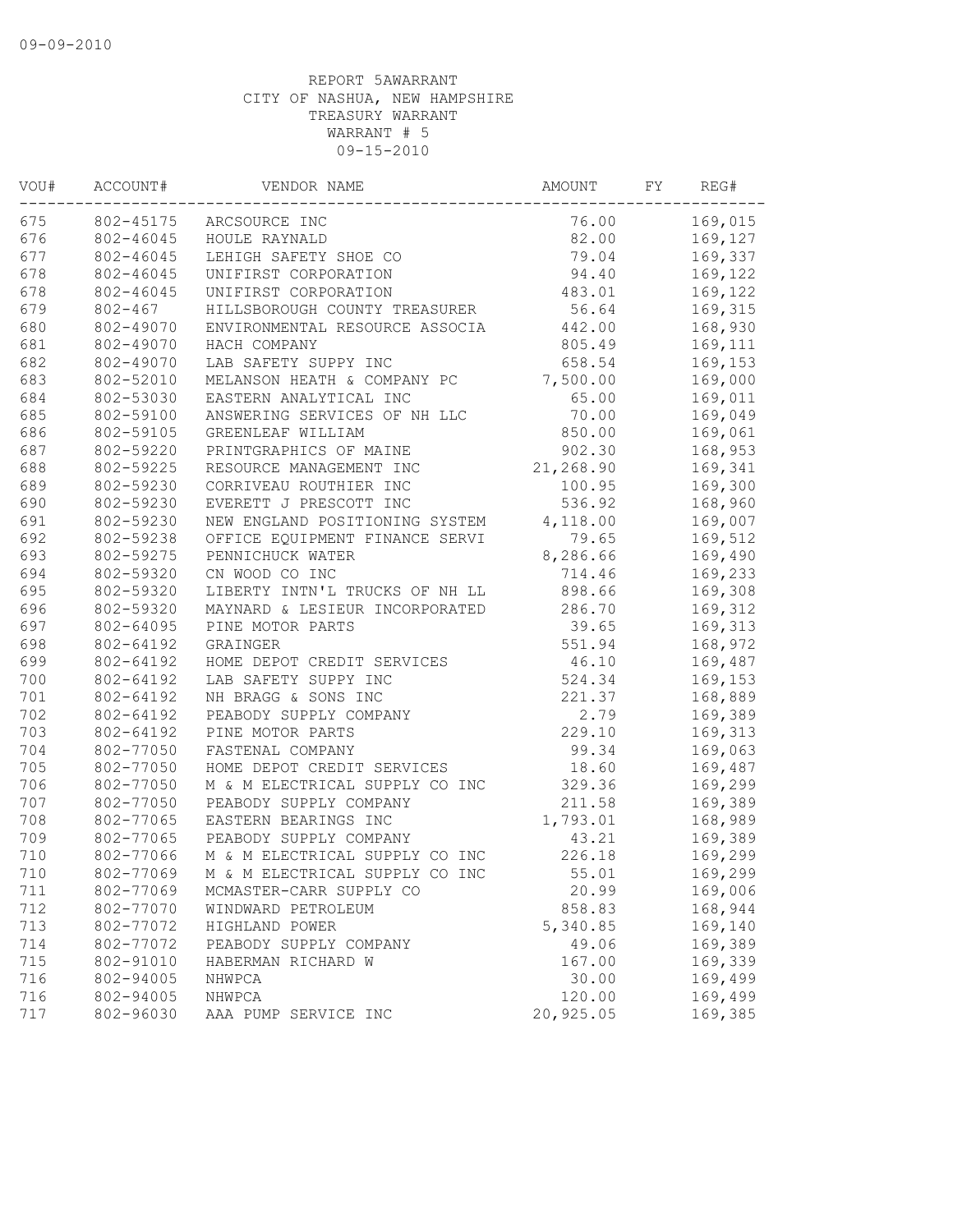| VOU#      | ACCOUNT# | VENDOR NAME              | <b>FY</b><br>AMOUNT | REG#      |
|-----------|----------|--------------------------|---------------------|-----------|
|           |          |                          |                     |           |
| TOTAL 802 |          | SEWERAGE DISPOSAL SYSTEM |                     | 95,443.78 |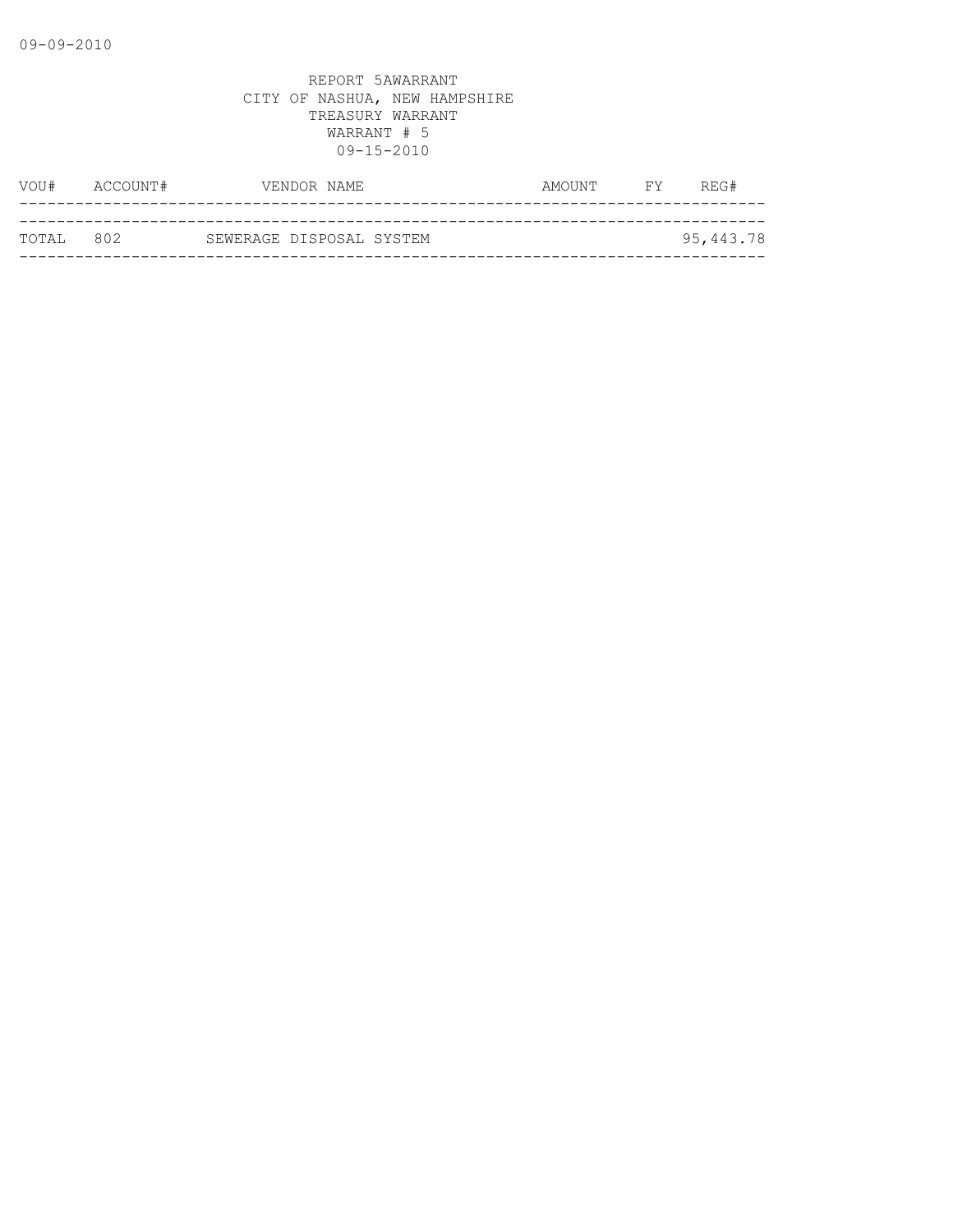| VOU#       | ACCOUNT#                 | VENDOR NAME                                          | <b>AMOUNT</b>          | FΥ | REG#               |
|------------|--------------------------|------------------------------------------------------|------------------------|----|--------------------|
| 718        | 952-05058                | B & S LOCKSMITH INC                                  | 335.10                 |    | 169,051            |
| 719        | $952 - 05058$            | UNITED SITE SERVICES NORTHEAST                       | 54.97                  |    | 169,514            |
| 720        | 952-45065                | GATE CITY FENCE CO INC                               | 275.00                 |    | 168,993            |
| 721        | 952-59020                | JEANNOTTE'S MARKET                                   | 52.62                  |    | 168,968            |
| 722        | 952-75021                | AFFILIATED HVAC SERVICES LLC                         | 776.50                 |    | 168,999            |
| 723        | 952-75021                | BROX INDUSTRIES INC                                  | 140.42                 |    | 168,922            |
| 724        | 952-75021                | HOME DEPOT CREDIT SERVICES                           | 74.91                  |    | 169,487            |
| 724        | 952-75021                | HOME DEPOT CREDIT SERVICES                           | 159.40                 |    | 169,487            |
| 725        | 952-75021                | KOHL GLENN                                           | 5,440.00               |    | 168,938            |
| TOTAL      | 952                      | PARK & RECREATION TRUST FUND                         |                        |    | 7,308.92           |
|            |                          |                                                      |                        |    |                    |
| 726<br>727 | $960 - 01$<br>$960 - 01$ | PINE WOOD CEMETERY TRUST<br>PINE WOOD CEMETERY TRUST | 34,060.00<br>24,200.00 |    | 168,873<br>168,874 |
| 728        | $960 - 01$               | PINE WOOD CEMETERY TRUST                             |                        |    |                    |
| 729        | $960 - 01$               | PINE WOOD CEMETERY TRUST                             | 24,200.00<br>34,060.00 |    | 169,475<br>169,476 |
|            |                          | WOODLAWN CEMETERY TRUST                              | 24,200.00              |    |                    |
| 730        | $960 - 01$               |                                                      |                        |    | 168,872            |
| 731        | $960 - 01$               | WOODLAWN CEMETERY TRUST                              | 34,060.00              |    | 168,871            |
| TOTAL      | 960                      | PINE WOOD CEMETERY                                   |                        |    | 174,780.00         |
| 732        | 961-05069                | DROUIN & SON PAINTING/ROBERT G                       | 4,925.00               |    | 168,915            |
| 733        | $961 - 45185$            | HARDY DORIC INC                                      | 585.00                 |    | 169,021            |
| TOTAL      | 961                      | EDGEWOOD CEMETERY TRUST FUND                         |                        |    | 5,510.00           |
| 734        | 963-05061                | GRACE CHARLES & CAROL                                | 1,200.00               |    | 169,395            |
| 735        | 963-45185                | HARDY DORIC INC                                      | 780.00                 |    | 169,021            |
| 736        | 963-48015                | DENNIS K BURKE INC                                   | 598.98                 |    | 169,550            |
| TOTAL      | 963                      | WOODLAWN CEMETERY TRUST FUND                         |                        |    | 2,578.98           |
|            |                          |                                                      |                        |    |                    |
| 737        | 975-31040                | BAYRING COMMUNICATIONS                               | 25.00                  |    | 169,511            |
| 738        | 975-34015                | NATIONAL GRID                                        | 88.01                  |    | 169,508            |
| 739        | 975-45050                | BAKER & TAYLOR                                       | 2,454.40               |    | 168,948            |
| 739        | $975 - 45050$            | BAKER & TAYLOR                                       | 1,447.38               |    | 168,949            |
| 739        | $975 - 45050$            | BAKER & TAYLOR                                       | 1,593.15               |    | 168,950            |
| 739        | $975 - 45050$            | BAKER & TAYLOR                                       | 1,078.95               |    | 168,951            |
| 740        | 975-45050                | GALE                                                 | 329.51                 |    | 169,109            |
| 741        | 975-45050                | INGRAM LIBRARY SERVICES                              | 1,843.28               |    | 169,143            |
| 742        | 975-59100                | KATES JAMES                                          | 400.00                 |    | 169,477            |
| 743        | 975-59100                | NEWSEUM INC                                          | 75.00                  |    | 169,530            |
| 744        | 975-75023                | NORTHEAST SAFE-T SOLUTIONS INC                       | 750.00                 |    | 168,964            |
| 745        |                          | 975-75023 SAMOSET IRRIGATION SERVICES IN             | 80.00                  |    | 169,053            |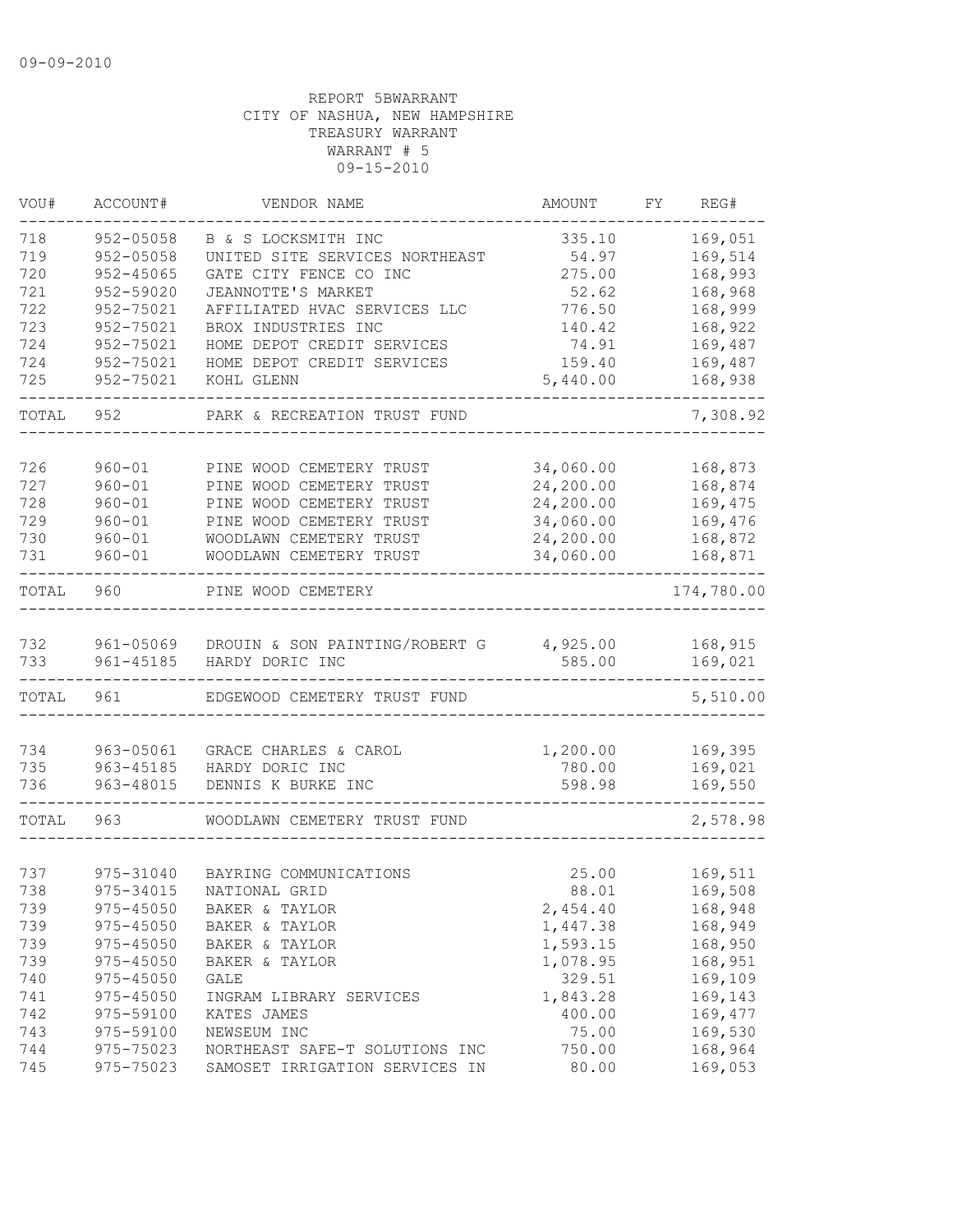| VOU#  | ACCOUNT#      | VENDOR NAME                   | AMOUNT    | FY | REG#      |
|-------|---------------|-------------------------------|-----------|----|-----------|
|       |               |                               |           |    |           |
| TOTAL | 975           | LIBRARY TRUST FUND            |           |    | 10,164.68 |
| 746   | $982 - 05053$ | PLAISTED LAURA & UNIV OF MASS | 10,000.00 |    | 169,135   |
| TOTAL | 982           | SCHOLARSHIP TRUST FUND        |           |    | 10,000.00 |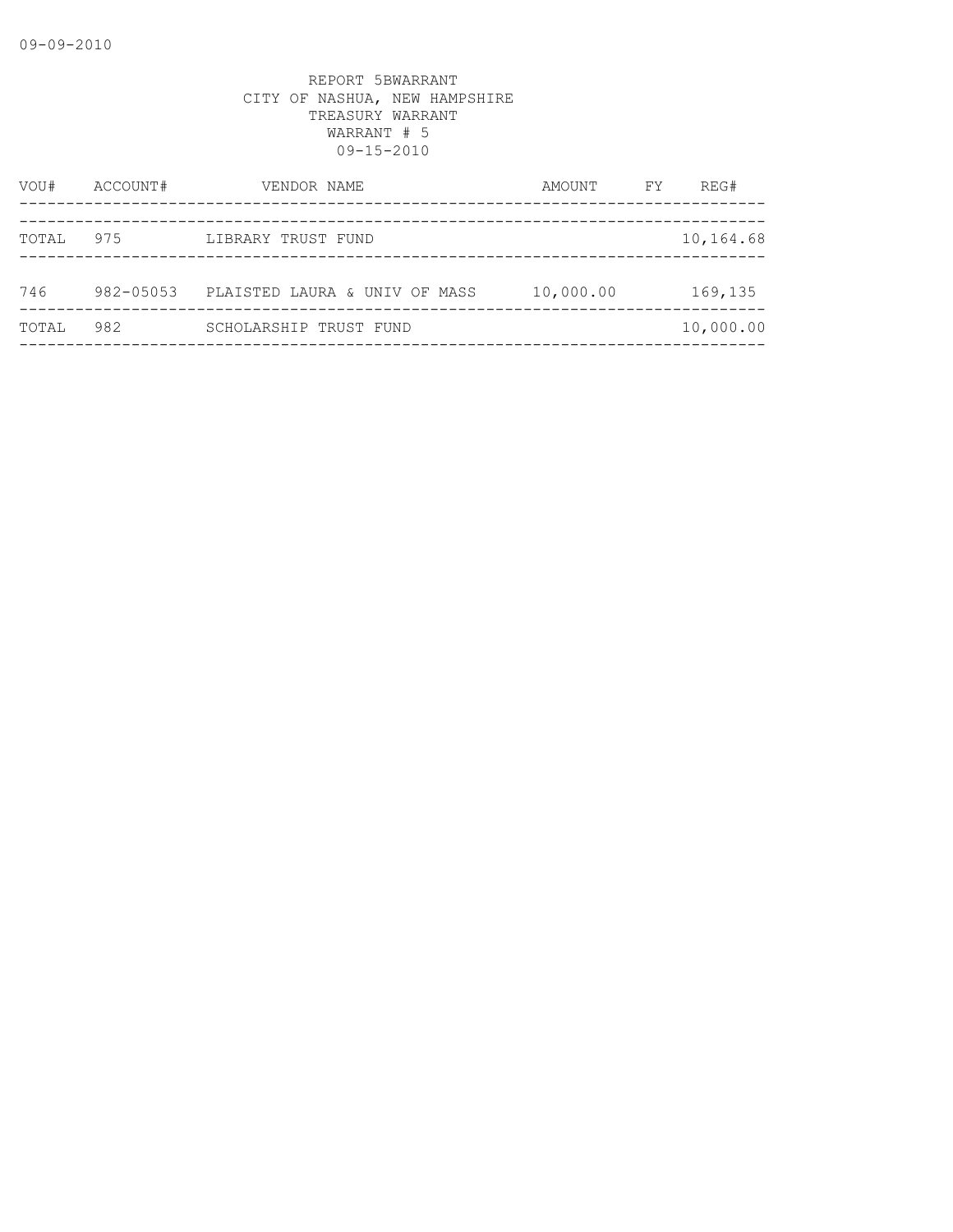|            | ACCOUNT# PAYROLL WEEK ENDING |  |  | AMOUNT |
|------------|------------------------------|--|--|--------|
|            |                              |  |  |        |
| ТОТАІ. 952 |                              |  |  |        |
|            |                              |  |  |        |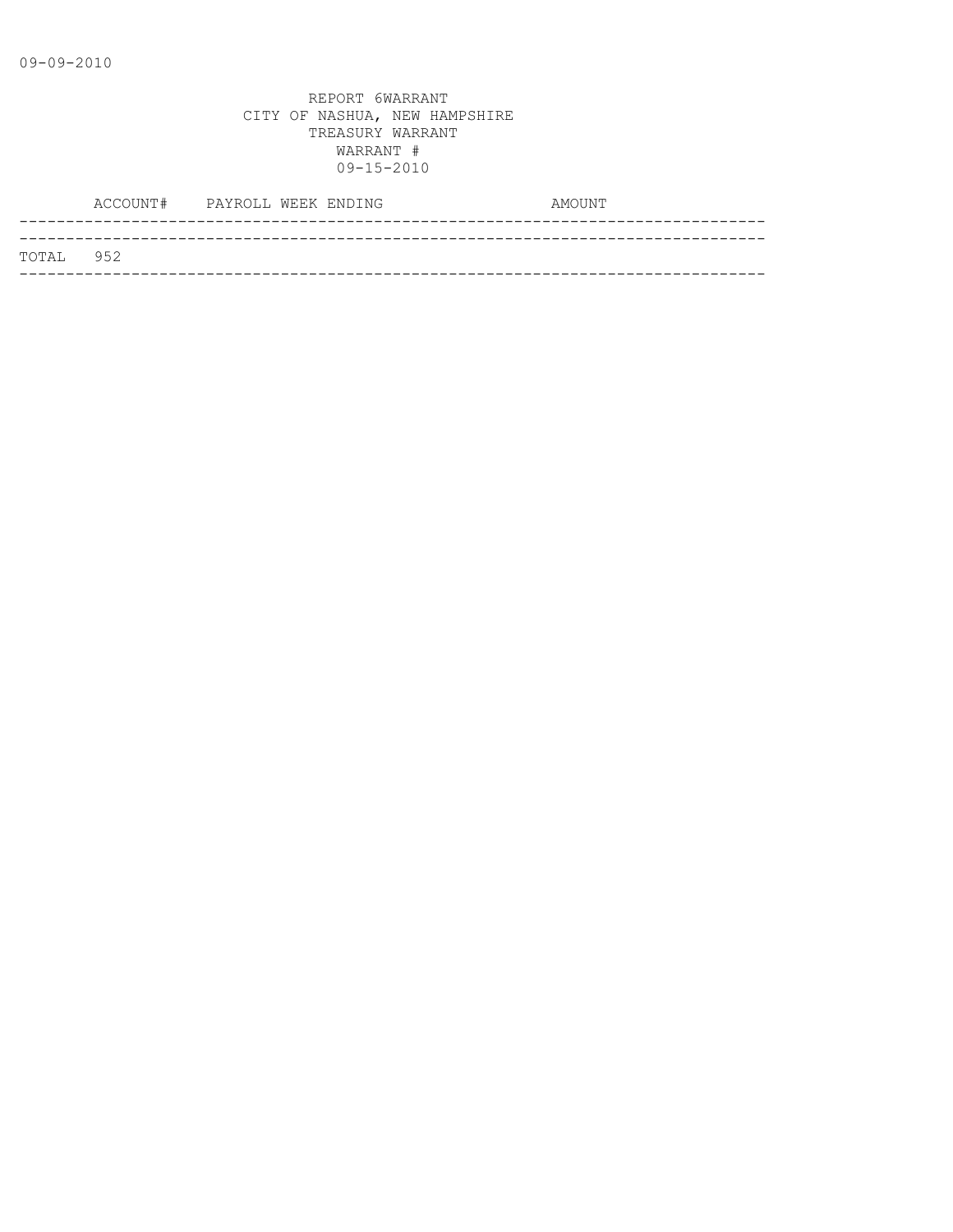# REPORT 7WARRANT CITY OF NASHUA, NEW HAMPSHIRE TREASURY WARRANT WARRANT # 5 09-15-2010 ACCOUNT# PAYROLL WEEK ENDING AND AMOUNT -------------------------------------------------------------------------------- 305-11125 04-SEP-2010 957.28 305-11125 25-AUG-2010 957.28 305-11239 04-SEP-2010 1,075.14 305-11239 25-AUG-2010 1,075.15 -------------------------------------------------------------------------------- TOTAL 305 SRF - CIVIC & COMM ACTIVITIES 4,064.85

| TOTAL | 305           | SRE - CIVIC & COMM ACTIVITIES |          | 4,064.85  |
|-------|---------------|-------------------------------|----------|-----------|
|       |               |                               |          |           |
|       | 308-11130     | $04 - SEP - 2010$             | 858.44   |           |
|       | 308-11130     | 25-AUG-2010                   | 858.44   |           |
|       | 308-11418     | $04 - SEP - 2010$             | 493.52   |           |
|       | 308-11418     | 25-AUG-2010                   | 493.53   |           |
|       | 308-11441     | $04 - SEP - 2010$             | 1,446.40 |           |
|       | $308 - 11441$ | 25-AUG-2010                   | 1,446.40 |           |
|       | 308-11446     | 04-SEP-2010                   | 862.89   |           |
|       | 308-11446     | 25-AUG-2010                   | 862.89   |           |
|       | 308-11540     | $04 - SEP - 2010$             | 1,078.50 |           |
|       | 308-11540     | 25-AUG-2010                   | 1,078.50 |           |
|       | 308-11578     | $04 - SEP - 2010$             | 992.87   |           |
|       | 308-11578     | 25-AUG-2010                   | 992.86   |           |
|       | 308-11589     | 04-SEP-2010                   | 1,075.15 |           |
|       | 308-11589     | 25-AUG-2010                   | 1,075.14 |           |
|       | 308-11608     | $04 - SEP - 2010$             | 976.17   |           |
|       | 308-11608     | 25-AUG-2010                   | 976.17   |           |
|       | 308-83051     | 04-SEP-2010                   | 1,272.51 |           |
|       | 308-83051     | 25-AUG-2010                   | 1,333.32 |           |
|       | 308-83052     | $04 - SEP - 2010$             | 1,616.67 |           |
|       | 308-83052     | 25-AUG-2010                   | 2,185.20 |           |
|       | 308-83102     | $04 - SEP - 2010$             | 3,797.85 |           |
|       | 308-83102     | 25-AUG-2010                   | 4,292.35 |           |
| TOTAL | 308           | SRF - INSURANCE               |          | 30,065.77 |

3091-13004 04-SEP-2010 354.78

| TOTAL | 309 | FY11 FRESH FRUIT & VEG GRANT            |           | 354.78 |
|-------|-----|-----------------------------------------|-----------|--------|
|       |     |                                         |           |        |
|       |     | 3097-11162 04-SEP-2010                  | 644.25    |        |
|       |     | 3097-11162 25-AUG-2010                  | 644.25    |        |
|       |     | 3097-12112 04-SEP-2010                  | 202.14    |        |
|       |     | 3097-12830 04-SEP-2010                  | 167.09    |        |
|       |     | 3097-13004 04-SEP-2010                  | 77.14     |        |
|       |     | $3097 - 19138$ $25 - \text{AUG} - 2010$ | 3,011.20  |        |
|       |     | 3097-19139 25-AUG-2010                  | 13,063.77 |        |
|       |     | 3097-19140 04-SEP-2010                  | 6,989.40  |        |
|       |     | $3097 - 19140$ $25 - \text{AUG} - 2010$ | 3,829.49  |        |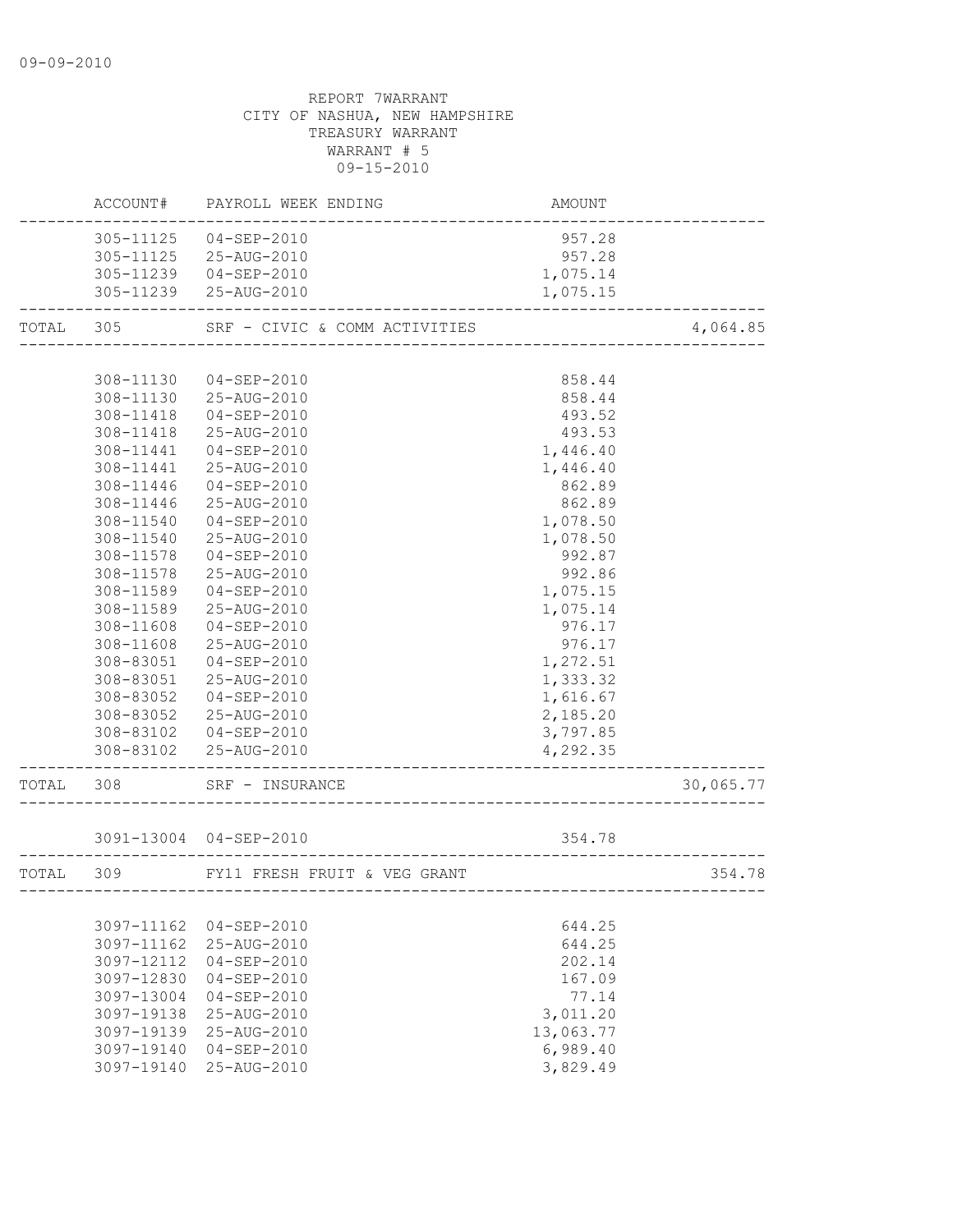|       |           | ACCOUNT# PAYROLL WEEK ENDING                     | AMOUNT                |           |
|-------|-----------|--------------------------------------------------|-----------------------|-----------|
|       |           | 3097-19540 04-SEP-2010<br>3097-19540 25-AUG-2010 | 19,461.56<br>1,013.68 |           |
|       |           | 3097-19544 04-SEP-2010                           | 374.38                |           |
|       |           | 3097-19545 04-SEP-2010<br>3097-19545 25-AUG-2010 | 1,894.09<br>386.65    |           |
|       |           | TOTAL 309 SRF - FOOD SERVICES                    |                       | 51,759.09 |
|       |           |                                                  |                       |           |
|       |           | 3100-13133 25-AUG-2010                           | 465.00                |           |
|       |           | TOTAL 310 TITLE I MT PLEASNT FOLLOWCHILD         |                       | 465.00    |
|       |           | 3110-13133 25-AUG-2010                           | 2,150.00              |           |
|       |           |                                                  |                       | 2,150.00  |
|       |           | 3118-13133 25-AUG-2010                           | 200.00                |           |
|       |           | TOTAL 311 SUMMER SCHOOL                          |                       | 200.00    |
|       |           |                                                  |                       |           |
|       |           | 312-11165 04-SEP-2010                            | 972.00                |           |
|       |           | 312-11165 25-AUG-2010                            | 965.29                |           |
|       |           | 312-11167 04-SEP-2010                            | 290.45                |           |
|       | 312-11167 | 25-AUG-2010                                      | 290.45                |           |
|       | 312-11191 | 04-SEP-2010                                      | 827.27                |           |
|       | 312-11445 | 312-11191 25-AUG-2010<br>04-SEP-2010             | 827.27<br>109.36      |           |
|       |           | 312-11445 25-AUG-2010                            | 109.36                |           |
|       |           | 312-11547  04-SEP-2010                           | 2,224.37              |           |
|       | 312-11547 | 25-AUG-2010                                      | 2,224.37              |           |
|       | 312-12116 | 04-SEP-2010                                      | 630.24                |           |
|       | 312-12116 | 25-AUG-2010                                      | 630.24                |           |
|       | 312-13004 | 04-SEP-2010                                      | 526.15                |           |
|       | 312-13004 | 25-AUG-2010                                      | 302.92                |           |
|       |           | TOTAL 312 SRF - FINANCIAL SERVICES               |                       | 10,929.74 |
|       |           | 3245-11860 25-AUG-2010                           | 1,373.08              |           |
| TOTAL |           | 324 YOUTH SAFE HAVEN-PAL<br>-------------        |                       | 1,373.08  |
|       |           | 3261-11860 25-AUG-2010                           | 1,915.12              |           |
|       |           |                                                  |                       |           |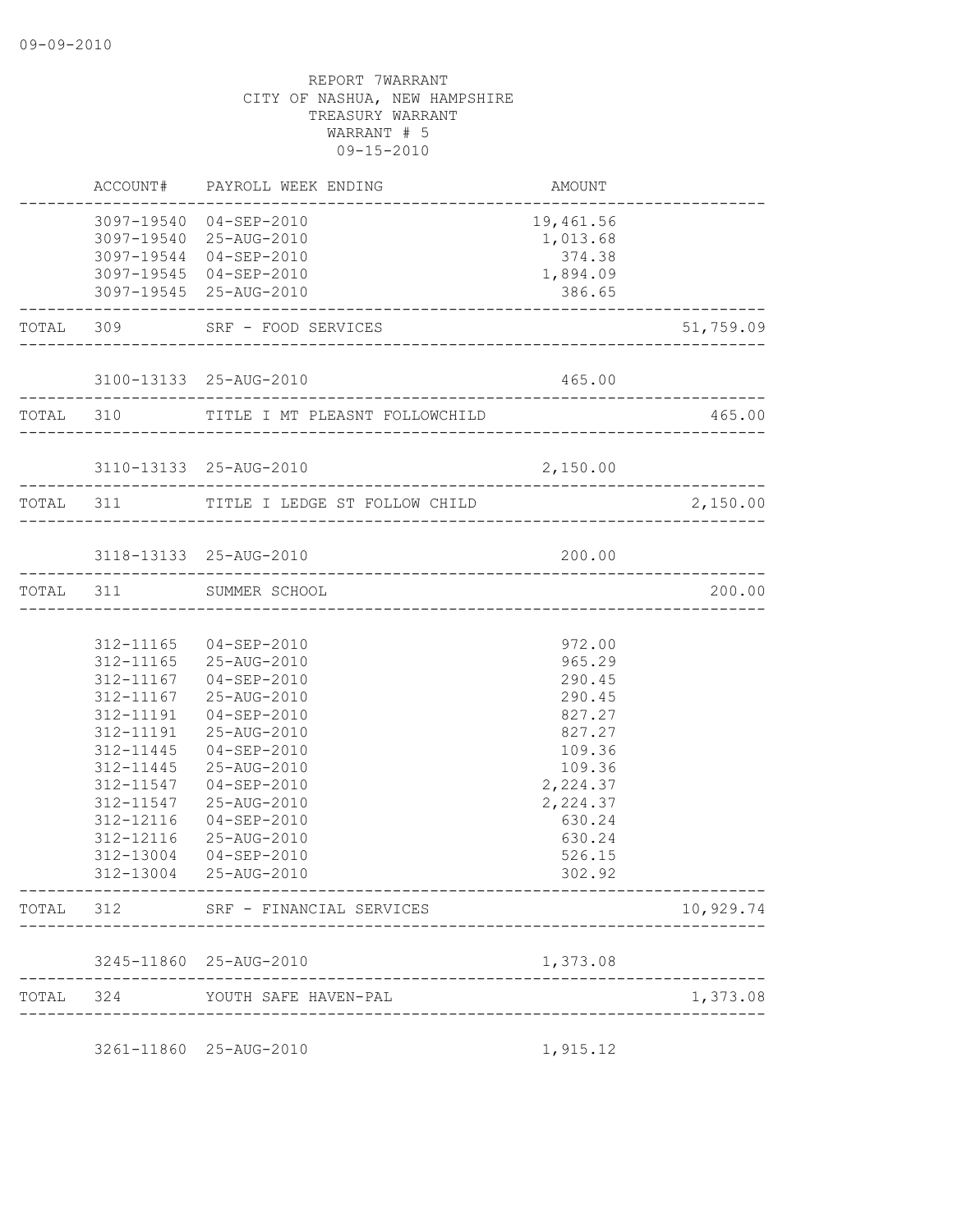|           | ACCOUNT#      | PAYROLL WEEK ENDING       | AMOUNT                                |           |
|-----------|---------------|---------------------------|---------------------------------------|-----------|
| TOTAL 326 |               | NH ALTERNATE ASSESS COACH | ~~~<br>-----------------------------  | 1,915.12  |
|           |               |                           |                                       |           |
|           | 331-11250     | 04-SEP-2010               | 717.45                                |           |
|           |               | 331-11250 25-AUG-2010     | 717.44                                |           |
|           | 331-11561     | 04-SEP-2010               | 1,173.90                              |           |
|           | 331-11561     | 25-AUG-2010               | 1,173.90                              |           |
|           | 331-12115     | 04-SEP-2010               | 590.21                                |           |
|           | 331-12115     | 25-AUG-2010               | 590.21                                |           |
|           | 331-13005     | 04-SEP-2010               | 375.20                                |           |
|           | 331-13038     | $04 - SEP - 2010$         | 283.26                                |           |
|           | 331-13038     | 25-AUG-2010               | 283.26                                |           |
|           | 331-13044     | 04-SEP-2010               | 4,053.81                              |           |
|           | 331-13044     | 25-AUG-2010               | 2,963.69                              |           |
|           | 331-18036     | $04 - SEP - 2010$         | 4,940.64                              |           |
|           |               | 331-18036 25-AUG-2010     | 14,744.04                             |           |
| TOTAL 331 |               | SRF - POLICE DEPARTMENT   | ------------------------------------- | 32,607.01 |
|           |               |                           |                                       |           |
|           | 341-01210     | 04-SEP-2010               | 435.31                                |           |
|           |               | 341-01210 25-AUG-2010     | 435.31                                |           |
|           | 341-11024     | 04-SEP-2010               | 394.55                                |           |
|           | 341-11024     | 25-AUG-2010               | 394.55                                |           |
|           | 341-11235     | 04-SEP-2010               | 1,211.11                              |           |
|           | 341-11235     | 25-AUG-2010               | 1,211.11                              |           |
|           | 341-11484     | 04-SEP-2010               | 320.00                                |           |
|           | 341-11484     | 25-AUG-2010               | 880.00                                |           |
|           | 341-11563     | $04 - SEP - 2010$         | 1,014.26                              |           |
|           | 341-11563     | 25-AUG-2010               | 1,014.26                              |           |
|           | 341-12037     | 04-SEP-2010               | 176.62                                |           |
|           | 341-12037     | 25-AUG-2010               | 176.62                                |           |
|           | 341-12101     | $04 - SEP - 2010$         | 199.52                                |           |
|           |               | 341-12101 25-AUG-2010     | 199.52                                |           |
| TOTAL 341 |               | SRF - COMMUNITY SERVICES  |                                       | 8,062.74  |
|           |               |                           |                                       |           |
|           | 342-11499     | $04 - SEP - 2010$         | 1,036.26                              |           |
|           | 342-11499     | 25-AUG-2010               | 1,036.26                              |           |
|           | 342-11584     | $04 - SEP - 2010$         | 1,577.59                              |           |
|           | 342-11584     | 25-AUG-2010               | 1,577.59                              |           |
|           | 342-12000     | $04 - SEP - 2010$         | 652.84                                |           |
|           | $342 - 12000$ | $25 - \text{AUG} - 2010$  | 652.84                                |           |
|           | 342-12081     | 25-AUG-2010               | 73.20                                 |           |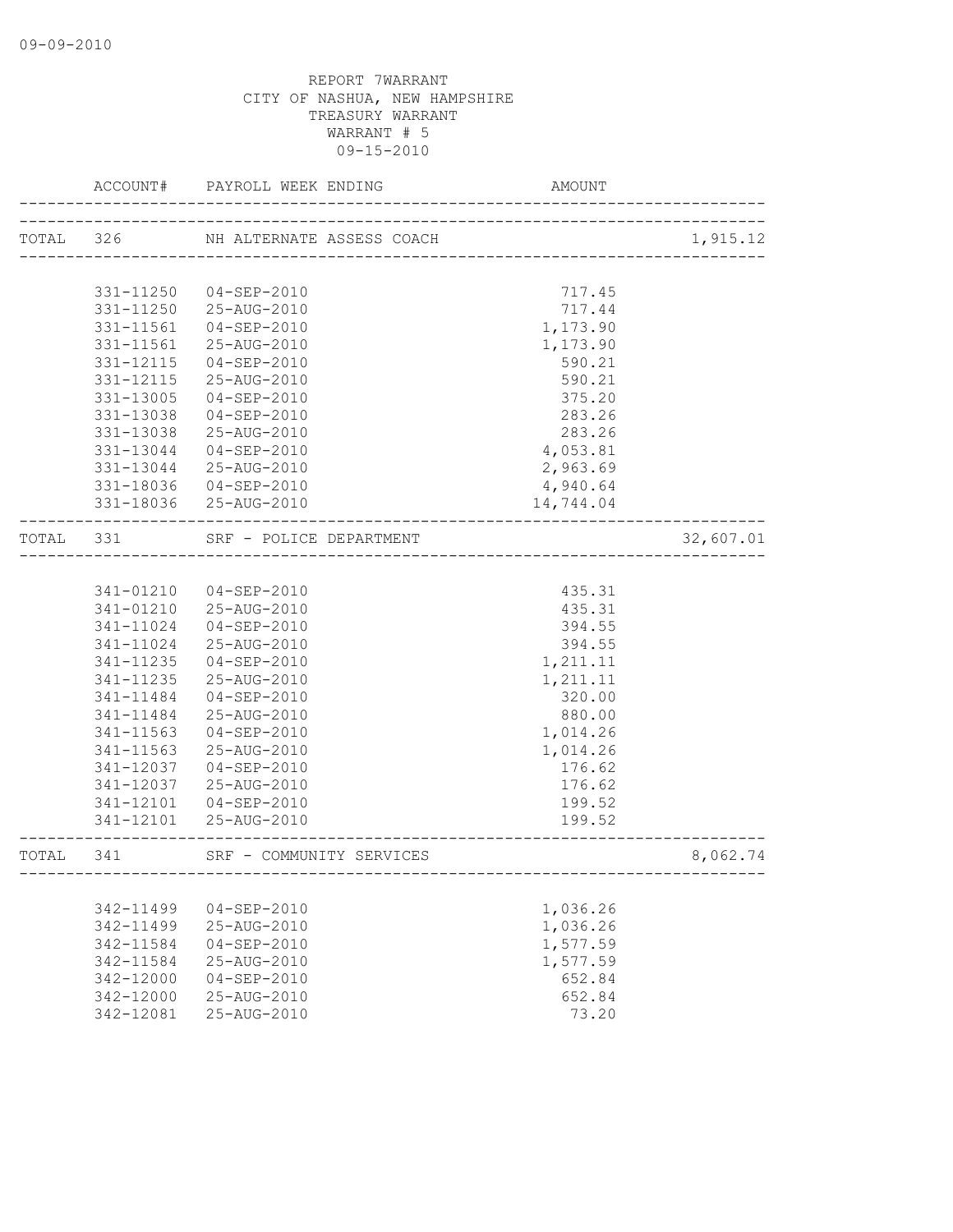| ACCOUNT#     | PAYROLL WEEK ENDING            | <b>AMOUNT</b>                                                                                                                                                                                                                                                                                                                                                                                                                                                                |                                                                                                         |
|--------------|--------------------------------|------------------------------------------------------------------------------------------------------------------------------------------------------------------------------------------------------------------------------------------------------------------------------------------------------------------------------------------------------------------------------------------------------------------------------------------------------------------------------|---------------------------------------------------------------------------------------------------------|
| TOTAL<br>342 |                                |                                                                                                                                                                                                                                                                                                                                                                                                                                                                              | 6,606.58                                                                                                |
|              |                                |                                                                                                                                                                                                                                                                                                                                                                                                                                                                              |                                                                                                         |
|              |                                | 418.13                                                                                                                                                                                                                                                                                                                                                                                                                                                                       |                                                                                                         |
|              |                                |                                                                                                                                                                                                                                                                                                                                                                                                                                                                              |                                                                                                         |
| 345          | 21 ST CENTURY ELEM. AFTER SCHL |                                                                                                                                                                                                                                                                                                                                                                                                                                                                              | 7,511.30                                                                                                |
|              |                                | 248.33                                                                                                                                                                                                                                                                                                                                                                                                                                                                       |                                                                                                         |
|              |                                | 225.15                                                                                                                                                                                                                                                                                                                                                                                                                                                                       |                                                                                                         |
|              |                                |                                                                                                                                                                                                                                                                                                                                                                                                                                                                              |                                                                                                         |
| 346          | 21 ST CENTURY AFTER SCH MIDDLE |                                                                                                                                                                                                                                                                                                                                                                                                                                                                              | 4,684.34                                                                                                |
|              |                                |                                                                                                                                                                                                                                                                                                                                                                                                                                                                              |                                                                                                         |
|              |                                |                                                                                                                                                                                                                                                                                                                                                                                                                                                                              |                                                                                                         |
|              |                                | 4,461.44                                                                                                                                                                                                                                                                                                                                                                                                                                                                     |                                                                                                         |
|              |                                | 87,275.00                                                                                                                                                                                                                                                                                                                                                                                                                                                                    |                                                                                                         |
| 346          | SMALLER LEARNING COMMUNITY     |                                                                                                                                                                                                                                                                                                                                                                                                                                                                              | 92,994.70                                                                                               |
|              |                                |                                                                                                                                                                                                                                                                                                                                                                                                                                                                              |                                                                                                         |
|              |                                | 75.00                                                                                                                                                                                                                                                                                                                                                                                                                                                                        |                                                                                                         |
| 350          | TITLE IIA HQT                  |                                                                                                                                                                                                                                                                                                                                                                                                                                                                              | 2,182.42                                                                                                |
|              |                                |                                                                                                                                                                                                                                                                                                                                                                                                                                                                              |                                                                                                         |
|              |                                | 6,100.00                                                                                                                                                                                                                                                                                                                                                                                                                                                                     |                                                                                                         |
| 350          | TITLE 11A TEACHER OUALITY      |                                                                                                                                                                                                                                                                                                                                                                                                                                                                              | 6,328.84                                                                                                |
|              |                                |                                                                                                                                                                                                                                                                                                                                                                                                                                                                              |                                                                                                         |
|              |                                | 441.53                                                                                                                                                                                                                                                                                                                                                                                                                                                                       |                                                                                                         |
|              |                                | 2,350.00                                                                                                                                                                                                                                                                                                                                                                                                                                                                     |                                                                                                         |
| 352          | SRF - PARKS AND RECREATION     |                                                                                                                                                                                                                                                                                                                                                                                                                                                                              | 3,212.05                                                                                                |
|              | 352-11562                      | SRF - COMMUNITY HEALTH<br>3451-11162 04-SEP-2010<br>3451-11162 25-AUG-2010<br>3451-11860 25-AUG-2010<br>3461-11162 04-SEP-2010<br>3461-11162 25-AUG-2010<br>3461-11860 25-AUG-2010<br>3468-11162<br>$04 - SEP - 2010$<br>3468-11162 25-AUG-2010<br>3468-11870 25-AUG-2010<br>3468-19230 25-AUG-2010<br>3500-11726 25-AUG-2010<br>3500-13133 25-AUG-2010<br>3509-13133 04-SEP-2010<br>3509-13133 25-AUG-2010<br>04-SEP-2010<br>352-11562 25-AUG-2010<br>352-12147 25-AUG-2010 | _________________<br>461.17<br>6,632.00<br>4,210.86<br>644.25<br>614.01<br>2,107.42<br>228.84<br>420.52 |

3601-11515 25-AUG-2010 4,158.00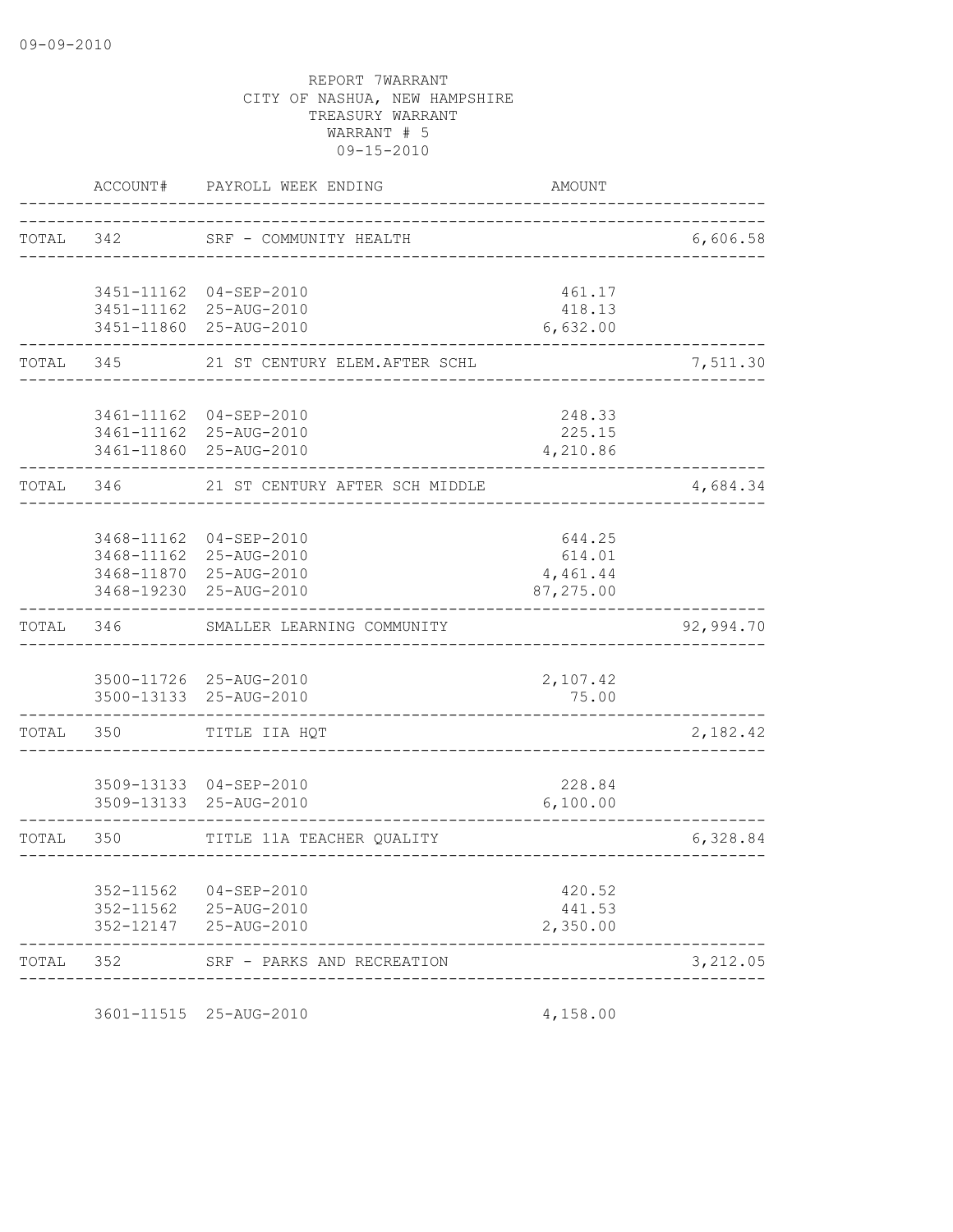|       |            | ACCOUNT# PAYROLL WEEK ENDING                       | AMOUNT                                |            |
|-------|------------|----------------------------------------------------|---------------------------------------|------------|
|       |            | TOTAL 360 DROPOUT PREVENTION ADULT ED              |                                       | 4,158.00   |
|       |            | 3687-19140 25-AUG-2010                             | 1,300.00                              |            |
|       |            | --------------------------------                   |                                       |            |
|       |            | TOTAL 368 SUMMER FEEDING PROGRAM                   |                                       | 1,300.00   |
|       |            | 374-01126  04-SEP-2010                             | 959.33                                |            |
|       |            | 374-01126 25-AUG-2010                              | 959.33                                |            |
|       |            | 374-0705M 25-AUG-2010                              |                                       |            |
|       | 374-0705P  |                                                    |                                       |            |
|       |            | $04 - SEP - 2010$                                  | 1,478.86                              |            |
|       |            | 374-0705P 25-AUG-2010                              | 1,478.87                              |            |
|       | 374-07235  | 04-SEP-2010                                        | 505.21                                |            |
|       | 374-07235  | 25-AUG-2010                                        | 505.21                                |            |
|       | 374-0734P  | $04 - SEP - 2010$                                  | 1,163.78                              |            |
|       | 374-0734P  | 25-AUG-2010                                        | 1,163.78                              |            |
|       | 374-0734R  | $04 - SEP - 2010$                                  | 147.84                                |            |
|       | 374-0734R  | 25-AUG-2010                                        | 147.84                                |            |
|       | 374-11131  | $04 - SEP - 2010$                                  | 398.45                                |            |
|       | 374-11131  | 25-AUG-2010                                        | 398.45                                |            |
|       | 374-11149  | $04 - SEP - 2010$                                  | 1,932.54                              |            |
|       | 374-11149  | 25-AUG-2010                                        | 2,120.69                              |            |
|       | 374-11168  | $04 - SEP - 2010$                                  | 976.16                                |            |
|       |            | 374-11168 25-AUG-2010                              | 976.17                                |            |
|       |            | 374-11653   04-SEP-2010<br>374-11653   25-AUG-2010 | 246.40                                |            |
|       |            |                                                    | 246.40<br>________________            |            |
|       |            | TOTAL 374 SRF - URBAN PROGRAMS                     | _____________________________________ | 15,805.31  |
|       |            |                                                    |                                       |            |
|       |            | 3750-12111 04-SEP-2010                             | 301.14                                |            |
|       | 3750-13004 | $04 - SEP - 2010$                                  | 108.10                                |            |
|       |            | 3750-13032 25-AUG-2010                             | 583.08                                |            |
|       |            | 3750-13133 25-AUG-2010<br>3750-13137 04-SEP-2010   | 20,950.00<br>1,422.61                 |            |
|       |            |                                                    |                                       |            |
| TOTAL | 375        | ARRA TITLE I                                       |                                       | 23, 364.93 |
|       | 3751-11726 | 25-AUG-2010                                        | 5,003.89                              |            |
|       | 3751-11870 | 04-SEP-2010                                        | 450.00                                |            |
|       | 3751-12111 | 04-SEP-2010                                        | 976.14                                |            |
|       | 3751-12198 | 25-AUG-2010                                        | 16,509.14                             |            |
|       | 3751-13133 | 04-SEP-2010                                        | 450.00                                |            |
|       | 3751-19000 | 25-AUG-2010                                        | 1,730.77                              |            |
|       |            |                                                    |                                       |            |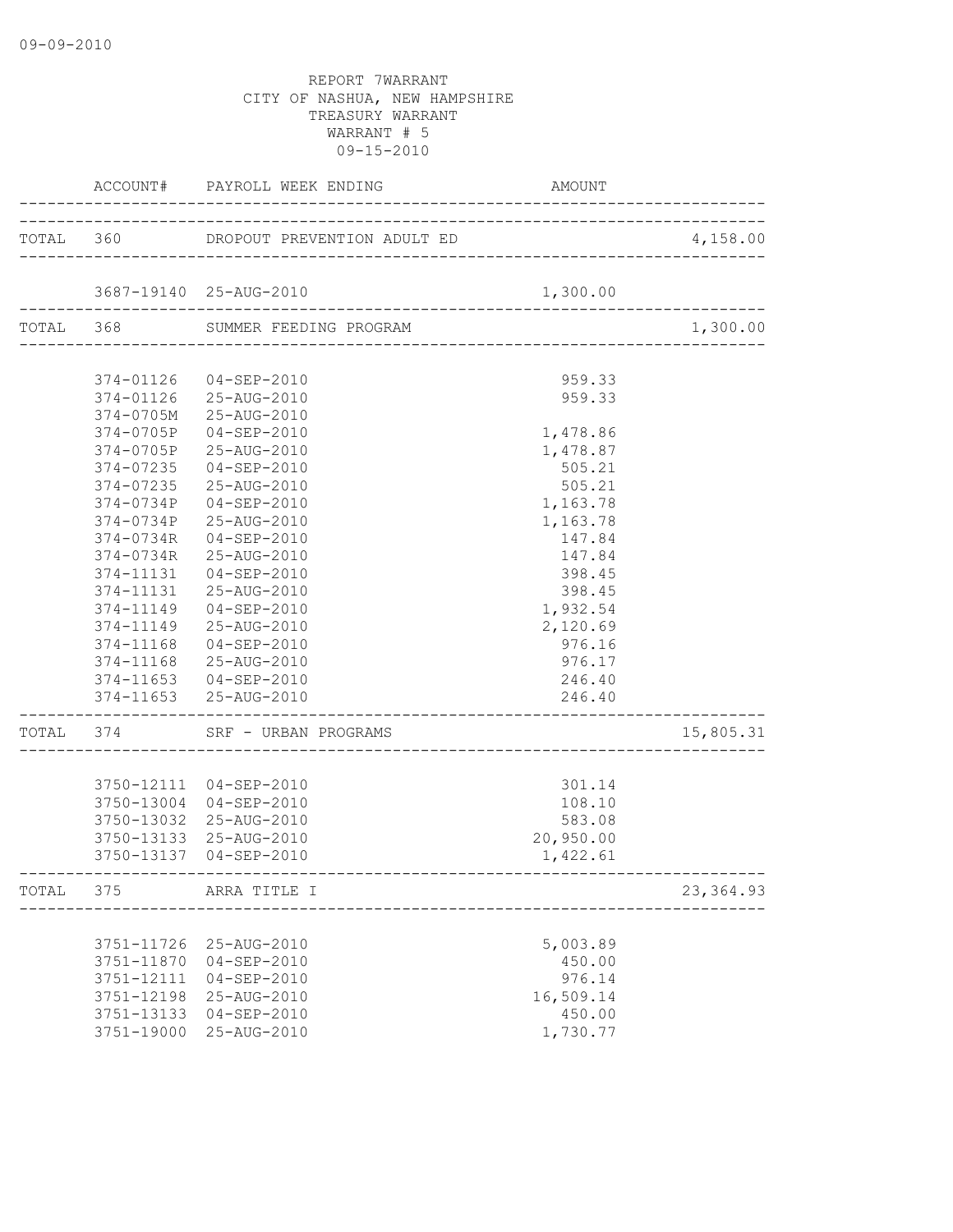|                   | ACCOUNT# PAYROLL WEEK ENDING              | AMOUNT    |            |
|-------------------|-------------------------------------------|-----------|------------|
|                   | TOTAL 375 ARRA TITLE I                    |           | 25, 119.94 |
|                   |                                           |           |            |
|                   | 3760-12111 04-SEP-2010                    | 246.96    |            |
|                   | 3760-12198 25-AUG-2010                    | 2,060.69  |            |
|                   | 3760-13133 25-AUG-2010                    | 2,718.75  |            |
|                   | 3760-13137 04-SEP-2010                    | 463.20    |            |
| TOTAL 376 TITLE I | _____________________________________     |           | 5,489.60   |
|                   |                                           |           |            |
|                   | 3761-11726 25-AUG-2010                    | 8,365.11  |            |
|                   | 3761-11802 25-AUG-2010                    | 2,051.77  |            |
|                   | 3761-11805 25-AUG-2010                    | 1,745.86  |            |
|                   | 3761-11870 25-AUG-2010                    | 2,843.02  |            |
| 3761-12111        | $04 - SEP - 2010$                         | 3,420.11  |            |
| 3761-12126        | $04 - SEP - 2010$                         | 491.92    |            |
| 3761-12198        | 25-AUG-2010                               | 50,528.51 |            |
| 3761-12201        | 04-SEP-2010                               | 190.96    |            |
|                   | 3761-13137 04-SEP-2010                    | 133.70    |            |
|                   | 3761-19000 04-SEP-2010                    | 1,659.54  |            |
| TOTAL 376         | TITLE IA                                  |           | 71,430.50  |
|                   | 3770-11515 04-SEP-2010                    | 75.00     |            |
|                   | TOTAL 377 TITLE III ENHANCE ENG. LANGUAGE |           | 75.00      |
|                   |                                           |           |            |
|                   | 378-01210  04-SEP-2010                    | 550.36    |            |
|                   | 378-01210 25-AUG-2010                     | 550.36    |            |
| 378-09003         | 04-SEP-2010                               | 550.37    |            |
| 378-09003         | 25-AUG-2010                               | 550.37    |            |
| 378-11676         | $04 - SEP - 2010$                         | 929.42    |            |
| 378-11676         | 25-AUG-2010                               | 929.42    |            |
|                   | 378-11677  04-SEP-2010                    | 783.71    |            |
| 378-11677         | 25-AUG-2010                               | 783.71    |            |
| 378-11679         | $04 - SEP - 2010$                         | 928.77    |            |
| 378-11679         | 25-AUG-2010                               | 928.77    |            |
| 378-11680         | $04 - SEP - 2010$                         | 833.90    |            |
| 378-11680         | 25-AUG-2010                               | 833.90    |            |
| 378-11683         | $04 - SEP - 2010$                         | 1,753.19  |            |
| 378-11683         | 25-AUG-2010                               | 1,753.20  |            |
| 378-11688         | $04 - SEP - 2010$                         | 620.56    |            |
| 378-11688         | 25-AUG-2010                               | 620.55    |            |
| 378-11751         | $04 - SEP - 2010$                         | 1,337.77  |            |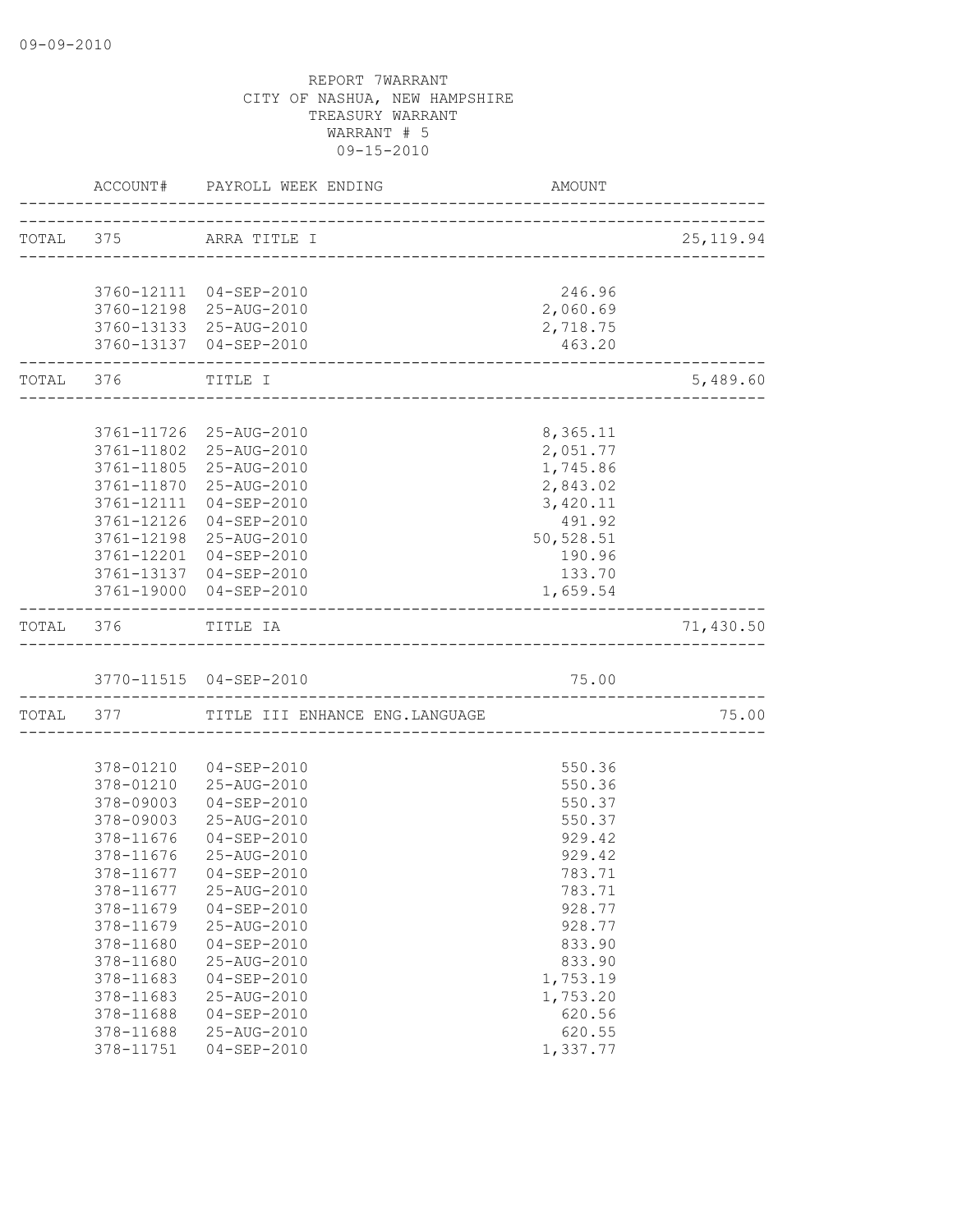|       | ACCOUNT#                            | PAYROLL WEEK ENDING                                                                                                 | AMOUNT                                                      |           |
|-------|-------------------------------------|---------------------------------------------------------------------------------------------------------------------|-------------------------------------------------------------|-----------|
|       | 378-11751<br>378-12188<br>378-12188 | 25-AUG-2010<br>$04 - SEP - 2010$<br>25-AUG-2010                                                                     | 1,337.77<br>151.84<br>273.31                                |           |
| TOTAL | 378                                 | TRANSPORTATION                                                                                                      |                                                             | 17,001.25 |
|       |                                     | 3901-12111 04-SEP-2010<br>3901-19000 25-AUG-2010                                                                    | 257.18<br>1,600.62                                          |           |
| TOTAL | 390                                 | PERKINS VOCATIONAL ED                                                                                               |                                                             | 1,857.80  |
|       |                                     | 3937-19000 25-AUG-2010                                                                                              | 841.70                                                      |           |
| TOTAL | 393                                 | DAY CARE                                                                                                            |                                                             | 841.70    |
|       | 3940-11803                          | 3940-11726 25-AUG-2010<br>25-AUG-2010<br>3940-12111 04-SEP-2010<br>3940-12198 25-AUG-2010<br>3940-13133 25-AUG-2010 | 14,332.10<br>1,318.15<br>9,119.47<br>1,710.01<br>18, 472.46 |           |
| TOTAL | 394                                 | ARRA IDEA SPEC ED                                                                                                   |                                                             | 44,952.19 |
|       |                                     | 3950-11726 25-AUG-2010                                                                                              | 1,801.42                                                    |           |
| TOTAL | 395                                 | IDEA BASIC SPEC ED                                                                                                  | -------------                                               | 1,801.42  |
|       |                                     | 3951-11726 25-AUG-2010                                                                                              | 70,106.43                                                   |           |
| TOTAL | 395                                 | IDEA SPEDIAL ED                                                                                                     |                                                             | 70,106.43 |
|       |                                     | 3961-11726 25-AUG-2010                                                                                              | 1,696.93                                                    |           |
| TOTAL | 396                                 | IDEA PRESCHOOL                                                                                                      |                                                             | 1,696.93  |
|       |                                     |                                                                                                                     |                                                             |           |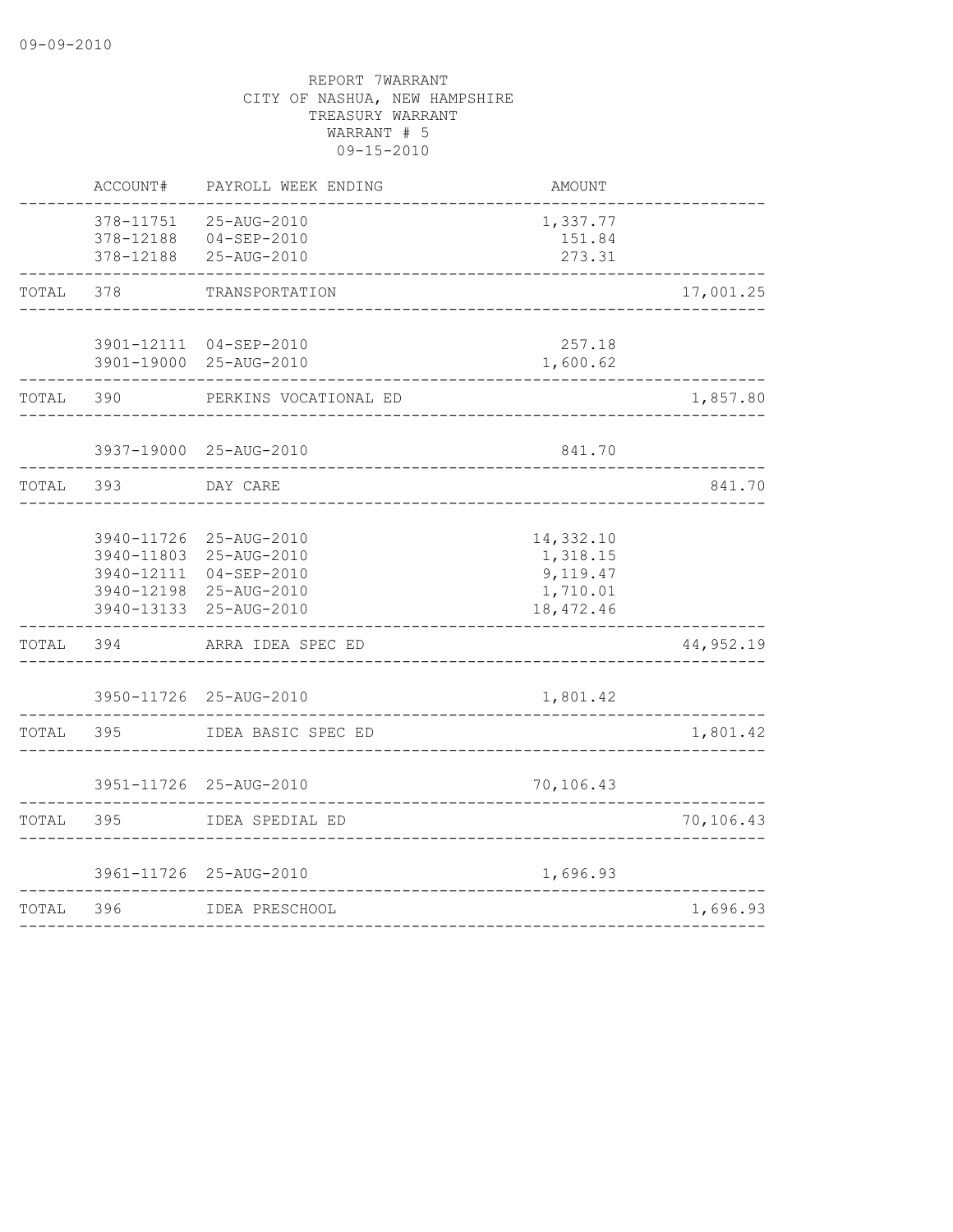|       | ACCOUNT#      | PAYROLL WEEK ENDING                            | AMOUNT           |           |
|-------|---------------|------------------------------------------------|------------------|-----------|
|       | 501-11033     | $04 - SEP - 2010$                              | 827.74           |           |
|       | 501-11033     | 25-AUG-2010                                    | 827.74           |           |
|       | 501-11445     | $04 - SEP - 2010$                              | 437.44           |           |
|       | 501-11445     | 25-AUG-2010                                    | 437.44           |           |
|       | $501 - 11463$ | $04 - SEP - 2010$                              | 598.73           |           |
|       | 501-11463     | 25-AUG-2010                                    | 598.73           |           |
|       | 501-11470     | $04 - SEP - 2010$                              | 852.14           |           |
|       | 501-11470     | 25-AUG-2010                                    | 852.14           |           |
|       | 501-11471     | $04 - SEP - 2010$                              | 1,990.00         |           |
|       | 501-11471     | 25-AUG-2010                                    | 1,990.00         |           |
|       |               | 501-11611  04-SEP-2010                         | 546.80           |           |
|       | 501-11611     | 25-AUG-2010                                    | 546.80           |           |
| TOTAL | 501           | MAYOR'S OFFICE                                 |                  | 10,505.70 |
|       |               |                                                |                  |           |
|       | 502-11113     | $04 - SEP - 2010$                              | 1,618.06         |           |
|       | 502-11113     | 25-AUG-2010                                    | 1,618.06         |           |
|       | 502-11195     | $04 - SEP - 2010$                              | 2,059.24         |           |
|       | 502-11195     | 25-AUG-2010                                    | 2,059.24         |           |
|       | 502-11219     | $04 - SEP - 2010$                              | 1,873.48         |           |
|       | 502-11219     | 25-AUG-2010                                    | 1,873.48         |           |
|       | 502-11518     | 04-SEP-2010                                    | 1,767.52         |           |
|       | 502-11518     | 25-AUG-2010                                    | 1,767.52         |           |
| TOTAL | 502           | LEGAL DEPARTMENT                               |                  | 14,636.60 |
|       |               |                                                |                  |           |
|       | 503-11071     | 04-SEP-2010                                    | 1,286.71         |           |
|       | 503-11071     | 25-AUG-2010                                    | 1,286.71         |           |
|       | 503-12092     | 04-SEP-2010                                    | 519.86           |           |
|       | 503-12092     | 25-AUG-2010                                    | 519.86           |           |
|       | 503-18005     | $04 - SEP - 2010$                              | 18,750.00        |           |
| TOTAL | 503           | BOARD OF ALDERMEN                              |                  | 22,363.14 |
|       |               |                                                |                  |           |
|       |               | 511-11247 04-SEP-2010                          | 690.84           |           |
|       |               | 511-11247 25-AUG-2010                          | 690.84           |           |
|       |               | 511-11248  04-SEP-2010                         | 1,401.23         |           |
|       |               | 511-11248 25-AUG-2010                          | 1,401.23         |           |
| TOTAL | 511           | CITI-STAT<br>-------------------------         |                  | 4,184.14  |
|       |               |                                                |                  |           |
|       |               | 512-11005 04-SEP-2010<br>512-11005 25-AUG-2010 | 303.13<br>306.25 |           |
|       |               | $04 - SEP - 2010$                              |                  |           |
|       | 512-11050     |                                                | 742.06           |           |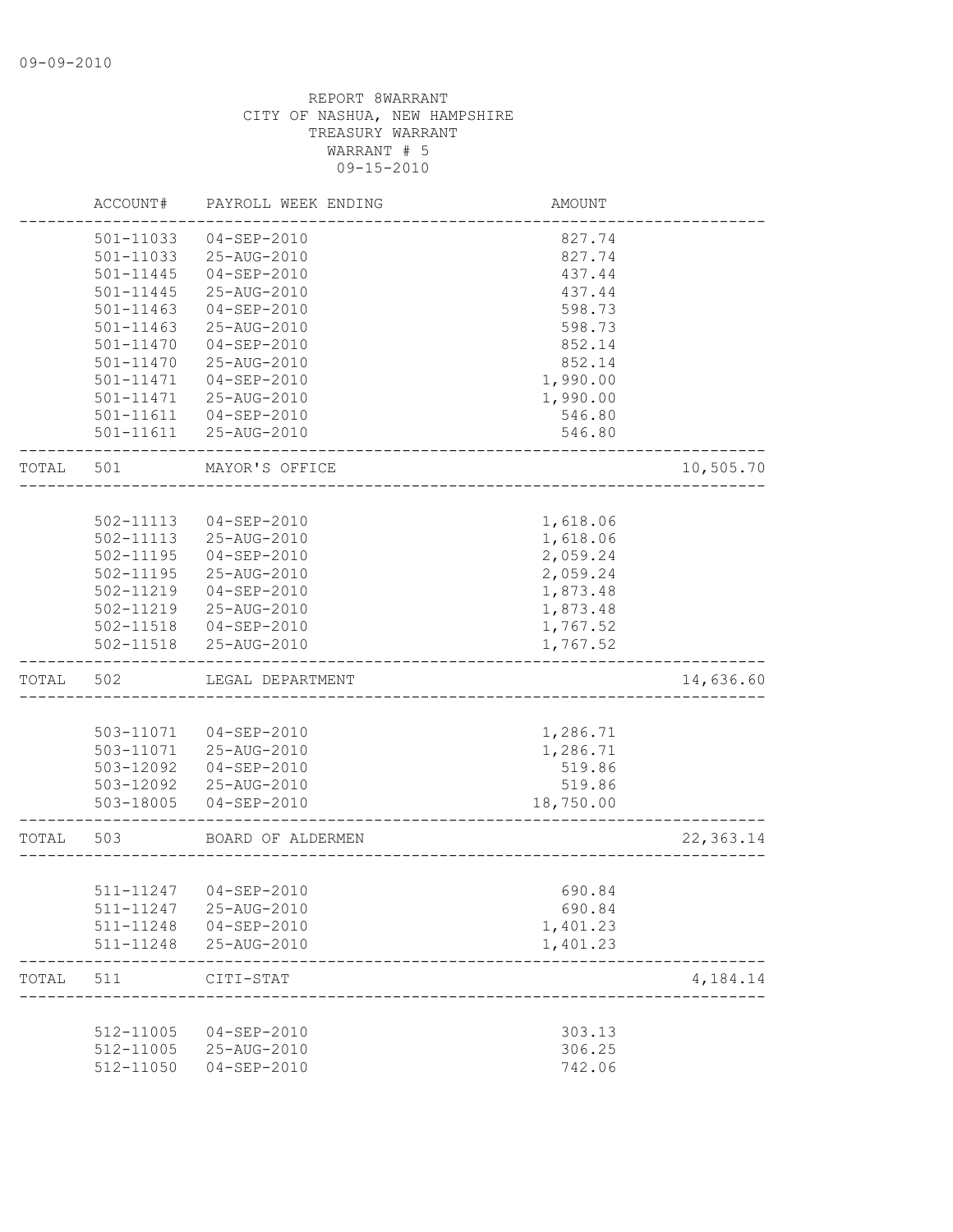|       | ACCOUNT#  | PAYROLL WEEK ENDING                  | AMOUNT                |           |
|-------|-----------|--------------------------------------|-----------------------|-----------|
|       | 512-11050 | 25-AUG-2010                          | 742.06                |           |
|       | 512-11064 | $04 - SEP - 2010$                    | 1,012.48              |           |
|       | 512-11064 | 25-AUG-2010                          | 1,537.48              |           |
|       | 512-11073 | $04 - SEP - 2010$                    | 1,627.85              |           |
|       | 512-11073 | 25-AUG-2010                          | 1,627.85              |           |
|       | 512-11134 | $04 - SEP - 2010$                    | 796.65                |           |
|       | 512-11134 | 25-AUG-2010                          | 796.65                |           |
|       | 512-11165 | $04 - SEP - 2010$                    | 1,918.03              |           |
|       | 512-11165 | 25-AUG-2010                          | 1,918.03              |           |
|       | 512-11167 | $04 - SEP - 2010$                    | 290.45                |           |
|       | 512-11167 | 25-AUG-2010                          | 290.45                |           |
|       | 512-11173 | 04-SEP-2010                          | 1,446.40              |           |
|       | 512-11173 | 25-AUG-2010                          | 1,446.40              |           |
|       | 512-11177 | 04-SEP-2010                          | 1,885.72              |           |
|       | 512-11177 | 25-AUG-2010                          | 1,986.56              |           |
|       | 512-11222 | $04 - SEP - 2010$                    | 1,015.00              |           |
|       | 512-11222 | 25-AUG-2010                          | 1,015.00              |           |
|       | 512-11224 | 04-SEP-2010                          | 1,005.33              |           |
|       | 512-11224 | 25-AUG-2010                          | 1,005.33              |           |
|       | 512-11232 | $04 - SEP - 2010$                    | 1,062.19              |           |
|       | 512-11232 | 25-AUG-2010                          | 1,062.19              |           |
|       | 512-11265 | $04 - SEP - 2010$                    | 883.76                |           |
|       | 512-11265 | 25-AUG-2010                          | 883.76                |           |
|       | 512-11431 | 04-SEP-2010                          | 2,192.84              |           |
|       | 512-11431 | 25-AUG-2010                          | 2,356.30              |           |
|       | 512-11531 | $04 - SEP - 2010$                    | 1,798.22              |           |
|       | 512-11531 | 25-AUG-2010                          | 1,798.22              |           |
|       | 512-11684 | 04-SEP-2010                          | 877.27                |           |
|       | 512-11684 | 25-AUG-2010                          | 877.27                |           |
|       | 512-11714 | $04 - SEP - 2010$                    | 957.28                |           |
|       | 512-11714 | 25-AUG-2010                          | 957.28                |           |
|       | 512-11740 | $04 - SEP - 2010$                    | 1,670.35              |           |
|       | 512-11740 | 25-AUG-2010                          | 1,670.34              |           |
|       | 512-12033 | $04 - SEP - 2010$                    | 615.98                |           |
|       | 512-12033 | 25-AUG-2010                          | 615.98                |           |
|       | 512-12052 | 04-SEP-2010                          | 581.91                |           |
|       | 512-12052 | 25-AUG-2010                          | 577.40                |           |
|       | 512-12056 | $04 - SEP - 2010$                    | 399.37                |           |
|       |           |                                      |                       |           |
|       | 512-12056 | 25-AUG-2010<br>512-12749 04-SEP-2010 | 363.06                |           |
|       |           |                                      | 622.72                |           |
|       | 512-12749 | 25-AUG-2010                          | 622.72                |           |
|       | 512-13004 | 04-SEP-2010                          | 350.36                |           |
|       | 512-13004 | 25-AUG-2010                          | 166.07                |           |
| TOTAL |           | 512 FINANCIAL SERVICES               | _____________________ | 48,678.00 |
|       |           | 513-11117  04-SEP-2010               | 1,579.18              |           |
|       |           |                                      |                       |           |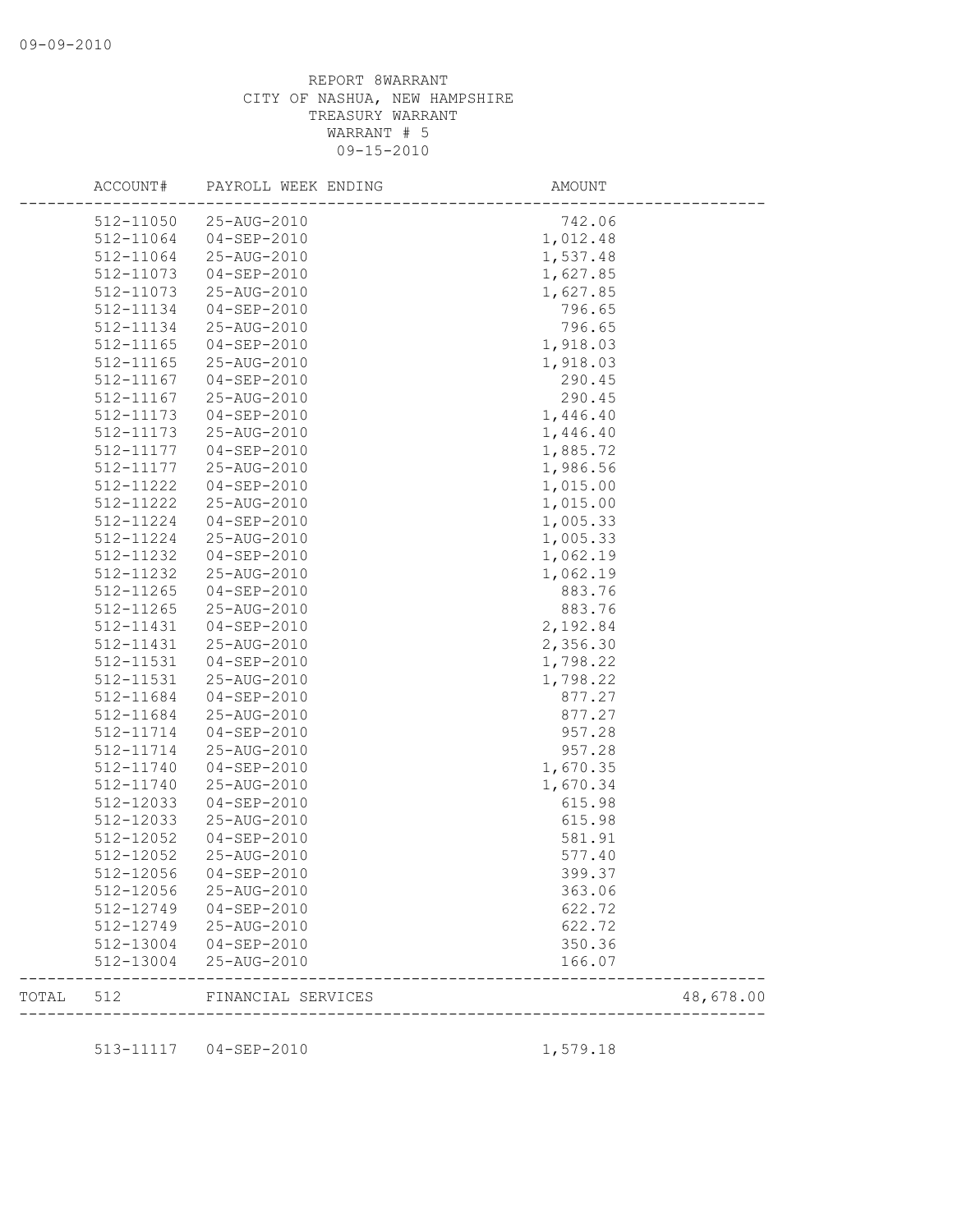|           | ACCOUNT#  | PAYROLL WEEK ENDING                  | AMOUNT           |           |
|-----------|-----------|--------------------------------------|------------------|-----------|
|           | 513-11117 | 25-AUG-2010                          | 1,579.18         |           |
|           |           | 513-11171  04-SEP-2010               | 2,056.01         |           |
|           | 513-11171 | 25-AUG-2010                          | 2,056.01         |           |
|           | 513-11213 | $04 - SEP - 2010$                    | 1,293.11         |           |
|           | 513-11213 | 25-AUG-2010                          | 1,293.11         |           |
|           | 513-11223 | $04 - SEP - 2010$                    | 774.94           |           |
|           | 513-11223 | 25-AUG-2010                          | 774.94           |           |
|           | 513-13016 | 04-SEP-2010<br>513-13016 25-AUG-2010 | 145.30<br>400.53 |           |
|           |           |                                      |                  |           |
| TOTAL 513 |           | CITY CLERK'S OFFICE                  |                  | 11,952.31 |
|           | 515-11350 | 04-SEP-2010                          | 957.28           |           |
|           | 515-11350 | 25-AUG-2010                          | 957.28           |           |
|           | 515-11446 | 04-SEP-2010                          | 287.63           |           |
|           | 515-11446 | 25-AUG-2010                          | 287.63           |           |
|           | 515-12028 | 04-SEP-2010                          | 696.76           |           |
|           | 515-12028 | 25-AUG-2010                          | 696.76           |           |
| TOTAL     | 515       | HUMAN RESOURCES                      |                  | 3,883.34  |
|           |           |                                      |                  |           |
|           |           | 516-11147 04-SEP-2010                | 637.19           |           |
|           | 516-11147 | 25-AUG-2010                          | 637.19           |           |
|           | 516-11148 | 04-SEP-2010                          | 985.60           |           |
|           | 516-11148 | 25-AUG-2010                          | 985.60           |           |
|           | 516-11459 | $04 - SEP - 2010$                    | 1,286.72         |           |
|           |           | 516-11459 25-AUG-2010                | 1,286.72         |           |
|           |           | 516-11573  04-SEP-2010               | 939.12           |           |
|           |           | 516-11573 25-AUG-2010                | 939.12           |           |
| TOTAL 516 |           | PURCHASING DEPARTMENT                |                  | 7,697.26  |
|           |           |                                      |                  |           |
|           |           | 517-11198 04-SEP-2010                | 1,127.96         |           |
|           | 517-11198 | 25-AUG-2010                          | 1,127.96         |           |
|           | 517-11266 | $04 - SEP - 2010$                    | 641.16           |           |
|           | 517-11266 | 25-AUG-2010                          | 641.16           |           |
|           | 517-11420 | $04 - SEP - 2010$                    | 744.15           |           |
|           | 517-11420 | 25-AUG-2010                          | 744.15           |           |
|           | 517-12063 | $04 - SEP - 2010$                    | 296.86           |           |
|           | 517-12063 | 25-AUG-2010                          | 296.86           |           |
|           | 517-13020 | $04 - SEP - 2010$                    | 97.67            |           |
| TOTAL     | 517       | BUILDING MAINT - CITY ADMIN          |                  | 5,717.93  |
|           |           |                                      |                  |           |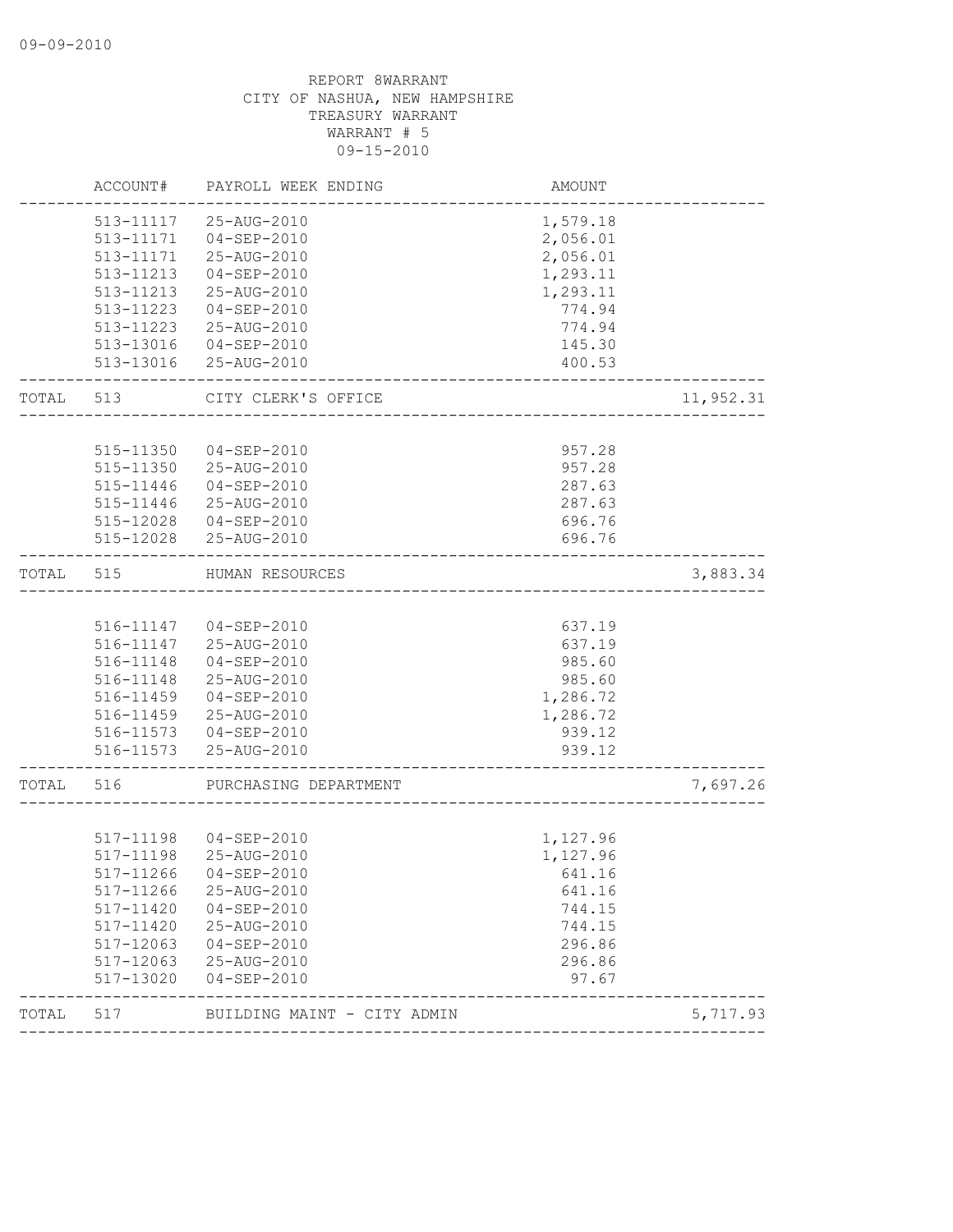|           | ACCOUNT#      | PAYROLL WEEK ENDING    | AMOUNT   |           |
|-----------|---------------|------------------------|----------|-----------|
|           | 519-11014     | 04-SEP-2010            | 1,122.77 |           |
|           | 519-11014     | 25-AUG-2010            | 1,122.77 |           |
|           | 519-11016     | 04-SEP-2010            | 985.60   |           |
|           | 519-11016     | 25-AUG-2010            | 985.60   |           |
|           | 519-11017     | 04-SEP-2010            | 824.00   |           |
|           | 519-11017     | 25-AUG-2010            | 824.00   |           |
|           | 519-11115     | $04 - SEP - 2010$      | 1,986.69 |           |
|           | 519-11115     | 25-AUG-2010            | 1,986.69 |           |
|           | 519-11146     | $04 - SEP - 2010$      | 858.42   |           |
|           | 519-11146     | 25-AUG-2010            | 858.42   |           |
|           | $519 - 11153$ | $04 - SEP - 2010$      | 620.56   |           |
|           | 519-11153     | 25-AUG-2010            | 620.55   |           |
|           | 519-11154     | 04-SEP-2010            | 652.11   |           |
|           | 519-11154     | 25-AUG-2010            | 652.12   |           |
|           | 519-11205     | $04 - SEP - 2010$      | 815.21   |           |
|           | 519-11205     | 25-AUG-2010            | 815.21   |           |
|           | 519-11241     | $04 - SEP - 2010$      | 1,408.18 |           |
|           |               | 519-11241 25-AUG-2010  | 1,408.19 |           |
| TOTAL 519 |               | ASSESSORS              |          | 18,547.09 |
|           |               |                        |          |           |
|           |               | 520-12077  04-SEP-2010 | 275.65   |           |
|           |               | 520-12077 25-AUG-2010  | 275.65   |           |
| TOTAL 520 |               | HUNT BUILDING          |          | 551.30    |
|           |               |                        |          |           |
|           |               | 522-11127  04-SEP-2010 | 1,709.64 |           |
|           | 522-11127     | 25-AUG-2010            | 1,709.64 |           |
|           | 522-11128     | 04-SEP-2010            | 1,152.83 |           |
|           | 522-11128     | 25-AUG-2010            | 1,152.83 |           |
|           | 522-11286     | $04 - SEP - 2010$      | 608.85   |           |
|           | 522-11286     | 25-AUG-2010            | 608.85   |           |
|           | 522-11356     | $04 - SEP - 2010$      | 2,025.56 |           |
|           | 522-11356     | 25-AUG-2010            | 976.17   |           |
|           | 522-11429     | $04 - SEP - 2010$      | 1,819.33 |           |
|           | 522-11429     | 25-AUG-2010            | 1,819.33 |           |
|           | 522-11641     | $04 - SEP - 2010$      | 1,409.39 |           |
|           | 522-11641     | 25-AUG-2010            | 1,409.38 |           |
|           | 522-11652     | $04 - SEP - 2010$      | 1,489.36 |           |
|           | 522-11652     | 25-AUG-2010            | 1,489.36 |           |
|           | 522-11721     | $04 - SEP - 2010$      | 1,556.12 |           |
|           | 522-11721     | 25-AUG-2010            | 1,556.11 |           |
|           | 522-11724     | $04 - SEP - 2010$      | 1,370.98 |           |
|           | 522-11724     | 25-AUG-2010            | 1,370.98 |           |
|           | 522-11725     | $04 - SEP - 2010$      | 998.12   |           |
|           | 522-11725     | 25-AUG-2010            | 998.11   |           |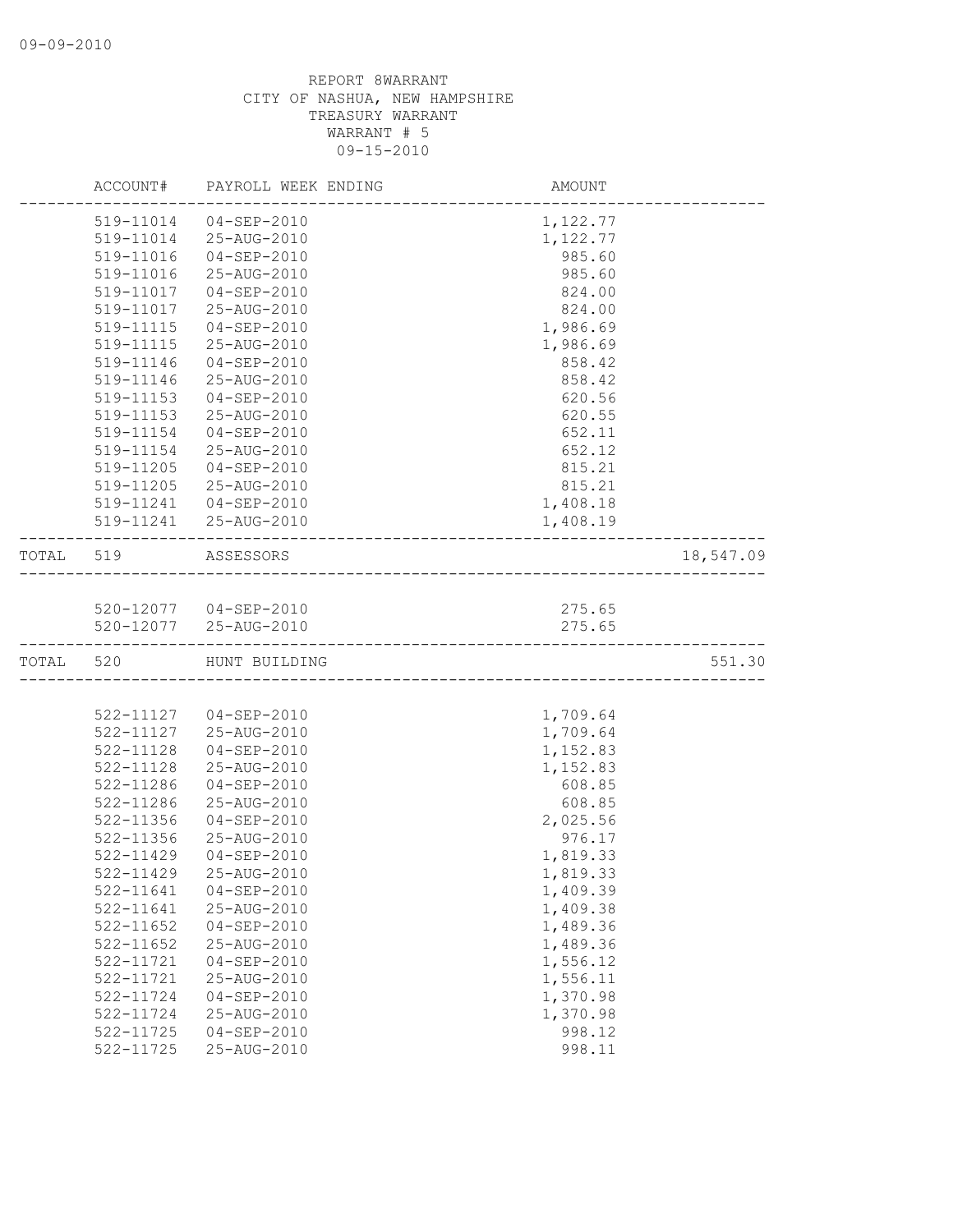|                        | ACCOUNT# PAYROLL WEEK ENDING     | AMOUNT                               |           |
|------------------------|----------------------------------|--------------------------------------|-----------|
|                        | 522-11729  04-SEP-2010           | 2,231.11                             |           |
|                        |                                  | 2,231.11                             |           |
|                        | TOTAL 522 INFORMATION TECHNOLOGY | ∪७1<br>————————————————————————————— | 31,693.16 |
|                        |                                  |                                      |           |
|                        | 523-11332  04-SEP-2010           | 1,006.33                             |           |
|                        | 523-11332 25-AUG-2010            | 1,006.33                             |           |
| TOTAL 523 GIS          |                                  |                                      | 2,012.66  |
|                        |                                  |                                      |           |
|                        | 531-11065 04-SEP-2010            | 1,143.31                             |           |
|                        | 531-11065 25-AUG-2010            | 1,143.31                             |           |
|                        | 531-11085  04-SEP-2010           | 922.04                               |           |
| 531-11085              | 25-AUG-2010                      | 922.04                               |           |
| 531-11114              | $04 - SEP - 2010$                | 2,355.26                             |           |
| 531-11114              | 25-AUG-2010                      | 2,355.27                             |           |
| 531-11129              | $04 - SEP - 2010$                | 1,377.80                             |           |
| 531-11129              | 25-AUG-2010                      | 1,377.79                             |           |
| 531-11164              | $04 - SEP - 2010$                | 1,178.65                             |           |
| 531-11164              | 25-AUG-2010                      | 1,178.65                             |           |
| 531-11166              | $04 - SEP - 2010$                | 2,023.51                             |           |
| 531-11166              | 25-AUG-2010                      | 2,023.53                             |           |
| 531-11170              | $04 - SEP - 2010$                | 1,526.03                             |           |
| 531-11170              | 25-AUG-2010                      | 1,526.03                             |           |
| 531-11201              | 04-SEP-2010                      | 682.42                               |           |
| 531-11201              | 25-AUG-2010                      | 682.41                               |           |
| 531-11203              | 04-SEP-2010                      | 1,349.54                             |           |
| 531-11203<br>531-11226 | 25-AUG-2010<br>04-SEP-2010       | 1,349.54<br>776.25                   |           |
| 531-11226              | 25-AUG-2010                      | 776.25                               |           |
| 531-11242              | 04-SEP-2010                      | 1,158.79                             |           |
| 531-11242              | 25-AUG-2010                      | 1,158.80                             |           |
| 531-11245              | 04-SEP-2010                      | 643.00                               |           |
| 531-11245              | 25-AUG-2010                      | 643.00                               |           |
| 531-11257              | $04 - SEP - 2010$                | 3,451.85                             |           |
| 531-11257              | 25-AUG-2010                      | 3,451.85                             |           |
| 531-11287              | $04 - SEP - 2010$                | 846.15                               |           |
| 531-11287              | 25-AUG-2010                      | 846.15                               |           |
| 531-11398              | $04 - SEP - 2010$                | 646.26                               |           |
| 531-11398              | 25-AUG-2010                      | 646.25                               |           |
| 531-11477              | $04 - SEP - 2010$                | 1,384.54                             |           |
| 531-11477              | 25-AUG-2010                      | 1,384.54                             |           |
| 531-11487              | $04 - SEP - 2010$                | 1,400.35                             |           |
| 531-11487              | 25-AUG-2010                      | 1,400.35                             |           |
| 531-11495              | $04 - SEP - 2010$                | 1,037.26                             |           |
| 531-11495              | 25-AUG-2010                      | 1,037.26                             |           |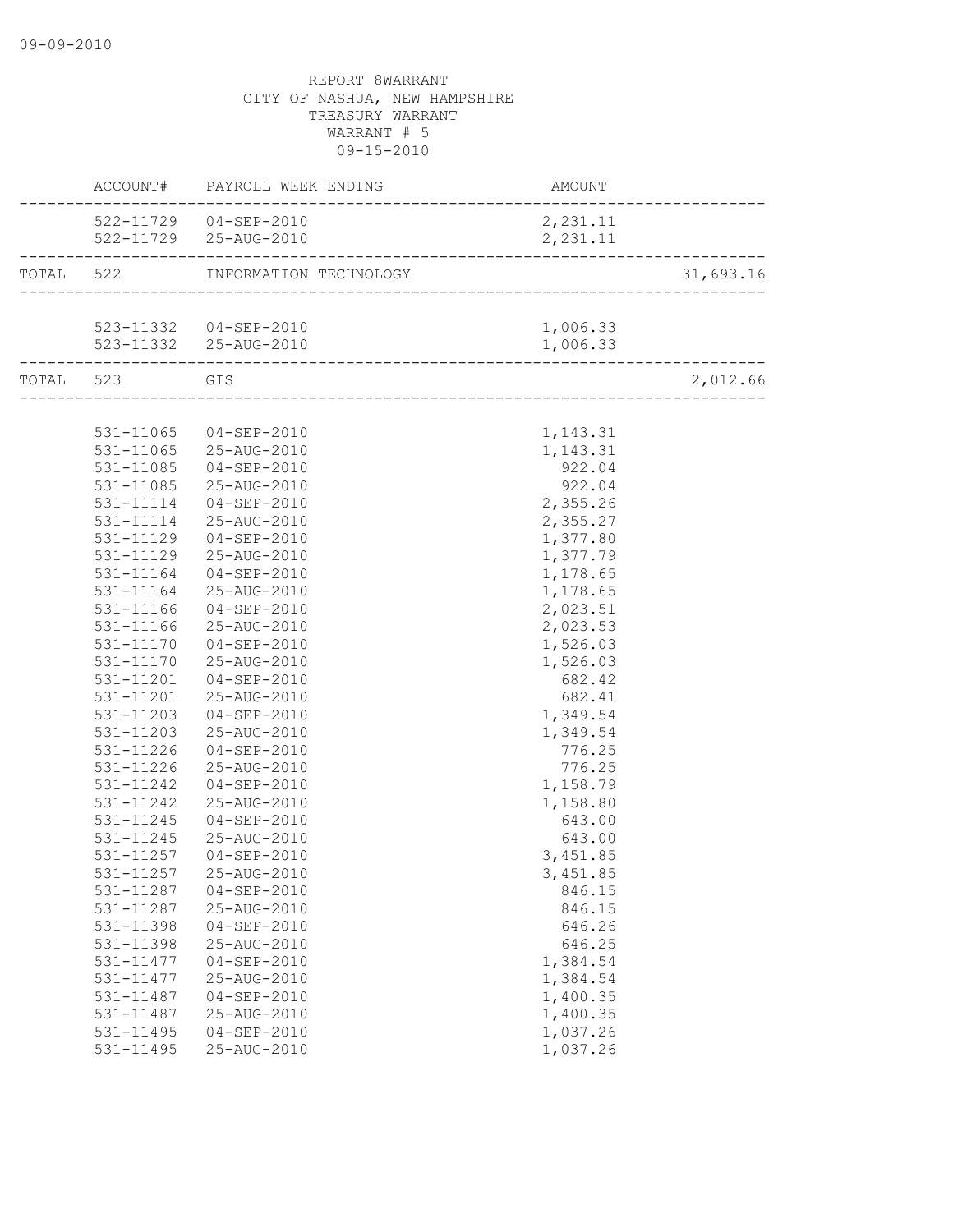| ACCOUNT#      | PAYROLL WEEK ENDING | AMOUNT      |
|---------------|---------------------|-------------|
| 531-11498     | 04-SEP-2010         | 878.18      |
| 531-11498     | 25-AUG-2010         | 878.19      |
| 531-11516     | 04-SEP-2010         | 884.57      |
| 531-11516     | 25-AUG-2010         | 884.57      |
| 531-11534     | 04-SEP-2010         | 1,496.62    |
| 531-11534     | 25-AUG-2010         | 1,496.62    |
| 531-11535     | $04 - SEP - 2010$   | 13,380.90   |
| 531-11535     | 25-AUG-2010         | 13,763.22   |
| 531-11537     | 04-SEP-2010         | 14,485.34   |
| 531-11537     | 25-AUG-2010         | 14,485.34   |
| 531-11538     | $04 - SEP - 2010$   | 922.04      |
| 531-11538     | 25-AUG-2010         | 922.04      |
| 531-11539     | 04-SEP-2010         | 1,579.19    |
| 531-11539     | 25-AUG-2010         | 1,579.18    |
| 531-11544     | $04 - SEP - 2010$   | 4,268.62    |
| 531-11544     | 25-AUG-2010         | 4,268.62    |
| 531-11549     | $04 - SEP - 2010$   | 7,761.22    |
| 531-11549     | 25-AUG-2010         | 8,244.10    |
| 531-11550     | $04 - SEP - 2010$   | 957.35      |
| 531-11550     | 25-AUG-2010         | 957.35      |
| 531-11552     | 04-SEP-2010         | 10,593.76   |
| 531-11552     | 25-AUG-2010         | 11, 155. 15 |
| 531-11555     | 04-SEP-2010         | 41, 456.95  |
| 531-11555     | 25-AUG-2010         | 40,775.01   |
| 531-11558     | 04-SEP-2010         | 78, 474.12  |
| $531 - 11558$ | 25-AUG-2010         | 78, 474.12  |
| 531-11561     | $04 - SEP - 2010$   | 14,098.50   |
| 531-11561     | 25-AUG-2010         | 14,098.50   |
| 531-11567     | $04 - SEP - 2010$   | 81,156.86   |
| 531-11567     | 25-AUG-2010         | 34,521.57   |
| 531-11569     | $04 - SEP - 2010$   | 1,214.02    |
| 531-11569     | 25-AUG-2010         | 1,214.02    |
| 531-11618     | $04 - SEP - 2010$   | 2,118.68    |
| 531-11618     | 25-AUG-2010         | 2,118.65    |
| 531-11622     | $04 - SEP - 2010$   | 3,081.18    |
| 531-11622     | 25-AUG-2010         | 3,081.17    |
| 531-11634     | $04 - SEP - 2010$   | 716.55      |
| 531-11634     | 25-AUG-2010         | 716.55      |
| 531-11636     | $04 - SEP - 2010$   | 998.45      |
| 531-11636     | 25-AUG-2010         | 998.45      |
| 531-11664     | $04 - SEP - 2010$   | 1,171.17    |
| 531-11664     | 25-AUG-2010         | 1,171.17    |
| 531-11665     | $04 - SEP - 2010$   | 809.40      |
| $531 - 11665$ | 25-AUG-2010         | 809.40      |
| 531-11719     | $04 - SEP - 2010$   | 949.27      |
| 531-11719     | 25-AUG-2010         | 949.27      |
| 531-11732     | $04 - SEP - 2010$   | 6,004.25    |
| 531-11732     | 25-AUG-2010         | 6,004.25    |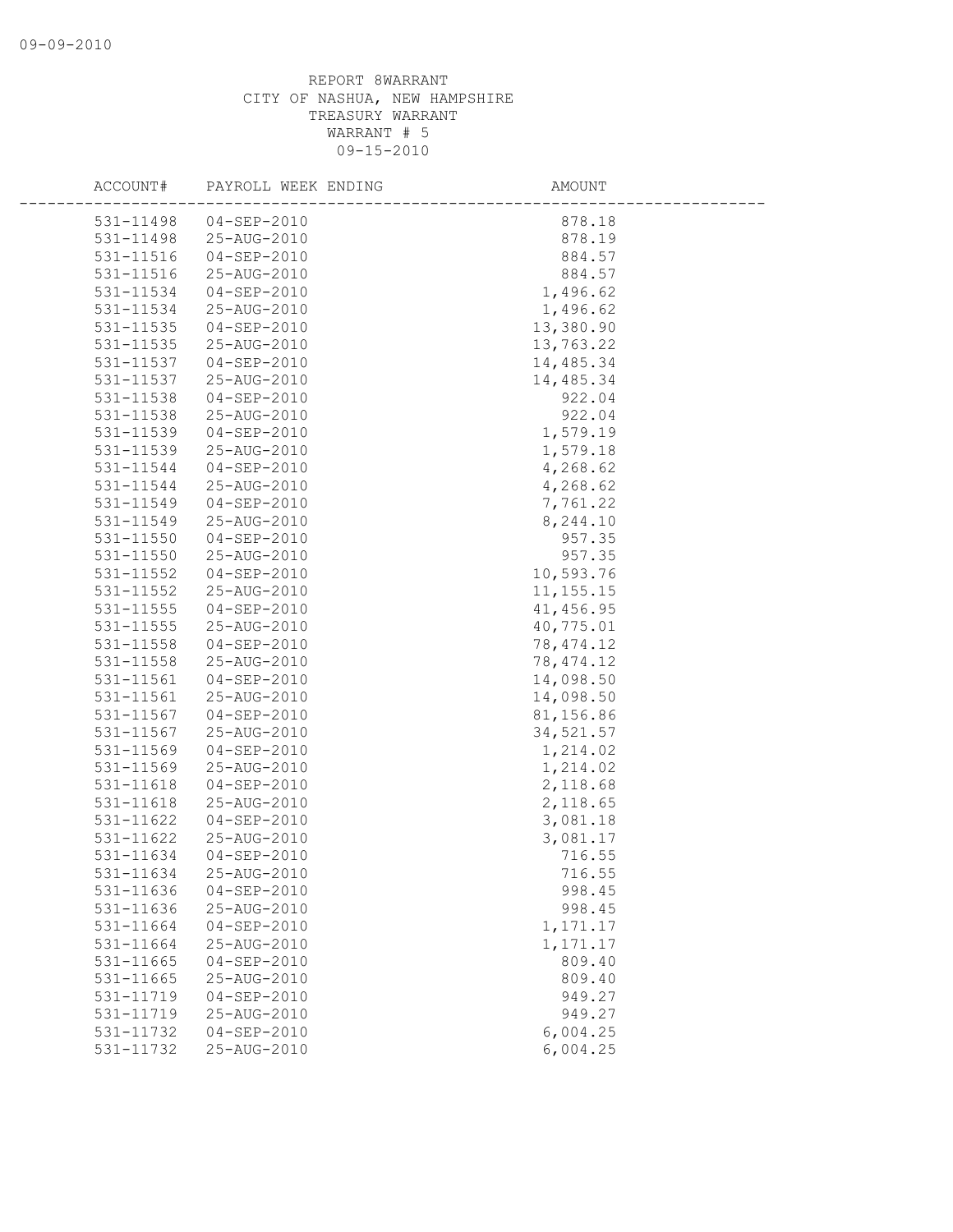|       | ACCOUNT#               | PAYROLL WEEK ENDING              | AMOUNT               |             |
|-------|------------------------|----------------------------------|----------------------|-------------|
|       | 531-12020              | $04 - SEP - 2010$                | 984.99               |             |
|       | $531 - 12020$          | 25-AUG-2010                      | 984.98               |             |
|       | 531-12042              | $04 - SEP - 2010$                | 1,252.91             |             |
|       | 531-12042              | 25-AUG-2010                      | 1,594.40             |             |
|       | 531-12066              | $04 - SEP - 2010$                | 708.06               |             |
|       | 531-12066              | 25-AUG-2010                      | 708.06               |             |
|       | 531-12068              | $04 - SEP - 2010$                | 771.36               |             |
|       | 531-12068              | 25-AUG-2010                      | 771.36               |             |
|       | 531-12071              | $04 - SEP - 2010$                | 266.52               |             |
|       | 531-12071              | 25-AUG-2010                      | 266.52               |             |
|       | 531-12119              | $04 - SEP - 2010$                | 1,158.51             |             |
|       | 531-12119              | 25-AUG-2010                      | 1,158.52             |             |
|       | 531-13004              | $04 - SEP - 2010$                | 2,182.93             |             |
|       | 531-13004              | 25-AUG-2010                      | 3,869.06             |             |
|       | 531-13038              | 25-AUG-2010                      | 1,450.13             |             |
|       | 531-13040              | $04 - SEP - 2010$                | 3,578.52             |             |
|       | 531-13040              | 25-AUG-2010                      | 7,120.19             |             |
|       | 531-13044              | $04 - SEP - 2010$                | 44.42                |             |
|       | 531-13044              | 25-AUG-2010                      | 2,125.22             |             |
|       | 531-13047              | $04 - SEP - 2010$                | 10,121.25            |             |
|       | 531-13047              | 25-AUG-2010                      | 18,589.02            |             |
|       | 531-13048              | $04 - SEP - 2010$                | 10,994.96            |             |
|       | 531-13048              | 25-AUG-2010                      | 14,498.10            |             |
|       | 531-17004              | 25-AUG-2010                      | 2,400.00             |             |
|       | 531-17006<br>531-17006 | $04 - SEP - 2010$                | 500.00<br>1,250.00   |             |
|       |                        | 25-AUG-2010                      |                      |             |
| TOTAL | 531                    | POLICE DEPARTMENT                |                      | 670, 179.72 |
|       |                        |                                  |                      |             |
|       | 532-11024              | $04 - SEP - 2010$                | 2,120.50             |             |
|       | 532-11024              | 25-AUG-2010                      | 2,120.49             |             |
|       | 532-11036              | $04 - SEP - 2010$<br>25-AUG-2010 | 1,929.25             |             |
|       | 532-11036              | $04 - SEP - 2010$                | 1,929.25             |             |
|       | 532-11063<br>532-11063 | 25-AUG-2010                      | 1,356.88<br>1,356.86 |             |
|       | 532-11066              | $04 - SEP - 2010$                | 1,330.14             |             |
|       | 532-11066              | 25-AUG-2010                      | 1,330.14             |             |
|       | 532-11069              | $04 - SEP - 2010$                | 2,713.88             |             |
|       | 532-11069              | 25-AUG-2010                      | 2,713.88             |             |
|       | 532-11111              | $04 - SEP - 2010$                | 2,229.62             |             |
|       | 532-11111              | 25-AUG-2010                      | 2,229.63             |             |
|       | 532-11207              | $04 - SEP - 2010$                | 6,838.59             |             |
|       | 532-11207              | 25-AUG-2010                      | 6,838.59             |             |
|       | 532-11281              | $04 - SEP - 2010$                | 1,005.79             |             |
|       | 532-11281              | 25-AUG-2010                      | 1,005.80             |             |
|       | 532-11285              | $04 - SEP - 2010$                | 8,222.77             |             |
|       | 532-11285              | 25-AUG-2010                      | 8,222.79             |             |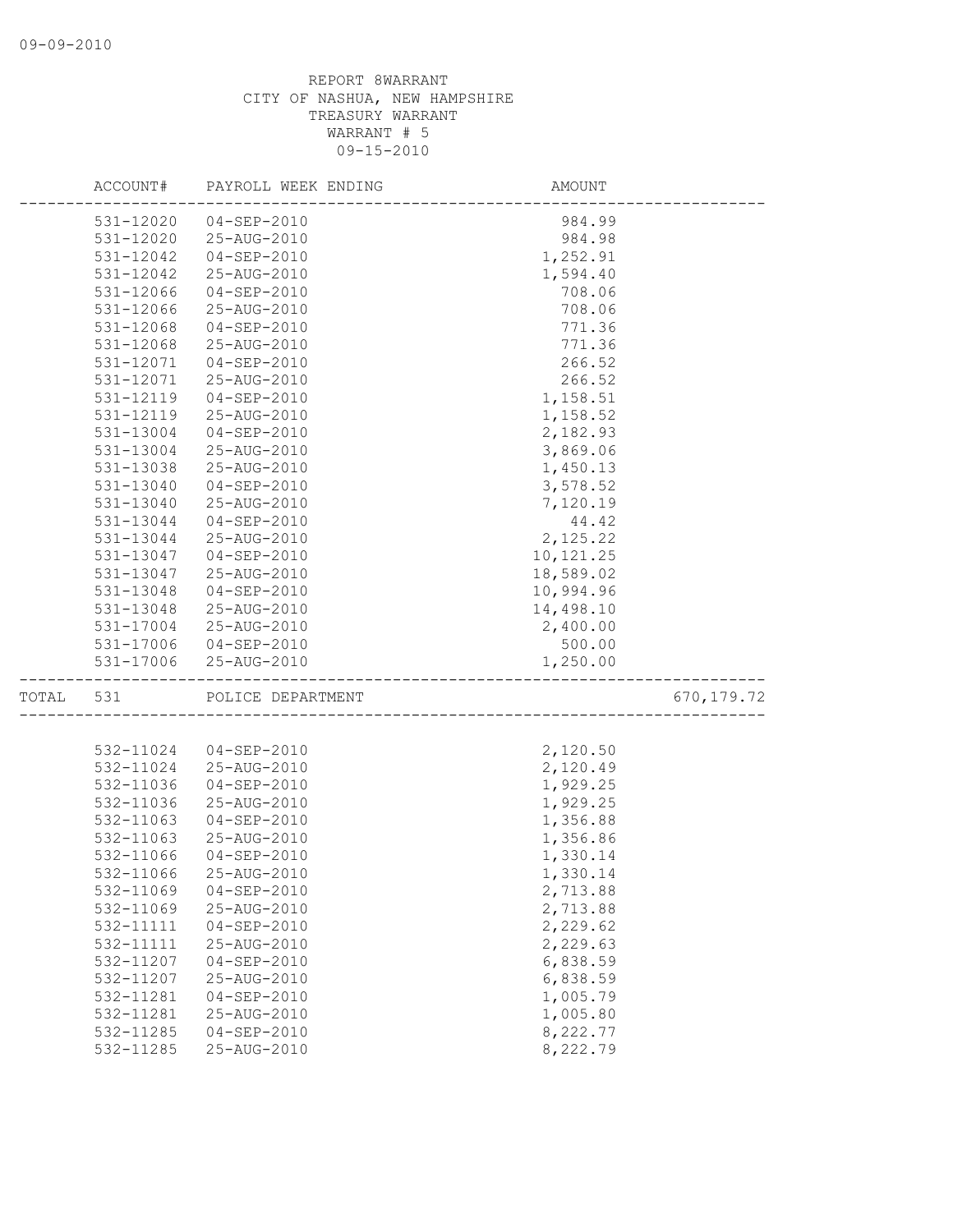|       | ACCOUNT#  | PAYROLL WEEK ENDING    | AMOUNT     |            |
|-------|-----------|------------------------|------------|------------|
|       | 532-11291 | 04-SEP-2010            | 5,907.39   |            |
|       | 532-11291 | 25-AUG-2010            | 5,993.10   |            |
|       | 532-11298 | $04 - SEP - 2010$      | 1,361.22   |            |
|       | 532-11298 | 25-AUG-2010            | 1,361.22   |            |
|       | 532-11300 | 04-SEP-2010            | 36,829.82  |            |
|       | 532-11300 | 25-AUG-2010            | 36, 235.26 |            |
|       | 532-11303 | $04 - SEP - 2010$      | 1,203.00   |            |
|       | 532-11303 | 25-AUG-2010            | 1,203.00   |            |
|       | 532-11305 | $04 - SEP - 2010$      | 4,788.14   |            |
|       | 532-11305 | 25-AUG-2010            | 4,788.13   |            |
|       | 532-11309 | $04 - SEP - 2010$      | 103,005.40 |            |
|       | 532-11309 | 25-AUG-2010            | 103,005.39 |            |
|       | 532-11660 | 04-SEP-2010            | 1,528.56   |            |
|       | 532-11660 | 25-AUG-2010            | 1,528.56   |            |
|       | 532-11663 | $04 - SEP - 2010$      | 1,498.40   |            |
|       | 532-11663 | 25-AUG-2010            | 1,498.40   |            |
|       | 532-11666 | 04-SEP-2010            | 1,498.40   |            |
|       | 532-11666 | 25-AUG-2010            | 1,498.40   |            |
|       | 532-11669 | $04 - SEP - 2010$      | 1,513.39   |            |
|       | 532-11669 | 25-AUG-2010            | 1,513.38   |            |
|       | 532-12070 | $04 - SEP - 2010$      | 30,734.23  |            |
|       | 532-12070 | 25-AUG-2010            | 32,712.57  |            |
|       | 532-13003 | 04-SEP-2010            | 1,231.11   |            |
|       | 532-13003 | 25-AUG-2010            | 1,261.43   |            |
|       | 532-13004 | $04 - SEP - 2010$      | 756.62     |            |
|       | 532-13004 | 25-AUG-2010            | 927.73     |            |
|       | 532-13018 | $04 - SEP - 2010$      | 4,367.96   |            |
|       | 532-13018 | 25-AUG-2010            | 4,998.87   |            |
|       | 532-13024 | $04 - SEP - 2010$      | 531.34     |            |
|       | 532-13024 | 25-AUG-2010            | 656.10     |            |
|       | 532-13050 | 04-SEP-2010            | 9,757.27   |            |
|       | 532-13050 | 25-AUG-2010            | 12,018.33  |            |
|       | 532-19231 | 04-SEP-2010            | 1,373.83   |            |
|       | 532-19231 | 25-AUG-2010            | 1,373.83   |            |
|       | 532-19232 | 04-SEP-2010            | 2,008.67   |            |
|       | 532-19232 | 25-AUG-2010            | 2,008.67   |            |
|       | 532-19233 | $04 - SEP - 2010$      | 2,968.29   |            |
|       | 532-19233 | 25-AUG-2010            | 2,968.29   |            |
|       | 532-19234 | $04 - SEP - 2010$      | 1,886.09   |            |
|       | 532-19234 | 25-AUG-2010            | 1,886.09   |            |
| TOTAL | 532       | FIRE DEPARTMENT        |            | 489,680.73 |
|       |           |                        |            |            |
|       |           | 535-19230  04-SEP-2010 | 96.15      |            |
|       | 535-19230 | 25-AUG-2010            | 96.15      |            |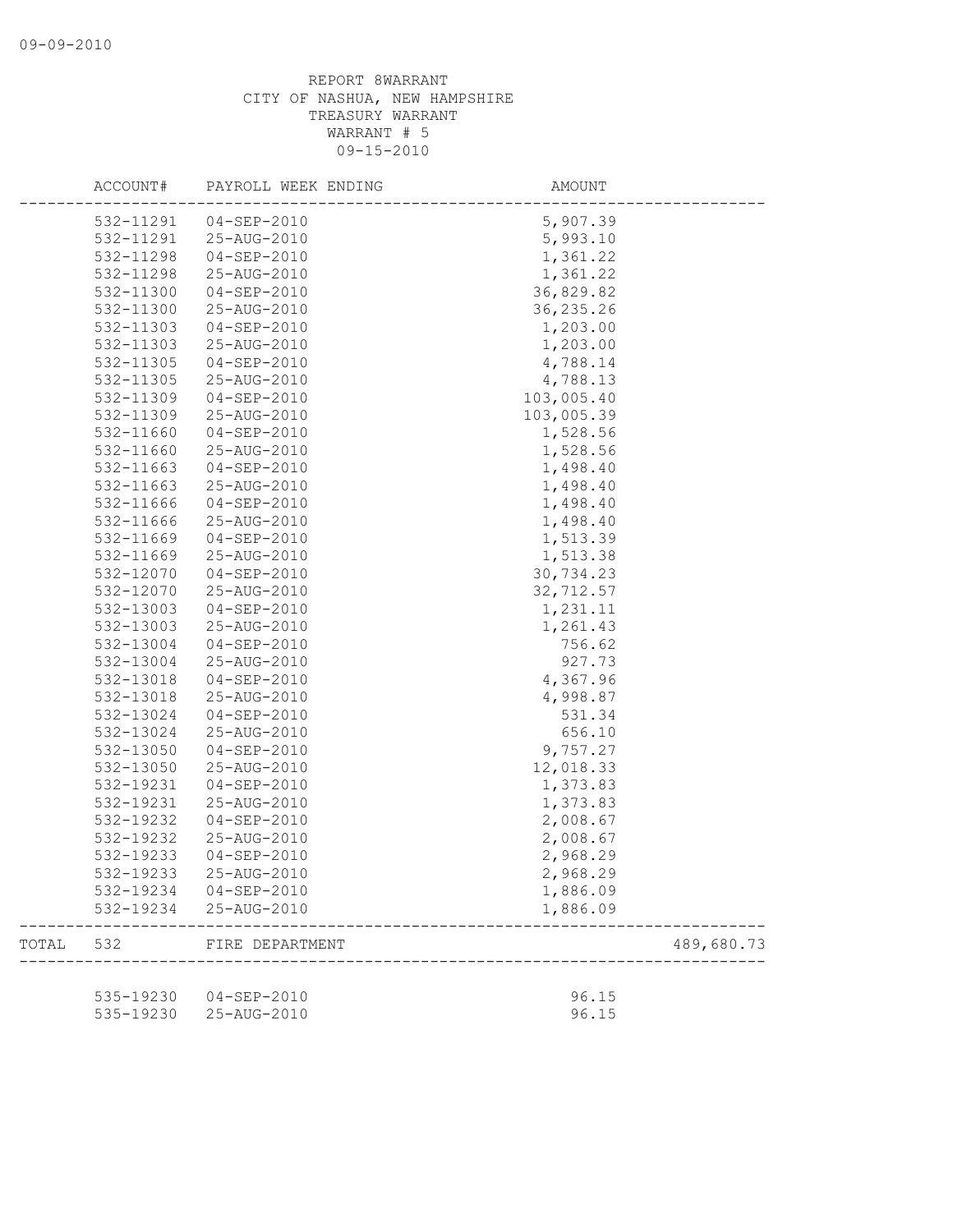|           | ACCOUNT#  | PAYROLL WEEK ENDING         | AMOUNT   |           |
|-----------|-----------|-----------------------------|----------|-----------|
| TOTAL 535 |           | EMERGENCY MANAGEMENT        |          | 192.30    |
|           |           |                             |          |           |
|           | 536-11200 | $04 - SEP - 2010$           | 1,449.60 |           |
|           |           | 536-11200 25-AUG-2010       | 1,449.60 |           |
|           |           | 536-12137  04-SEP-2010      | 1,230.12 |           |
|           |           | 536-12137 25-AUG-2010       | 922.59   |           |
| TOTAL 536 |           | CITYWIDE COMMUNICATIONS     |          | 5,051.91  |
|           |           |                             |          |           |
|           | 541-11024 | 04-SEP-2010                 | 263.04   |           |
|           | 541-11024 | 25-AUG-2010                 | 263.04   |           |
|           | 541-11104 | $04 - SEP - 2010$           | 1,044.25 |           |
|           | 541-11104 | 25-AUG-2010                 | 1,044.25 |           |
|           | 541-11240 | 04-SEP-2010                 | 1,503.02 |           |
|           | 541-11240 | 25-AUG-2010                 | 1,503.02 |           |
|           | 541-11346 | $04 - SEP - 2010$           | 435.30   |           |
|           |           | 541-11346 25-AUG-2010       | 435.31   |           |
| TOTAL     | 541       | COMMUNITY SERVICES DIVISION |          | 6,491.23  |
|           |           |                             |          |           |
|           | 542-11024 | 04-SEP-2010                 | 657.59   |           |
|           | 542-11024 | 25-AUG-2010                 | 657.59   |           |
|           | 542-11426 | 04-SEP-2010                 | 1,404.69 |           |
|           | 542-11426 | 25-AUG-2010                 | 1,404.69 |           |
|           | 542-11484 | 04-SEP-2010                 | 160.00   |           |
|           | 542-11484 | 25-AUG-2010                 | 160.00   |           |
|           | 542-11584 | $04 - SEP - 2010$           | 3,787.06 |           |
|           | 542-11584 | 25-AUG-2010                 | 3,787.06 |           |
|           | 542-12044 | 25-AUG-2010                 | 272.70   |           |
|           | 542-12109 | 04-SEP-2010                 | 68.00    |           |
|           | 542-12109 | 25-AUG-2010                 | 68.00    |           |
| TOTAL     | 542       | COMMUNITY HEALTH            |          | 12,427.38 |
|           |           |                             |          |           |
|           | 543-11380 | $04 - SEP - 2010$           | 988.21   |           |
|           | 543-11380 | 25-AUG-2010                 | 988.21   |           |
|           | 543-11438 | $04 - SEP - 2010$           | 1,324.88 |           |
|           | 543-11438 | 25-AUG-2010                 | 1,324.88 |           |
|           | 543-11602 | $04 - SEP - 2010$           | 909.84   |           |
|           | 543-11602 | $25 - \text{AUG} - 2010$    | 909.84   |           |
|           | 543-11604 | $04 - SEP - 2010$           | 1,573.64 |           |
|           | 543-11604 | 25-AUG-2010                 | 1,573.63 |           |
|           | 543-11605 | $04 - SEP - 2010$           | 985.14   |           |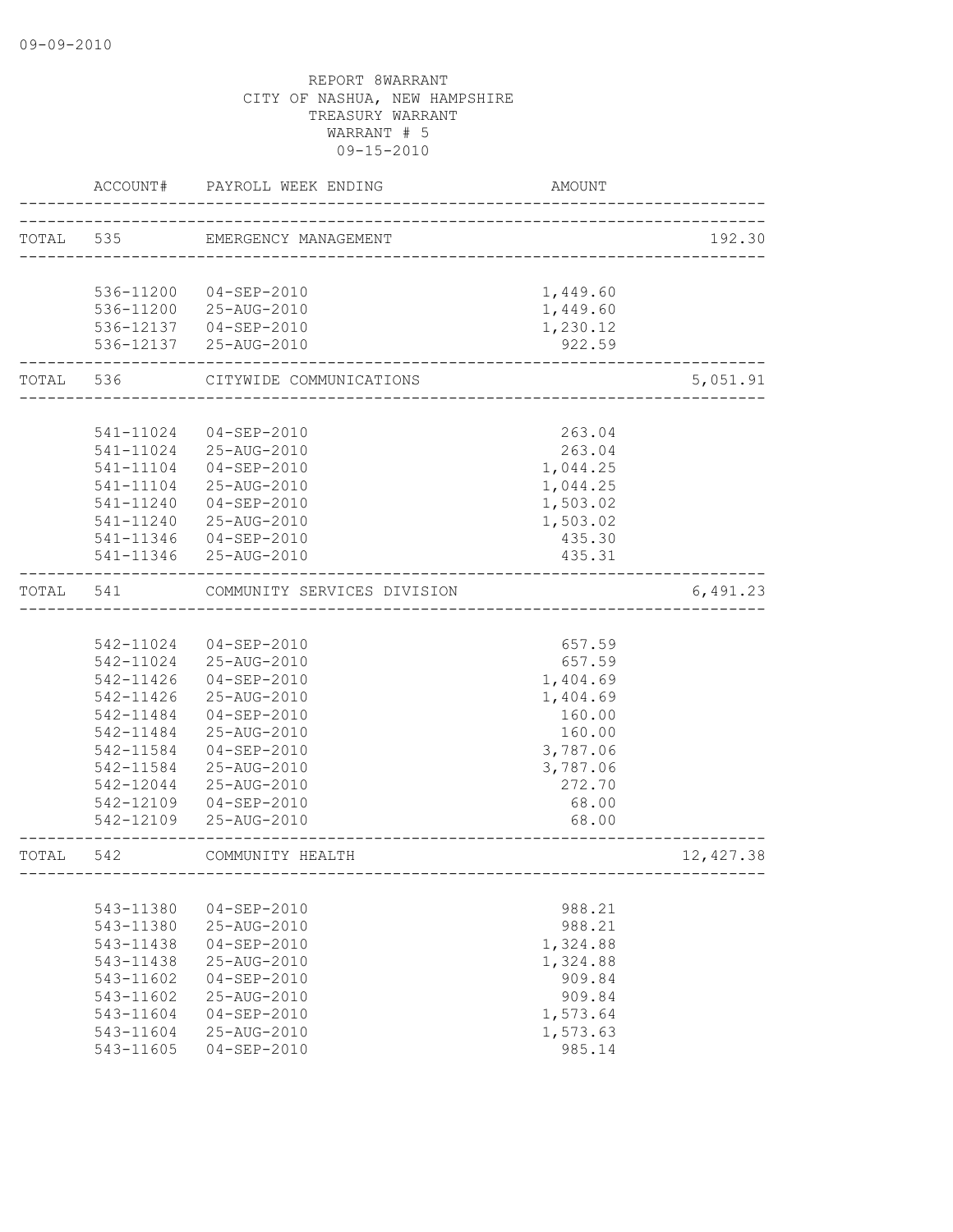|           |               | ACCOUNT# PAYROLL WEEK ENDING                                    | AMOUNT<br>------------------------- |           |
|-----------|---------------|-----------------------------------------------------------------|-------------------------------------|-----------|
|           |               | 543-11605 25-AUG-2010<br>-------------------------------------- | 985.14                              |           |
| TOTAL 543 |               |                                                                 |                                     | 11,563.41 |
|           |               |                                                                 |                                     |           |
|           | 544-11008     | $04 - SEP - 2010$                                               | 766.46                              |           |
|           | 544-11008     | 25-AUG-2010                                                     | 766.46                              |           |
|           | 544-11099     | $04 - SEP - 2010$                                               | 1,475.35                            |           |
|           | 544-11099     | 25-AUG-2010                                                     | 1,787.85                            |           |
|           | 544-11112     | 04-SEP-2010                                                     | 877.27                              |           |
|           | 544-11112     | 25-AUG-2010                                                     | 877.27                              |           |
|           | 544-11367     | $04 - SEP - 2010$                                               | 858.44                              |           |
|           | 544-11367     | 25-AUG-2010                                                     | 858.44                              |           |
|           | 544-11777     | $04 - SEP - 2010$                                               | 1,328.19                            |           |
|           | 544-11777     | 25-AUG-2010                                                     | 1,328.18                            |           |
|           | 544-12101     | $04 - SEP - 2010$                                               | 441.56                              |           |
|           |               | 544-12101 25-AUG-2010                                           | 441.56<br>--------------------      |           |
|           |               | TOTAL 544 WELFARE ADMINISTRATION<br>_________________           |                                     | 11,807.03 |
|           |               |                                                                 |                                     |           |
|           |               | 551-11024 04-SEP-2010                                           | 639.71                              |           |
|           |               | 551-11024 25-AUG-2010                                           | 639.71                              |           |
|           | 551-11028     | $04 - SEP - 2010$                                               | 557.83                              |           |
|           | 551-11028     | 25-AUG-2010                                                     | 557.82                              |           |
|           | 551-11057     | $04 - SEP - 2010$                                               | 920.69                              |           |
|           | 551-11057     | 25-AUG-2010                                                     | 920.69                              |           |
|           | 551-11094     | 04-SEP-2010                                                     | 313.79                              |           |
|           | 551-11094     | 25-AUG-2010                                                     | 313.78                              |           |
|           | 551-11097     | 04-SEP-2010                                                     | 1,101.98                            |           |
|           | 551-11097     | 25-AUG-2010                                                     | 1,101.98                            |           |
|           | 551-11211     | 04-SEP-2010                                                     | 632.11                              |           |
|           | 551-11211     | 25-AUG-2010                                                     | 632.11                              |           |
|           | 551-11249     | 04-SEP-2010                                                     | 1,320.01                            |           |
|           | 551-11249     | 25-AUG-2010                                                     | 1,320.00                            |           |
|           | 551-11268     | 04-SEP-2010                                                     | 650.13                              |           |
|           | 551-11268     | 25-AUG-2010                                                     | 650.13                              |           |
|           |               | 551-11273  04-SEP-2010                                          | 1,735.81                            |           |
|           | 551-11273     | 25-AUG-2010                                                     | 1,735.80                            |           |
|           | 551-11435     | $04 - SEP - 2010$                                               | 936.74                              |           |
|           | 551-11435     | 25-AUG-2010                                                     | 936.74                              |           |
|           | 551-11462     | $04 - SEP - 2010$                                               | 1,059.21                            |           |
|           | $551 - 11462$ | 25-AUG-2010                                                     | 1,059.21                            |           |
|           | 551-11638     | $04 - SEP - 2010$                                               | 1,212.06                            |           |
|           | 551-11638     | 25-AUG-2010                                                     | 1,212.06                            |           |
|           | 551-13004     | $04 - SEP - 2010$                                               | 138.42                              |           |
|           | 551-13004     | 25-AUG-2010                                                     | 93.11                               |           |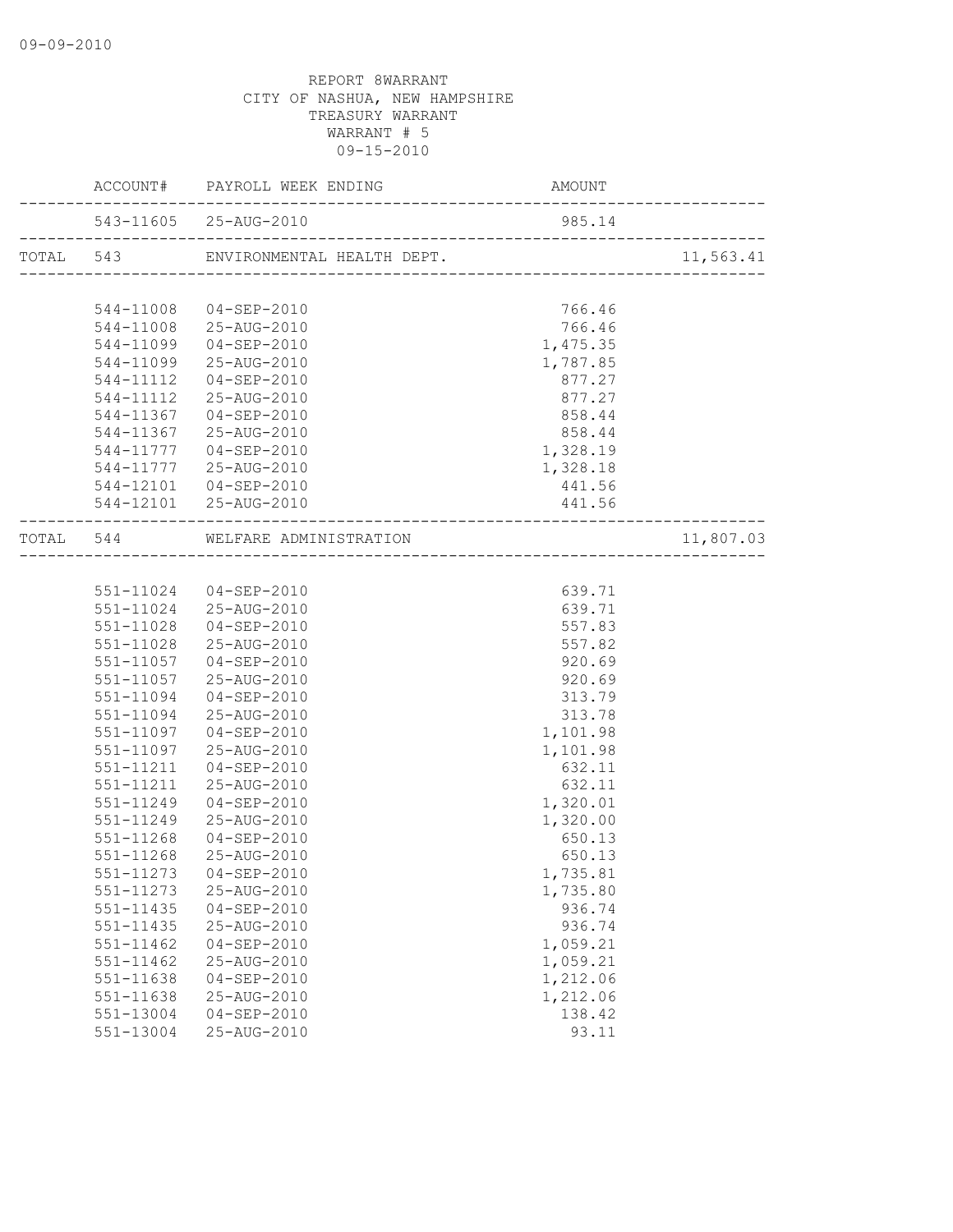|       |           |                                              |          | 22,391.63 |
|-------|-----------|----------------------------------------------|----------|-----------|
|       |           |                                              |          |           |
|       |           | 552-11024 04-SEP-2010                        | 706.27   |           |
|       |           | 552-11024 25-AUG-2010                        | 706.26   |           |
|       | 552-11077 | $04 - SEP - 2010$                            | 1,331.47 |           |
|       | 552-11077 | 25-AUG-2010                                  | 1,331.47 |           |
|       | 552-11087 | 04-SEP-2010                                  | 821.60   |           |
|       | 552-11087 | 25-AUG-2010                                  | 821.60   |           |
|       | 552-11143 | 04-SEP-2010                                  | 858.40   |           |
|       | 552-11143 | 25-AUG-2010                                  | 858.40   |           |
|       | 552-11324 | 04-SEP-2010                                  | 4,236.84 |           |
|       | 552-11324 | 25-AUG-2010                                  | 4,236.84 |           |
|       | 552-11339 | $04 - SEP - 2010$                            | 2,951.36 |           |
|       | 552-11339 | 25-AUG-2010                                  | 2,958.72 |           |
|       | 552-11342 | $04 - SEP - 2010$                            | 772.80   |           |
|       | 552-11342 | 25-AUG-2010                                  | 772.80   |           |
|       | 552-11343 | $04 - SEP - 2010$                            | 2,608.80 |           |
|       | 552-11343 | 25-AUG-2010                                  | 2,612.40 |           |
|       | 552-11407 | 04-SEP-2010                                  | 5,347.20 |           |
|       | 552-11407 | 25-AUG-2010                                  | 5,347.20 |           |
|       | 552-11492 | 04-SEP-2010                                  | 817.60   |           |
|       | 552-11492 | 25-AUG-2010                                  | 817.60   |           |
|       | 552-11562 | 04-SEP-2010                                  | 420.52   |           |
|       | 552-11562 | 25-AUG-2010                                  | 441.54   |           |
|       | 552-11580 | 04-SEP-2010                                  | 1,014.70 |           |
|       | 552-11580 | 25-AUG-2010                                  | 1,014.70 |           |
|       | 552-11672 | 04-SEP-2010                                  | 1,489.36 |           |
|       | 552-11672 | 25-AUG-2010                                  | 1,489.36 |           |
|       | 552-11750 | 04-SEP-2010                                  | 800.16   |           |
|       | 552-11750 | 25-AUG-2010                                  | 803.76   |           |
|       | 552-12154 | $04 - SEP - 2010$                            | 320.00   |           |
|       | 552-12156 | 04-SEP-2010                                  | 1,995.00 |           |
|       | 552-12156 | 25-AUG-2010                                  | 3,455.00 |           |
|       | 552-12159 | $04 - SEP - 2010$                            | 333.00   |           |
|       | 552-12159 | 25-AUG-2010                                  | 2,097.50 |           |
|       |           | 552-12162  04-SEP-2010                       | 516.00   |           |
|       | 552-12162 | 25-AUG-2010                                  | 1,230.75 |           |
|       | 552-12186 | 25-AUG-2010                                  | 1,002.25 |           |
|       | 552-12192 | 25-AUG-2010                                  | 1,477.25 |           |
|       | 552-13004 | $04 - SEP - 2010$                            | 2,428.72 |           |
|       | 552-13004 | 25-AUG-2010                                  | 2,282.77 |           |
|       | 552-17002 | 04-SEP-2010                                  | 500.00   |           |
| TOTAL | 552       | PARKS AND RECREATION<br>-------------------- |          | 66,027.97 |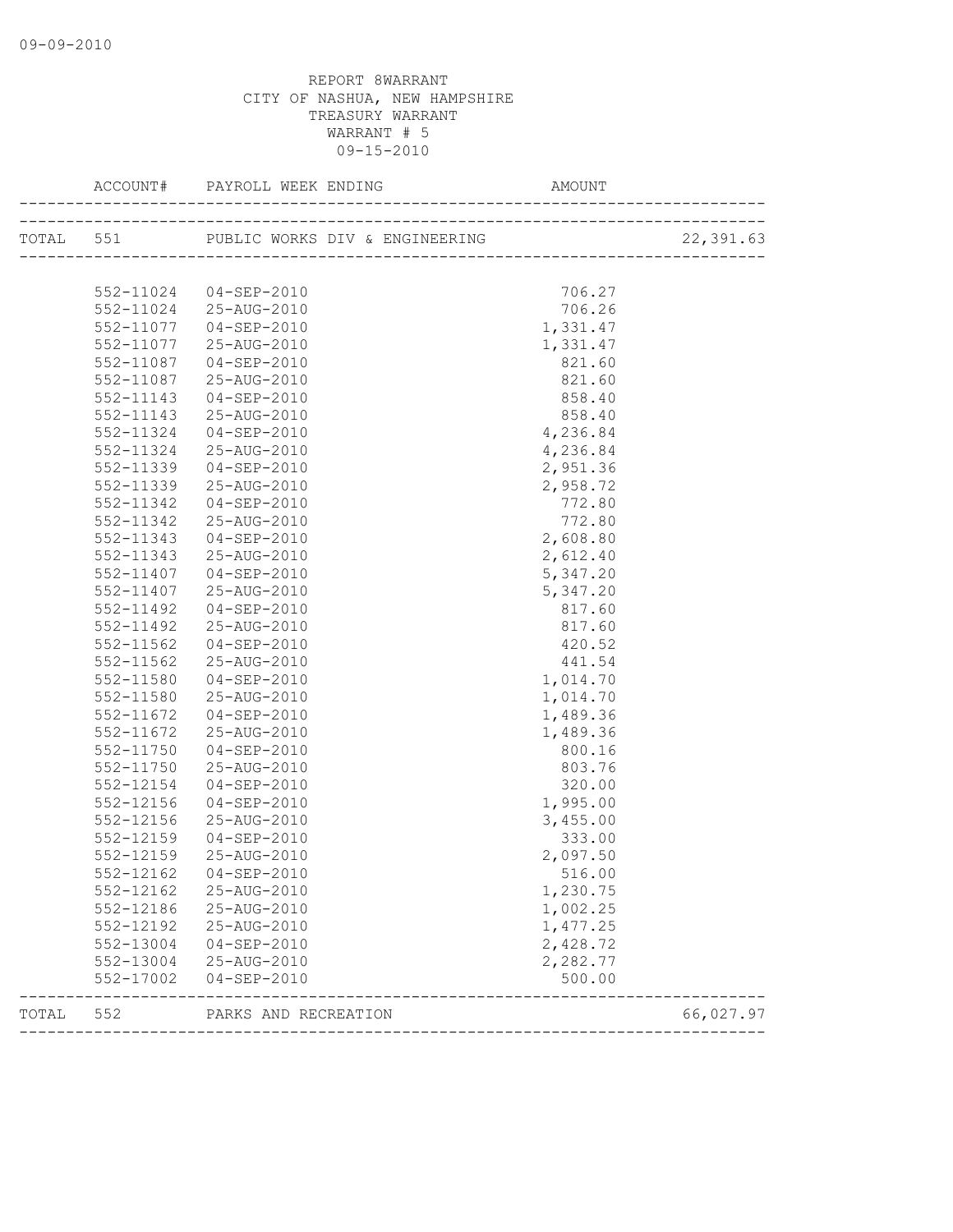| ACCOUNT#  | PAYROLL WEEK ENDING         | AMOUNT                                       |           |
|-----------|-----------------------------|----------------------------------------------|-----------|
| 553-11024 | 04-SEP-2010                 | 327.27                                       |           |
| 553-11024 | 25-AUG-2010                 | 373.18                                       |           |
| 553-11078 | $04 - SEP - 2010$           | 1,533.32                                     |           |
| 553-11078 | 25-AUG-2010                 | 1,533.32                                     |           |
| 553-11098 | 04-SEP-2010                 | 1,038.42                                     |           |
| 553-11098 | 25-AUG-2010                 | 1,038.42                                     |           |
| 553-11169 | 04-SEP-2010                 | 1,071.45                                     |           |
| 553-11169 | 25-AUG-2010                 | 1,071.44                                     |           |
| 553-11192 | 04-SEP-2010                 | 977.06                                       |           |
| 553-11192 | 25-AUG-2010                 | 977.05                                       |           |
| 553-11279 | $04 - SEP - 2010$           | 6,124.48                                     |           |
| 553-11279 | 25-AUG-2010                 | 6,047.36                                     |           |
| 553-11327 | 04-SEP-2010                 | 3, 177.62                                    |           |
| 553-11327 | 25-AUG-2010                 | 3,177.63                                     |           |
| 553-11375 | $04 - SEP - 2010$           | 884.08                                       |           |
| 553-11375 | 25-AUG-2010                 | 900.40                                       |           |
| 553-11465 | $04 - SEP - 2010$           | 3,270.40                                     |           |
| 553-11465 | 25-AUG-2010                 | 3,270.40                                     |           |
| 553-11474 | $04 - SEP - 2010$           | 3,770.40                                     |           |
| 553-11474 | 25-AUG-2010                 | 3,770.40                                     |           |
| 553-11475 | $04 - SEP - 2010$           | 1,911.20                                     |           |
| 553-11475 | 25-AUG-2010                 | 1,911.20                                     |           |
| 553-11630 | $04 - SEP - 2010$           | 1,579.21                                     |           |
| 553-11630 | 25-AUG-2010                 | 1,635.18                                     |           |
| 553-11631 | 04-SEP-2010                 | 801.60                                       |           |
| 553-11631 | 25-AUG-2010                 | 801.60                                       |           |
| 553-11648 | 04-SEP-2010                 | 860.56                                       |           |
| 553-11648 | 25-AUG-2010                 | 860.55                                       |           |
| 553-11678 | $04 - SEP - 2010$           | 1,485.69                                     |           |
| 553-11678 | 25-AUG-2010                 | 1,485.69                                     |           |
| 553-11759 | $04 - SEP - 2010$           | 13,078.16                                    |           |
| 553-11759 | 25-AUG-2010                 | 13,053.38                                    |           |
| 553-11771 | 04-SEP-2010                 | 1,859.20                                     |           |
| 553-11771 | 25-AUG-2010                 | 1,859.20                                     |           |
| 553-13004 | $04 - SEP - 2010$           | 731.97                                       |           |
| 553-13004 | 25-AUG-2010                 | 1,090.29                                     |           |
| 553-17008 | $04 - SEP - 2010$           | 900.00                                       |           |
| 553-17008 | 25-AUG-2010                 | 900.00<br>---------------------------------- |           |
|           | TOTAL 553 STREET DEPARTMENT | --------------------                         | 91,138.78 |
|           |                             |                                              |           |
| 555-11024 | 04-SEP-2010                 | 327.27                                       |           |
| 555-11024 | 25-AUG-2010                 | 373.18                                       |           |
| 555-11058 | $04 - SEP - 2010$           | 1,014.70                                     |           |
| 555-11058 | 25-AUG-2010                 | 1,014.70                                     |           |
| 555-11461 | 04-SEP-2010                 | 1,533.61                                     |           |
| 555-11461 | 25-AUG-2010                 | 1,533.61                                     |           |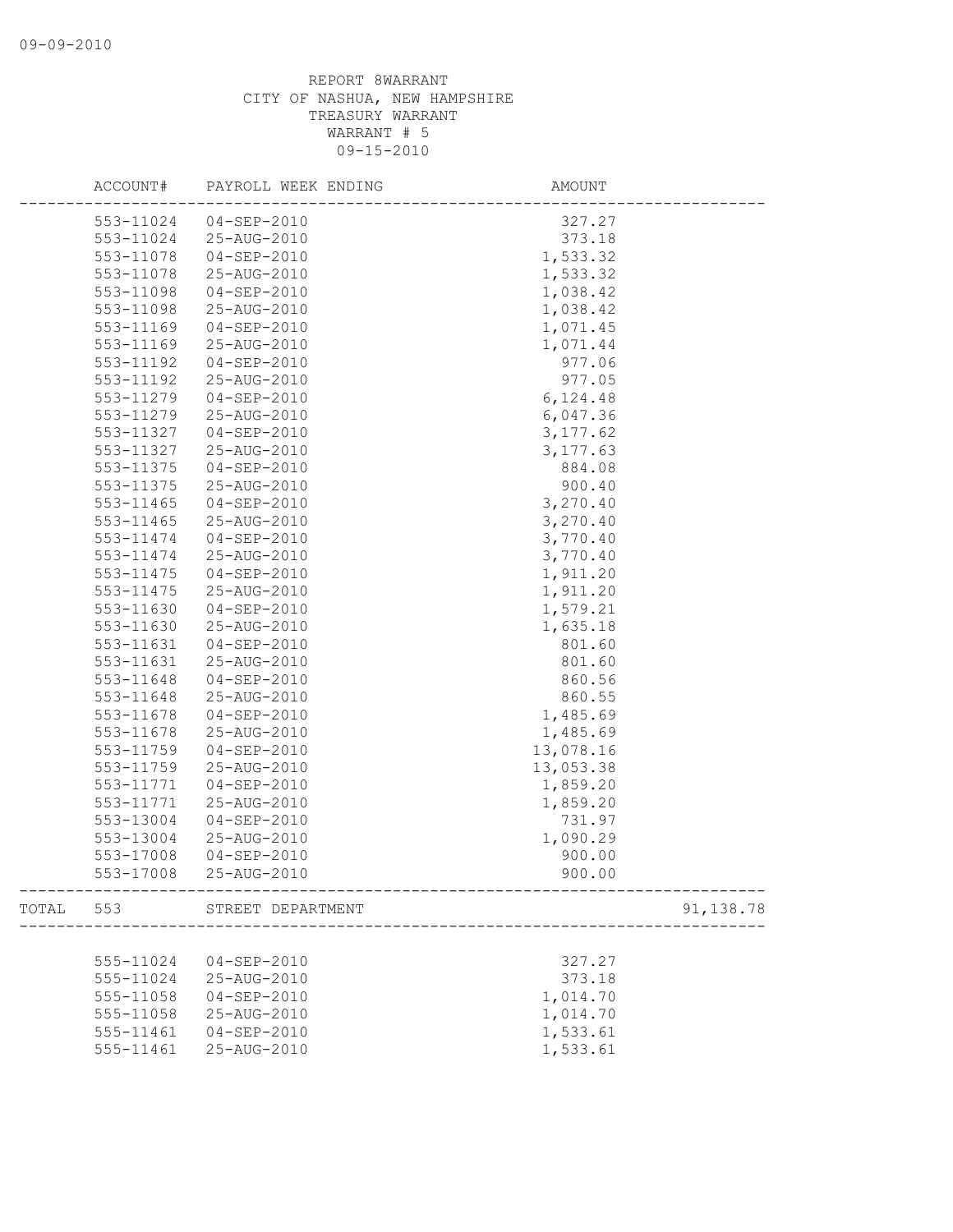|       | ACCOUNT#      | PAYROLL WEEK ENDING                        | <b>AMOUNT</b> |           |
|-------|---------------|--------------------------------------------|---------------|-----------|
|       | $555 - 11505$ | $04 - SEP - 2010$                          | 1,219.71      |           |
|       | 555-11505     | 25-AUG-2010                                | 1,219.71      |           |
|       | 555-11639     | $04 - SEP - 2010$                          | 817.60        |           |
|       | 555-11639     | 25-AUG-2010                                | 817.60        |           |
|       | 555-11640     | $04 - SEP - 2010$                          | 761.60        |           |
|       | 555-11640     | 25-AUG-2010                                | 784.00        |           |
|       | 555-11738     | $04 - SEP - 2010$                          | 1,955.20      |           |
|       | 555-11738     | 25-AUG-2010                                | 1,955.20      |           |
|       | 555-11745     | $04 - SEP - 2010$                          | 812.80        |           |
|       | 555-11745     | 25-AUG-2010                                | 812.80        |           |
|       | 555-11746     | $04 - SEP - 2010$                          | 1,173.50      |           |
|       | 555-11746     | 25-AUG-2010                                | 1,173.51      |           |
|       | 555-13004     | $04 - SEP - 2010$                          | 915.81        |           |
|       | 555-13004     | 25-AUG-2010                                | 440.57        |           |
|       | 555-13068     | $04 - SEP - 2010$                          | 257.27        |           |
|       | 555-13068     | 25-AUG-2010                                | 257.49        |           |
|       | 555-17008     | $04 - SEP - 2010$                          | 900.00        |           |
|       |               |                                            |               |           |
| TOTAL | 555           | TRAFFIC DEPARTMENT                         |               | 22,071.44 |
|       |               |                                            |               |           |
|       | 557-11024     | 04-SEP-2010                                | 639.71        |           |
|       | 557-11024     | 25-AUG-2010                                | 639.71        |           |
|       | 557-11161     | $04 - SEP - 2010$                          | 1,268.15      |           |
|       | 557-11161     | 25-AUG-2010                                | 1,268.16      |           |
|       | 557-11751     | 04-SEP-2010                                | 70.41         |           |
|       |               | 557-11751 25-AUG-2010                      | 70.41         |           |
|       | 557-13004     | 25-AUG-2010                                | 71.33         |           |
| TOTAL | 557           | PARKING LOTS                               |               | 4,027.88  |
|       |               |                                            |               |           |
|       | 561-11345     | $04 - SEP - 2010$                          | 1,240.90      |           |
|       | 561-11345     | 25-AUG-2010                                | 1,240.90      |           |
|       | 561-11651     | $04 - SEP - 2010$                          | 885.76        |           |
|       | 561-11651     | 25-AUG-2010                                | 885.76        |           |
|       | 561-11658     | 04-SEP-2010                                | 1,075.61      |           |
|       | 561-11658     | 25-AUG-2010                                | 1,075.61      |           |
|       | 561-12153     | 04-SEP-2010                                | 400.00        |           |
|       | 561-12153     | 25-AUG-2010                                | 1,760.00      |           |
|       | 561-13004     | 25-AUG-2010                                | 139.60        |           |
| TOTAL | 561           | EDGEWOOD CEMETERY<br>--------------------- |               | 8,704.14  |
|       |               |                                            |               |           |
|       | 563-11345     | 04-SEP-2010                                | 1,193.50      |           |
|       | 563-11345     | 25-AUG-2010                                | 1,193.50      |           |
|       | 563-11651     | $04 - SEP - 2010$                          | 788.59        |           |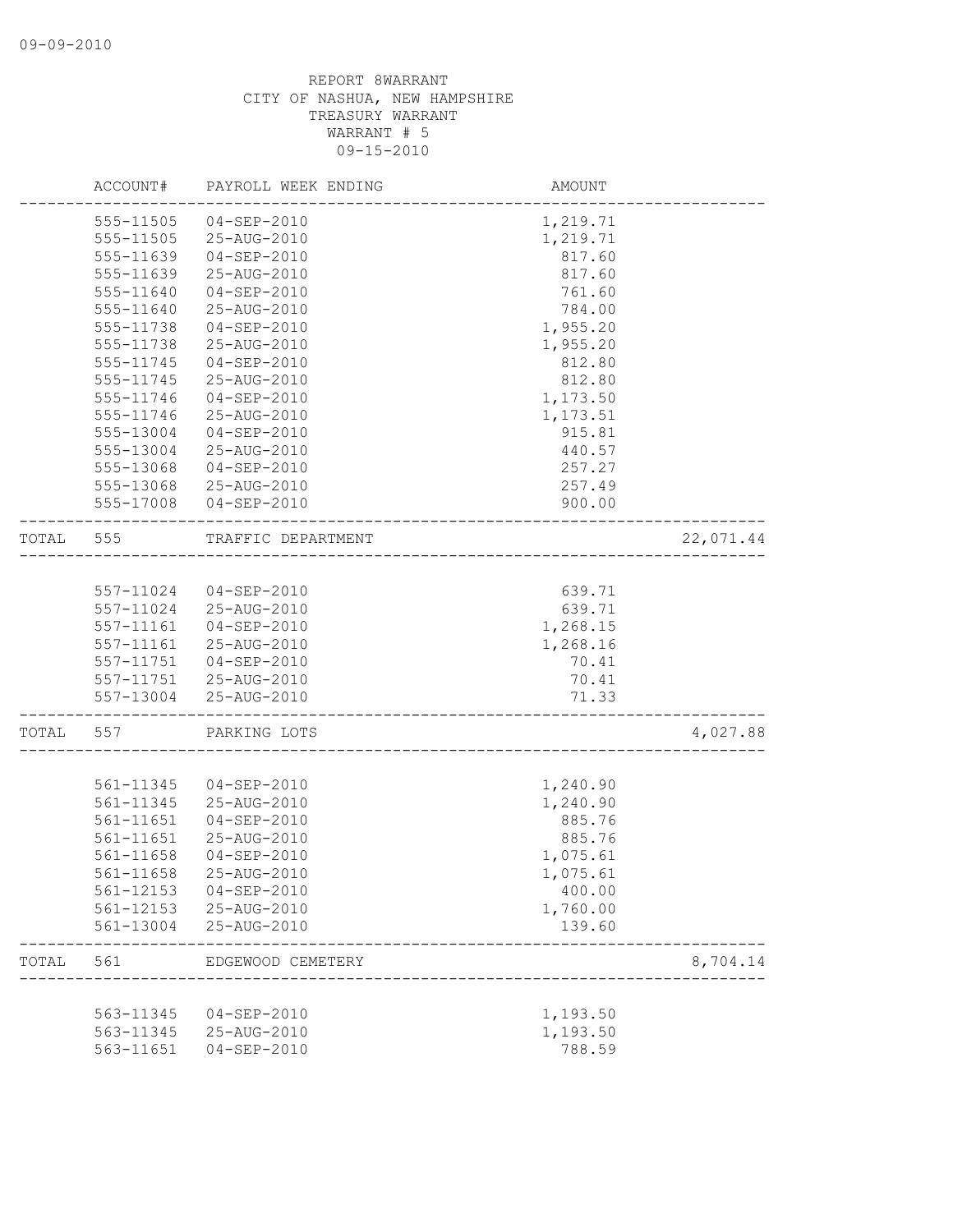|           | ACCOUNT#  | PAYROLL WEEK ENDING   | AMOUNT   |            |
|-----------|-----------|-----------------------|----------|------------|
|           | 563-11651 | 25-AUG-2010           | 788.59   |            |
|           | 563-11657 | $04 - SEP - 2010$     | 985.56   |            |
|           | 563-11657 | 25-AUG-2010           | 985.56   |            |
|           | 563-12153 | $04 - SEP - 2010$     | 800.00   |            |
|           | 563-12153 | 25-AUG-2010           | 720.00   |            |
|           | 563-13004 | 25-AUG-2010           | 112.13   |            |
| TOTAL     | 563       | WOODLAWN CEMETERY     |          | 7,567.43   |
|           |           |                       |          |            |
|           | 571-11174 | $04 - SEP - 2010$     | 619.72   |            |
|           | 571-11174 | 25-AUG-2010           | 639.71   |            |
|           | 571-11237 | 04-SEP-2010           | 1,999.68 |            |
|           |           | 571-11237 25-AUG-2010 | 1,999.68 |            |
|           | 571-12045 | 04-SEP-2010           | 324.28   |            |
| TOTAL     | 571       | COMMUNITY DEVELOPMENT |          | 5,583.07   |
|           |           |                       |          |            |
|           | 572-11024 | $04 - SEP - 2010$     | 672.17   |            |
|           | 572-11024 | 25-AUG-2010           | 672.17   |            |
|           | 572-11215 | $04 - SEP - 2010$     | 3,727.01 |            |
|           | 572-11215 | 25-AUG-2010           | 3,727.01 |            |
|           | 572-11238 | $04 - SEP - 2010$     | 882.38   |            |
|           | 572-11238 | 25-AUG-2010           | 882.38   |            |
|           | 572-11450 | $04 - SEP - 2010$     | 1,771.19 |            |
|           | 572-11450 | 25-AUG-2010           | 1,771.19 |            |
|           | 572-11522 | 04-SEP-2010           | 858.42   |            |
|           | 572-11522 | 25-AUG-2010           | 858.42   |            |
|           | 572-11525 | 04-SEP-2010           | 1,058.00 |            |
|           | 572-11525 | 25-AUG-2010           | 1,058.00 |            |
|           | 572-58005 | 25-AUG-2010           | 200.00   |            |
| TOTAL 572 |           | PLANNING DEPARTMENT   |          | 18, 138.34 |
|           |           |                       |          |            |
|           |           | 573-11444 04-SEP-2010 | 1,666.17 |            |
|           | 573-11444 | 25-AUG-2010           | 1,666.17 |            |
|           | 573-12029 | $04 - SEP - 2010$     | 368.59   |            |
|           | 573-12029 | 25-AUG-2010           | 368.59   |            |
| TOTAL     | 573       | ECONOMIC DEVELOPMENT  |          | 4,069.52   |
|           |           |                       |          |            |
|           | 575-11032 | 04-SEP-2010           | 738.32   |            |
|           | 575-11032 | 25-AUG-2010           | 738.32   |            |
|           | 575-11042 | $04 - SEP - 2010$     | 1,471.30 |            |
|           | 575-11042 | 25-AUG-2010           | 1,471.30 |            |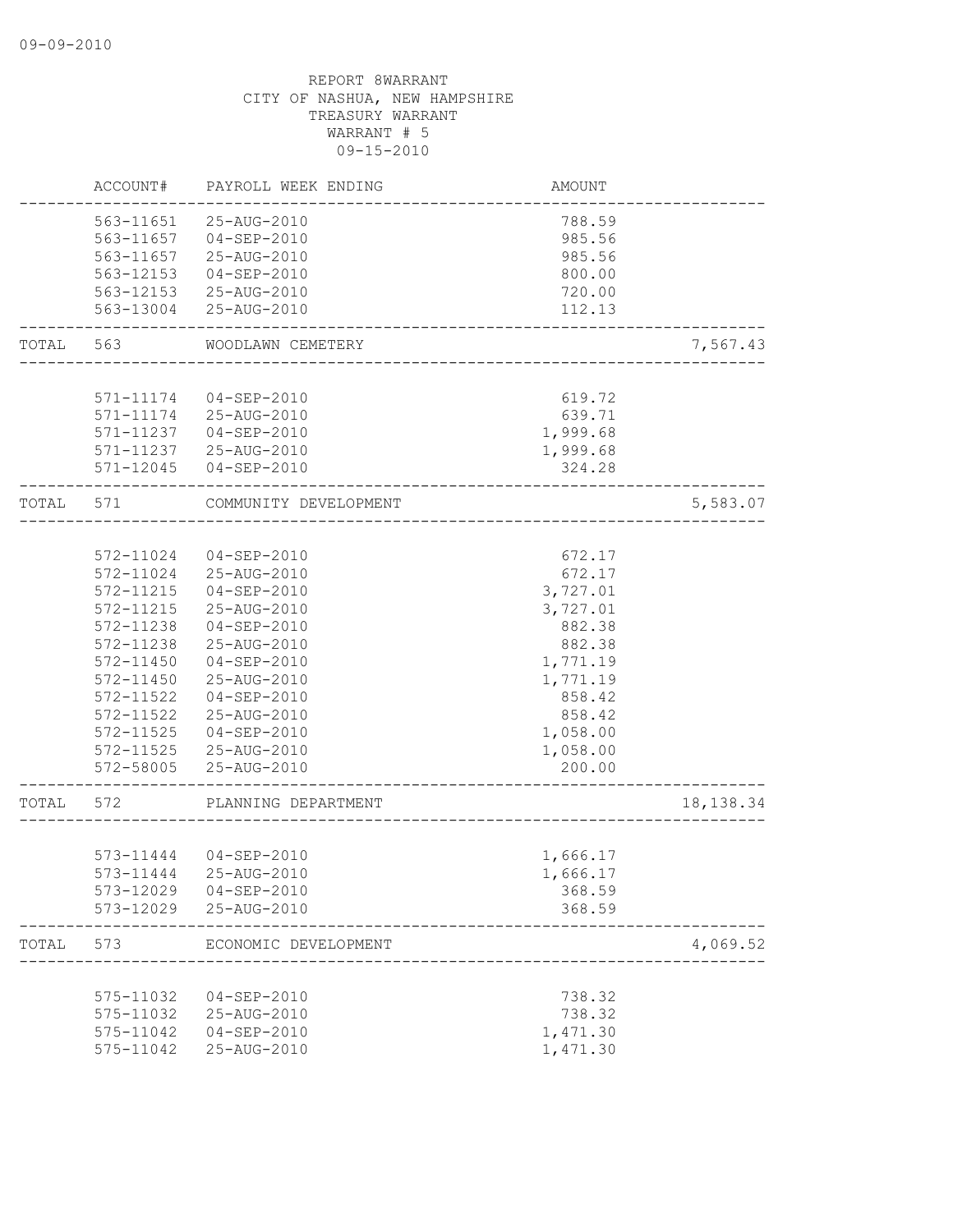|       | ACCOUNT#      | PAYROLL WEEK ENDING   | AMOUNT                                     |           |
|-------|---------------|-----------------------|--------------------------------------------|-----------|
|       | 575-11189     | $04 - SEP - 2010$     | 1,130.09                                   |           |
|       | 575-11189     | 25-AUG-2010           | 1,130.10                                   |           |
|       | 575-11246     | $04 - SEP - 2010$     | 1,726.92                                   |           |
|       | 575-11246     | 25-AUG-2010           | 1,726.90                                   |           |
|       | 575-11365     | $04 - SEP - 2010$     | 336.84                                     |           |
|       | 575-11365     | 25-AUG-2010           | 505.19                                     |           |
|       | 575-11387     | $04 - SEP - 2010$     | 7,026.42                                   |           |
|       | 575-11387     | 25-AUG-2010           | 7,016.40                                   |           |
|       | 575-11393     | $04 - SEP - 2010$     | 3,739.82                                   |           |
|       | 575-11393     | 25-AUG-2010           | 3,739.82                                   |           |
|       | 575-11400     | $04 - SEP - 2010$     | 8,366.99                                   |           |
|       | $575 - 11400$ | 25-AUG-2010           | 8,366.99                                   |           |
|       | 575-11401     | $04 - SEP - 2010$     | 4,099.80                                   |           |
|       | 575-11401     | 25-AUG-2010           | 4,099.81                                   |           |
|       | 575-11403     | $04 - SEP - 2010$     | 786.82                                     |           |
|       | 575-11403     | 25-AUG-2010           | 786.82                                     |           |
|       | 575-11404     | $04 - SEP - 2010$     | 799.50                                     |           |
|       | 575-11404     | 25-AUG-2010           | 799.50                                     |           |
|       | 575-11627     | $04 - SEP - 2010$     | 643.50                                     |           |
|       | 575-11627     | 25-AUG-2010           | 643.50                                     |           |
|       | 575-12073     | $04 - SEP - 2010$     | 391.85                                     |           |
|       | 575-12073     | 25-AUG-2010           | 407.52                                     |           |
|       | 575-12090     | 04-SEP-2010           | 1,168.87                                   |           |
|       | 575-12090     | 25-AUG-2010           | 1,168.88                                   |           |
|       | 575-12114     | $04 - SEP - 2010$     | 1,054.56                                   |           |
|       | 575-12114     | 25-AUG-2010           | 1,448.87                                   |           |
|       | 575-13004     | 04-SEP-2010           | 59.96                                      |           |
|       | 575-13004     | 25-AUG-2010           | 71.59<br>--------------------------------- |           |
| TOTAL | 575           | PUBLIC LIBRARIES      |                                            | 67,663.07 |
|       |               |                       |                                            |           |
|       | 576-11059     | 04-SEP-2010           | 1,328.18                                   |           |
|       | 576-11059     | 25-AUG-2010           | 1,328.18                                   |           |
|       | 576-11221     | $04 - SEP - 2010$     | 1,092.13                                   |           |
|       | 576-11221     | 25-AUG-2010           | 1,092.14                                   |           |
|       | 576-11315     | $04 - SEP - 2010$     | 698.94                                     |           |
|       | 576-11315     | 25-AUG-2010           | 875.11                                     |           |
|       | 576-11361     | $04 - SEP - 2010$     | 4,102.82                                   |           |
|       | 576-11361     | 25-AUG-2010           | 4,102.83                                   |           |
|       | 576-11362     | 04-SEP-2010           | 1, 114.74                                  |           |
|       | 576-11362     | 25-AUG-2010           | 1, 114.73                                  |           |
| TOTAL | 576           | BUILDING DEPARTMENT   |                                            | 16,849.80 |
|       |               |                       |                                            |           |
|       |               | 577-11067 04-SEP-2010 | 1,216.69                                   |           |
|       | 577-11067     | 25-AUG-2010           | 1,216.69                                   |           |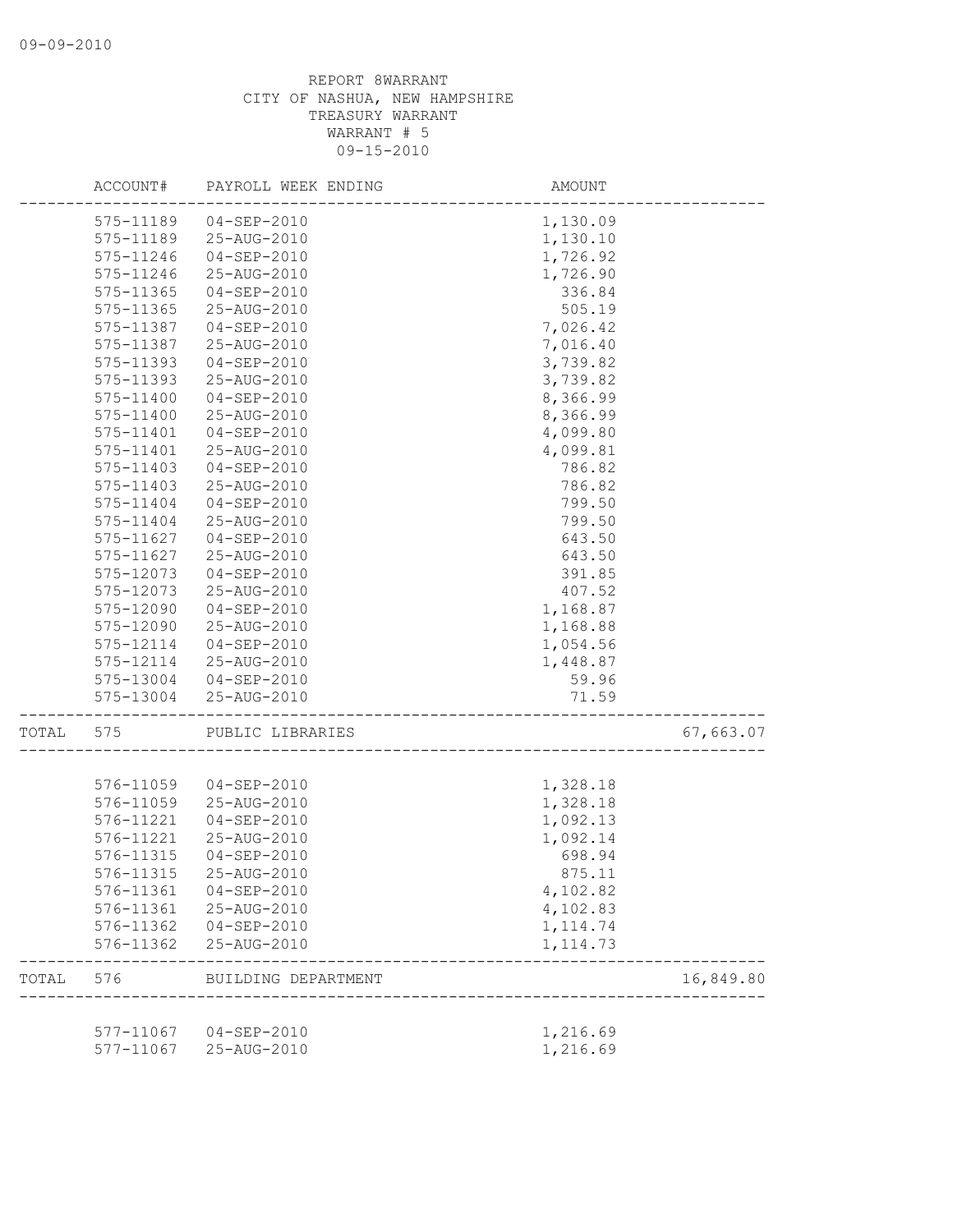|           | ACCOUNT# PAYROLL WEEK ENDING | AMOUNT       |          |
|-----------|------------------------------|--------------|----------|
|           | 577-11183  04-SEP-2010       | 998.11       |          |
|           | 577-11183 25-AUG-2010        | 998.11       |          |
|           | TOTAL 577 CODE ENFORCEMENT   |              | 4,429.60 |
|           |                              |              |          |
|           | 581-11012  25-AUG-2010       | 3,766.23     |          |
|           | 581-11076 25-AUG-2010        | 3,884.62     |          |
|           | 581-11081 25-AUG-2010        | 2,550.00     |          |
| 581-11162 | $04 - SEP - 2010$            | 54, 544.67   |          |
| 581-11162 | 25-AUG-2010                  | 53, 264.85   |          |
| 581-11204 | $04 - SEP - 2010$            | 11,830.80    |          |
| 581-11204 | 25-AUG-2010                  | 10,447.60    |          |
| 581-11347 | 25-AUG-2010                  | 2,462.73     |          |
| 581-11348 | 25-AUG-2010                  | 99,298.52    |          |
| 581-11366 | 04-SEP-2010                  | 53,876.94    |          |
| 581-11366 | 25-AUG-2010                  | 56,179.95    |          |
| 581-11396 | 25-AUG-2010                  | 40,592.15    |          |
| 581-11402 | 04-SEP-2010                  | 2,059.73     |          |
| 581-11408 | 04-SEP-2010                  | 18, 411. 15  |          |
| 581-11408 | 25-AUG-2010                  | 18,422.40    |          |
| 581-11486 | 25-AUG-2010                  | 44,000.15    |          |
| 581-11570 | 25-AUG-2010                  | 61,164.11    |          |
| 581-11572 | 25-AUG-2010                  | 57,847.05    |          |
| 581-11579 | 25-AUG-2010                  | 39,621.97    |          |
| 581-11628 | 04-SEP-2010                  | 728.00       |          |
| 581-11628 | 25-AUG-2010                  | 319.20       |          |
| 581-11675 | 25-AUG-2010                  | 5, 192.31    |          |
| 581-11709 | 25-AUG-2010                  | 5,781.39     |          |
| 581-11711 | 25-AUG-2010                  | 2,705.80     |          |
| 581-11726 | 25-AUG-2010                  | 1,733,386.14 |          |
| 581-11800 | 25-AUG-2010                  | 42,380.32    |          |
| 581-11801 | 04-SEP-2010                  | 274.50       |          |
| 581-11801 | 25-AUG-2010                  | 12,885.75    |          |
| 581-11802 | 25-AUG-2010                  | 13,931.48    |          |
| 581-11803 | 04-SEP-2010                  | 581.74       |          |
| 581-11803 | 25-AUG-2010                  | 16,083.62    |          |
| 581-11805 | 25-AUG-2010                  | 29,088.57    |          |
| 581-11812 | 25-AUG-2010                  | 2,683.92     |          |
| 581-11830 | 25-AUG-2010                  | 4,069.47     |          |
| 581-11850 | $04 - SEP - 2010$            | 1,712.76     |          |
| 581-11860 | 25-AUG-2010                  | 4,231.11     |          |
| 581-11870 | 25-AUG-2010                  | 3, 153.84    |          |
| 581-12021 | 25-AUG-2010                  | 1,678.18     |          |
| 581-12060 | $04 - SEP - 2010$            | 1,450.93     |          |
| 581-12078 | $04 - SEP - 2010$            | 68.75        |          |
| 581-12078 | 25-AUG-2010                  | 926.32       |          |
| 581-12081 | 25-AUG-2010                  | 2,449.06     |          |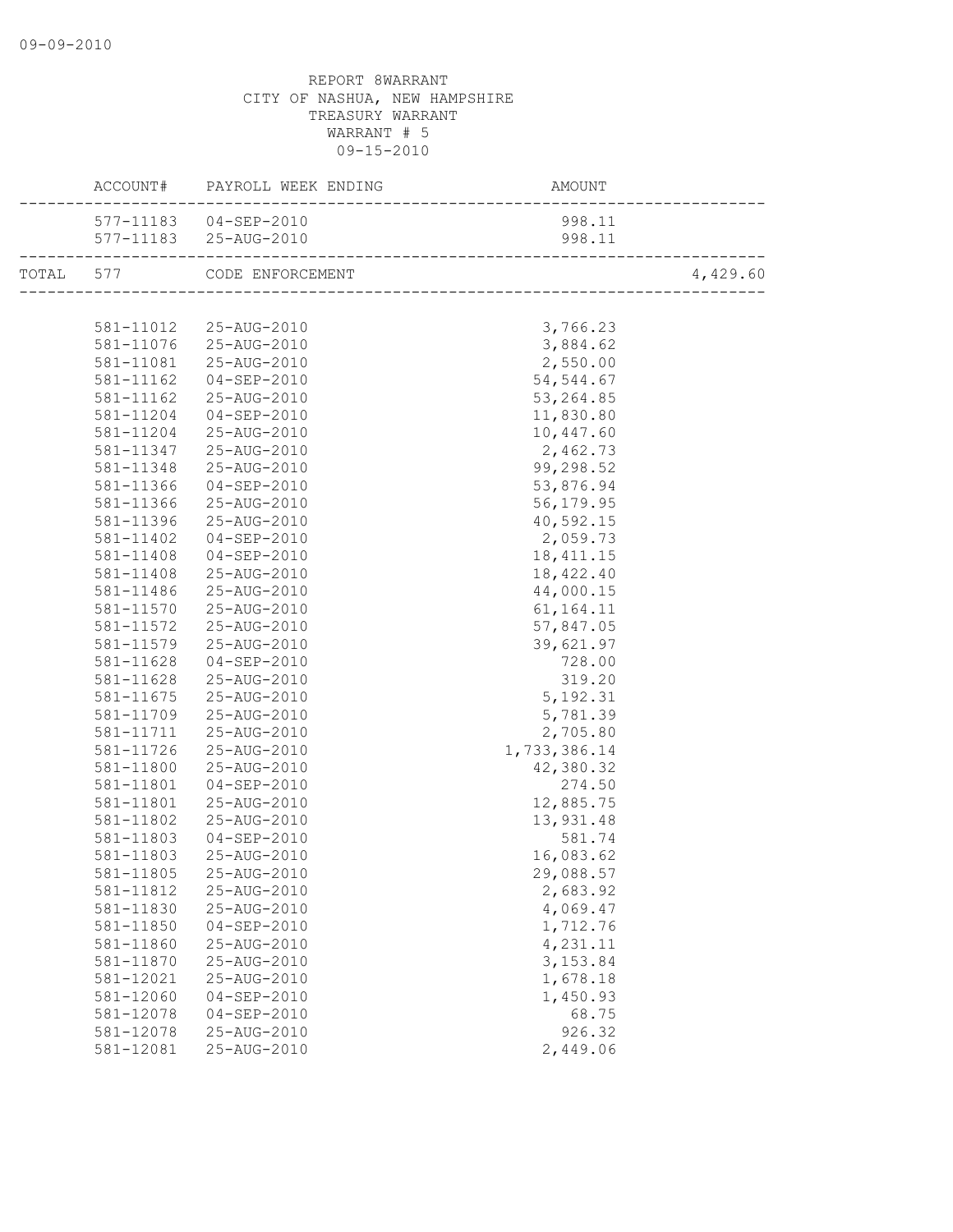| 581-12111  04-SEP-2010<br>84,595.17<br>581-12112<br>4,279.28<br>04-SEP-2010<br>3,628.73<br>581-12126<br>04-SEP-2010<br>581-12126<br>2,968.27<br>25-AUG-2010<br>581-12135<br>$04 - SEP - 2010$<br>1,881.52<br>581-12135<br>25-AUG-2010<br>581-12136<br>231.88<br>$04 - SEP - 2010$<br>808.50<br>581-12153<br>$04 - SEP - 2010$<br>581-12153<br>2,318.50<br>25-AUG-2010<br>581-12181<br>25-AUG-2010<br>4,555.69<br>26,388.01<br>581-12198<br>25-AUG-2010<br>581-12201<br>$04 - SEP - 2010$<br>4,635.46<br>581-13004<br>263.37<br>04-SEP-2010<br>2,068.08<br>581-13004<br>25-AUG-2010<br>581-13021<br>04-SEP-2010<br>279.09<br>581-13021<br>540.24<br>25-AUG-2010<br>581-13032<br>$04 - SEP - 2010$<br>68.89<br>581-13032<br>25-AUG-2010<br>742.76<br>581-13120<br>04-SEP-2010<br>97.83<br>581-13120<br>25-AUG-2010<br>2,012.23<br>287.50<br>581-13133<br>04-SEP-2010<br>13,200.27<br>581-13133<br>25-AUG-2010<br>581-13137<br>25-AUG-2010<br>467.20<br>7,835.80<br>581-19000<br>25-AUG-2010<br>581-19210<br>1,364.00<br>$04 - SEP - 2010$<br>107,062.50<br>581-19210<br>25-AUG-2010<br>8,400.00<br>581-19230<br>25-AUG-2010<br>581-19240<br>04-SEP-2010<br>450.00<br>25-AUG-2010<br>3,979.58<br>581-19240 | ACCOUNT# | PAYROLL WEEK ENDING | AMOUNT |              |
|---------------------------------------------------------------------------------------------------------------------------------------------------------------------------------------------------------------------------------------------------------------------------------------------------------------------------------------------------------------------------------------------------------------------------------------------------------------------------------------------------------------------------------------------------------------------------------------------------------------------------------------------------------------------------------------------------------------------------------------------------------------------------------------------------------------------------------------------------------------------------------------------------------------------------------------------------------------------------------------------------------------------------------------------------------------------------------------------------------------------------------------------------------------------------------------------------------|----------|---------------------|--------|--------------|
|                                                                                                                                                                                                                                                                                                                                                                                                                                                                                                                                                                                                                                                                                                                                                                                                                                                                                                                                                                                                                                                                                                                                                                                                         |          |                     |        |              |
|                                                                                                                                                                                                                                                                                                                                                                                                                                                                                                                                                                                                                                                                                                                                                                                                                                                                                                                                                                                                                                                                                                                                                                                                         |          |                     |        |              |
|                                                                                                                                                                                                                                                                                                                                                                                                                                                                                                                                                                                                                                                                                                                                                                                                                                                                                                                                                                                                                                                                                                                                                                                                         |          |                     |        |              |
|                                                                                                                                                                                                                                                                                                                                                                                                                                                                                                                                                                                                                                                                                                                                                                                                                                                                                                                                                                                                                                                                                                                                                                                                         |          |                     |        |              |
|                                                                                                                                                                                                                                                                                                                                                                                                                                                                                                                                                                                                                                                                                                                                                                                                                                                                                                                                                                                                                                                                                                                                                                                                         |          |                     |        |              |
|                                                                                                                                                                                                                                                                                                                                                                                                                                                                                                                                                                                                                                                                                                                                                                                                                                                                                                                                                                                                                                                                                                                                                                                                         |          |                     |        |              |
|                                                                                                                                                                                                                                                                                                                                                                                                                                                                                                                                                                                                                                                                                                                                                                                                                                                                                                                                                                                                                                                                                                                                                                                                         |          |                     |        |              |
|                                                                                                                                                                                                                                                                                                                                                                                                                                                                                                                                                                                                                                                                                                                                                                                                                                                                                                                                                                                                                                                                                                                                                                                                         |          |                     |        |              |
|                                                                                                                                                                                                                                                                                                                                                                                                                                                                                                                                                                                                                                                                                                                                                                                                                                                                                                                                                                                                                                                                                                                                                                                                         |          |                     |        |              |
|                                                                                                                                                                                                                                                                                                                                                                                                                                                                                                                                                                                                                                                                                                                                                                                                                                                                                                                                                                                                                                                                                                                                                                                                         |          |                     |        |              |
|                                                                                                                                                                                                                                                                                                                                                                                                                                                                                                                                                                                                                                                                                                                                                                                                                                                                                                                                                                                                                                                                                                                                                                                                         |          |                     |        |              |
|                                                                                                                                                                                                                                                                                                                                                                                                                                                                                                                                                                                                                                                                                                                                                                                                                                                                                                                                                                                                                                                                                                                                                                                                         |          |                     |        |              |
|                                                                                                                                                                                                                                                                                                                                                                                                                                                                                                                                                                                                                                                                                                                                                                                                                                                                                                                                                                                                                                                                                                                                                                                                         |          |                     |        |              |
|                                                                                                                                                                                                                                                                                                                                                                                                                                                                                                                                                                                                                                                                                                                                                                                                                                                                                                                                                                                                                                                                                                                                                                                                         |          |                     |        |              |
|                                                                                                                                                                                                                                                                                                                                                                                                                                                                                                                                                                                                                                                                                                                                                                                                                                                                                                                                                                                                                                                                                                                                                                                                         |          |                     |        |              |
|                                                                                                                                                                                                                                                                                                                                                                                                                                                                                                                                                                                                                                                                                                                                                                                                                                                                                                                                                                                                                                                                                                                                                                                                         |          |                     |        |              |
|                                                                                                                                                                                                                                                                                                                                                                                                                                                                                                                                                                                                                                                                                                                                                                                                                                                                                                                                                                                                                                                                                                                                                                                                         |          |                     |        |              |
|                                                                                                                                                                                                                                                                                                                                                                                                                                                                                                                                                                                                                                                                                                                                                                                                                                                                                                                                                                                                                                                                                                                                                                                                         |          |                     |        |              |
|                                                                                                                                                                                                                                                                                                                                                                                                                                                                                                                                                                                                                                                                                                                                                                                                                                                                                                                                                                                                                                                                                                                                                                                                         |          |                     |        |              |
|                                                                                                                                                                                                                                                                                                                                                                                                                                                                                                                                                                                                                                                                                                                                                                                                                                                                                                                                                                                                                                                                                                                                                                                                         |          |                     |        |              |
|                                                                                                                                                                                                                                                                                                                                                                                                                                                                                                                                                                                                                                                                                                                                                                                                                                                                                                                                                                                                                                                                                                                                                                                                         |          |                     |        |              |
|                                                                                                                                                                                                                                                                                                                                                                                                                                                                                                                                                                                                                                                                                                                                                                                                                                                                                                                                                                                                                                                                                                                                                                                                         |          |                     |        |              |
|                                                                                                                                                                                                                                                                                                                                                                                                                                                                                                                                                                                                                                                                                                                                                                                                                                                                                                                                                                                                                                                                                                                                                                                                         |          |                     |        |              |
|                                                                                                                                                                                                                                                                                                                                                                                                                                                                                                                                                                                                                                                                                                                                                                                                                                                                                                                                                                                                                                                                                                                                                                                                         |          |                     |        |              |
|                                                                                                                                                                                                                                                                                                                                                                                                                                                                                                                                                                                                                                                                                                                                                                                                                                                                                                                                                                                                                                                                                                                                                                                                         |          |                     |        |              |
|                                                                                                                                                                                                                                                                                                                                                                                                                                                                                                                                                                                                                                                                                                                                                                                                                                                                                                                                                                                                                                                                                                                                                                                                         |          |                     |        |              |
|                                                                                                                                                                                                                                                                                                                                                                                                                                                                                                                                                                                                                                                                                                                                                                                                                                                                                                                                                                                                                                                                                                                                                                                                         |          |                     |        |              |
|                                                                                                                                                                                                                                                                                                                                                                                                                                                                                                                                                                                                                                                                                                                                                                                                                                                                                                                                                                                                                                                                                                                                                                                                         |          |                     |        |              |
|                                                                                                                                                                                                                                                                                                                                                                                                                                                                                                                                                                                                                                                                                                                                                                                                                                                                                                                                                                                                                                                                                                                                                                                                         |          |                     |        |              |
| SCHOOL DEPARTMENT<br>TOTAL<br>581                                                                                                                                                                                                                                                                                                                                                                                                                                                                                                                                                                                                                                                                                                                                                                                                                                                                                                                                                                                                                                                                                                                                                                       |          |                     |        | 2,805,399.13 |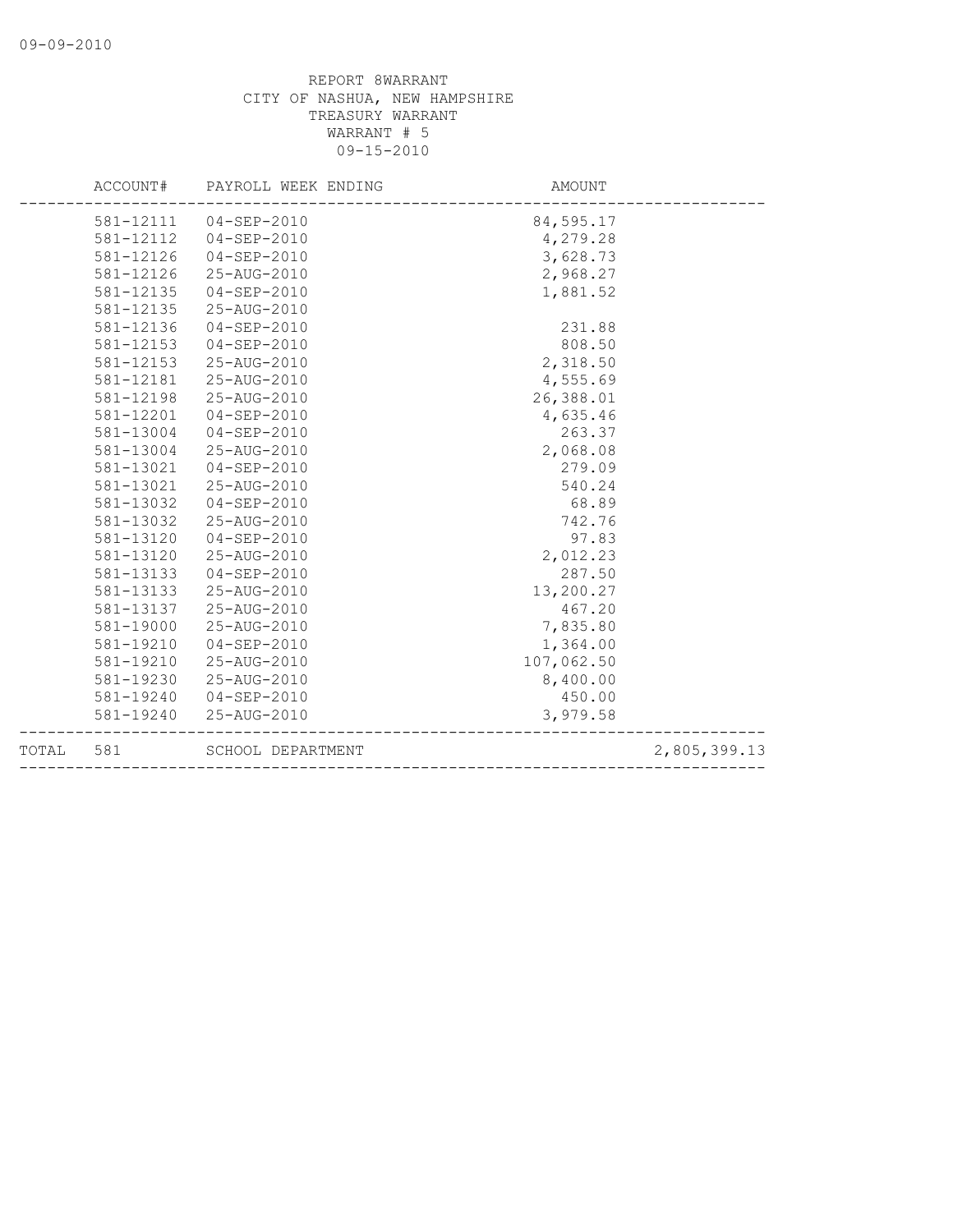|           | ACCOUNT# PAYROLL WEEK ENDING |  |  | AMOUNT |
|-----------|------------------------------|--|--|--------|
|           |                              |  |  |        |
| TOTAL 952 |                              |  |  |        |
|           |                              |  |  |        |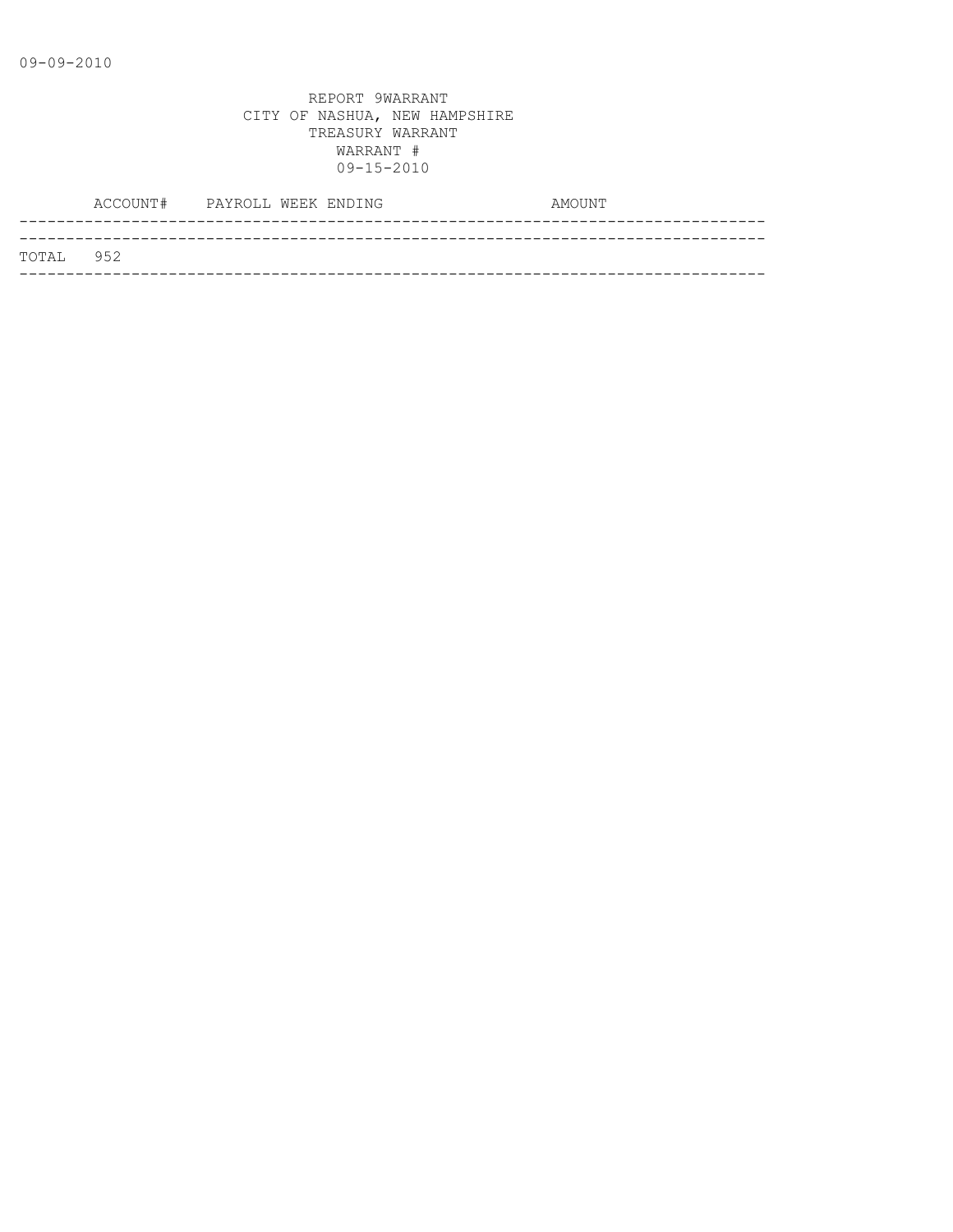| ACCOUNT#  | PAYROLL WEEK ENDING   | AMOUNT    |  |
|-----------|-----------------------|-----------|--|
| 801-11008 | $04 - SEP - 2010$     | 608.42    |  |
| 801-11008 | 25-AUG-2010           | 608.42    |  |
| 801-11024 | $04 - SEP - 2010$     | 655.23    |  |
| 801-11024 | 25-AUG-2010           | 655.22    |  |
| 801-11028 | 04-SEP-2010           | 61.98     |  |
| 801-11028 | 25-AUG-2010           | 61.98     |  |
| 801-11064 | 04-SEP-2010           | 144.64    |  |
| 801-11064 | 25-AUG-2010           | 219.64    |  |
| 801-11094 | 04-SEP-2010           | 104.60    |  |
| 801-11094 | 25-AUG-2010           | 104.59    |  |
| 801-11188 | 04-SEP-2010           | 368.61    |  |
| 801-11188 | 25-AUG-2010           | 368.61    |  |
| 801-11190 | 04-SEP-2010           | 421.45    |  |
| 801-11190 | 25-AUG-2010           | 421.45    |  |
| 801-11193 | 04-SEP-2010           | 1,025.45  |  |
| 801-11193 | 25-AUG-2010           | 1,025.44  |  |
| 801-11211 | 04-SEP-2010           | 70.23     |  |
| 801-11211 | 25-AUG-2010           | 70.23     |  |
| 801-11222 | 04-SEP-2010           | 217.50    |  |
| 801-11222 | 25-AUG-2010           | 217.50    |  |
| 801-11249 | 04-SEP-2010           | 188.57    |  |
| 801-11249 | 25-AUG-2010           | 188.57    |  |
| 801-11268 | 04-SEP-2010           | 139.32    |  |
| 801-11268 | 25-AUG-2010           | 139.32    |  |
| 801-11271 | 04-SEP-2010           | 1,184.60  |  |
| 801-11271 | 25-AUG-2010           | 1,184.60  |  |
| 801-11276 | 04-SEP-2010           | 4,053.04  |  |
| 801-11276 | 25-AUG-2010           | 4,398.00  |  |
| 801-11431 | 04-SEP-2010           | 193.49    |  |
| 801-11431 | 25-AUG-2010           | 193.49    |  |
| 801-11435 | 04-SEP-2010           | 281.02    |  |
| 801-11435 | 25-AUG-2010           | 281.02    |  |
| 801-11595 | 04-SEP-2010           | 5,760.40  |  |
| 801-11595 | $04 - SEP - 2010$     | 3,249.60  |  |
| 801-11595 | 25-AUG-2010           | 5,696.80  |  |
| 801-11595 | 25-AUG-2010           | 4,062.00  |  |
| 801-11596 | $04 - SEP - 2010$     | 3,261.92  |  |
|           | 801-11596 25-AUG-2010 | 3,433.60  |  |
| 801-11598 | $04 - SEP - 2010$     | 850.40    |  |
| 801-11598 | 25-AUG-2010           | 850.40    |  |
| 801-11599 | $04 - SEP - 2010$     | 1, 114.71 |  |
| 801-11599 | $04 - SEP - 2010$     | 1, 114.71 |  |
| 801-11599 | 25-AUG-2010           | 1, 114.71 |  |
| 801-11599 | 25-AUG-2010           | 1, 114.71 |  |
| 801-11606 | $04 - SEP - 2010$     | 801.57    |  |
| 801-11606 | 25-AUG-2010           | 725.30    |  |
| 801-11647 | $04 - SEP - 2010$     | 1,442.84  |  |
| 801-11647 | 25-AUG-2010           | 1,442.84  |  |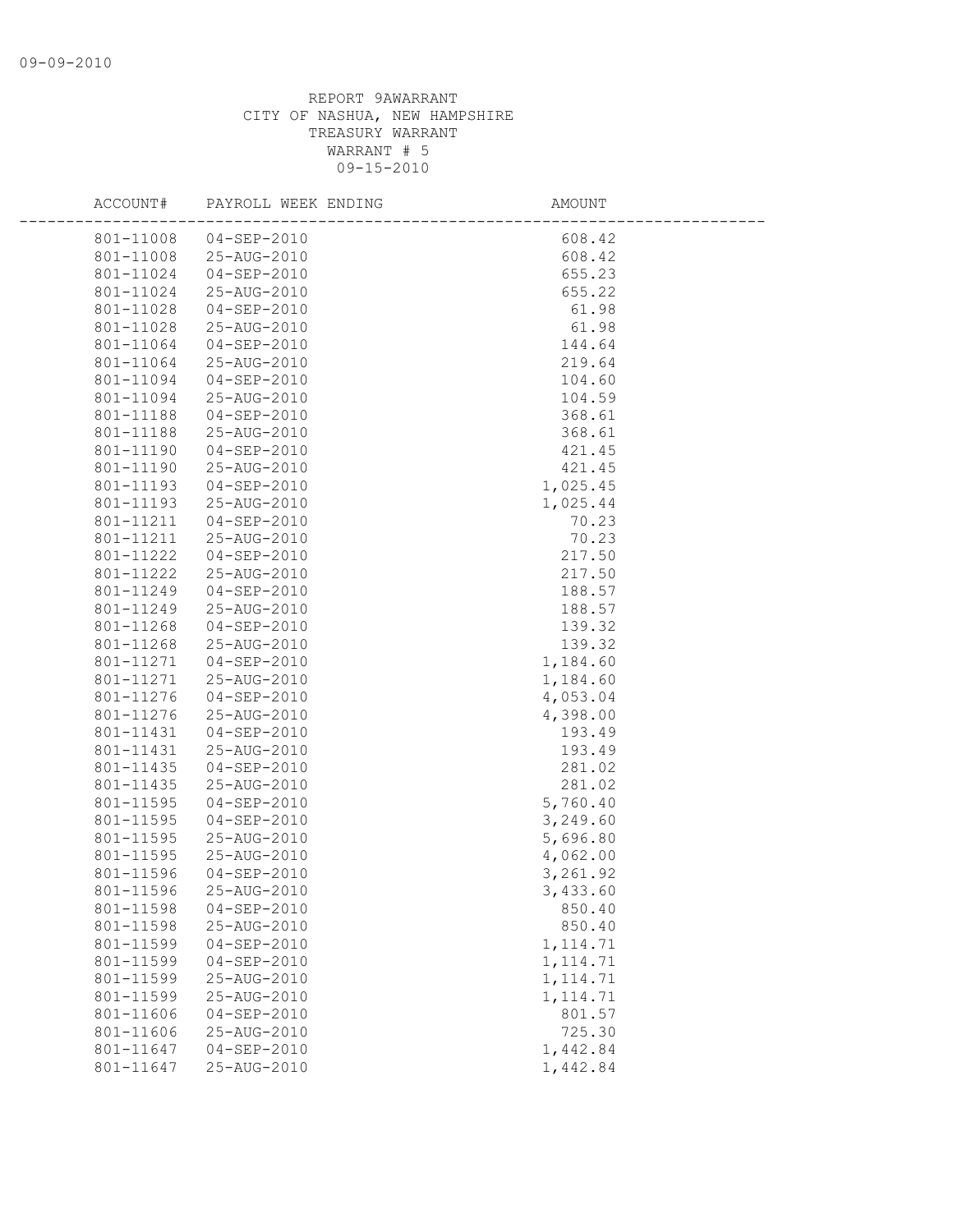|       | ACCOUNT#  | PAYROLL WEEK ENDING   | AMOUNT   |           |
|-------|-----------|-----------------------|----------|-----------|
|       | 801-12085 | 25-AUG-2010           | 480.00   |           |
|       | 801-12594 | 04-SEP-2010           | 3,640.00 |           |
|       | 801-12594 | 25-AUG-2010           | 5,200.00 |           |
|       | 801-13004 | $04 - SEP - 2010$     | 1,171.32 |           |
|       | 801-13004 | 04-SEP-2010           | 750.02   |           |
|       | 801-13004 | $04 - SEP - 2010$     | 123.88   |           |
|       | 801-13004 | 25-AUG-2010           | 981.14   |           |
|       | 801-13004 | 25-AUG-2010           | 437.32   |           |
|       | 801-13004 | 25-AUG-2010           | 277.43   |           |
|       |           | 801-17008 04-SEP-2010 | 900.00   |           |
|       |           |                       |          |           |
| TOTAL | 801       | SOLID WASTE DISPOSAL  |          | 69,853.85 |
|       |           |                       |          |           |
|       | 802-11024 | 04-SEP-2010           | 155.94   |           |
|       | 802-11024 | 04-SEP-2010           | 623.77   |           |
|       | 802-11024 | 25-AUG-2010           | 155.94   |           |
|       | 802-11024 | 25-AUG-2010           | 623.77   |           |
|       | 802-11028 | $04 - SEP - 2010$     | 421.47   |           |
|       | 802-11028 | $04 - SEP - 2010$     | 198.34   |           |
|       | 802-11028 | 25-AUG-2010           | 421.47   |           |
|       | 802-11028 | 25-AUG-2010           | 198.34   |           |
|       | 802-11064 | 04-SEP-2010           | 144.64   |           |
|       | 802-11064 | $04 - SEP - 2010$     | 144.64   |           |
|       | 802-11064 | 25-AUG-2010           | 219.64   |           |
|       | 802-11064 | 25-AUG-2010           | 219.64   |           |
|       | 802-11091 | $04 - SEP - 2010$     | 1,139.75 |           |
|       | 802-11091 | 25-AUG-2010           | 1,139.75 |           |
|       | 802-11092 | $04 - SEP - 2010$     | 807.60   |           |
|       | 802-11092 | 25-AUG-2010           | 807.60   |           |
|       | 802-11094 | $04 - SEP - 2010$     | 313.77   |           |
|       | 802-11094 | $04 - SEP - 2010$     | 313.79   |           |
|       | 802-11094 | 25-AUG-2010           | 313.79   |           |
|       | 802-11094 | 25-AUG-2010           | 313.78   |           |
|       | 802-11096 | $04 - SEP - 2010$     | 959.79   |           |
|       | 802-11096 | 25-AUG-2010           | 959.79   |           |
|       | 802-11102 | $04 - SEP - 2010$     | 1,046.62 |           |
|       | 802-11102 | 25-AUG-2010           | 929.19   |           |
|       | 802-11105 | $04 - SEP - 2010$     | 1,148.56 |           |
|       | 802-11105 | 25-AUG-2010           | 1,037.27 |           |
|       | 802-11124 | $04 - SEP - 2010$     | 760.65   |           |
|       | 802-11124 | 25-AUG-2010           | 760.65   |           |
|       | 802-11155 | $04 - SEP - 2010$     | 1,050.42 |           |
|       | 802-11155 | 25-AUG-2010           | 1,050.42 |           |
|       | 802-11157 | $04 - SEP - 2010$     | 2,610.08 |           |
|       | 802-11157 | 25-AUG-2010           | 2,612.88 |           |
|       | 802-11158 | $04 - SEP - 2010$     | 921.20   |           |
|       | 802-11158 | 25-AUG-2010           | 921.20   |           |
|       |           |                       |          |           |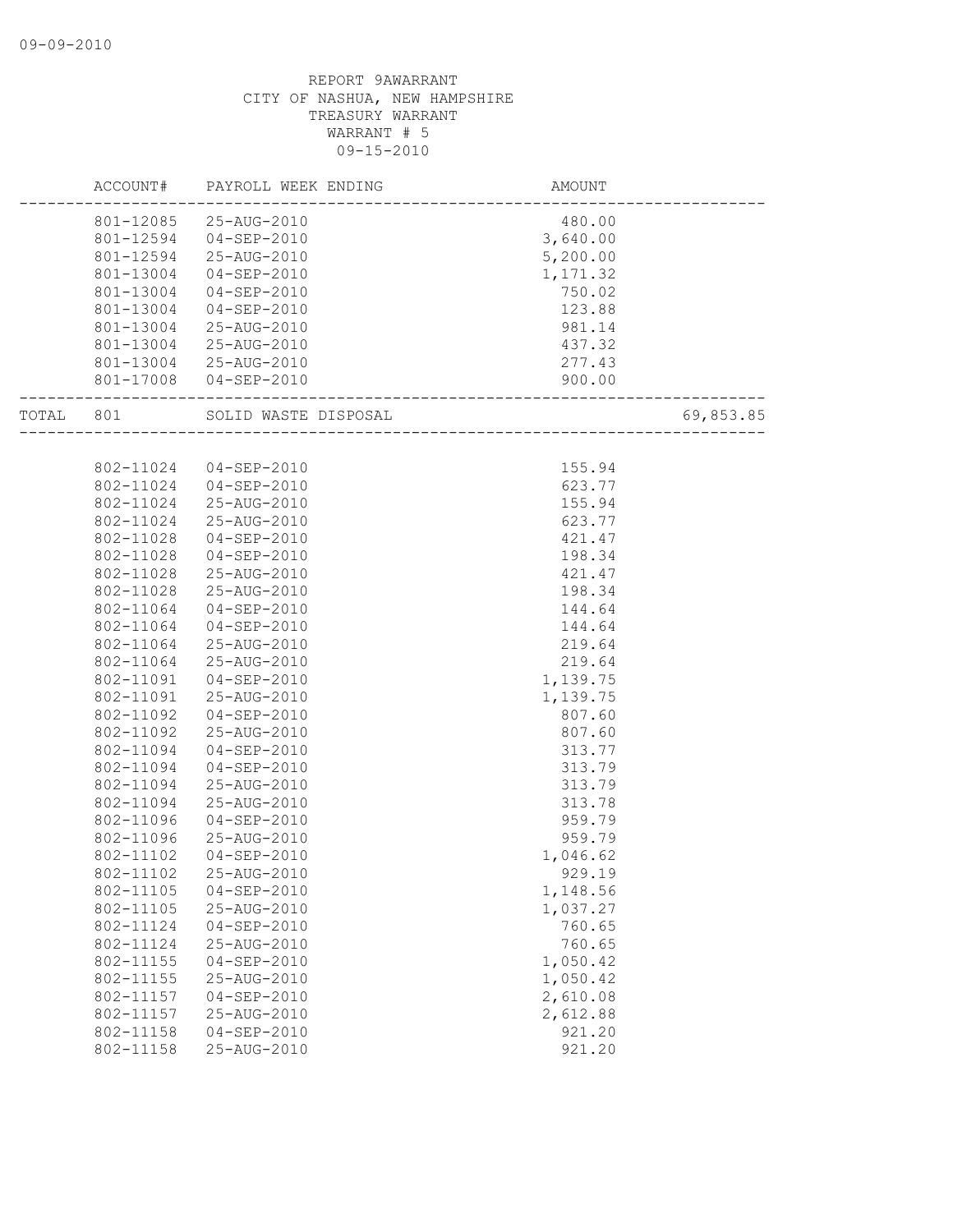| ACCOUNT#  | PAYROLL WEEK ENDING | AMOUNT    |
|-----------|---------------------|-----------|
| 802-11188 | 04-SEP-2010         | 368.62    |
| 802-11188 | 25-AUG-2010         | 368.62    |
| 802-11190 | $04 - SEP - 2010$   | 421.44    |
| 802-11190 | 25-AUG-2010         | 421.44    |
| 802-11211 | 04-SEP-2010         | 280.94    |
| 802-11211 | $04 - SEP - 2010$   | 421.41    |
| 802-11211 | 25-AUG-2010         | 280.94    |
| 802-11211 | 25-AUG-2010         | 421.41    |
| 802-11222 | 04-SEP-2010         | 217.50    |
| 802-11222 | 25-AUG-2010         | 217.50    |
| 802-11249 | 04-SEP-2010         | 188.57    |
| 802-11249 | 04-SEP-2010         | 188.57    |
| 802-11249 | 25-AUG-2010         | 188.57    |
| 802-11249 | 25-AUG-2010         | 188.57    |
| 802-11260 | $04 - SEP - 2010$   | 1,963.20  |
| 802-11260 | 25-AUG-2010         | 1,963.20  |
| 802-11268 | $04 - SEP - 2010$   | 46.44     |
| 802-11268 | 04-SEP-2010         | 92.88     |
| 802-11268 | 25-AUG-2010         | 46.44     |
| 802-11268 | 25-AUG-2010         | 92.88     |
| 802-11270 | $04 - SEP - 2010$   | 1, 114.73 |
| 802-11270 | 25-AUG-2010         | 1, 114.73 |
| 802-11330 | 04-SEP-2010         | 1, 114.71 |
| 802-11330 | 25-AUG-2010         | 1, 114.71 |
| 802-11431 | $04 - SEP - 2010$   | 193.49    |
| 802-11431 | 25-AUG-2010         | 193.49    |
| 802-11435 | $04 - SEP - 2010$   | 468.37    |
| 802-11435 | 04-SEP-2010         | 187.35    |
| 802-11435 | 25-AUG-2010         | 468.37    |
| 802-11435 | 25-AUG-2010         | 187.35    |
| 802-11480 | $04 - SEP - 2010$   | 2,836.80  |
| 802-11480 | 25-AUG-2010         | 2,836.80  |
| 802-11507 | $04 - SEP - 2010$   | 823.60    |
| 802-11507 | 25-AUG-2010         | 658.88    |
| 802-11513 | $04 - SEP - 2010$   | 5,674.00  |
| 802-11513 | 25-AUG-2010         | 5,674.00  |
| 802-11514 | $04 - SEP - 2010$   | 2,965.60  |
| 802-11514 | 25-AUG-2010         | 2,965.60  |
| 802-11681 | $04 - SEP - 2010$   | 324.42    |
| 802-11681 | $04 - SEP - 2010$   | 1,297.69  |
| 802-11681 | 25-AUG-2010         | 324.42    |
| 802-11681 | 25-AUG-2010         | 1,297.69  |
| 802-11693 | $04 - SEP - 2010$   | 1,230.75  |
| 802-11693 | 25-AUG-2010         | 1,230.75  |
| 802-11764 | $04 - SEP - 2010$   | 1,219.71  |
| 802-11764 | 25-AUG-2010         | 1,219.71  |
| 802-12154 | $04 - SEP - 2010$   | 1,340.00  |
| 802-12154 | $04 - SEP - 2010$   | 176.00    |
|           |                     |           |